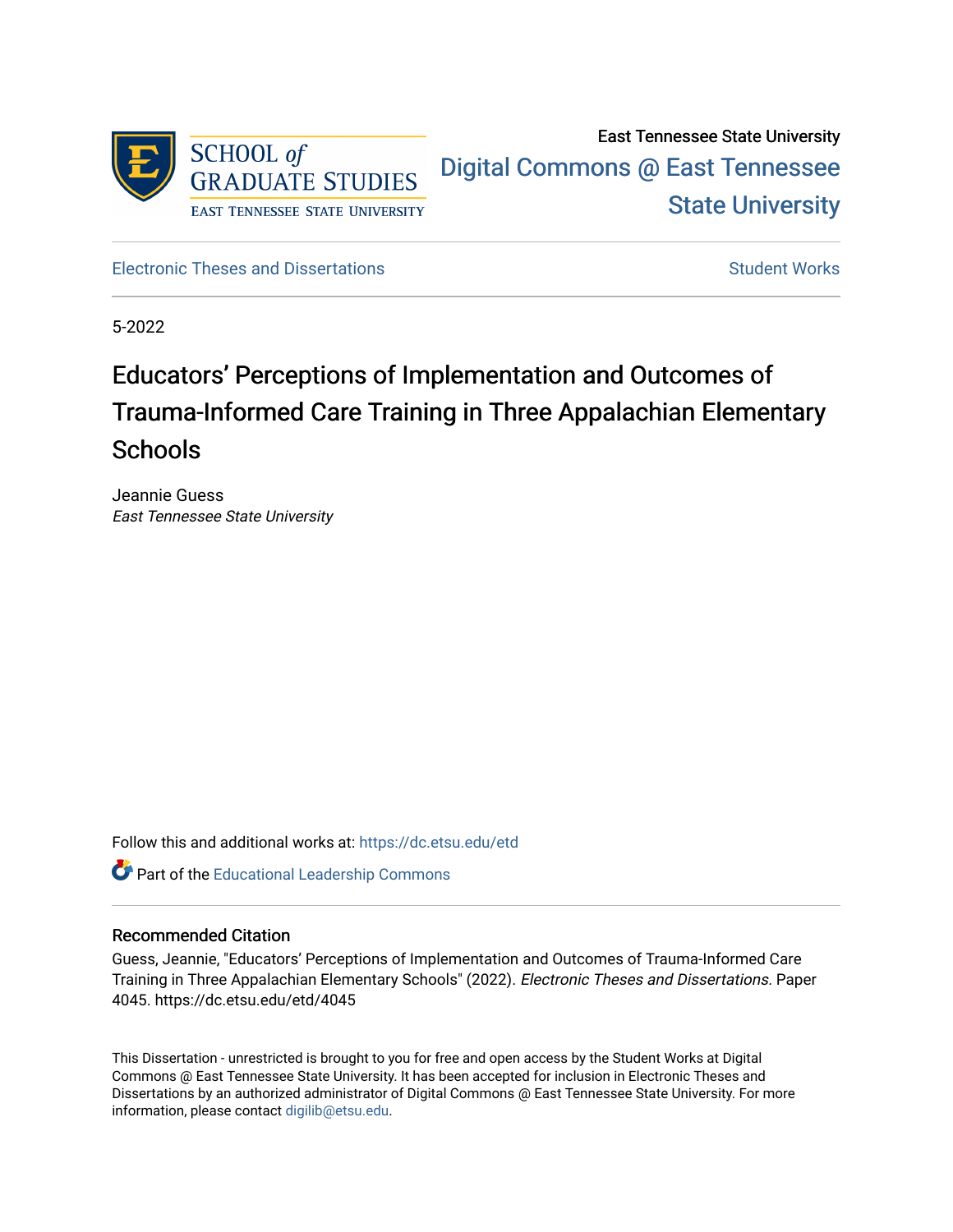Educators' Perceptions of Implementation and Outcomes of Trauma-Informed Care Training in

Three Appalachian Elementary Schools

 $\overline{\phantom{a}}$  , and the set of the set of the set of the set of the set of the set of the set of the set of the set of the set of the set of the set of the set of the set of the set of the set of the set of the set of the s

A dissertation

presented to

the faculty of the Department of Educational Leadership and Policy Analysis

East Tennessee State University

In partial fulfillment

of the requirements for the degree

Doctor of Education in Educational Leadership, School Leadership

by

Jeannie Harmon Guess

May 2022

 $\overline{\phantom{a}}$  , which is a set of the set of the set of the set of the set of the set of the set of the set of the set of the set of the set of the set of the set of the set of the set of the set of the set of the set of th

Dr. Virginia Foley, Chair

Dr. Pamela Scott

Dr. Heather Moore

Keywords: trauma*,* trauma-informed care, ACEs, educator training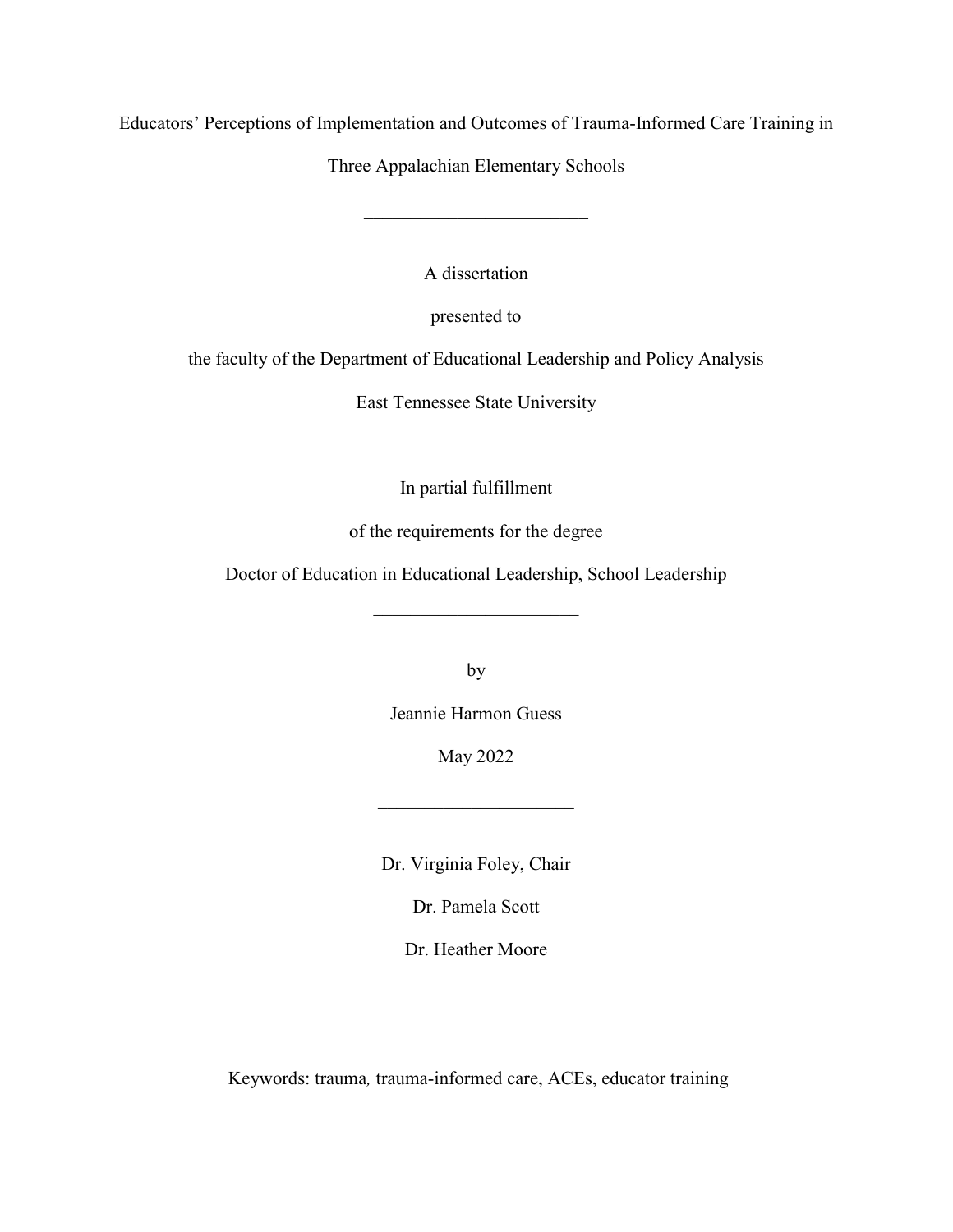#### ABSTRACT

Educators' Perceptions of Implementation and Outcomes of Trauma-Informed Care Training in Three Appalachian Elementary Schools

by

#### Jeannie Harmon Guess

The purpose of this study is to gain insight into the perceptions of the impact of trauma-informed care training in three Appalachian elementary schools. Childhood adversity can negatively affect a student's experience in the classroom (van der Kolk, 2014; Ogata, 2019) with findings showing an estimate of one half to two-thirds of children experiencing at least one traumatic event before the age of 18 (CDC, 2016; Finkelhor, 2015; McInerney & McKlindon, 2021). Trauma, an event or occurrence that causes great distress by exposure to physical or psychological abuse, violence, crime, has been linked to academic failure, various illnesses, both physical and mental, substance abuse, and criminal behavior, and may impact concentration, memory, language skills and organization, which are considered necessary traits to achieve academic success (Center for Treatment of Anxiety and Mood Disorder, n.d.; Liberman et al., 2011; Ogata, 2012). Trauma can also affect social, self-regulation, and relational skills as well as cognitive abilities (National Child Traumatic Stress Network, 2016). As reported by O'Neill et al. (2010), these situations should be addressed through proper trauma education and training which include intervention strategies. The trauma-informed care (TIC) approach is a strengths-based framework based on the awareness of the impact of trauma that takes a universal precaution approach, emphasizing safety and reestablish control (Huckshor & LeBel, 2013).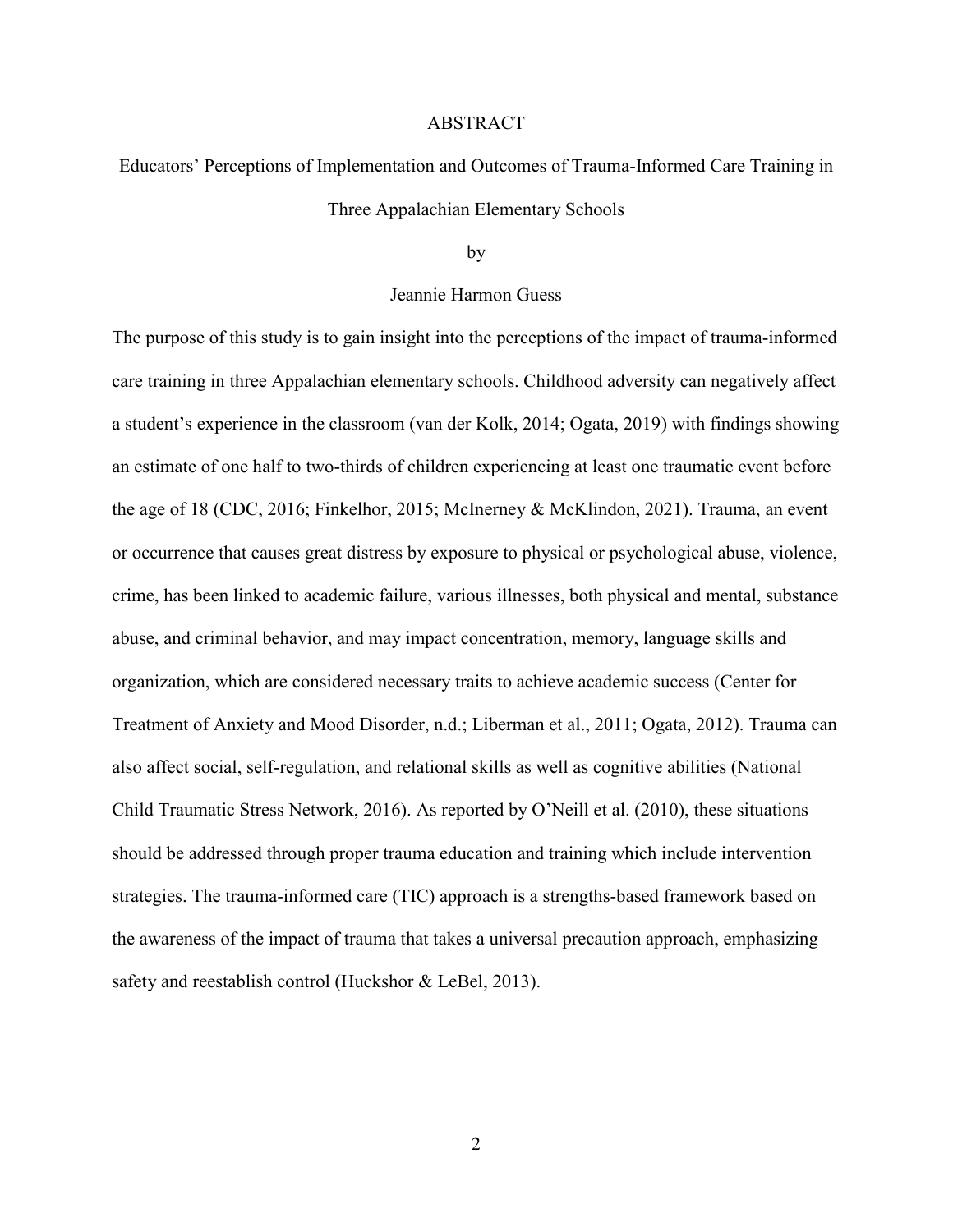Copyright 2022 by Jeannie Harmon Guess

All Rights Reserved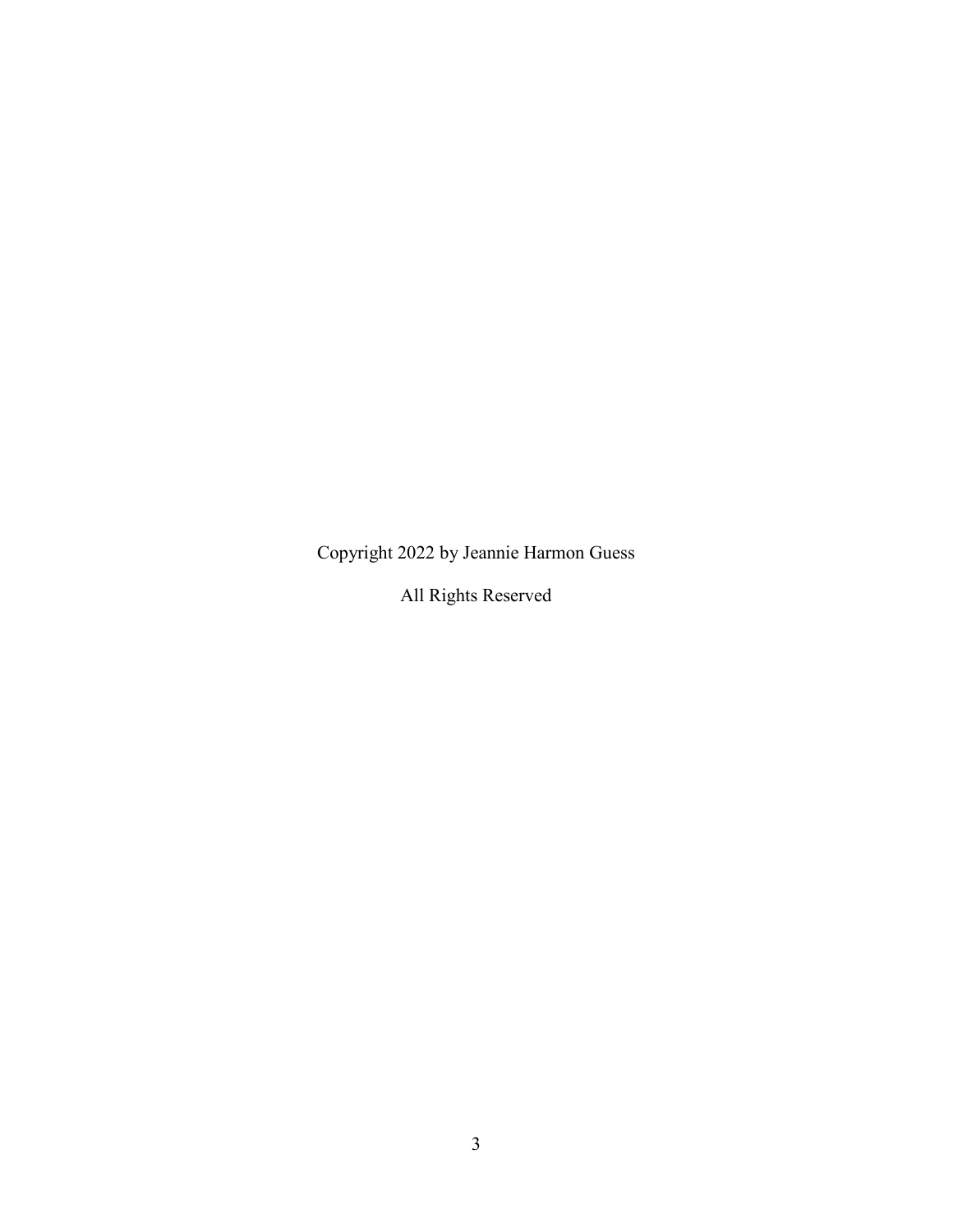#### DEDICATION

"Anything that's human is mentionable, and anything that is mentionable can be more manageable. When we can talk about our feeling, they become less overwhelming, less upsetting, and less scary. The people we trust with that important talk can help us know that we are not alone." – Fred Rogers

This work is dedicated to those who have experienced trauma and to those who have helped mitigate that trauma.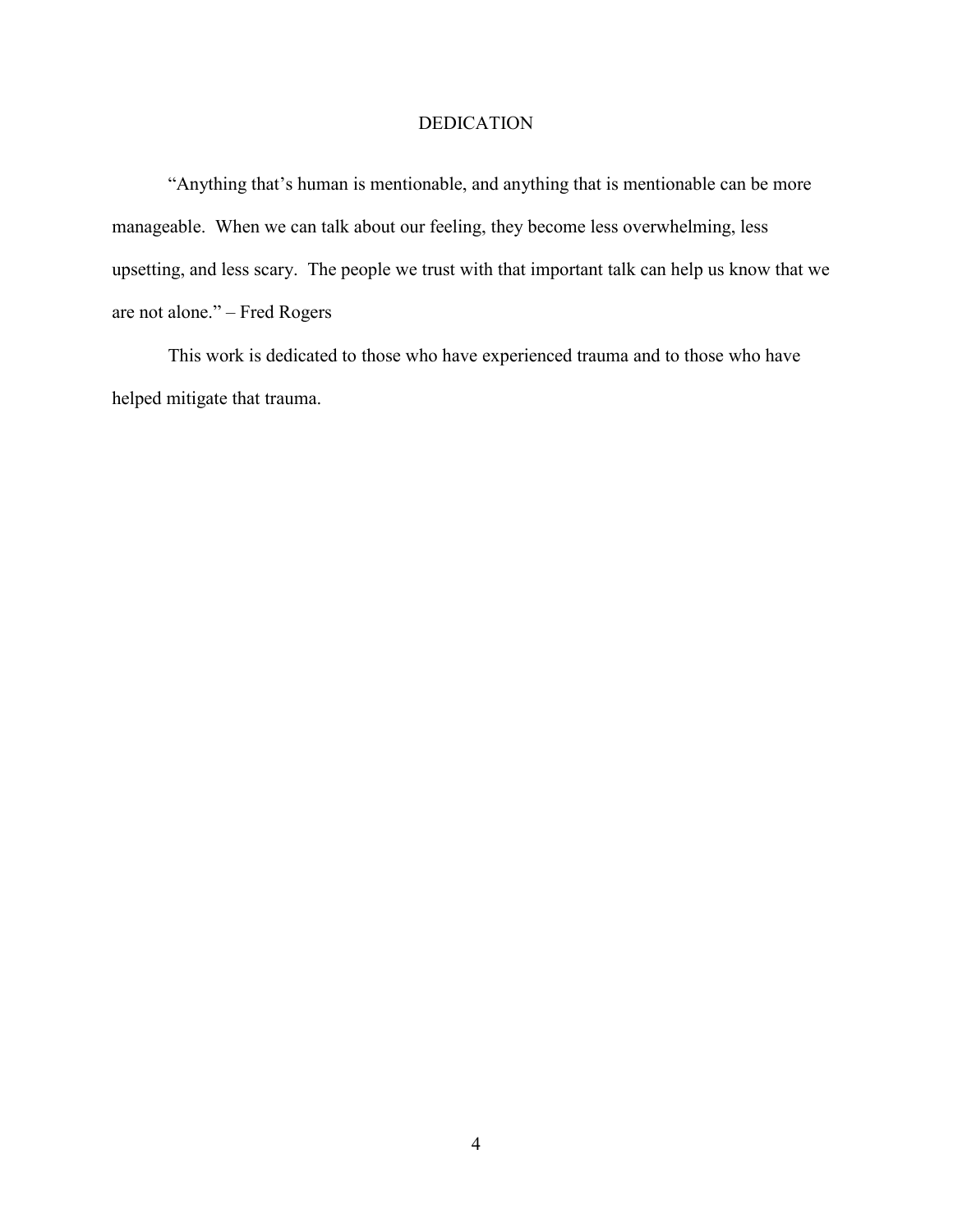## ACKNOWLEDGEMENTS

I would like to thank my dissertation chair, Dr. Virginia Foley, and my committee, Dr. Pamela Scott and Dr. Heather Moore, for their expert guidance, encouragement, patience, and kindness throughout this educational endeavor.

I also deeply appreciate my family, friends, and colleagues who encouraged and supported me throughout this process.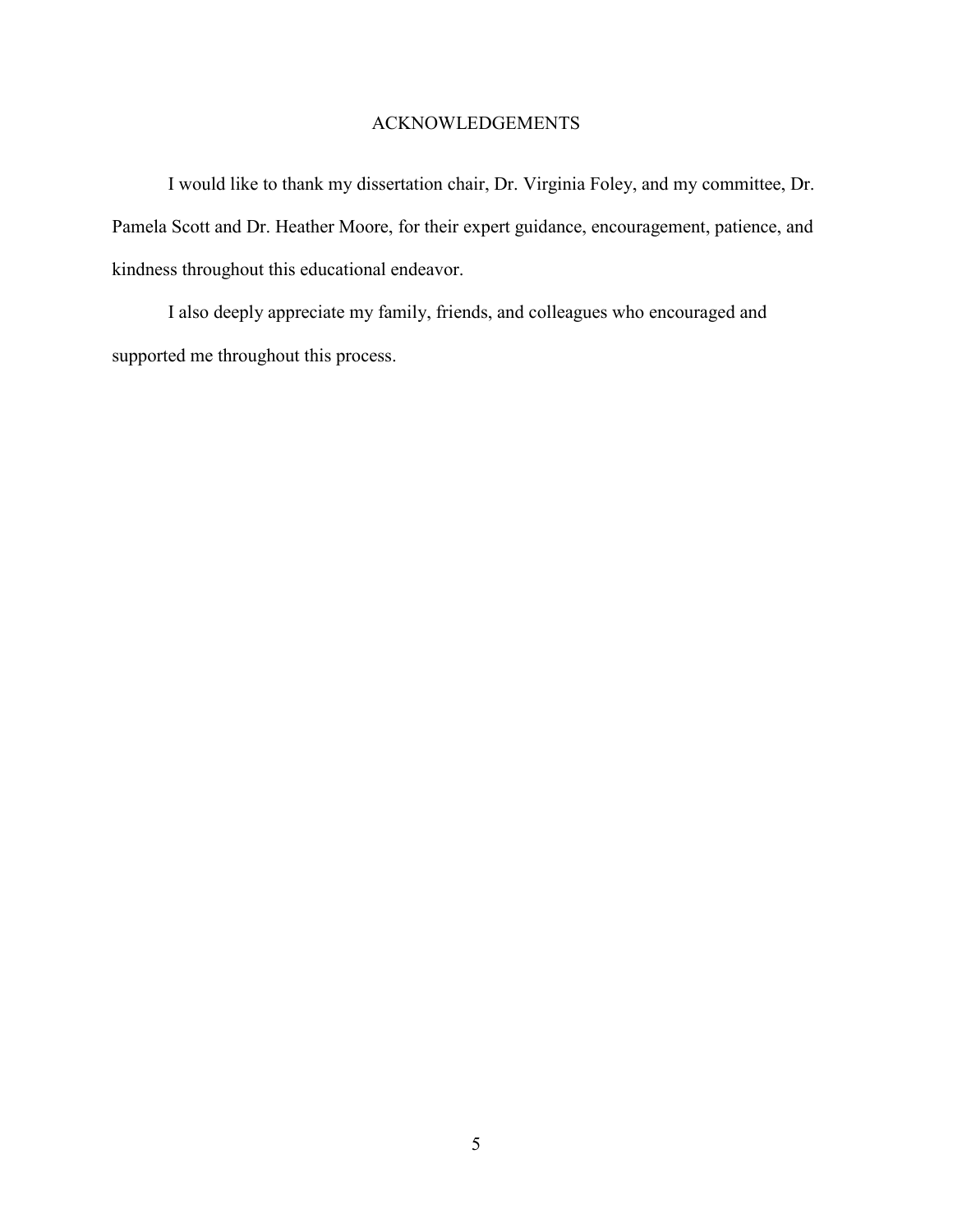## TABLE OF CONTENTS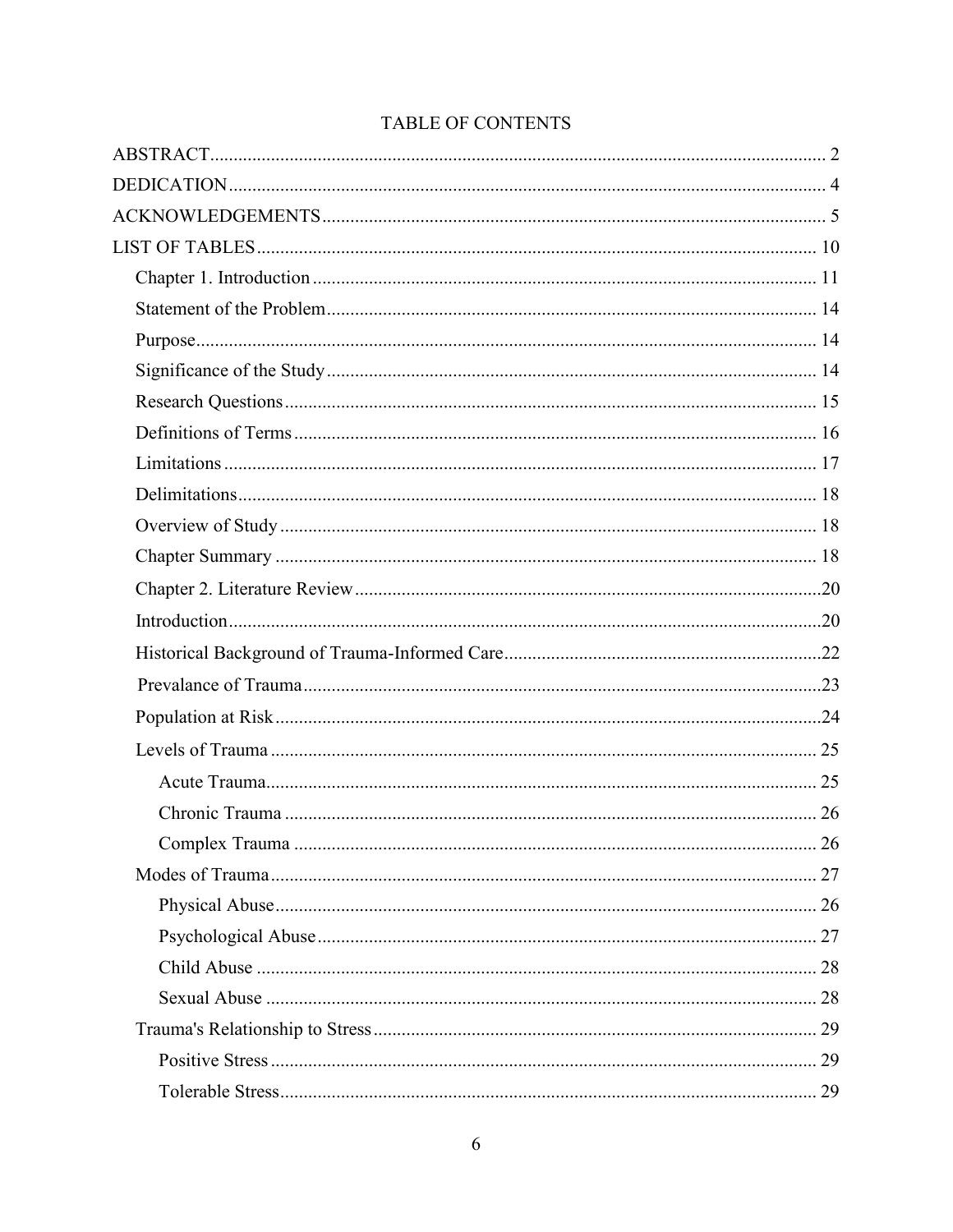| 45 |
|----|
|    |
|    |
|    |
|    |
|    |
|    |
|    |
|    |
|    |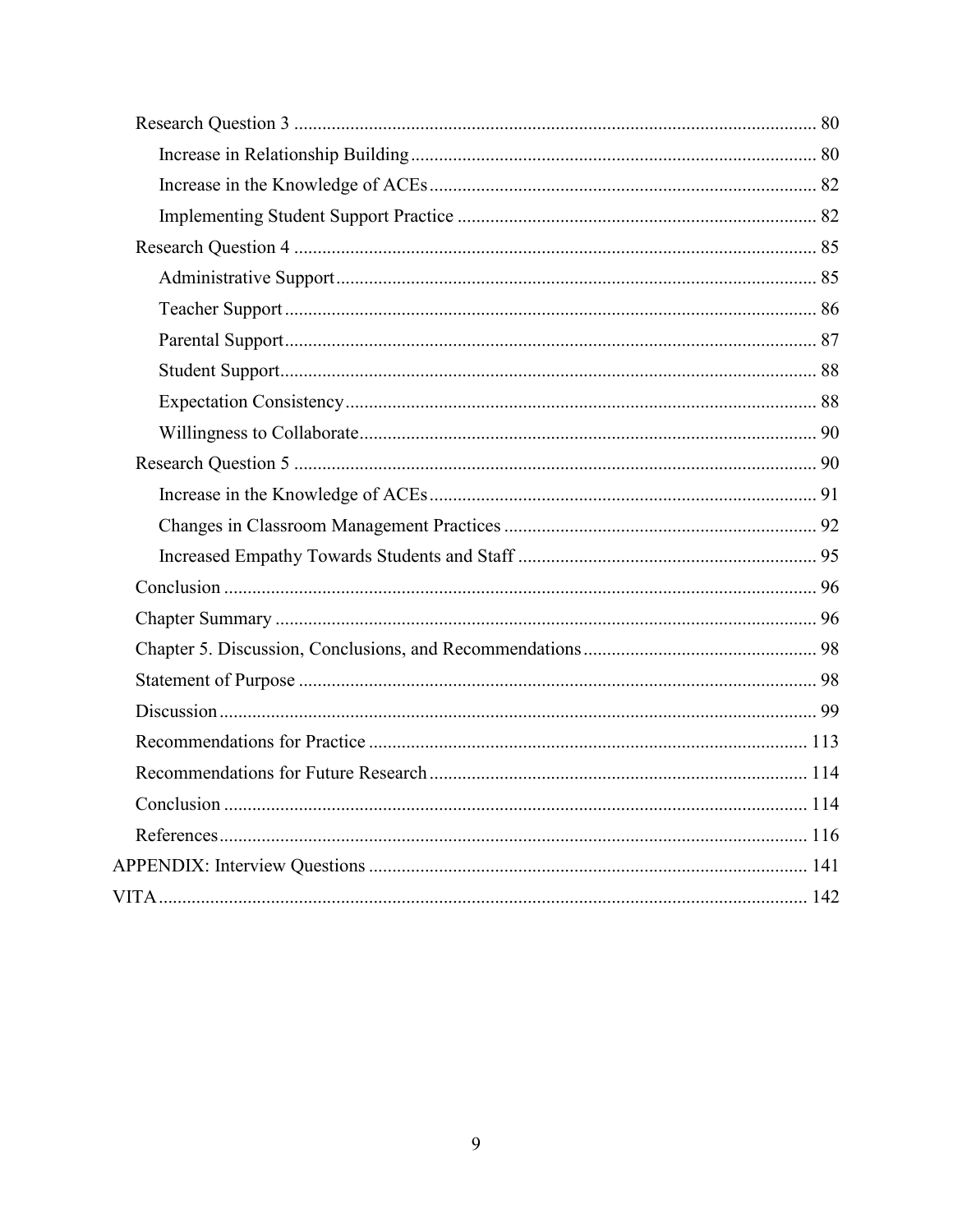## LIST OF TABLES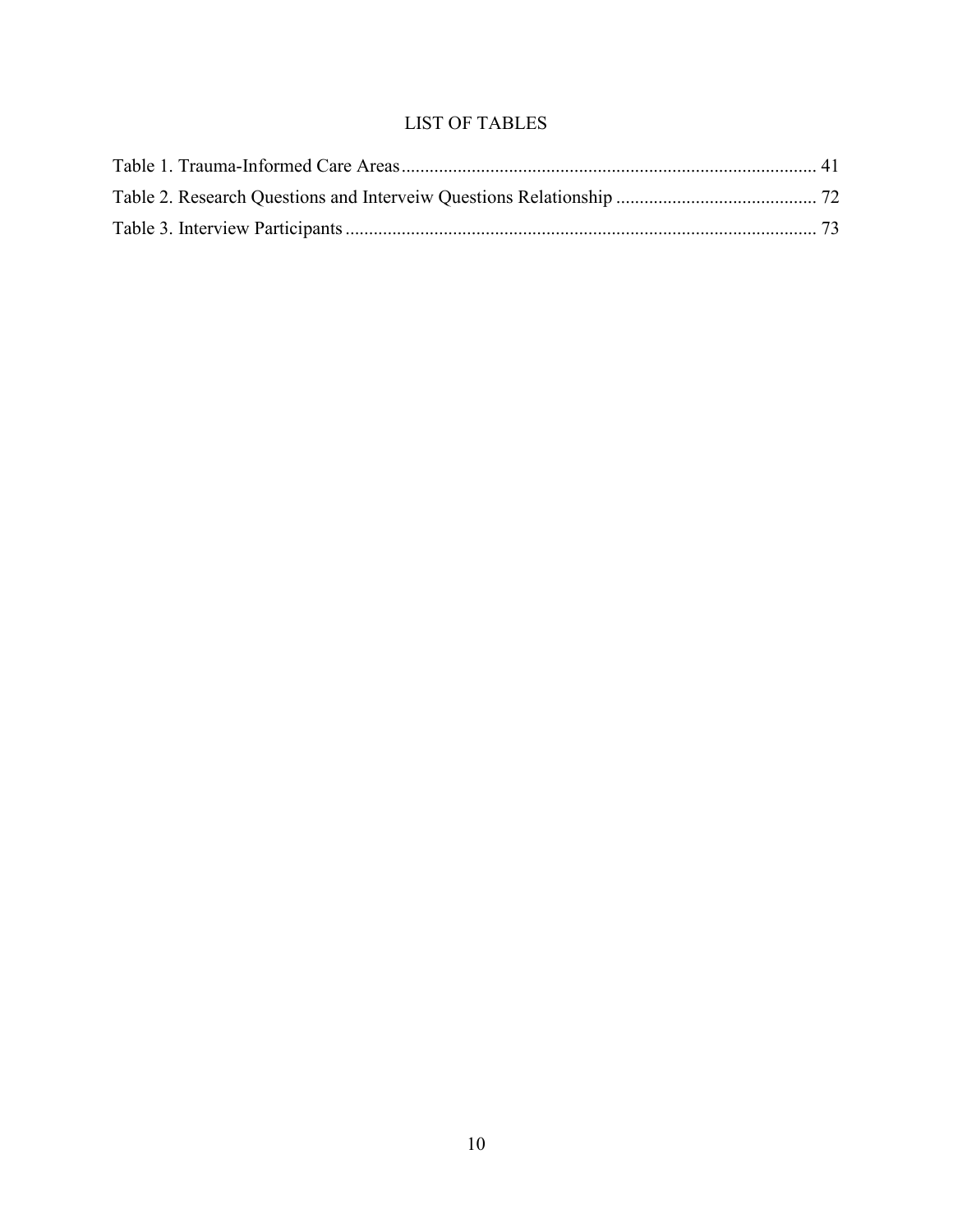#### **Chapter 1. Introduction**

Trauma, an event or occurrence that causes great distress by exposure to physical or psychological abuse, violence, or crime, has been linked to academic failure, various illnesses, both physical and mental, substance abuse, and criminal behavior (Center for Treatment of Anxiety and Mood Disorder, n.d.; Liberman et al., 2011). Findings show an estimate of one half to two-thirds of children experience at least one traumatic event before the age of 18 (CDC, 2016; Finkelhor, 2015; McInerney & McKlindon, 2021), potentially resulting in a student's inability to regulate emotional, social, and behavioral functions (Perry, 2009). Bayless and Craig-Olden (2003) contended the impacts of trauma usually manifest through social strains, disruptive behaviors, and educational delays. As reported by O'Neill et al. (2010), these situations should be addressed through proper trauma education and training which include intervention strategies. The trauma-informed care (TIC) approach is a strengths-based framework based on the awareness of the impact of trauma that takes a universal precaution approach, emphasizing safety and reestablish control (Huckshor & LeBel, 2013).

Research indicates populations may be at a higher risk of experiencing adversity (CDC, 2009; Center for Youth Wellness, 2014). Kim and Drake (2018) maintained that child abuse and neglect disproportionately effect children living in poverty across ethnic and racial groups, while Slopen et al. (2016) found that black and Hispanic children seem to be exposed to childhood trauma more than Caucasian children*.* With approximately 25% of the children living in poverty in the United States (Hughes & Tucker, 2018), Sacks and Murphey (2018) reported 45% of those children encounter at least one traumatic adversity. McCormick et al. (2018) noted that youth who identify as lesbian, gay, bisexual, transgender, or queer (LGBTQ) are at a much higher risk for trauma exposure. Furthermore, Sogomonyan and Cooper (2010) added that children in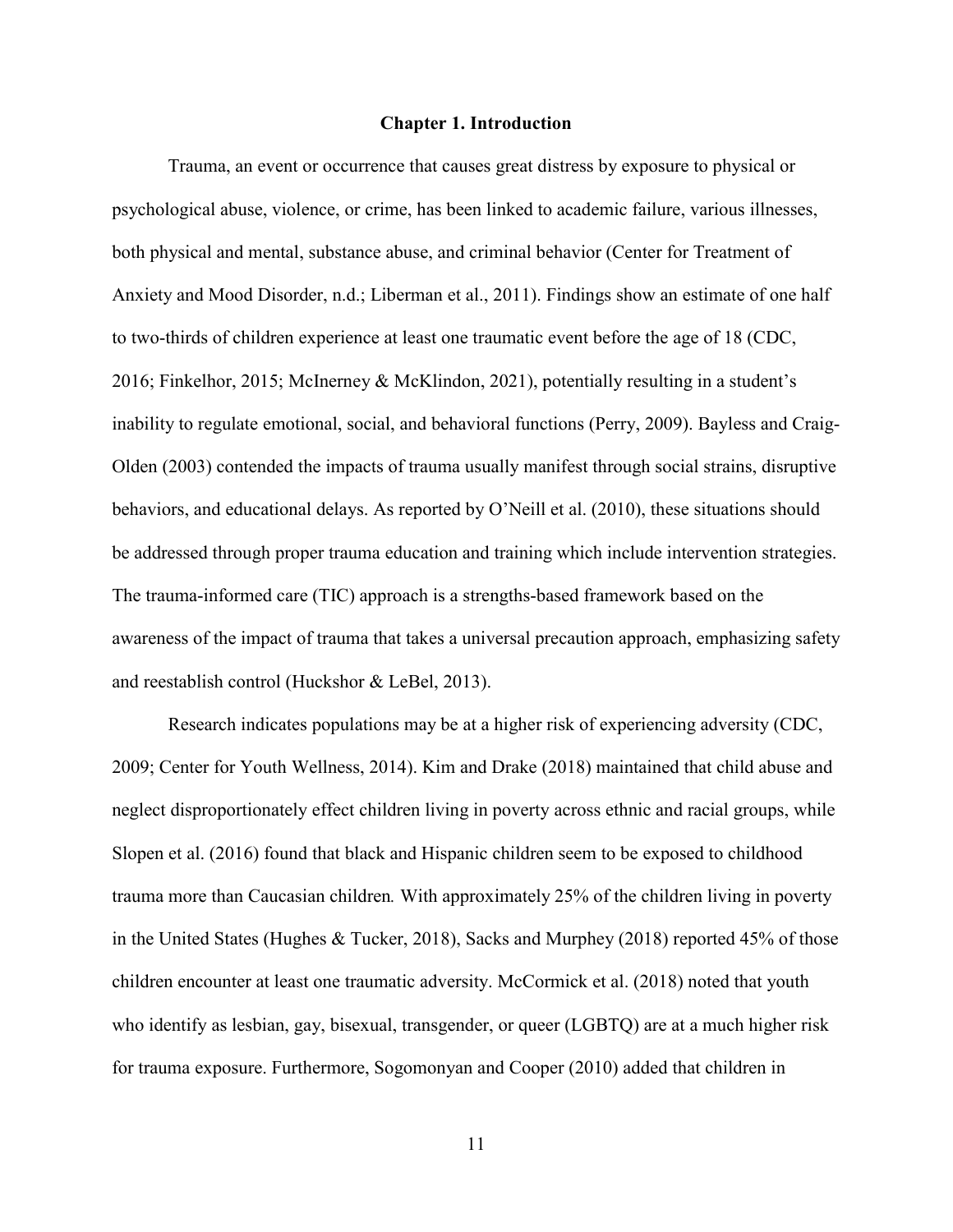military families are also a risk for adversity. Also, homeless youth usually have experienced previous trauma while dealing with present traumatic experience (NCTSN, n.d.). Children with intellectual and developmental disabilities are at a higher risk for physical, psychological, and sexual abuse. Furthermore, NCTSN noted the connection between substance abuse and childhood trauma. Poverty-stricken communities which lack access to optimum educational opportunities, employment, nourishing food, and adequate housing seem to have higher rates of adverse childhood experiences and suffer from the numerous effects of trauma exposure (Center for Youth Wellness, 2014; CDC, 2009).

Protective factors, those characteristics, mentors, or conditions that mitigate the risk of a child experiencing an event, must be in place to promote healthy development and resiliency (Smart, 2017). Protective factors assist in negating risk factors, which are any characteristics, conditions, circumstances, events, or individual traits of a person, community, or culture that may increase the chances a person will experience adversity (Smart, 2017; WHO, n.d.) Effects from trauma may emerge from insufficient social supports, living in poverty, and prior history of trauma (Child Welfare Information Gateway, 2004; Smart, 2017). The National Center for Mental Health Promotion and Youth Violence Prevention (2004) noted that while a child may be associated with a risk factor, that child may not experience trauma or the effects if protective factors are in place. The National Scientific Council on the Developing Child (2014) reported that the reliability of a nurturing and responsive adult is the most effective protective factor connected to building resilience as this presence can establish senses of predictability, control, and safety as well as provide ways to process traumatic events and re-traumatization (Bartlett et al., 2017; Blaustein & Kinniburgh, 2010; Lieberman, 2004; NSCDC, 2014).Support from friends and family, as well as school and community members, may provide protective factors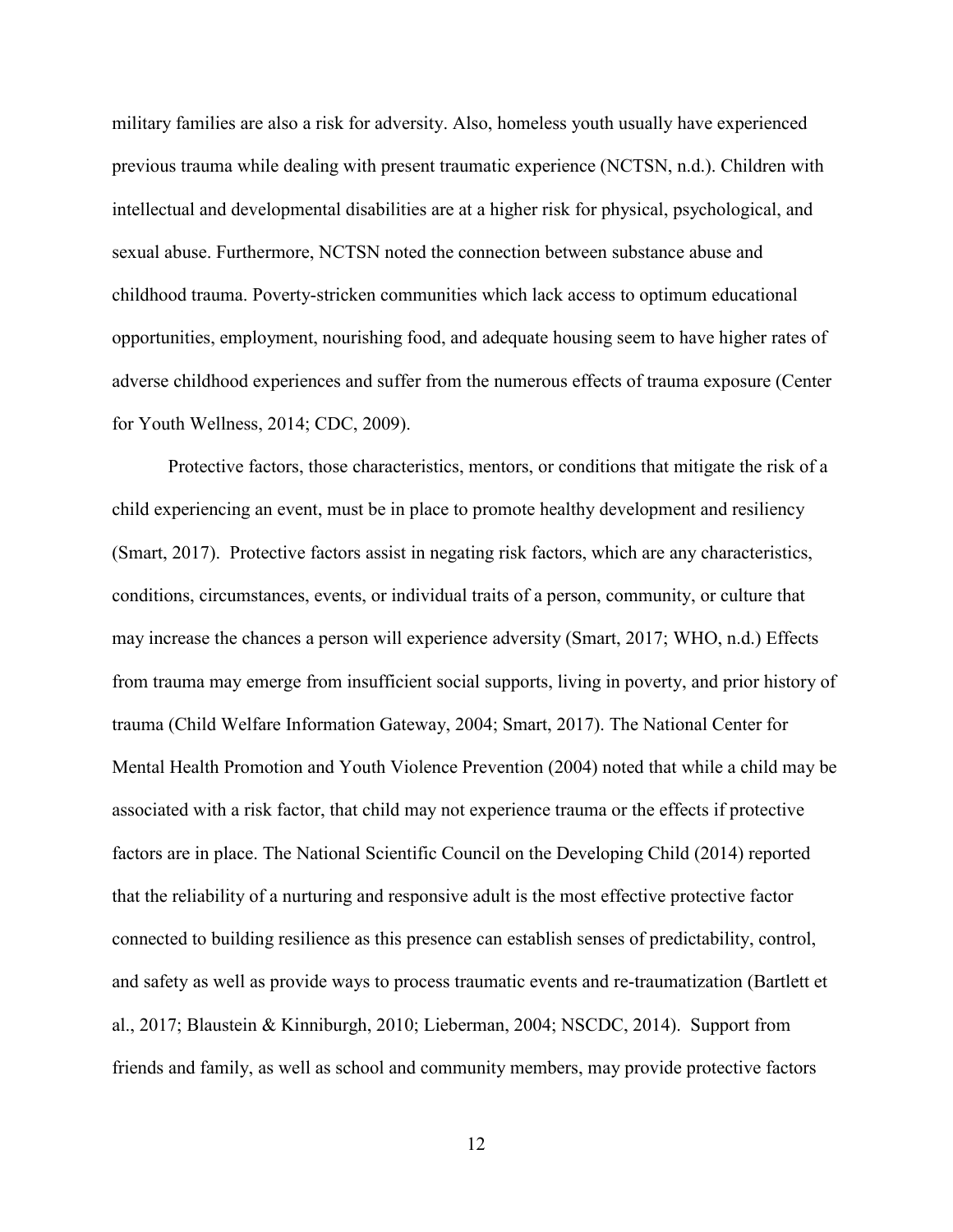for a traumatized child (NCTSN, 2010). Self-efficacy, self-esteem, and a positive sense of selfworth are all considered valuable protective factors*.* Life-application skills and talents are also deemed imperative in mitigating the effects of trauma. Feelings of safety inside the home, at school, and in the community add to the protective factor component. Furthermore, cultural and spiritual beliefs play a role in providing a sense of value and well-being to the child's life.

Schools are considered community-based supports that can offer protective factors that may build resiliency, trust, and coping mechanisms in students exposed to trauma (Kirk et al., 2013). Kirk et al. posited community-based supports, such as educational settings, are the most effective in providing support, developing and reinforcing appropriate social and emotional behaviors, and improving the overall well-being of a student. Since educators can be considered an influential part of a student's community, TIC training in the school setting could prove beneficial. As a community-based support, schools can create a safe system for student choices that empower the individuals through strength-based approach to services and support systems (Hopper, 2010). Because trauma socially (Becker-Weidman & Hughes, 2008) and educationally (van der Kolk et al., 2005) affects students, O'Neill et al. (2010) maintained an educational system should implement TIC training.

Even though dealing with traumatized students is not new in the arena of education, research suggests educators who are trained in TIC develop a greater ability to recognize and understand trauma-related behaviors and are prepared with strategies and techniques needed to mitigate the effects of trauma (Chak, 2010; Siegel, 2009). This knowledge of trauma allows the educator to provide environments that foster a feeling of personal and emotional safety while increasing opportunities for students to develop self-regulation, confidence, and positive relationships. Studies indicate a faculty trained in TIC can help reduce the number of student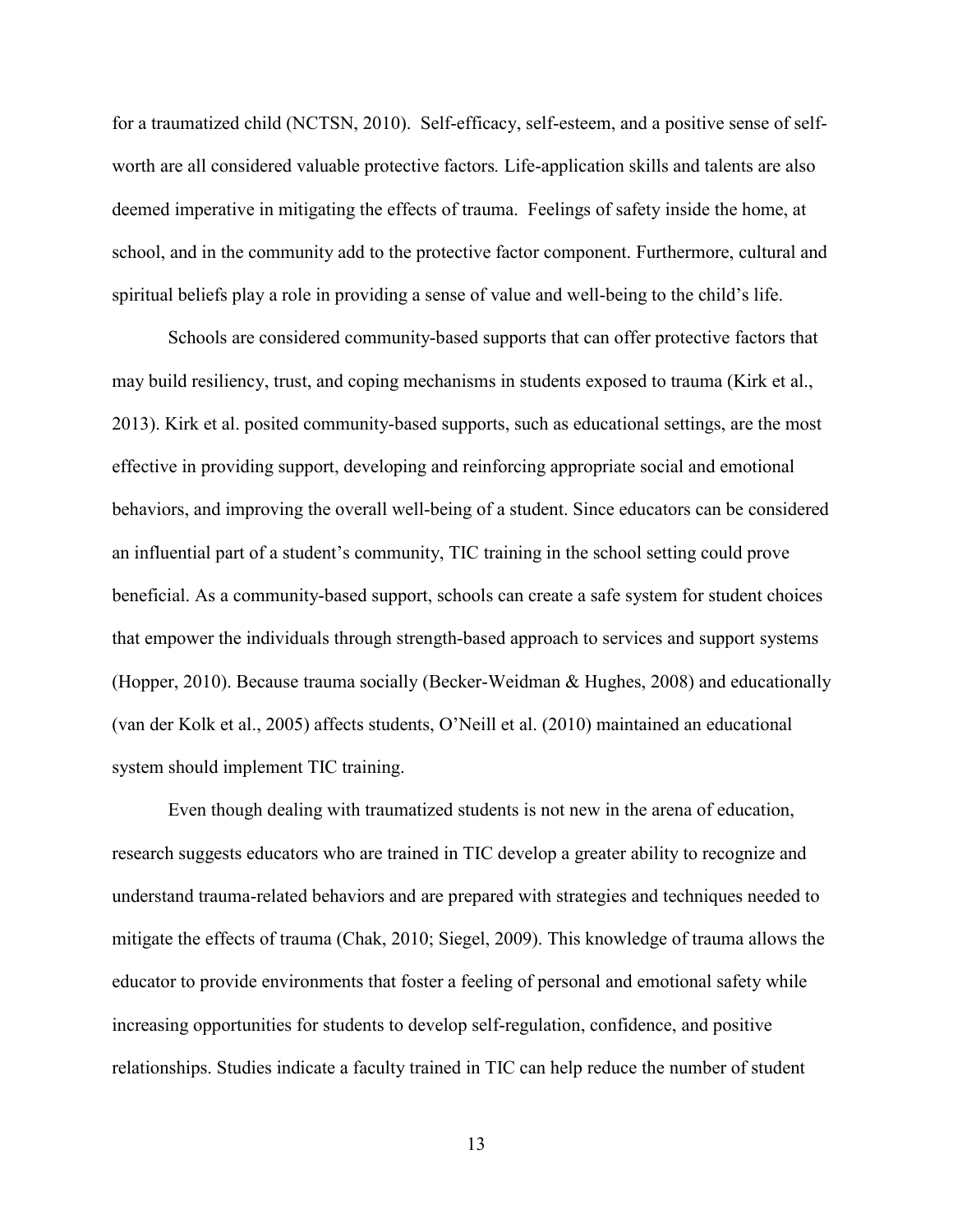disruptions, possibly due to improved interactions between teacher and student (Azeem et al., 2011; Brown et al., 2011; Gonshak, 2011). TIC training emphasizes the importance of understanding the effects of trauma and the educator's display of empathy toward the student. O'Neill et al. (2010) emphasized the TIC approach enables an educator to establish a safe and supportive environment by understanding certain student behaviors.

#### **Statement of the Problem**

The trauma-informed care approach (TIC), a method of care that recognizes the benefits of acknowledging and encompassing manners of dealing with trauma, is becoming part of the educational conversations as the school systems can be viewed as critical systems of support (The National Child Traumatic Stress Network, n.d.). As more research reveals the short-and long-term effects of childhood trauma, schools have begun to acknowledge the need to address trauma-induced issues that arise in the classroom. To help deal with these concerns, TIC approach training has become part of the resources provided to educators. The scope of training in this area ranges from overviews to intensive instruction. For training to be beneficial, the training should be perceived as effective and applicable to educators (Knowles, 1975).

#### **Purpose**

The purpose of this qualitative phenomenological study was to examine the implications and outcomes of trauma-informed care approach training as perceived by educators.

#### **Significance of the Study**

Childhood trauma has risen in recent years according to research, with estimates of one half to two-thirds of children experiencing trauma (McInerney & McKlindon, 2021; Sauers & Hall, 2016;). An educational or school-related setting has opportunities for adults to become valuable points of contact for students. Since trauma exposure has been shown to be prevalent in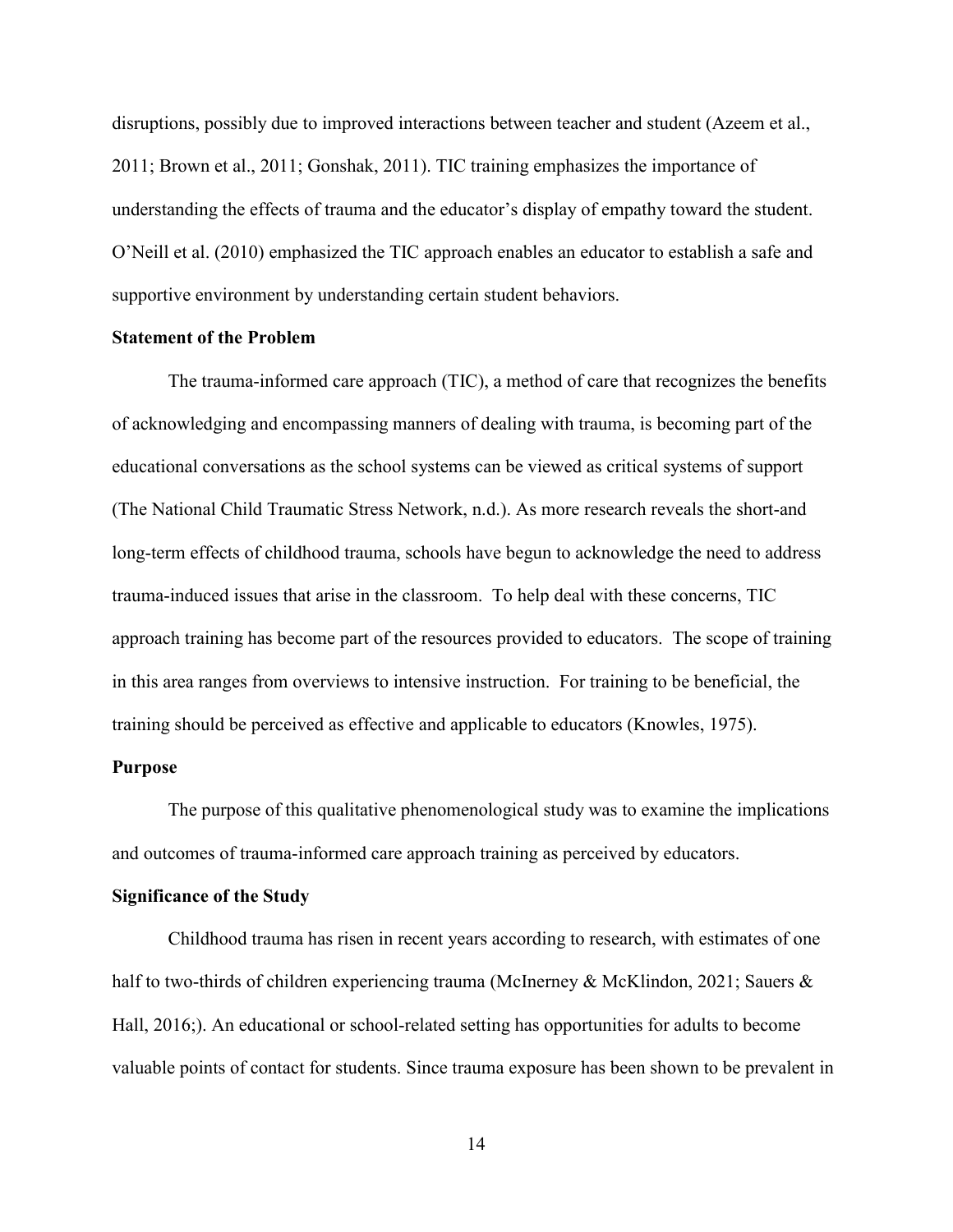children, it may be advantageous for all administrators, educators, and other personnel to use and understand identical verbiage when speaking of trauma matters as well as the recognizing the significance of resilience. Stakeholders may use the information from the study to re-evaluate the topics and training items of this particular training as well as gauge the culture of the school.

#### **Research Questions**

An overarching research question steered this qualitative phenomenological study: What are the educators' perceptions of the quality of the implementation and subsequent outcomes of the trauma-informed care approach training in three Appalachian elementary schools? Additionally, the following supporting sub-questions guided the study:

- 1. What was the perception of the level of knowledge about trauma-informed care prior to the trauma informed care training of:
	- a. Teachers
	- b. Counselors
	- c. Administrators
- 2. What was the perception of the factors in the trauma informed care training that assist in identifying a student's possible exposure to trauma of:
	- a. Teachers
	- b. Counselors
	- c. Administrators
- 3. What was the perception of the factors in the trauma informed care training that assist in identifying and assisting students who have been exposed to trauma of:
	- a. Teachers
	- b. Counselors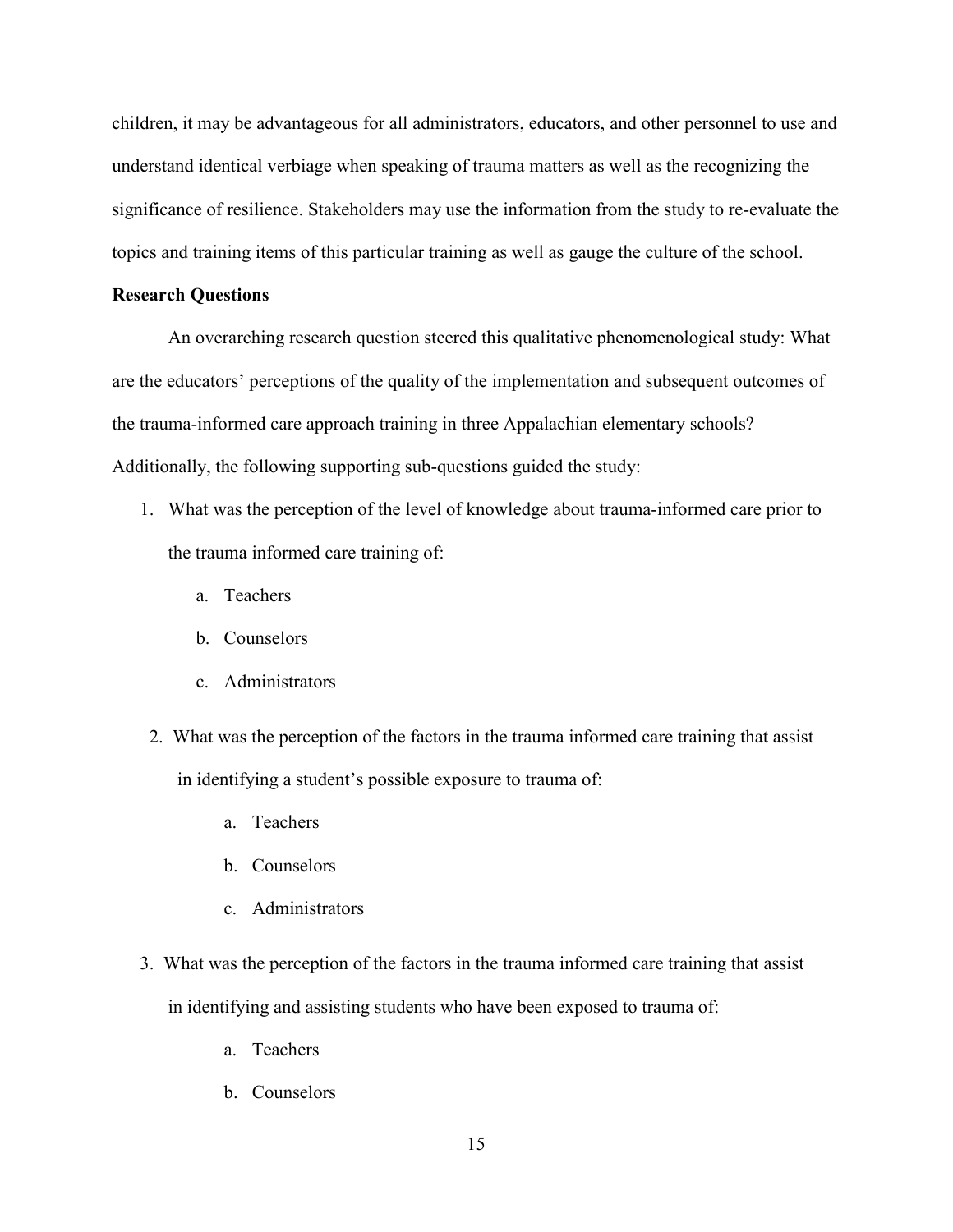- c. Administrators
- 4. What was the perception of the supports needed for the elements of the trauma-

informed care training to be implemented of:

- a. Teachers
- b. Counselors
- c. Administrators
- 5. What was the perception of the level of knowledge about trauma-informed care after

implementation by:

- a. Teachers
- b. Counselors
- c. Administrators

### **Definitions of Terms**

The following terms are defined for the purpose of this study:

- Acute trauma: trauma that results from a single stressful or dangerous event (Leonard, 2020).
- Adverse Childhood Experiences (ACEs): abuse, neglect, dysfunctions in the home, exposure to other traumatic stressors such as witnessing violence, experience bullying or racism, or being separated from family, before the age of 18 (Center for Disease Control and Prevention [CDC], 2018)
- Childhood Trauma: an event that is emotionally painful or distressing to someone under 18 which often results in lasting (delayed or immediate) psychological and physical effect (National Child Traumatic Stress Network, 2018)
- Chronic trauma: trauma that results from repeated and prolonged exposure to highly stressful events. Examples include cases of child abuse, bullying, or domestic violence (Leonard, 2020).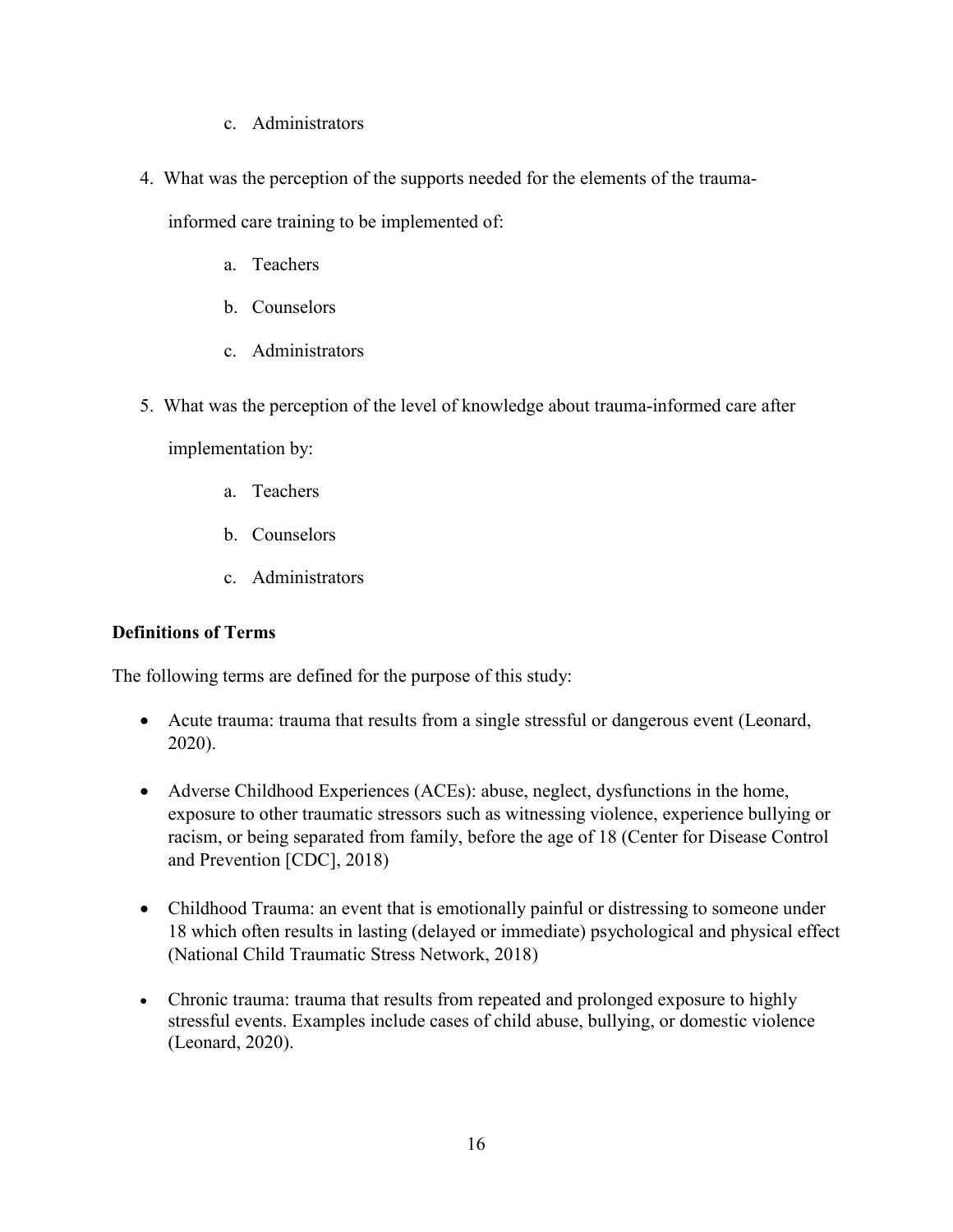- Complex trauma: chronic, usually early, exposure to multiple traumatizing experiences, often at the hands of caregivers (National Child Traumatic Stress, Network, 2018).
- Positive stress: stress, which is considered both helpful and healthy, while briefly increasing heart rate with only mild hormonal elevations (Center on the Developing Child at Harvard University, n.d.) Shonkoff et al., (2012) added that this physiologic state is brief and mild to moderate in degree, while Franke (2014) maintained that this normal stress response is vital for a child's growth and development.
- Tolerable stress: stressful events that are tragic and unavoidable but can be buffered if a supportive caregiver is in place (Shonkoff et al., 2012).
- Toxic stress: prolonged activation of the stress response in the absence of protective relationships: the result of chronic adversity without adult support (Shonkoff et al., 2012).
- Trauma: an event or occurrence that causes great distress by exposure to physical or psychological abuse, violence, crime, has been linked to academic failure, various illnesses, both physical and mental, substance abuse, and criminal behavior (Center for Treatment of Anxiety and Mood Disorder, n.d.; Liberman et al., 2011).
- Trauma-informed care (TIC): a strengths-based framework based on the awareness of the impact of trauma that takes a universal precaution approach, emphasizing safety and reestablish control (Huckshor & LeBel, 2013).

#### **Limitations**

Limitations with a phenomenology study generally include time limitations, small samples, and participation bias (Peoples, 2021). Given the time limitations, the educators' perceptions of the implementation and outcomes of the trauma-informed care approach training was limited to what was revealed through the interviewing process. The specific sampling was chosen to gain deeper understanding of a lived experience of a phenomenon. Because of the small sample size, generalizations from a phenomenological study cannot be applied to a population; however, the results can add to research. Although the participants were given directions to answer the open-ended interview questions honestly, there is a chance of participant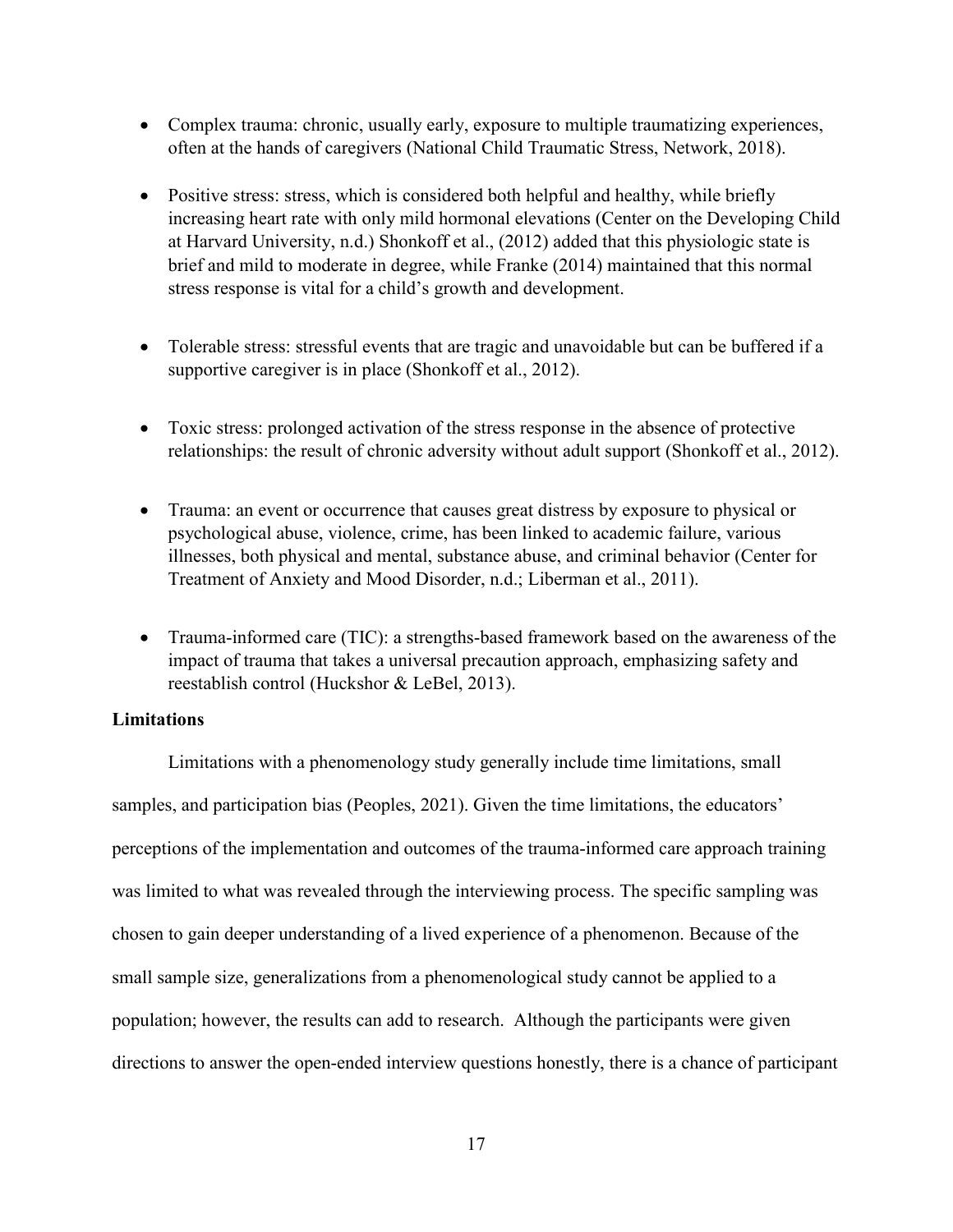bias. Participant bias occurs when answers are given based on a preconceived idea of that the interviewer wants to hear.

#### **Delimitations**

Purposeful sampling was utilized to limit participants to those who received the "Building Strong Brains Tennessee" training while being employed by three Appalachian elementary schools in Northeast Tennessee. Open-ended questions were asked to give participants opportunities to reveal the essence of the phenomenon. The Zoom Video Communications system was chosen for the interview platform since educators were familiar with and likely were comfortable with this format.

#### **Overview of the Study**

This study includes five chapters. Chapter 1 establishes the foundation for this study by including an introduction to the study, a statement of the purpose of the study, the research questions, definitions of related terms, and the limitations and delimitations of the study. Chapter 2 is a review of the literature related to trauma and trauma-informed care. This review includes an overview of the prevalence of trauma, the effects of trauma, trauma-informed care approach, and the implementation of trauma-informed care approach in educational settings. Chapter 3 describes the research methodology, the research questions, population, instrumentation, data collection, and data analysis. Chapter 4 presents the data interpretation, the coding of illuminating data, and the research findings. Chapter 5 is a summary of the findings and the conclusions, as well as implications for practice and recommendations for further research.

#### **Chapter Summary**

This qualitative study explores educators' perceptions of the impact of trauma-informed care approach training in three Appalachian elementary schools. Chapter 1 includes the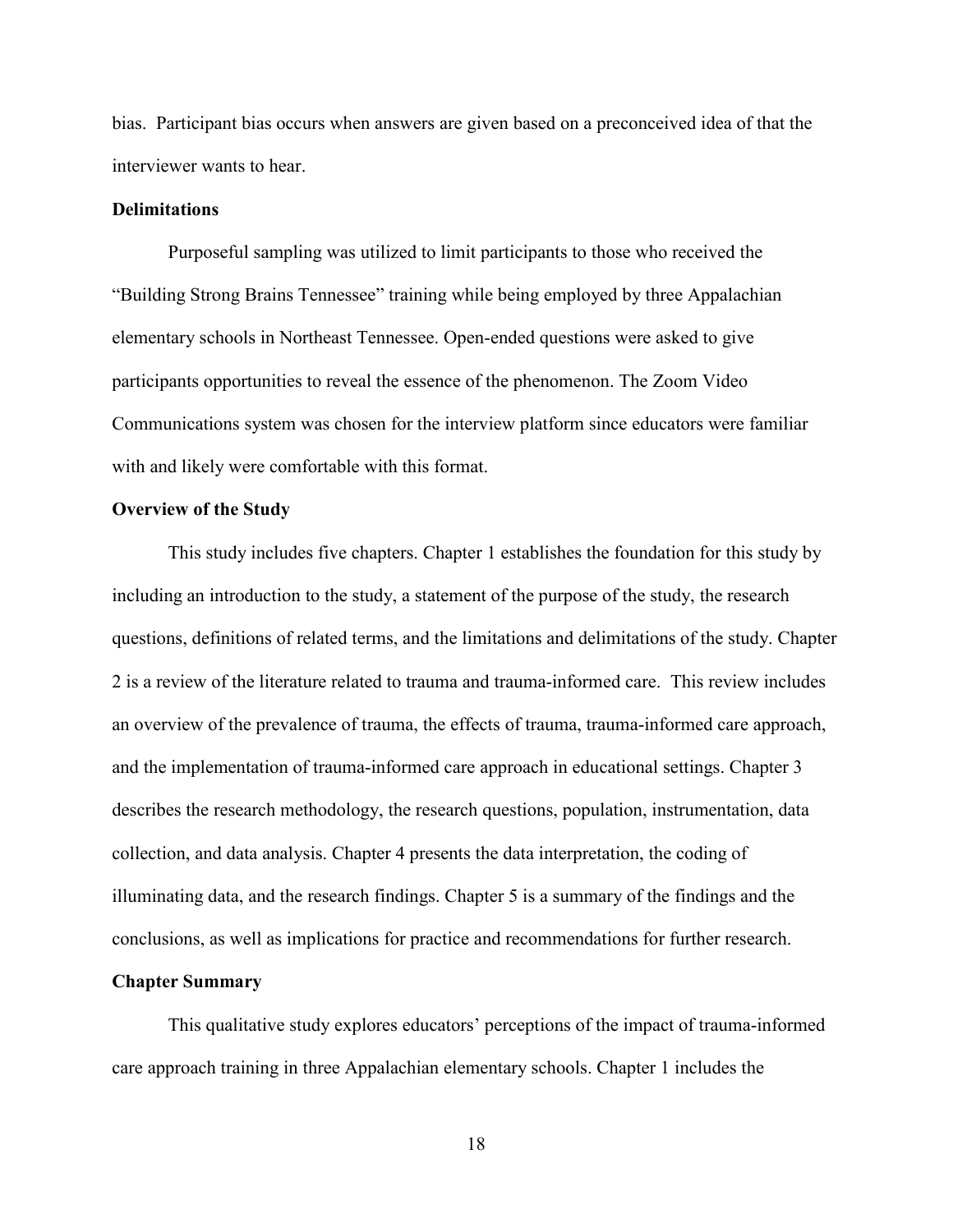introduction, statement of the problem, limitations and delimitations, definition of terms, research questions, significance of the study, and overview of the study.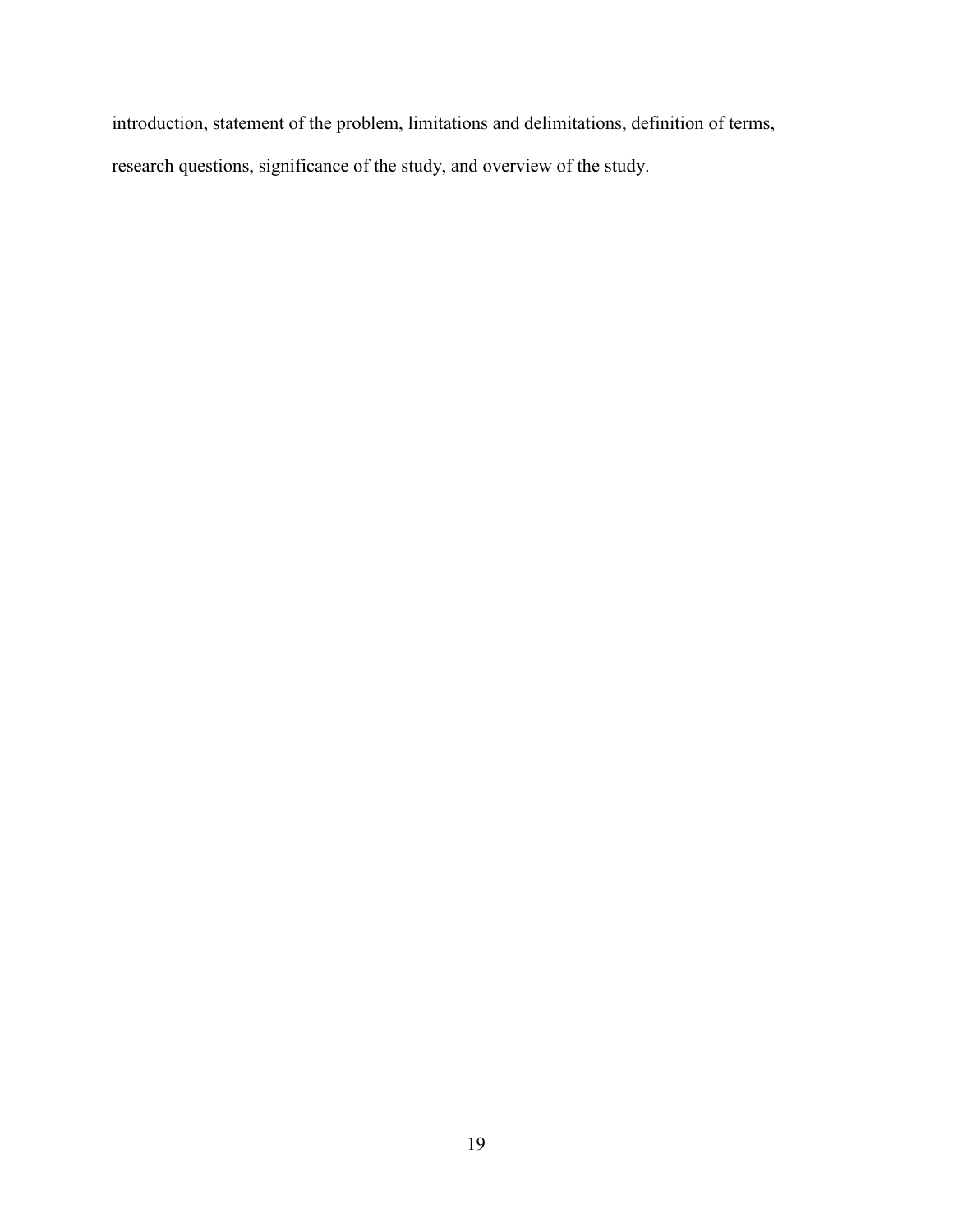#### **Chapter 2. Literature Review**

#### **Introduction**

Trauma, according to the Center for Treatment of Anxiety and Mood Disorders (n.d.), is an event or experience that causes great distress to a person either by exposure to physical or psychological abuse, violence, or crime. The National Child Traumatic Stress Network (n.d). defines trauma as sudden, unexpected events that cause a rational or an irrational sense of fear. The American Psychiatric Association (2000) identifies trauma as witnessing or experiencing an event that involves threatened or actual harm, including death. Furthermore, McInerney and McKlindon (2014) posited that trauma is a naturally occurring response to one or more external influences that impact a person beyond one's typical coping skills. Lieberman et al. (2011) added that trauma is quite frequently the cause of various illnesses, both physical and mental, academic failure, substance abuse and even criminal behavior. Interestingly, the Greek meaning of the word "trauma" is simply *wound* or *injury* (Boyd, 2007; Cerney, 1995).

Traumatic events are not defined solely on the event itself, but how an individual interprets that particular event (SAMHA, 2014). It is a person's inability to cope with the ramifications of an event that determines the level of trauma (Rice & Groves, 2005). Trauma, however, does not affect everyone in the same manner (Wilson et al., 2013; Wolpow et al., 2016). Some people experience an event that may be considered traumatic but exhibit no longstanding adverse emotional or physical effects; however, another person may experience the same incident and develop disparaging issues. Wilson et al. (2013) noted that traumatic response is highly individualized and shaped by a wide range of factors, including genetics, cultural and environmental factors, previous experiences, and available support systems. Receiving help from professionals delivered in a trauma-informed environment helps mitigate the effects. On the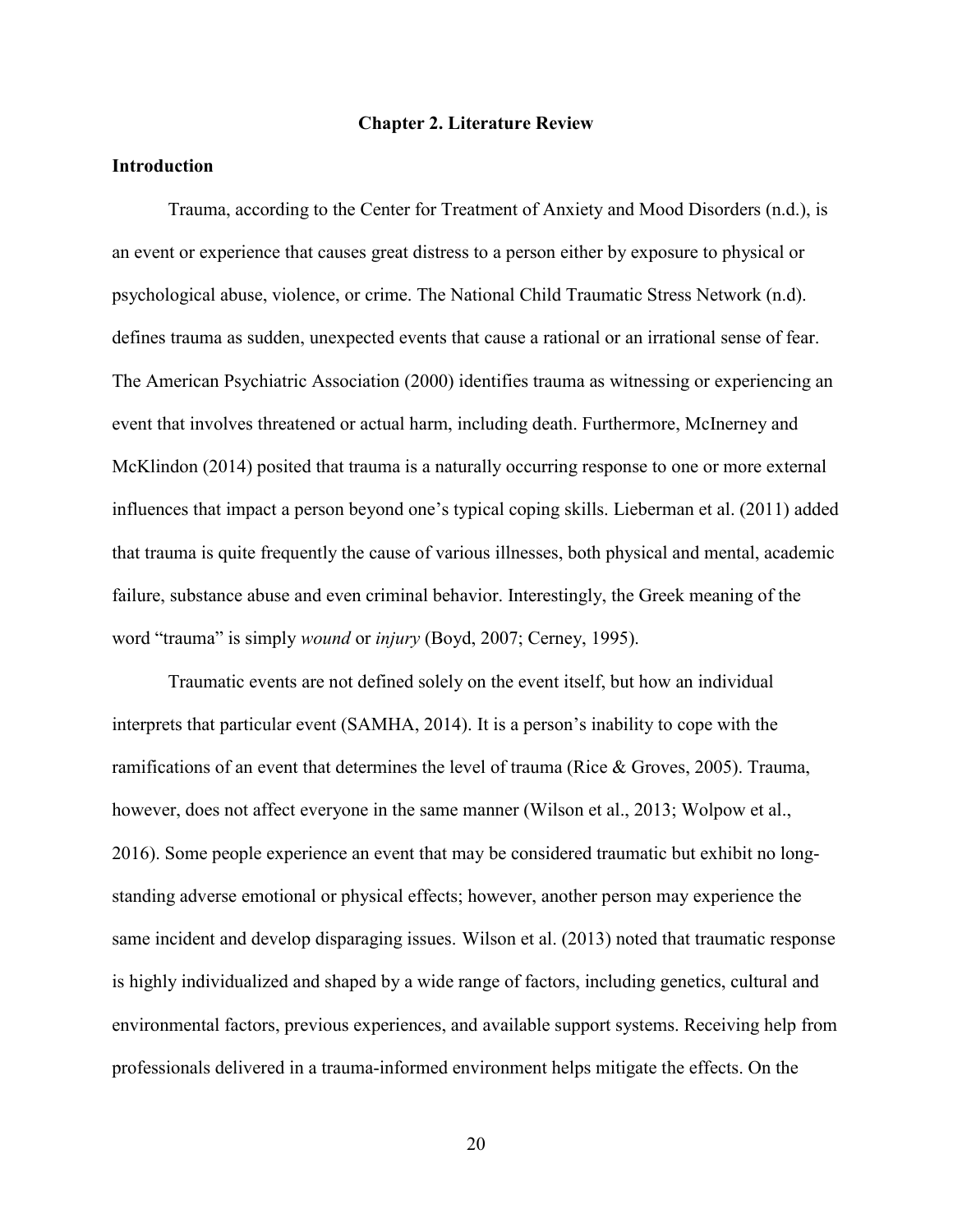other hand, assistance delivered in a trauma-insensitive approach can also have a negative impact on the person exposed to trauma.

Experts in the educational field report that trauma does indeed affect a student's performance, academically, socially, and physically, with research continuing in the minimizing and mitigation of the impact of trauma in the classroom (Souers & Hall, 2016; Thomas et al., 2019). According to Souers and Hall (2016), the effect of trauma on students permeates the culture of the schools, thus sometimes leaving teachers unprepared to deal with the ramifications felt in the classroom. Cook (2015) reported that trauma affects around 46 million children a year, with one in 10 children experiencing five or more incidents that involve violence. Cook noted that the Department of Justice's Defending Childhood Initiative reports that a child's risks of physical and mental issues rise with exposure to trauma, often affecting physical, emotional, cognitive, and social development. In the realm of academics, childhood trauma could manifest through truancy, academic failure, and behavior issues in the classroom.

Between 1995 and 1997, Kaiser Permanente Health Appraisal Clinic conducted a longitudinal study with over 17,000 participants (Felitti et al., 1998). This study revealed that numerous negative social behaviors and health conditions were indicative of a participant having experienced trauma as a child (Felitti et al., 1998; Plumb et al., 2016). Felitti's et al. (1998) initial findings were based on the answers from a questionnaire known as the Adverse Childhood Experiences, or ACEs, that included areas such as abuse (mental, physical, and sexual abuse) as well as neglect (environmental, physical, emotional) and significant household dysfunction (familial substance and domestic abuse, familial mental illness, and incarceration) during the developmental years before 18 years of age (Plumb et al., 2016; Santoro et al., 2016). The full ACEs measure range is from zero to 10. The higher the ACE score, the more likely the person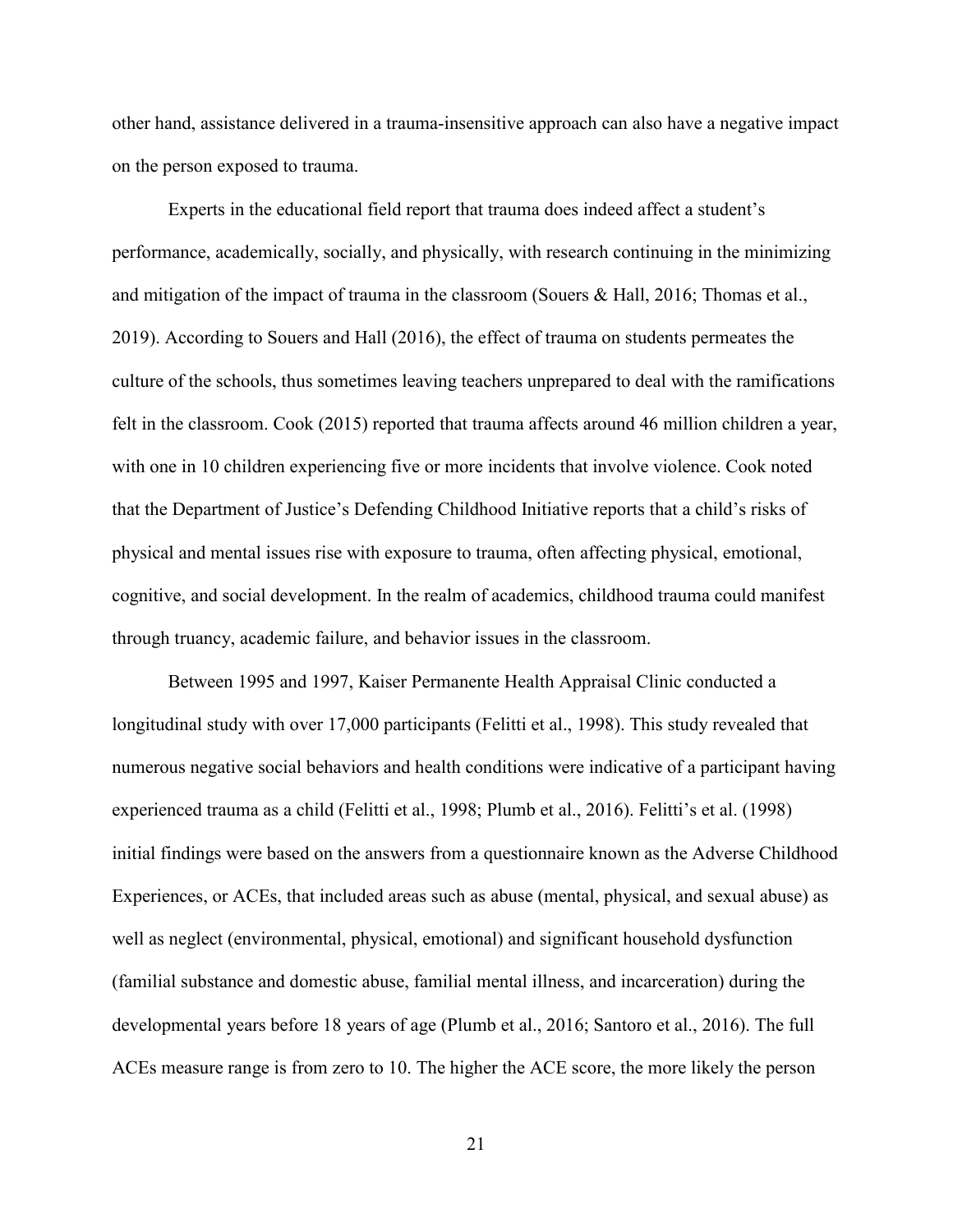will develop negative emotional and physical effects. ACEs has since become the descriptive umbrella term that encompasses abuse, neglect, and traumatic experiences occurring under the age of 18 years (Goddard, 2021). According to Soleimanpour et al. (2017), multiple studies since the initial ACEs study have revealed that at least 55% of the population have experienced at least one traumatic experience. The original ACEs study (Felitti et al., 1998) catapulted the Trauma Informed Care (TIC) Approach to help recognize and better deal with trauma victims.

#### **Historical Background of Trauma-Informed Care**

The trauma-informed care approach began as an effort to better serve the lives of those who had been exposed to trauma, even though professional caretakers had long been providing attention intuitively in a trauma-informed manner (Wilson et al., 2013). What began as deep investigation into the post-traumatic stress syndrome following the Vietnam War, the dearth of research and inquiry that ensued led to significant studies into the causes of short- and long-term effects of trauma. The women's movement in the 1970s aided female victims to speak of their own trauma and feelings and behaviors associated with spousal abuse, rape, and other victimization. In the 1980s, child abuse and neglect were examined and brought to light with child-advocacy centers and other multidisciplinary teams were forged. The mental health community began advocating for further research and ways to assess and combat the detrimental effects of trauma. In 1985, the International Society for Traumatic Stress was formed in the United States, serving as a central point for professionals seeking answers to support greatly traumatized populations. By 1989, the United States Department of Veterans Affairs had created the National Center for Post-Traumatic Stress Disorder. Consequently, the Substance Abuse and Mental Health Services Administration (SAMHSA), within the U.S. Department of Health and Human Services, recognized and acknowledged the role of trauma in a vast number of women's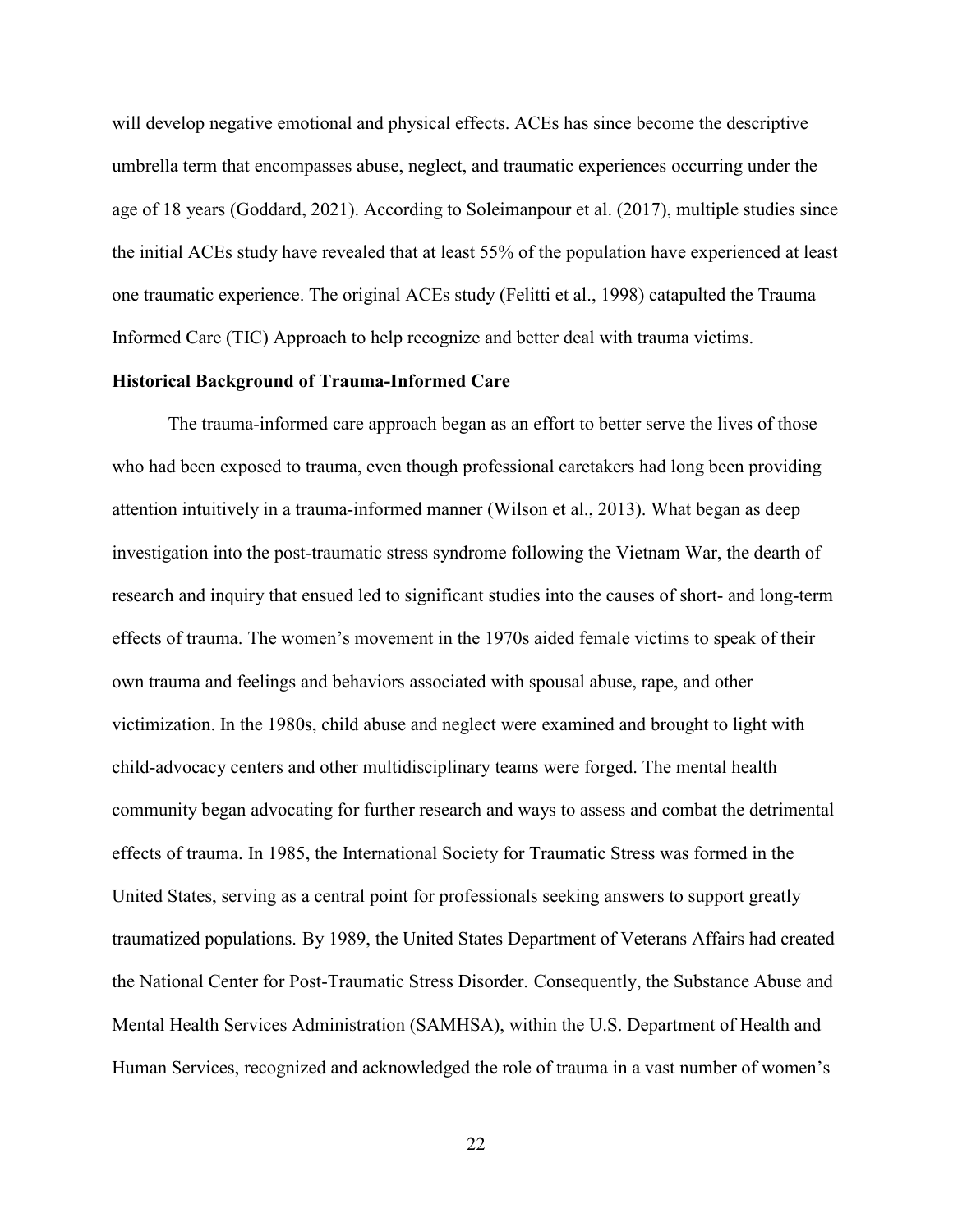issues and gender-specific treatments in the 1990s. Over the next 20 years, an enormous expansion of knowledge concerning trauma and traumatic stress occurred (Blodgett & Dorado, 2016; Wilson et al., 2013). This included not only improved diagnostic measures but also the development and expansion of empirically tested treatments for PTSD and other related trauma symptoms.

However, the initial ACEs study brought awareness to the frequent occurrences of adverse childhood experiences and the possible detrimental effects, which in turn, typically connects TIC to ACEs as a method to mitigate those effects (SAMHSA, 2014). SAMHSA (2014b) defines TIC as recognizing the symptoms of trauma and the role it has played in the person who has experienced trauma's life. The conceptional framework of TIC focuses on realizing the prevalence of trauma while attempting to reduce its occurrence. Also, TIC acknowledges and implements practices that are sensitive to the person's history with traumatic events so appropriate treatment can be observed. Crucial elements of a TIC approach consist of practices and principles that include creating an environment that is both physically and psychologically safe, recognizing the signs of trauma, focusing on the strengths of the person who has experienced trauma, and careful consideration as not to retraumatize the person. Furthermore, it is necessary for those exposed to trauma to be treated with a sense of compassion and respect while providing recovery resources.

#### **Prevalence of Trauma**

Childhood trauma has risen in recent years with estimates of one half to two-thirds of children experiencing trauma (CDC, 2016; Finkelhor, 2015; McInerney & McKlindon, 2021; Sauers & Hall, 2016). Egger and Angold (2006) indicated that 52% of children between the ages of 2 and 5 had experienced severe trauma. Furthermore, the National Survey of Children's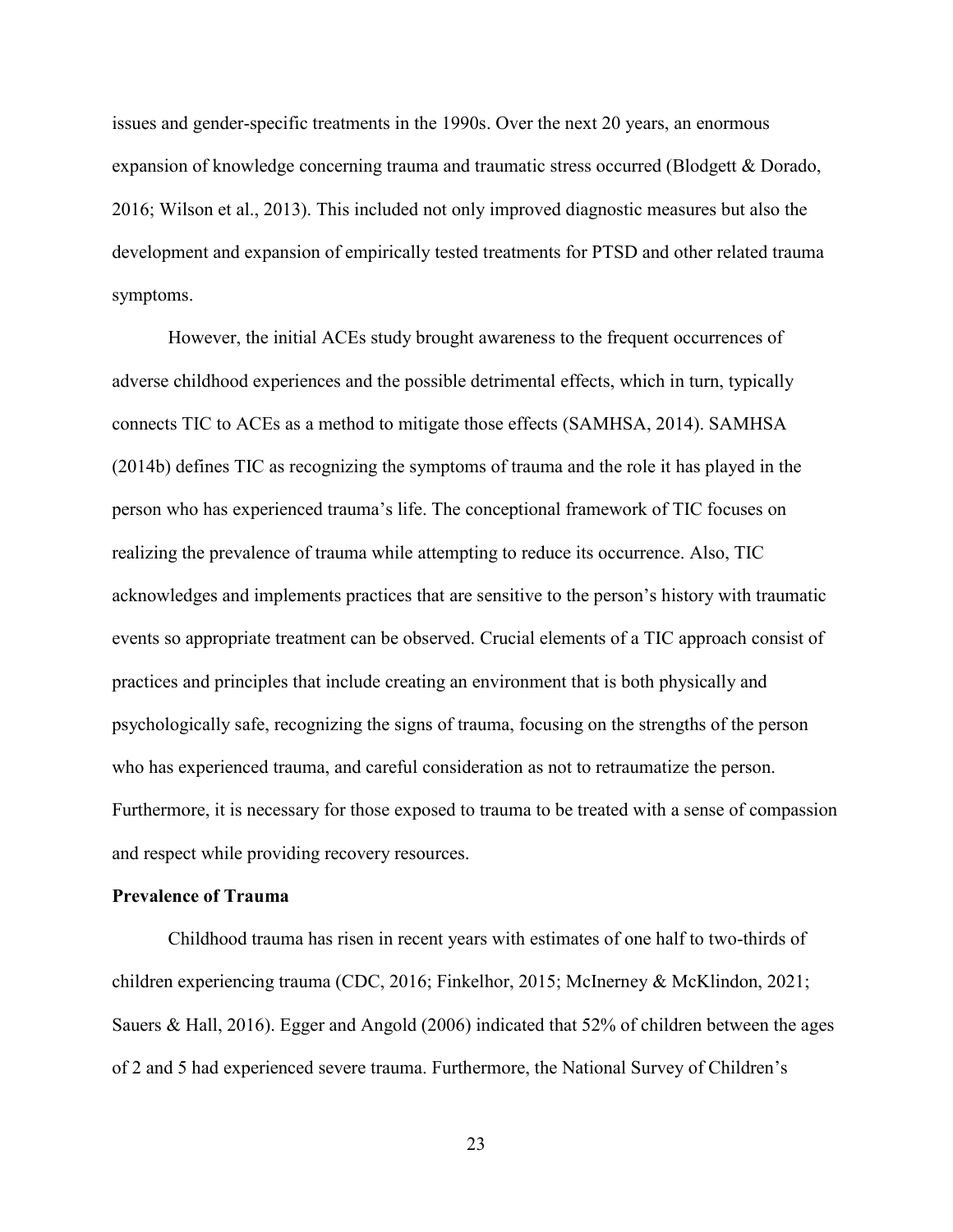Health (2011) found that almost 35 million children in the United States had been exposed to trauma. Cook (2015) found that trauma affects around 46 million children a year, with one in 10 children experiencing five or more incidents that involve violence. According to Childhelp (2013), every 10 seconds a report is made concerning some form of child abuse. The U.S. Department of Health and Human Services Administration for Children and Families (2019) reported that child neglect and abuse are common among children under the age of three. In 2017, the Department reported 75% of children were victims of neglect, with 18% suffering from physical abuse and 9% were victims of sexual abuse. Furthermore, McLaughlin et al. (2013) reported than nearly half of all children in the United States are exposed to at least one type of trauma before their eighth birthday. Community-based surveys indicate that 55% to 90% of the United States' population have experienced at least one traumatic adversity, with some individuals averaging experiencing five traumatic events (Briere, 2012; Harris & Fallot, 2001; Plumb et al., 2016). While trauma transpires throughout the lifespan, for many people seeking the assistance of social workers and other helping professionals, the trauma began in childhood (Wilson et al., 2013). Trauma has occurred in all populations, including socioeconomic, cultural, religious, ethnic, and levels of education.

#### **Populations at Risk**

Even though trauma has occurred in all realms, research indicates certain populations are at a higher risk of experiencing adversity (CDC, 2009; Center for Youth Wellness, 2014; Hughes & Tucker, 2018; Kim & Drake, 2018; McCormick et al., 2018; NCTSN.org, n.d.; Sacks & Murphey, 2018; Soopen et al., 2016; Sogomonyan & Cooper, 2010). Kim and Drake (2018) reported that child abuse and neglect disproportionately effects children living in poverty across ethnic and racial groups. Slopen et al. (2016) found that exposure to childhood trauma is more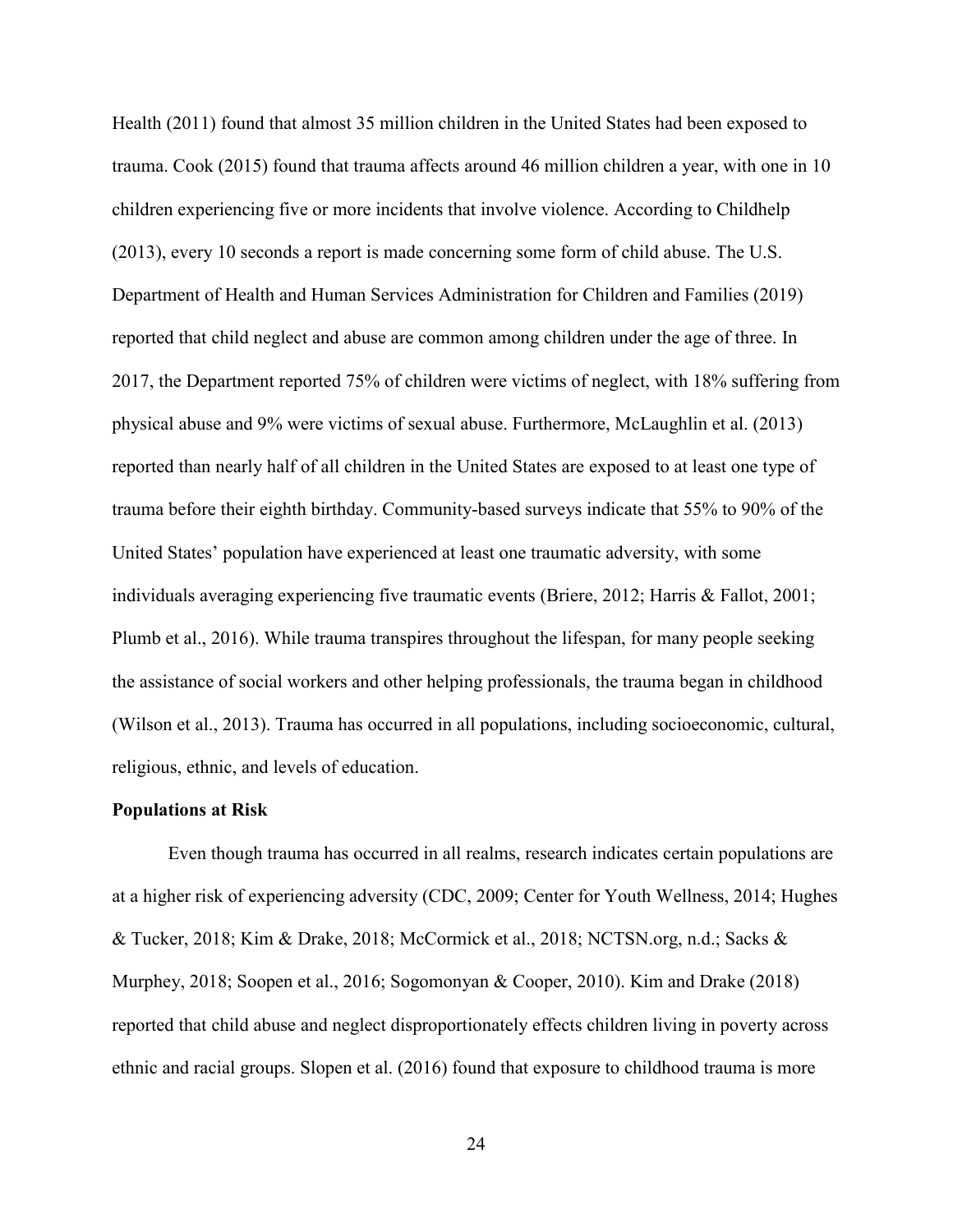prevalent among black and Hispanic children than Caucasian children. With approximately 25% of the nation's children living in poverty (Hughes & Tucker, 2018), Sacks and Murphey (2018) noted 45% of those children experience at least one traumatic adversity. McCormick et al. (2018) reported that children who identify as lesbian, gay, bisexual, transgender, or queer (LGBTQ) are at a higher risk for trauma exposure. Sogomonyan and Cooper (2010) added that children in military families also are a risk for adversity. Furthermore, homeless youth usually have experience previous trauma while also dealing with traumatic experiences in the present (NCTSN, n.d.). NCTSN also reported that children with intellectual and developmental disabilities are at a higher risk for physical, psychological, and sexual abuse. Also, NCTSN acknowledged the connection between substance abuse and childhood trauma, as well as economic stress. Poverty-stricken communities which lack access to optimum educational opportunities, employment, nourishing food, and adequate housing seem to have higher rates of adverse childhood experiences (Center for Youth Wellness, 2014; CDC, 2009).

#### **Levels of Trauma**

A child's inability to appropriately handle or manage an adverse experience is described as trauma (Brunzell et al., 2015; Cavanaugh, 2016; Crosby, 2015). The ability to deal with the various types of trauma is dependent upon factors such as the child's age, support system, personal coping skills, and other resources. Trauma can be further categorized into acute, chronic, or complex types.

#### *Acute Trauma*

Acute trauma is defined as experiencing a short-term severe instant of stress that renders a child unable to cope appropriately (Marsac & Kassam-Adams, 2016; Plumb et al., 2016; Wolpow et al., 2016). Acute trauma, although a brief and often a single event such as a car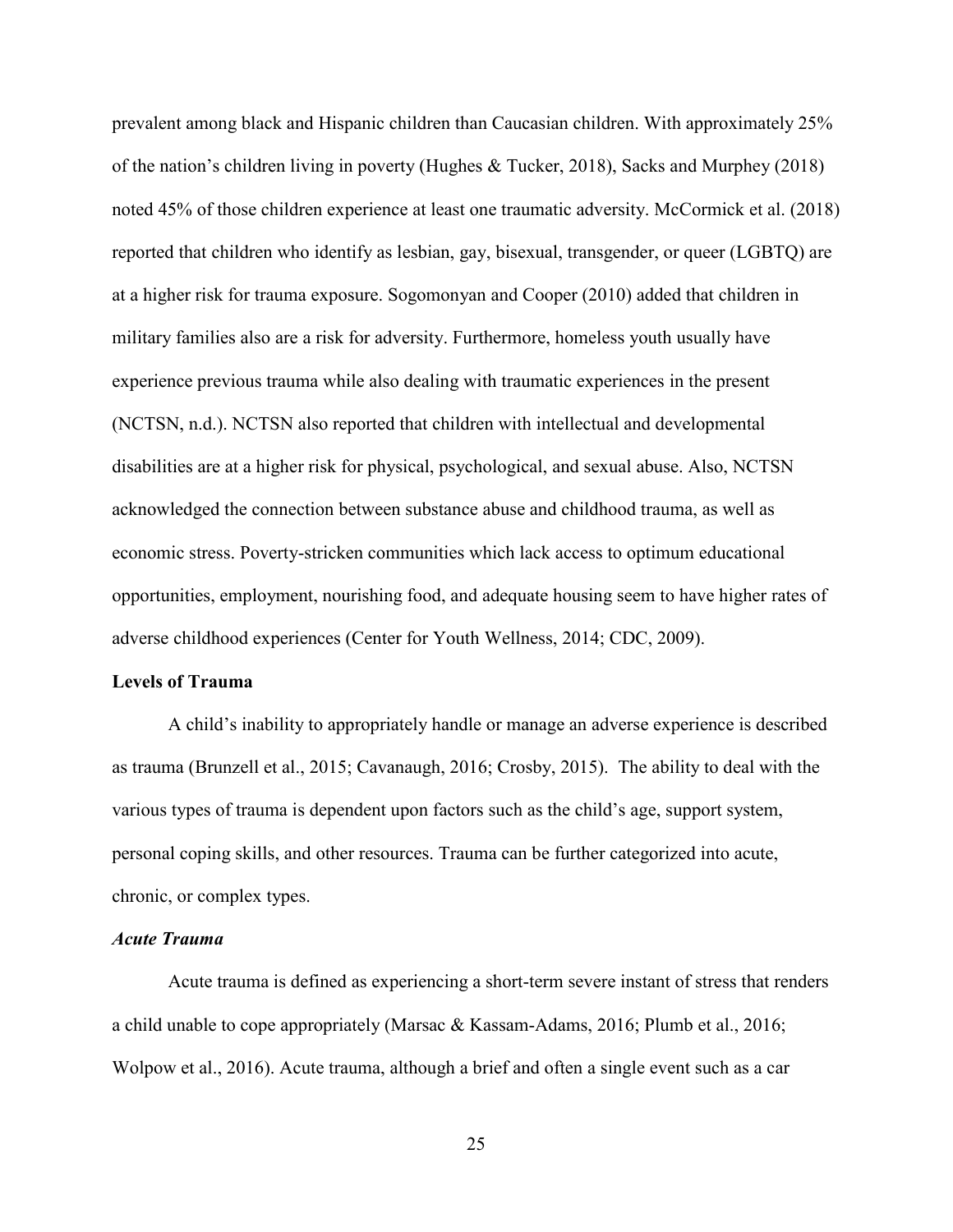accident or a natural disaster, can have profound effects on a student's ability to cope appropriately (Wolpow et al., 2016; Marsac & Kassam-Adams, 2016). Even though acute trauma refers to a one-time occurrence, research indicates the victim is 85% more likely to have additional comorbid adverse childhood experiences (Felitti et al., 1998; Plumb et al., 2016).

#### *Chronic Trauma*

Chronic trauma is different than acute as chronic stress is continuous for a great amount of time and can also be reoccurring (Wolpow et al., 2016). The autonomic nervous system cannot activate the relaxation response because of the intensity or frequency of the traumatic event. Students who are exposed to chronic trauma often live within a household of domestic violence. Ongoing neglect, continuous physical and/or sexual abuse are also classified as chronic trauma. Wolpow et al. also suggested that living in a dangerous neighborhood with a gang presence can be considered a chronic traumatic experience.

#### *Complex Trauma*

Complex trauma is chronic trauma that begins in early childhood and most often spans a lifetime (Souers & Hall, 2016). In 2003, the NCTSN Complex Trauma Task Force delved into the idea of complex trauma, recognizing that a person could experience numerous difficulties for long periods of time. Sequential and simultaneous exposure to trauma is the differentiating factor for this type of trauma as well as the impact (Cook et al., 2003). Complex trauma involves both the long and short-term results of ongoing exposure to traumatic events such as physical, emotional and sexual abuse, violence, and maltreatment (Cook et al., 2005; van der Kolk, 2014). Because complex trauma usually occurs with a caregiver, the victim has difficulty forming secure attachments.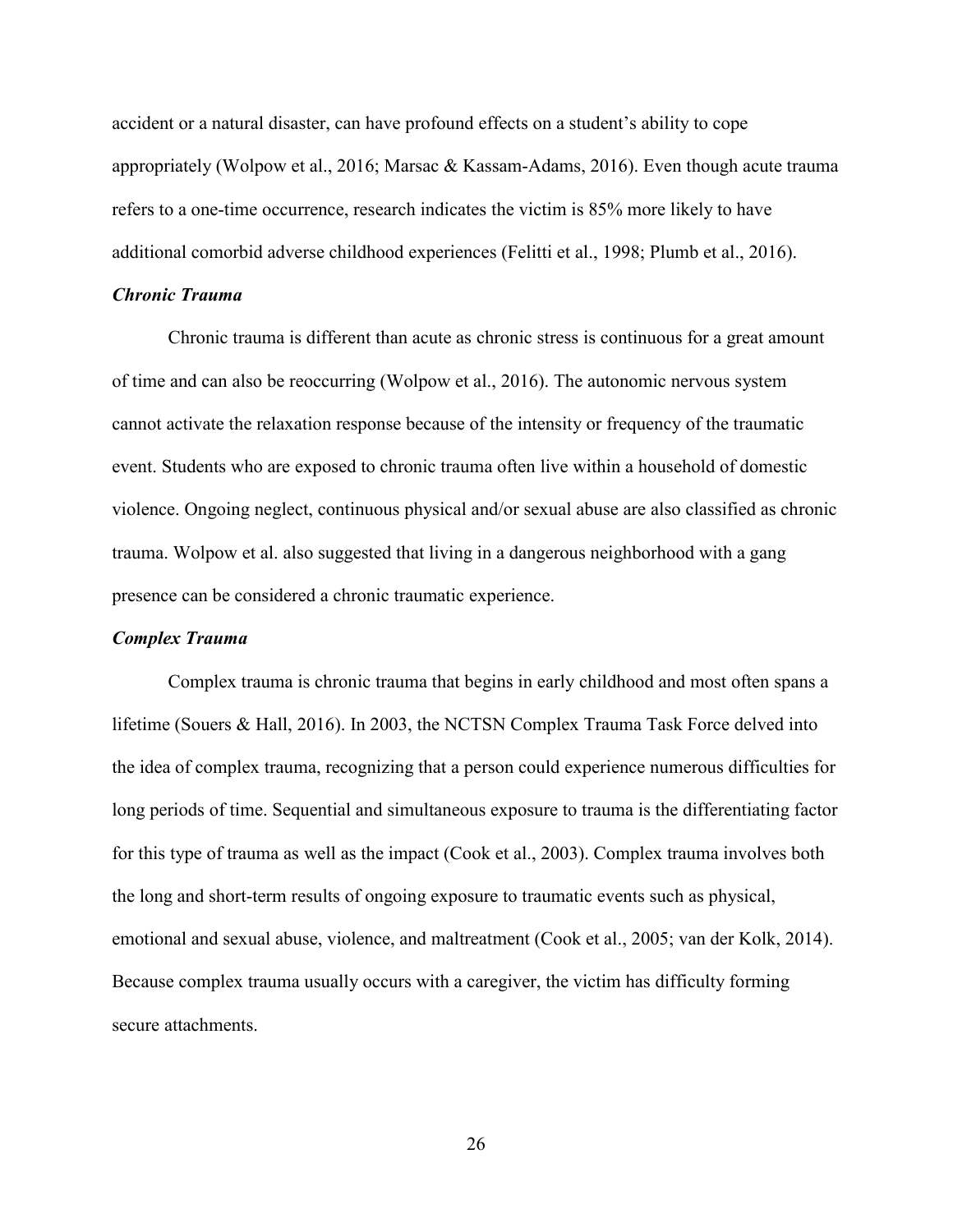#### **Modes of Trauma**

#### *Physical Abuse*

Goodman et al. (1997) defined physical abuse as the act of causing or attempting to cause physical pain or injury to an individual. Examples of physical abuse may include hitting, slapping, punching, kicking, biting, or burning or causing injury to another person through physical manners. Hodas (2016) reported that children who are physically abused are at a higher risk for anxiety and depression. Also, behavior may become aggressive.

#### *Psychological Abuse*

Psychological abuse, also known as emotional abuse, verbal abuse, or mental cruelty, generally occurs when a difference in control and power is present with the abuser using a systematic method of destroying the victim's sense of safety or self-esteem (Follingstand & Dehart, 2000). Humiliation, ridiculing, isolation, contact deprivation, and threats of abandonment are all forms of psychological abuse. Psychological abuse can consist of incidents that are isolated or ongoing situations due to the failure of one's support system to furnish an appropriate environment (Norman et al., 2012). Furthermore, psychological abuse is considered a form of interpersonal violence with detrimental short- and long-term effects (Dutton et al., 2001). Interpersonal trauma, which includes various types of emotional, physical, or sexual abuse, occurs with people who know each other, such as children, parents, or spouses (SAMHSA, 2014). Several researchers maintain this form of abuse produces greater trauma in the victims than infrequent physical abuse (Davis & Frieze, 2002; Guthrie, 2001; Hildyard & Wolf, 2002). According to Shi (2013), psychological abuse experienced in childhood is one of the clearest predictors of displaying symptoms of trauma in adulthood.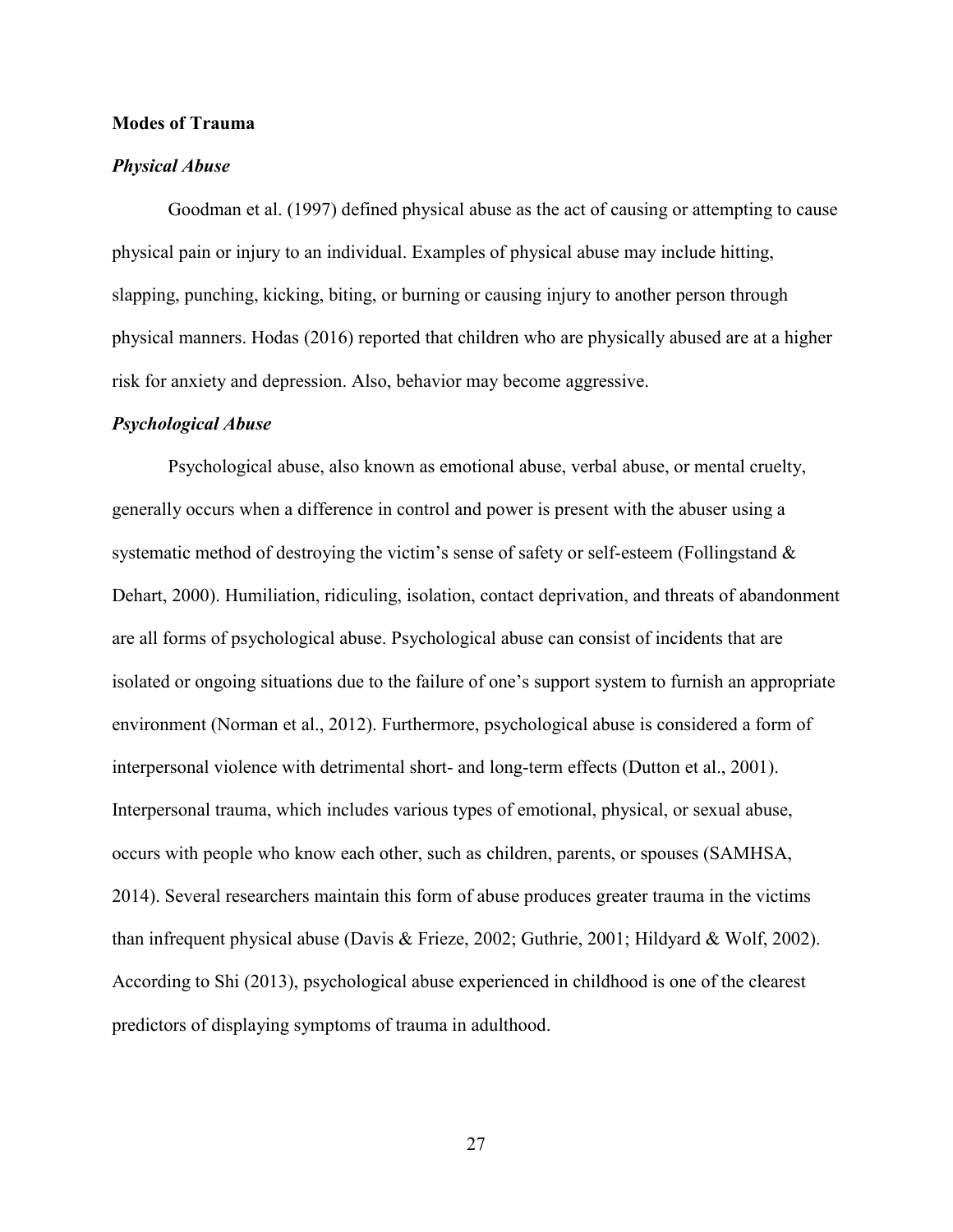#### *Child Abuse*

Identifying sets of acts or behaviors that determine child abuse and neglect is provided by federal legislation. The Federal Child Abuse Prevention and Treatment Act (CAPTA), as amended by the CAPTA Reauthorization Act of 2010, defines child abuse and neglect as an act or failure to act on the part of a caretaker or parent that presents a risk of serious harm or an act that results in sexual, physical, or emotional abuse (Child Welfare Information Gateway, n.d.). Approximately twenty-five percent of children experience abuse (Dvir et al., 2013). SAMHSA (2014) added that these traumas are referred to as developmental traumas if occurring during the various developmental stages and have the potential to hinder later adjustment, development, and mental and physical health.

#### *Sexual Abuse*

Child sexual abuse, according to the World Health Organization (n.d.), is the coercion of a child to engage in any unlawful sexual activities or practices. The National Center for Victims of Crime (n.d.) reported that not all sexual abuse includes physical contact, but child pornography, exposure, and voyeurism are considered sexual abuse as well (Watford, 2020). The U.S. Department of Health and Human Services Children Bureau reported that 9.2% of abused children were sexually assaulted. According to the Crimes against Children Research Center (n.d.), 1 in 5 girls is the victim of child sexual abuse while 1 in 20 boys has been victimized. The research center also reported that 16% of adolescents ages 14 to 17 had been sexually abused during a one-year period in the United States, with 28% of that age group had been victimized over a lifespan. The National Institute of Justice (2003) reported that three out of four victims who were sexually abused were victimized by someone who was familiar to them, such as a trusted caregiver. Children of sexual abuse traumatization often become withdrawn, mistrustful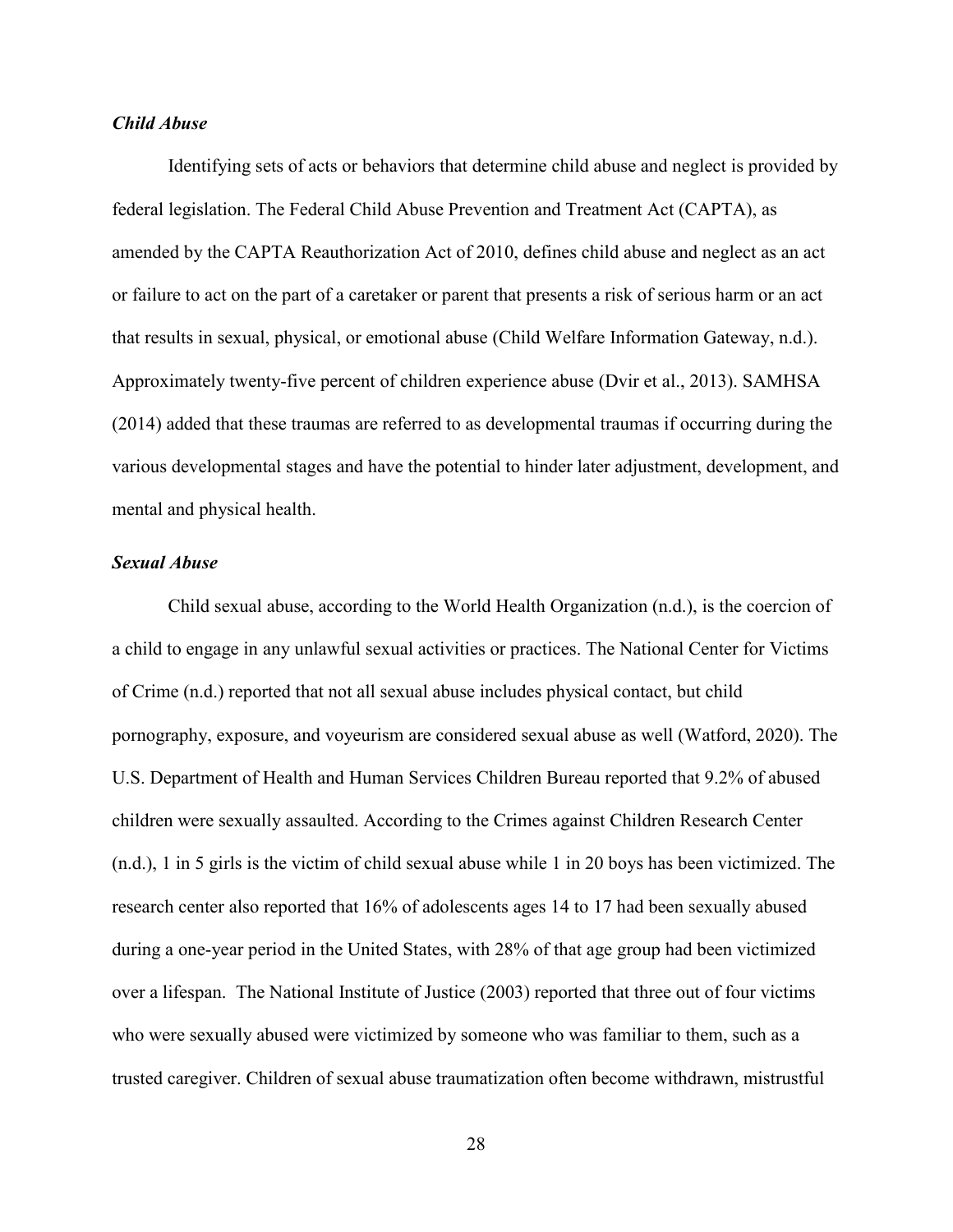of adults, develop low self-esteem, or even have thoughts of suicide. Hodas (2006) reported that sexual abuse often produces internalized reactions with external reactions occurring among older children and adolescents.

#### **Trauma's Relationship to Stress**

Stress is the physiological and cognitive responses to situations that are identified as challenges or threats (Watford, 2020). Stress is generally defined as a means of describing the response to the challenges confronted daily throughout one's lifetime (Franke 2014). Stress can be a positive or a negative experience. However, not all negative stress proves detrimental as support can be found in a caring adult, often referred to as "buffers." Stress is categorized into three types: positive, tolerable, and toxic.

#### *Positive Stress*

According to the Center on the Developing Child at Harvard University (n.d.), positive stress is considered both helpful and healthy, while briefly increasing heart rate with only mild hormonal elevations. Shonkoff et al. (2012) added that this physiologic state is brief and mild to moderate in degree, while Franke (2014) maintained that this normal stress response is vital for a child's growth and development. A parent or other responsive adult may act as a protective social and emotional support, allowing the stress response to return in a normal fashion (Franke, 2014). Supporting a child's ability to return to a healthy baseline of coping is an integral part in TIC. Traumatic events that may trigger positive responses are dealing with frustration, being in new situations, or learning a new task.

#### *Tolerable Stress*

Tolerable stress is serious as it involves a greater enormity of threat or adversity, but like positive stress, the stress responses can be alleviated through supportive relationships with adults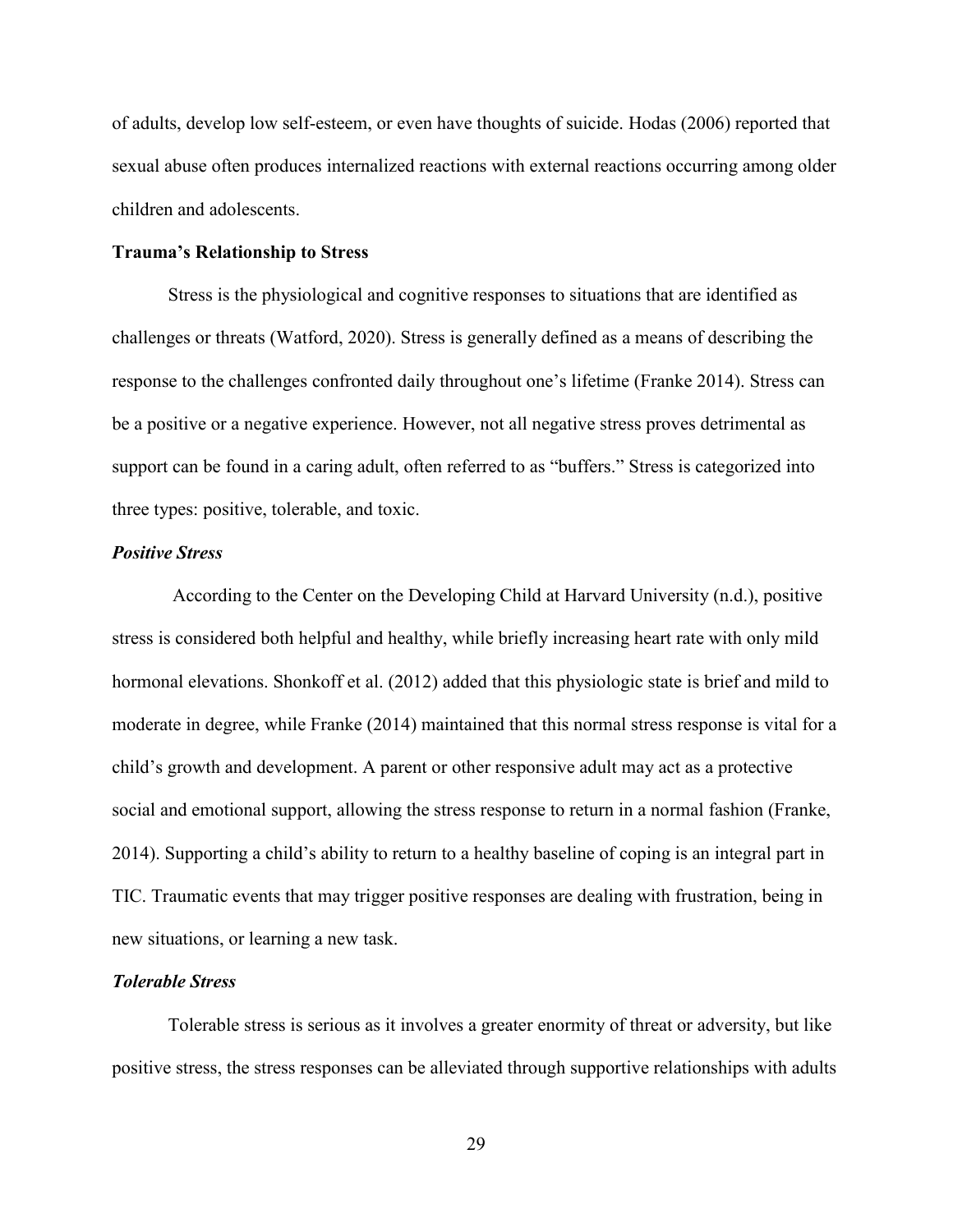(Shonkoff et al., 2012). Franke (2104) posited that because the body responds to the stress with greater intensity, the biochemical responses may negatively affect brain architecture. However, brain and other affected organs may fully recover once the adversity is removed. Not unlike positive stress, a victim of tolerable stress can reap the benefits of a strong support system. Examples of tolerable stress is experiencing the death of a loved one, a parental divorce, a natural disaster, or a serious illness or injury.

#### *Toxic Stress*

When stress responses are activated for a prolonged amount of time, this stress becomes known as toxic stress (Franke, 2014). Garner and Shonkoff (2012) defined a degree of stress known as "toxic stress" as being the excessive activation of the physiologic stress response systems that can occur when a stable relationship is not secured. Toxic stress is manifested through traumatic experiences and lacks a support system of protective relationships and is considered the most damaging of stress. Toxic stress is the most detrimental as it can have a profound effect on the development of the brain. Toxic stress occurs when the body's stress response system is powerful, repeated, and long-lasting without the protective buffer of a supportive and compassionate adult relationship (Shonkoff et al., 2012). According to the American Academy of Pediatrics (n.d.), the amygdala, hippocampus, and prefrontal cortex, areas of the brain that involve learning and behavior, can be functionally changed if in prolonged states of stress. The body believes it is in a state of emergency and will act accordingly. This type of stress may put the child at a higher risk for brain development abnormalities or mental health issues. Furthermore, toxic stress can impair a child's ability to learn or build healthy relationships. Examples of toxic stress include neglect, abuse, violence, household dysfunction, extreme poverty and food scarcity (Franke, 2014).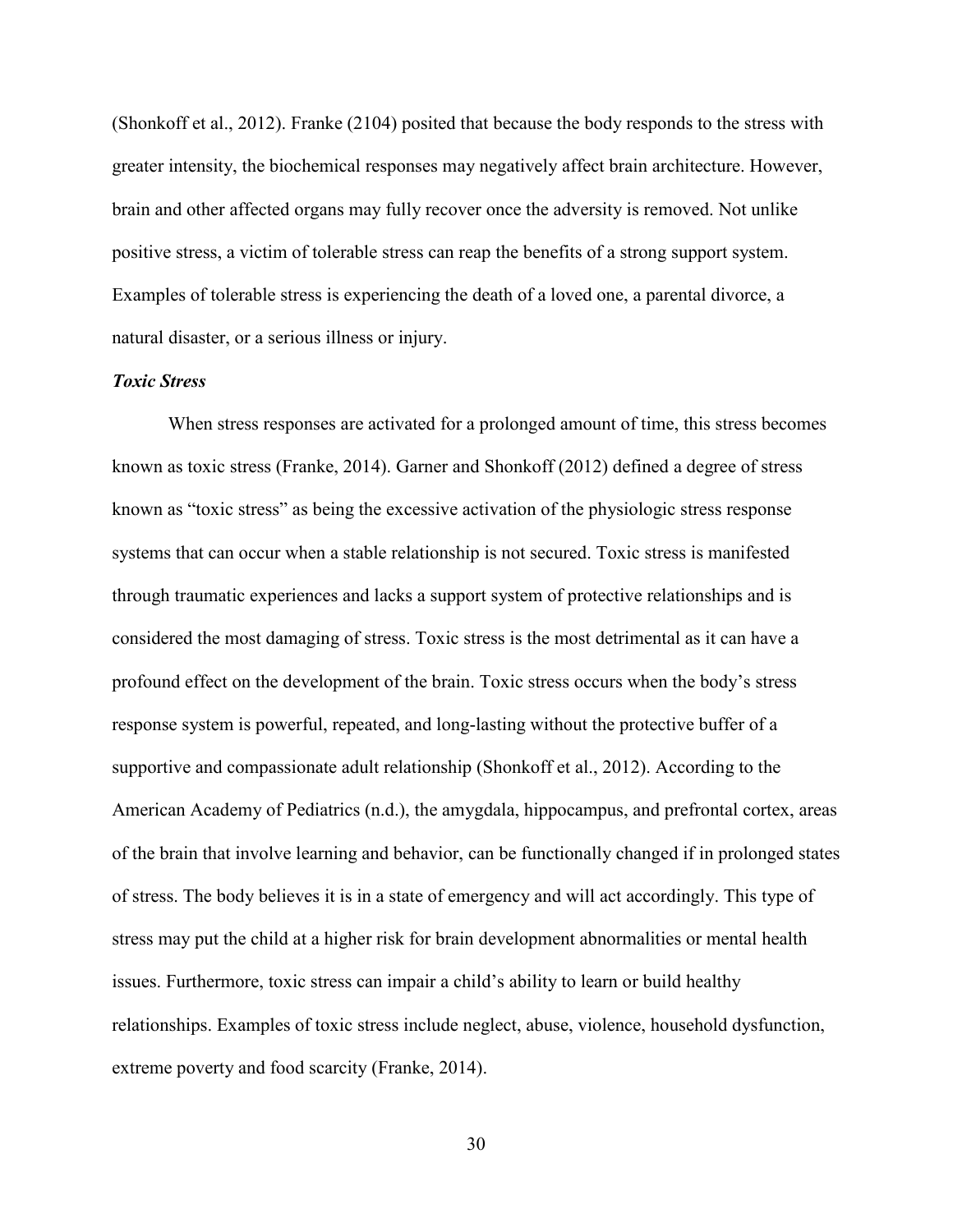#### **Stressors**

Stressors, or triggers, are instruments or catalysts that produce stress (Franke, 2014). Stressors refer to situations or events that cause the release of stress hormones and are categorized into two broad categories: physiological and psychological (Watford, 2020). Physiological stressors place strain on the body such as with illness or pain. The effects of physiological stressors are an increase in heart rate, respirations, oxygen consumption, and blood pressure (Dusek & Benson, 2009). An individual may even "shut down" entirely, unable to react to the stressful situation (Kolk, 2014; NCTSN, n.d.). The physiological response is triggered due to the biochemical structure responding as if the trauma were reoccurring (Wilson et al., 2013). Typically, once the stressor is removed, the physiological changes return to the baseline state. Psychological stressors are events, individuals, or threats. Stressors may be physical, emotional, theoretical, and environmental. As with the interpretation of trauma, stressors can also be considered individualized. Stressors such as subtle changes in the tone of voice or facial expression can cause a child to enter a volatile state (Call et al., 2014; Cole et al., 2005). Also, movements or gestures that are viewed as threatening can also trigger impulsive responses. Sensory stressors such as an odor, touch, sound, taste, or a particular scene may be a subconscious reminder of trauma (Wilson et al., 2013).

#### **States of Alert**

The neurobiology of trauma is the body's natural response to protect oneself; therefore, healthy responses to stress can provide a sense of safety, control, motivation, and perseverance (stacarecenter.org, 2016). However, in cases of extreme stress or danger or the perception of danger, the brain prepares the body to respond by releasing stress hormones such as cortisol to promote survival (Cook et al., 2005). When cortisol is activated, one of three states of alert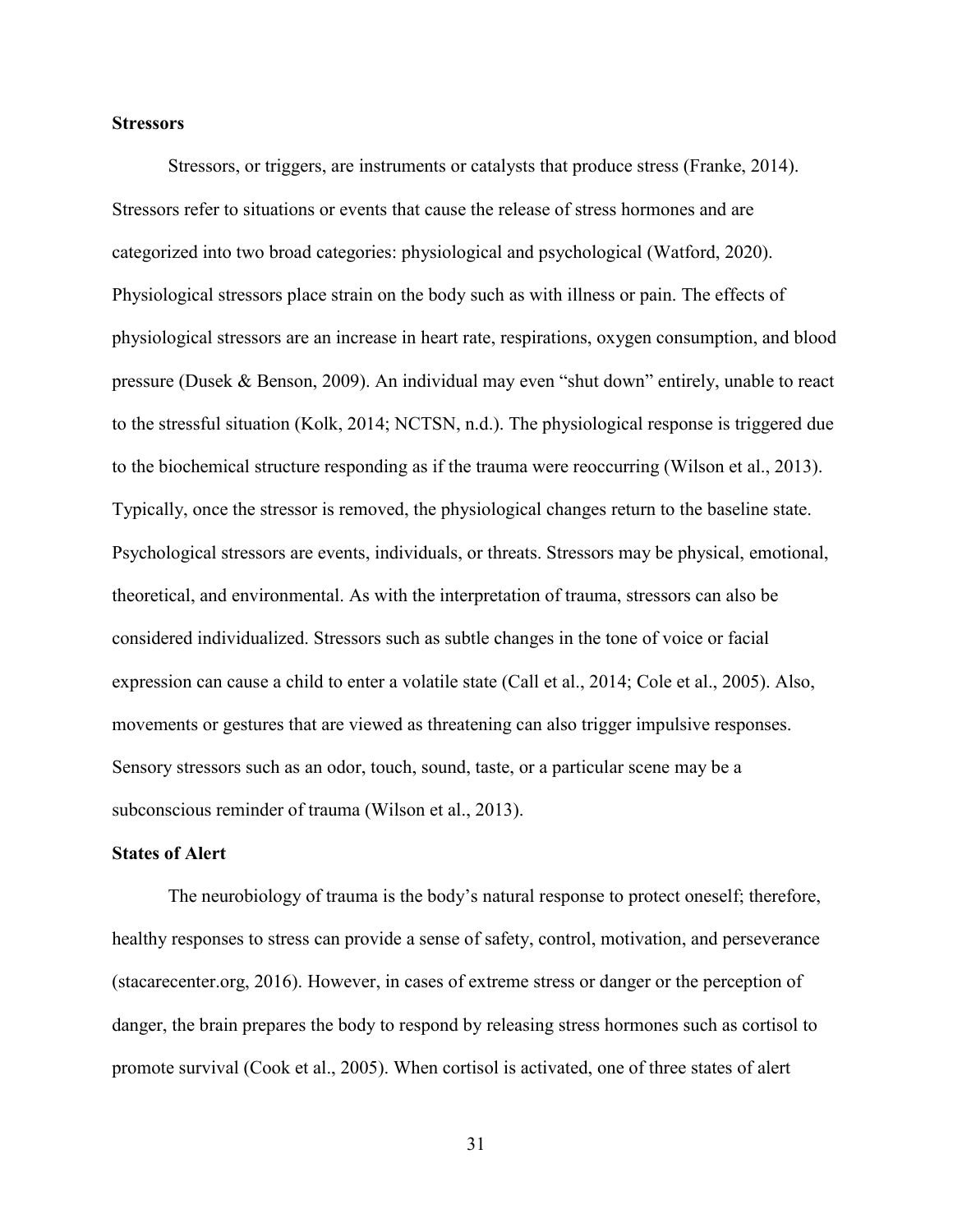occur: flight, fight, or freeze (Sauers & Hall, 2016). Biologically, the flight response is the first response to peril as to avoid. If this is not possible, the fight state of alert is generated. The freeze state of alert occurs when the biological connection cannot be made to flee or fight. These heightened states of alert are meant to last for a short amount of time. When the body releases the chemical in large doses, they can become toxic causing the flight, fight, or freeze responses to linger longer than necessary. This extreme response to trauma may cause children to develop exaggerated and heightened sense of stress response.

#### **Trauma's Neuroscience Connection**

Research shows that properly building the architecture of the brain is critical to establish the foundation for cognitive, social, and emotional skills (Knudsen et al., 2006). However, toxic stress in a child's environment can weaken or damage the development of the brain and nervous system (NCTSN, n.d.). According to Phillips and Shonkoff (2000), research also has shown brain anatomy and chemical activity can be altered significantly due to trauma. Furthermore, the brain, due to its functional and structural plasticity, can develop both adaptive and maladaptive consequences (McEwen, 2007; Sheline, 2003). The American Academy of Pediatrics (n.d.) also posited that children who experience ACEs endure the effects of this toxic stress. Garner and Shonkoff (2012) acknowledged that physical as well as chemical changes occur in the neural networks and metabolic processes.

Emerging neuroscience research reveals the effects of trauma on the brain, which may give insight into the ever-growing implementation of TIC in schools (Cozolino, 2013; Van der Kolk, 2014). The connection between trauma and illness and behaviors seems to be increasingly validated by studies of the brain. According to the Center on the Developing Child at Harvard University (2019), scientists explain that brain architecture is built as billions of neurons make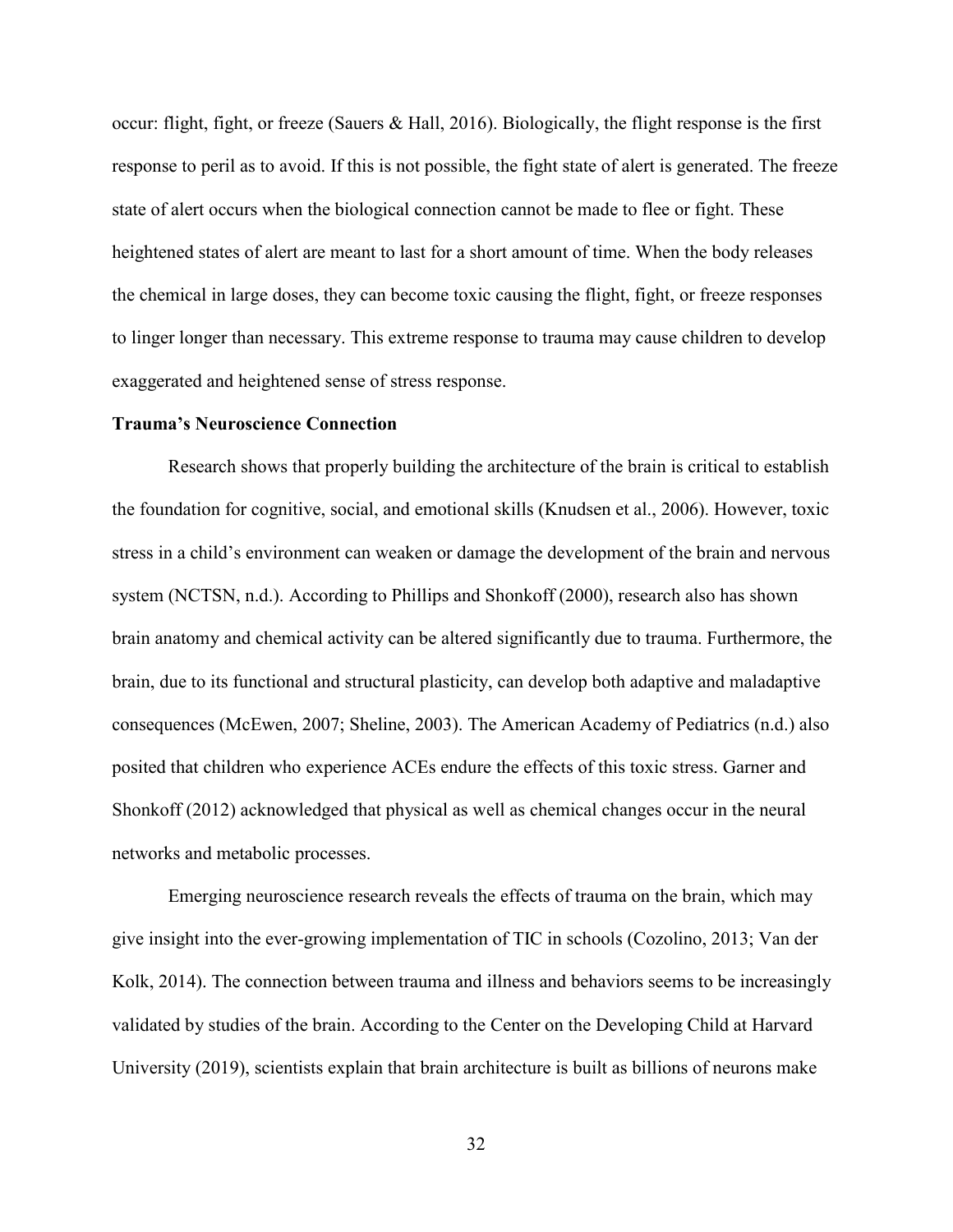connections across various areas of the brain. According to the Tennessee Commission on Children and Youth (2018), more than one million new neural connections in the brain form every second in the first few years of life. A process called pruning, which reduces connection, allows the brain's circuits to become more efficient. The architecture of the brain is built through interactions, both environmental conditions and personal experiences (Hensch, 2005; Horn 2004). According to Walford (2020), the brain is built over time from the bottom up, beginning in the womb and continuing into adulthood. Kraybill (2018) added that the lower parts of the brain are in control of ensuring survival and responding to stress, while the upper parts are responsible for evaluating experiences and moral judgement. The architecture is shaped by genes, experiences, and relationships (Boyce et al., 2020; Zhang & Meaney, 2010). Not only do infants quickly develop cognitive, language, and motor control skills, but they also develop the capacity to deal with a variety of emotions (Thompson, 2001; Thompson & Lagattuta, 2006). This emotional development becomes part of the brain's foundation which can later affect the ability to develop relationships, emotional regulation, and social-emotional functioning (Collins & Laursen, 1999). Researchers contend that it is imperative for infants and young children to receive positive emotional experiences since emotion is wired in the central nervous system (LeDoux et al., 2000; Gunnar et al., 2003). This emotional reciprocation has been termed "serve and return."

According to the Tennessee Commission on Children and Youth (n.d.), the "serve and return" interaction is between a caregiver and a child that provides communication among neurons that focus in various categories of brain functions important for early brain development. It is this connection that marries genes to provide a strong foundation in the construction of the brain's architecture. The National Scientific Council on the Developing Child (n.d.) reinforced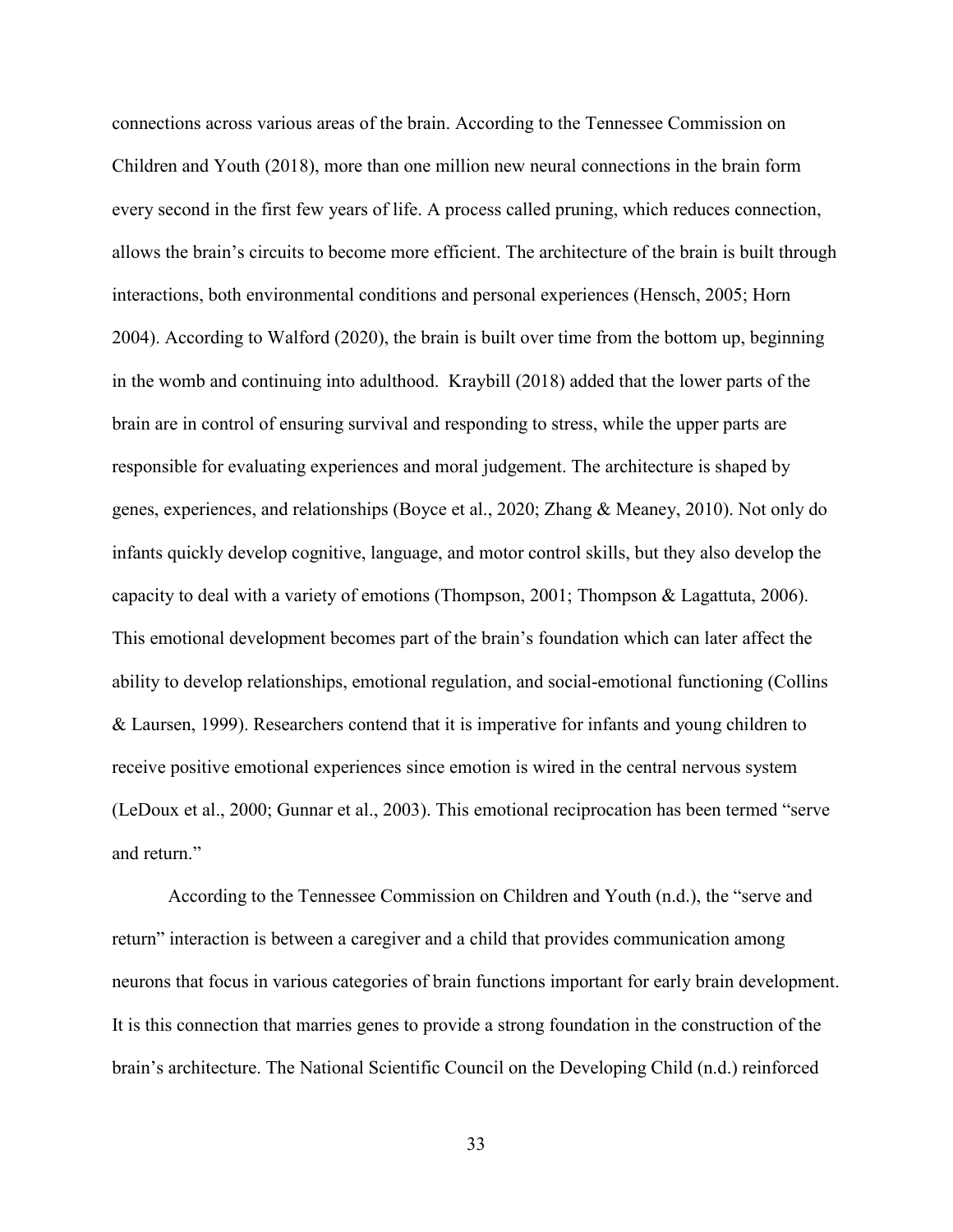this theory by stating children do indeed develop in an environment of relationships. Several researchers posit that scientific proof of this belief exists through brain imaging and other medical technical methods (Kok et al., 2015; Romeo et al., 2018). Romeo et al. (2018) reported that neuroimaging shows an increased activation in the left inferior frontal regions of the brain during "serve and return." The language-related brain function may positively impact the development of the brain. Kok et al. (2015) contended that brain development at eight years of age may be due to caregivers' appropriate response to needs. These findings, according to Kok et al., may mean a traumatized child may have future ability to develop secure relationships and cognitive competency with fewer psychological issues. Sethna and Wang (2017) reported that smaller volumes of subcortical grey matter are associated with lower maternal sensitivity. In other words, the quality of the "serve and return" seems to correlate with brain development. Rifkin-Graboi et al. (2015) reported that analyses show a link between maternal connection with the volume of the hippocampus, an area responsible for emotional function. Levy et al. (2019) noted that biological synchrony, which is a mechanism that affords the parent's physiological systems to influence the child's environment-dependent systems, allows the parent and child to harmonize heart rhythms, neural responses, and oxytocin release, helping to shape the area of the brain that regulates empathy.

#### **Differential Reactions to Trauma**

 Research suggests a child's reaction to traumatic exposure correlates with the age of the child at the time of the trauma as well as the degree in which the child is affected (Perry, 2004). The earlier the child is exposed to trauma, the greater the potential impact on the growth, function, and structure of the brain (Schwartz & Perry, 2004). Hodas (2006) noted children five years and younger tend to regress to thumb-sucking and bedwetting as well as having an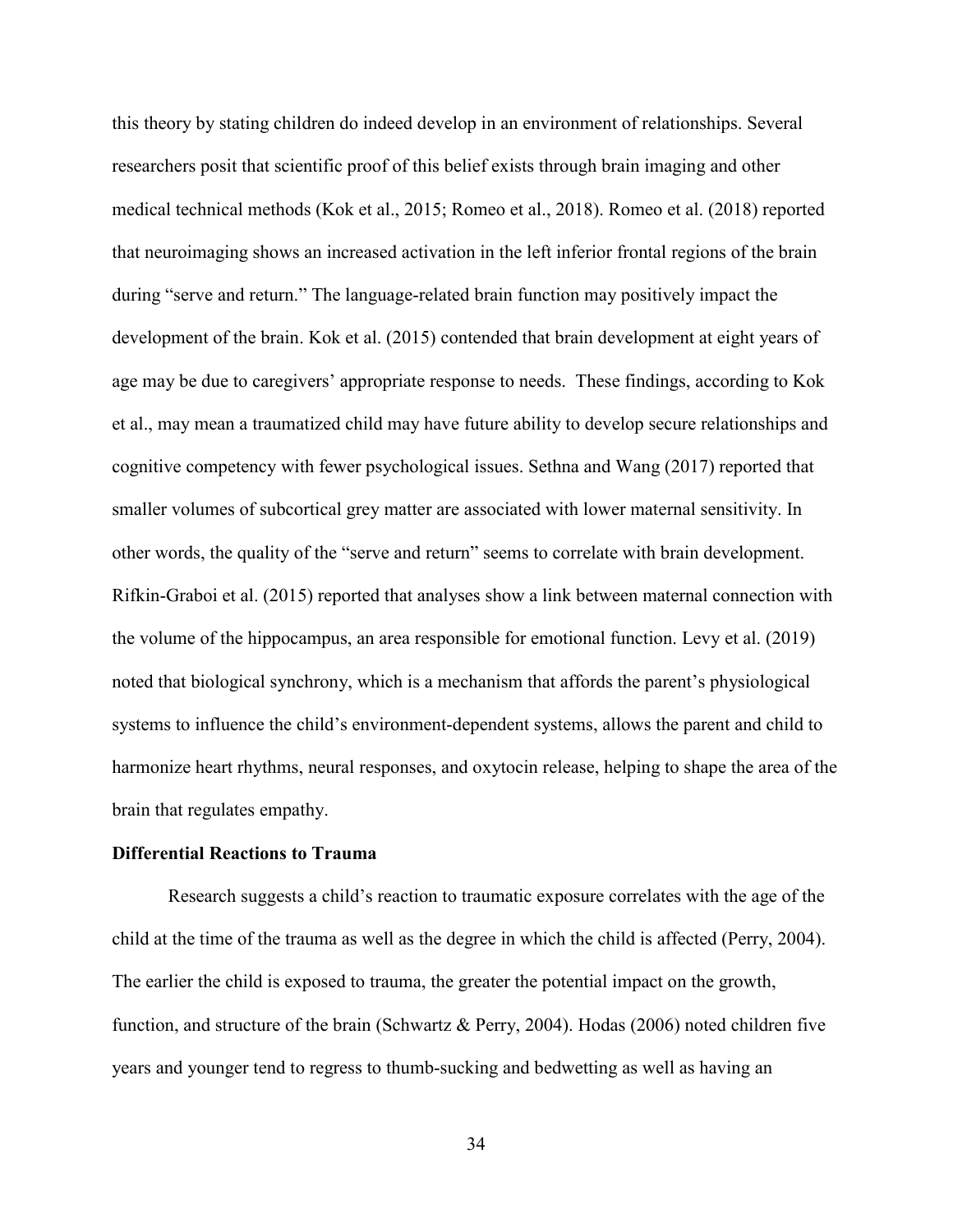apprehension toward darkness. Also, a child may have severe anxiety separation with bouts of crying, screaming, and trembling. Aimless movement or immobility may also occur. The NCSTN (n.d.) reported children up to the age of two may have poor appetites and low weight along with digestive problems. Also noted is children three to six years of age may have difficulty learning in school and show poor skill development. Children also tend to blame themselves for the trauma and develop low self-esteem. Children may also act out the trauma they have experienced and become verbally abusive. Making and maintain friendships often are difficult. Hodas (2016) acknowledged that children ages six to 11 may demonstrate both internal symptoms and external behaviors. A child may withdraw, exhibit depression and anxiety, or become emotionally numb. Maintaining attention becomes problematic, while some children may develop irrational fears and sleepwalking tendencies. Children of this age group often have outburst of anger combined with fighting. Truancy can also become an issue. Hodas also reported adolescents 12 to 17 years show responses mirroring those of an adult. Adolescents often exhibit signs of depression, anxiety, withdrawal, and isolation. Victims may also have flashbacks, nightmares, and sleep disturbances. Suicidal thoughts and suicides also occur. Victims may also suffer from low self-esteem and develop anti-social behaviors. Furthermore, those exposed to trauma may tend to abuse substances and avoid school.

#### **Risk Factors**

A risk factor is any characteristic, condition, circumstance, event, or individual traits of a person, community, or culture that may increase the chances a person will experience adversity (Smart, 2017; WHO, n.d.). The adversities may include childhood trauma, re-traumatization, or negative consequences connected to trauma. Specific types of trauma may include insufficient social supports, living in poverty, and prior history of trauma (Child Welfare Information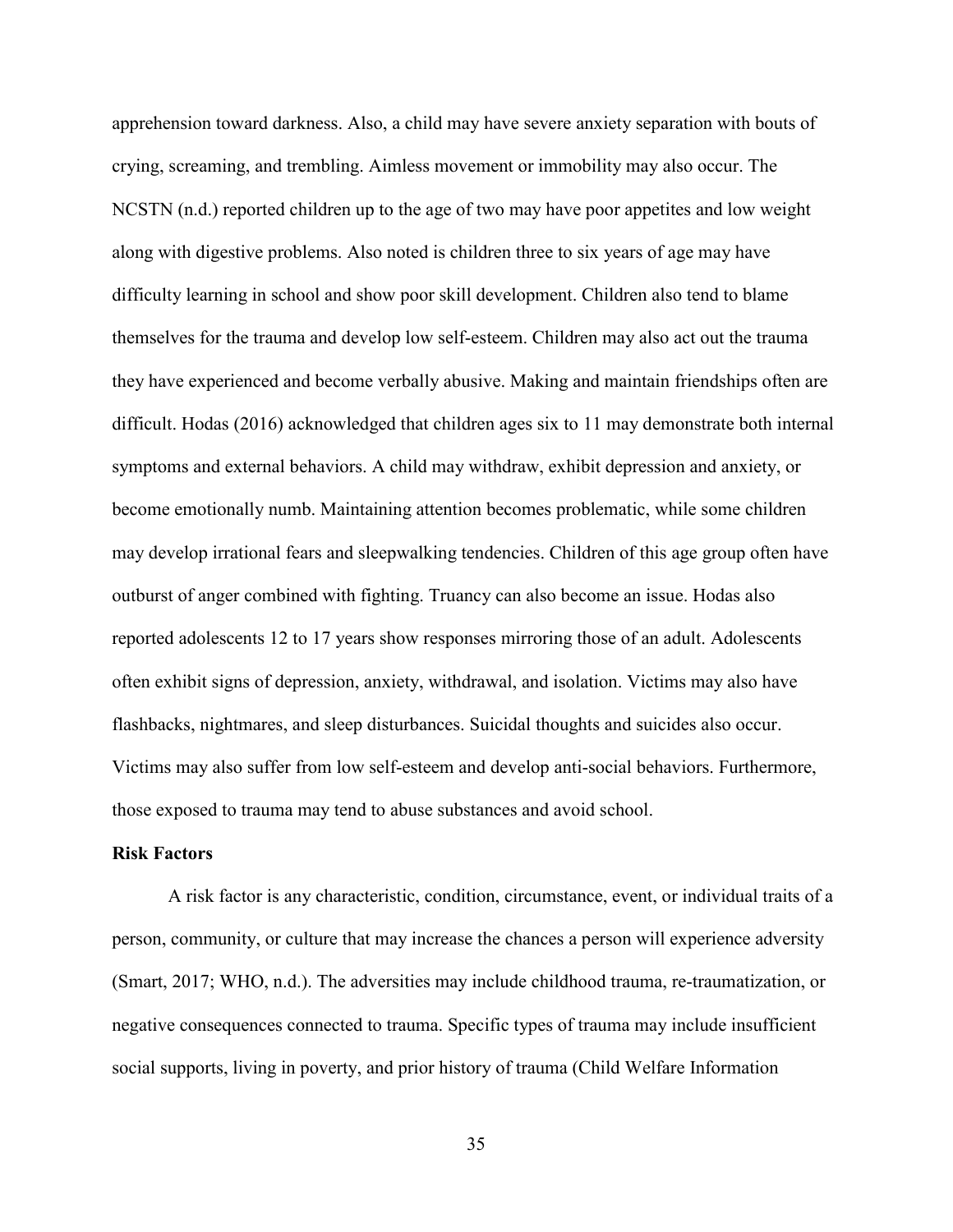Gateway, 2004; Smart, 2017). The National Center for Mental Health Promotion and Youth Violence Prevention (2004) noted that while a child may be associated with a risk factor, that child may not experience trauma or the effects if protective factors are in place.

#### **Protective Factors**

For children to build resilience to trauma, protective factors, those characteristics, mentors, or conditions that mitigate the risk of a child experiencing an event, must be in place to promote healthy development (Smart, 2017). The National Scientific Council on the Developing Child (2014) reported that the reliability of a nurturing and responsive adult is the most effective protective factor connected to building resilience. Researchers assert the presence of a caring adult can establish senses of predictability, control, and safety as well as providing ways to process traumatic events and re-traumatization (Bartlett et al., 2017; Blaustein & Kinniburgh, 2010; Lieberman, 2004; NSCDC, 2014). According to the NCTSN (2010), support from friends and family, as well as school and community members, provide protective factors for a traumatized child. Also, protective factors such as self-efficacy, self-esteem, and a positive sense of self-worth will battle potentially harmful effects. The NCTSN also reported feelings of safety inside the home, at school, and in the community lends to the protective component. Furthermore, cultural and spiritual beliefs play a role in providing a sense of well-being to the child's life. Other protective factors are life-application skills and talents.

#### **Trauma's Effect on Physical Health**

Research suggests the effects of trauma can manifest negatively in both present and future health of students, with approximately two-thirds of the population experiencing effects of trauma within a lifetime (Feletti et al., 1998; Plumb et al., 2016). The "dose effect," or the direct correlation between an ACE score and the likelihood of suffering with mental or physical health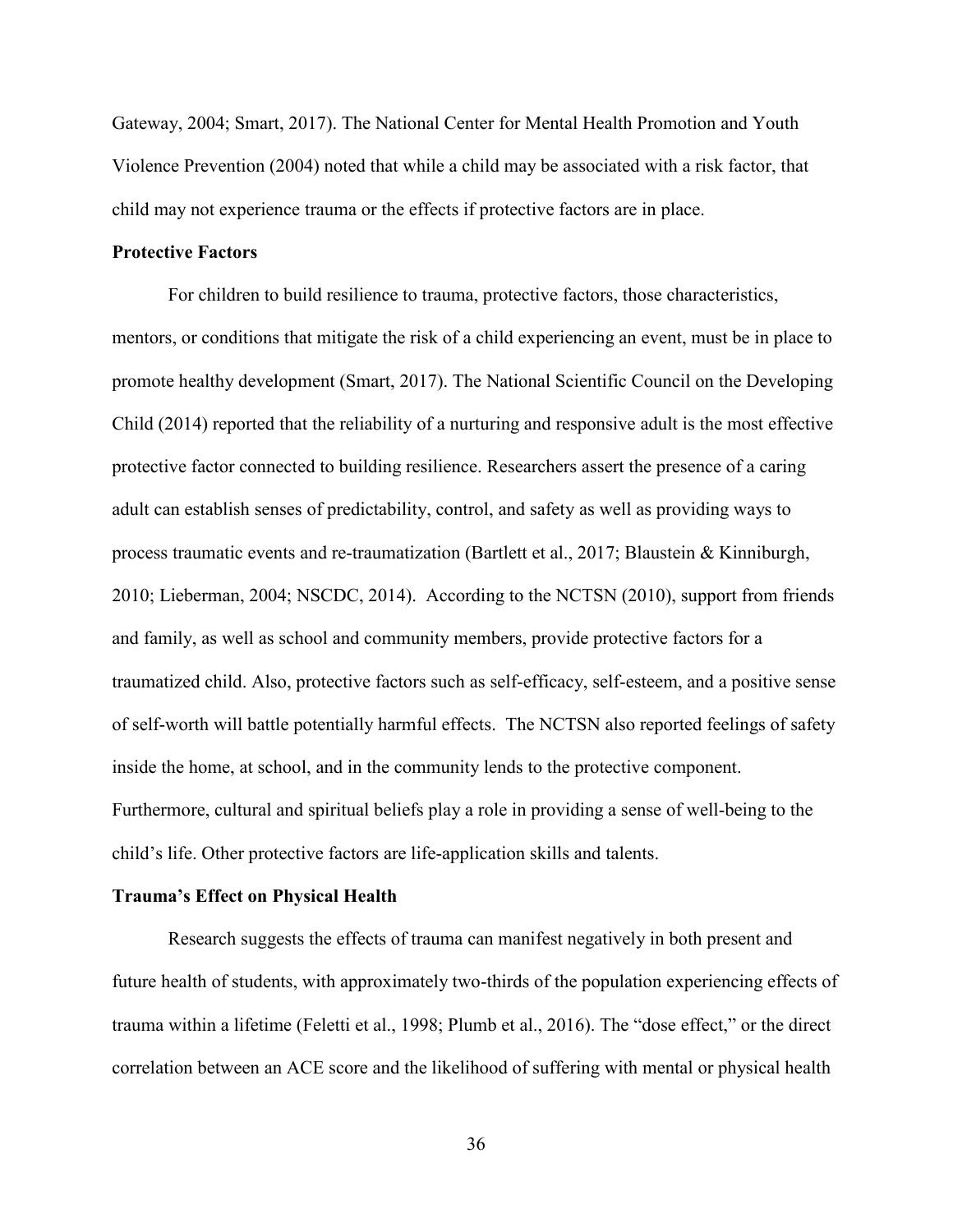concerns later in life, can produce issues such as sexually transmitted diseases, obstructive pulmonary disease, obesity, depression, intravenous drug use, attempted suicide, or death (Felitti et al., 1998). Further research attempts to solidify the link between a high ACE score and health issues in children such as asthma, obesity, speech problems, and frequent illness (Blodgett, 2012). Ramifications of trauma can also manifest through children participating in activities or behaviors that position them in danger of mortality or morbidity (Eaton et al., 2010).

#### **Trauma's Effect on Mental Health**

Not only can trauma affect physical health, but mental health can also succumb to the effects of trauma exposure as well (Anda et al., 2006, Felitti et al.,1998; NCTSN, n.d.). Because of trauma exposure, students may experience social anxiety and a decreased level of resiliency. Researchers Roozendaal et al. (2009) pointed out that that exposure to trauma can result in developing mood disorders, high levels of anxiety, as well as post-traumatic stress disorder (PTSD). Aggression, irritability, and low concentration are signs that students may have experienced trauma. Feelings of shame and guilt are more prominent during the middle and high school years, while aggressive behaviors and rebellion against authority figures are often pronounced. Furthermore, students are often faced with bouts of depression, suicidal thoughts, and suicide. Anxiousness and depression are prevalent in students of all ages. Feelings of shame and guilt can plague trauma victims as well as grief and sadness. Childhood trauma victims often feel helpless, sad, and often angry. Post-traumatic stress disorder (PTSD) has also been linked to trauma. The long-lasting effects of trauma can include interruption in a sense of safety and self, lessen the ability to self-regulate emotions, and the inability to form positive interpersonal relationships (Hopper et al., 2010).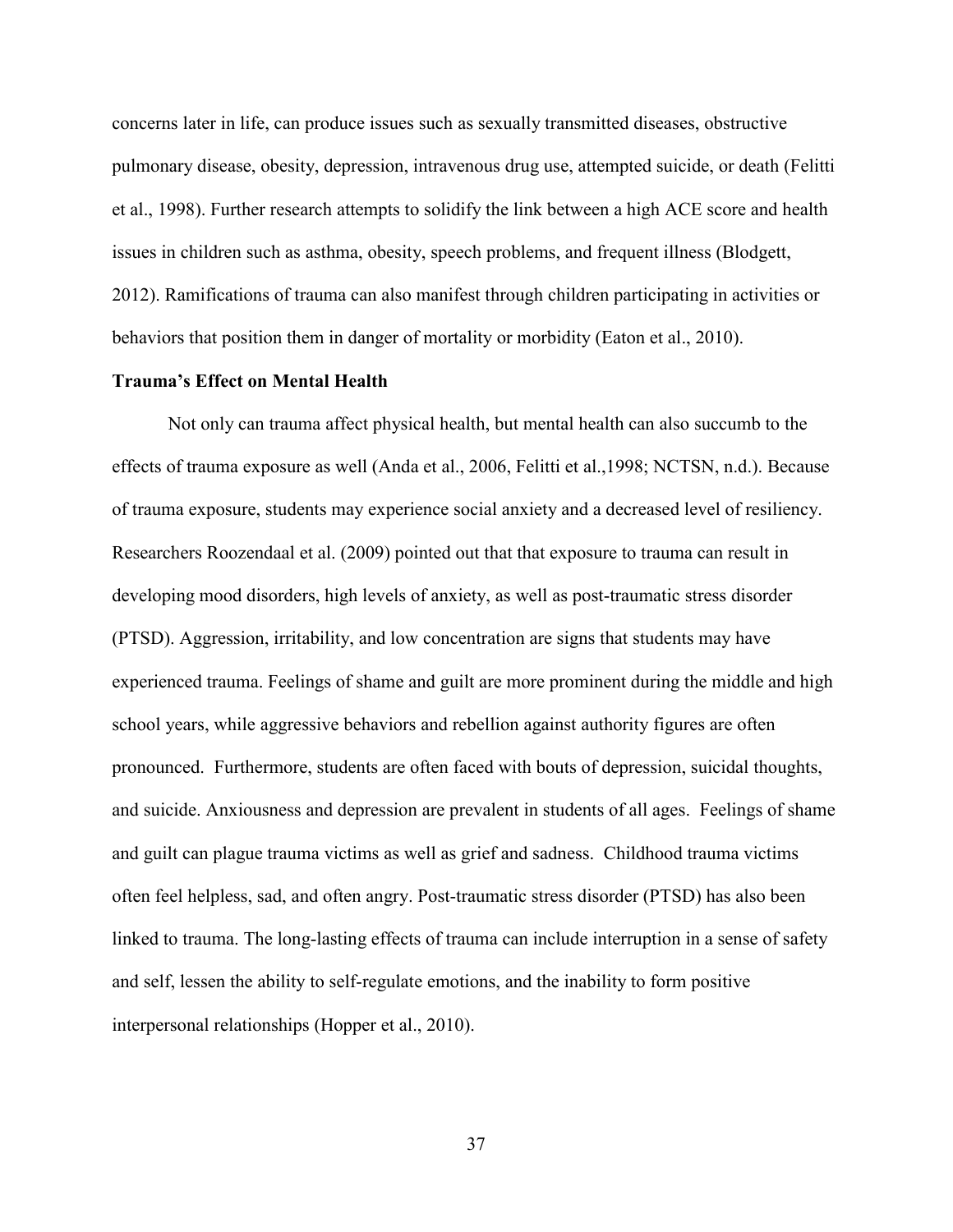## **Trauma's Impact on Academic Performance**

Students who have endured trauma or in the thresholds of trauma may not have the ability to achieve their highest academic potential due to trauma being toxic to the brain, which may interfere with development and learning (Souers & Hall, 2016). Shock and Ciccehtti (2001) reported that proper engagement in academia includes self-regulation, initiative, and paying attention in order to complete challenging tasks, undertakings that may be difficult for the traumatized child. According to Cicchetti et al. (1989), children who have a solid foundation in positive relationships at home are more likely to be successful in the classroom, both academically and socially. This positive worldview acts as the building block of achievement. On the other hand, students who have experienced trauma often have a different view of the world which can consequentially have a negative impact on classroom experience. Their sense of hyperarousal can cloud their judgement and evaluative processes. When a victim becomes astutely attune to their abuser's mood, it is difficult to have a positive outlook and cannot view the classroom as a nonthreatening environment (Herman, 1997).

Experiencing trauma can cause a low concentration, lack of memory skill adaptations, and ineffective organizational skills (Cole et al., 2005). As Shonk and Cicchetti (2001) reported, children who have been exposed to trauma are more likely to receive special education services, have lower achievement test scores, demonstrate less than stellar work habits, and are 2.5 times more likely to be retained. Processing new thoughts and maintaining attentiveness are areas of concern as well (Anda et al., 2006). Acquiring literacy skills and learning new verbal information with the ability to retrieve it is also difficult task for those who have experience trauma. Raunch (1996) found that trauma can affect the way in which the brain processes language, which causes issues in verbal communication. Furthermore, traumatized students may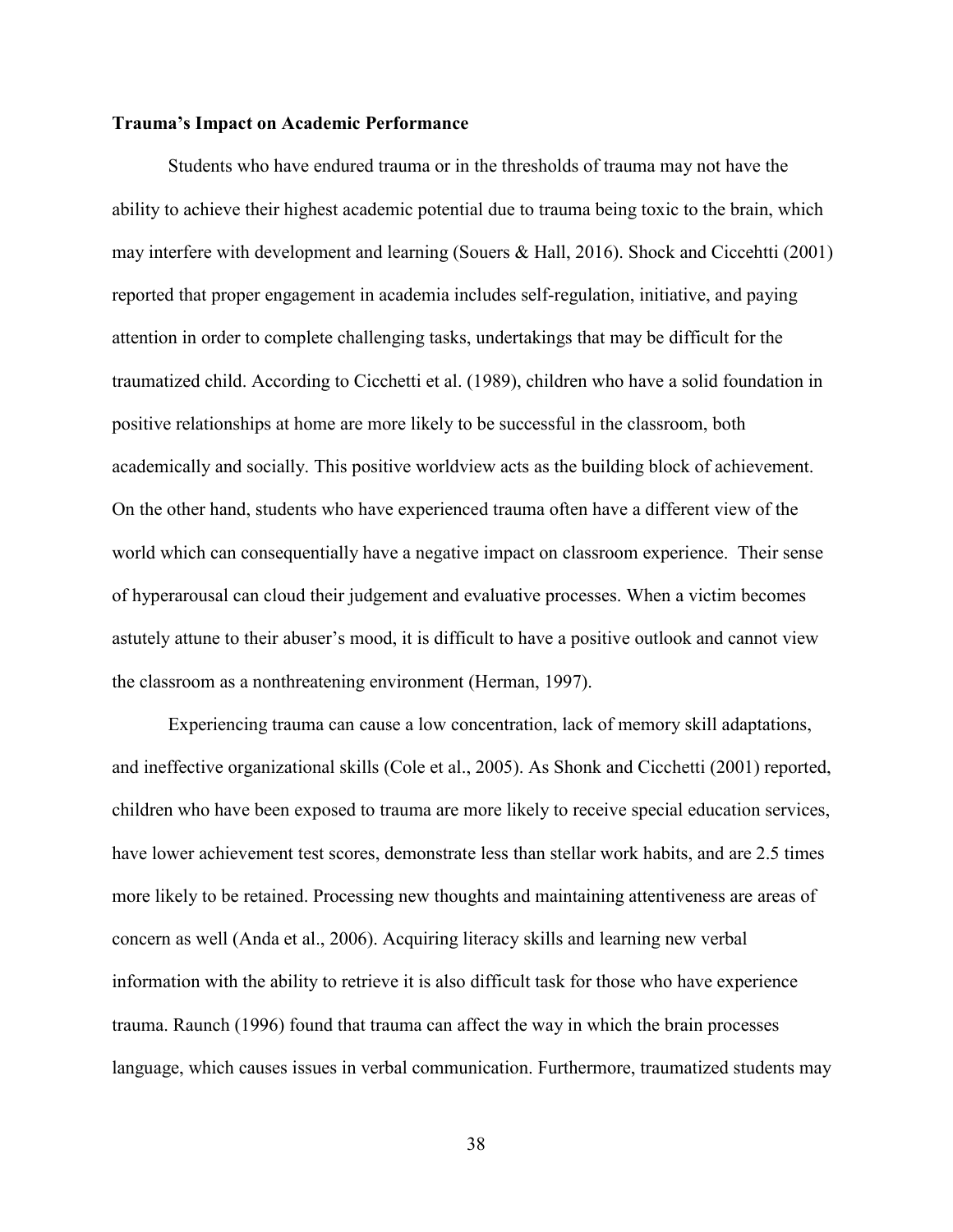see communication through the lens of the controlling abuser. Communication is not viewed as a way to express feelings or thoughts which may prohibit the ability to grasp abstract thoughts, which is an imperative first step in achieving literacy skills (Donaldson, 1978). The ability to problem-solve, according to Coster and Cicchetti (1993), can also be hindered due to improper language development. Another impediment is the struggle to develop sequential memory or a coherent narrative of memories. Verbal communication, as well as difficulty in reading and writing, can stem from a lack of sequential memory (Osofsky, 1993).

#### **Trauma's Impact on Student Behavior**

Like the inability to reach full academic achievement, trauma can also affect student behavior. School underachievement, and even failure, can be the effects of childhood trauma, which can affect a student's behavior in the classroom (Cole et al., 2005). Students may lack the ability to self-regulate and form empathetic relationships with peers and adults in authority. Trust issues can arise and cause a student to isolate or act inappropriately in the classroom. Harris (2010) acknowledged that students also may exhibit emotions from hyperarousal to the other end of the spectrum of emotional withdrawal. Garrett (2006) contended that traumatized students often are suspended due to inappropriate outburst and aggression because of inability to selfregulate emotions. On the other hand, students may also exhibit a strong desire for perfectionism, which can lead to high levels of anxiety and even depression (Garret, 2006). Another area that can cause unwanted student behavior is the lack of self-confidence and low personal expectations for achievement (O' Donnel, 2002). O'Donnel asserted that participating in school misconduct begins at an early age and will often continue throughout the student's education. Van der Kolk (2005) noted that a child's inability to plan is related to the fact that he or she may have an inner misrepresentation of the world, therefore acting unreasonably instead of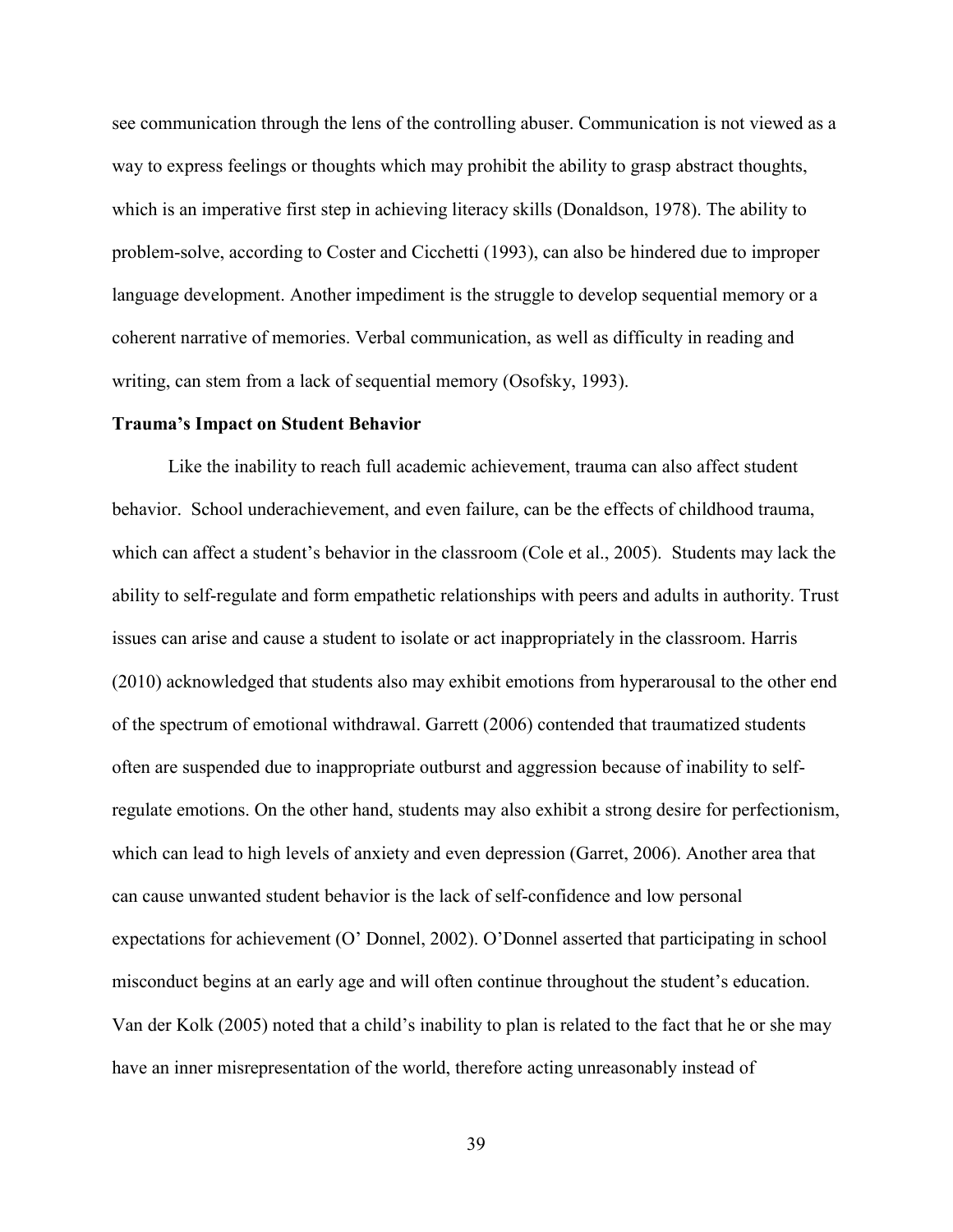appropriately. Students exposed to trauma historically have higher rates of absenteeism. According to Blad (2016), TIC could be used as a tool to combat absenteeism to some degrees. Responding to trauma may manifest itself in disruptive or unwanted classroom behaviors. Wolpow et al. (2016) contended that the student displaying these behaviors often are labeled as difficult, uninterested, or misdiagnosed as having a learning disability. McIntyre et al. (2019) reported that academic and behavior challenges that stem from trauma mistakenly place a student in special education services at higher rates.

#### **Trauma's Impact on the Economy**

Beyond the losses of academic achievement, health, and mental stability is trauma's impact on the economy. Van der Kolk (2014) noted child abuse can be considered the grimmest and most costly public health issue in the United States, exceeding overall costs associated with cancer or heart disease. According to NCTSN (n.d.), the average cost of maltreatment of children is around \$284.3 million per day or \$103.8 billion annually. This cost includes mental health care, child welfare systems, hospitalizations, and law enforcement. Included are also the costs associated with secondary or long-term effects of neglect such as juvenile delinquency, adult criminal justice systems, healthcare, and lost productivity.

## **Trauma-Informed Care Strategies in Schools**

In 2005, SAMHSA established the National Center for Trauma-Informed Care (NCTIC, n.d.). The NCTIC suggested that organizations and management systems follow a specific framework for creating a trauma-informed establishment. The conceptual framework for providing a TIC approach in an educational setting as suggested by the SAMHSA (2014) consists of six key areas: safety, trustworthiness and transparency, empowerment, personnel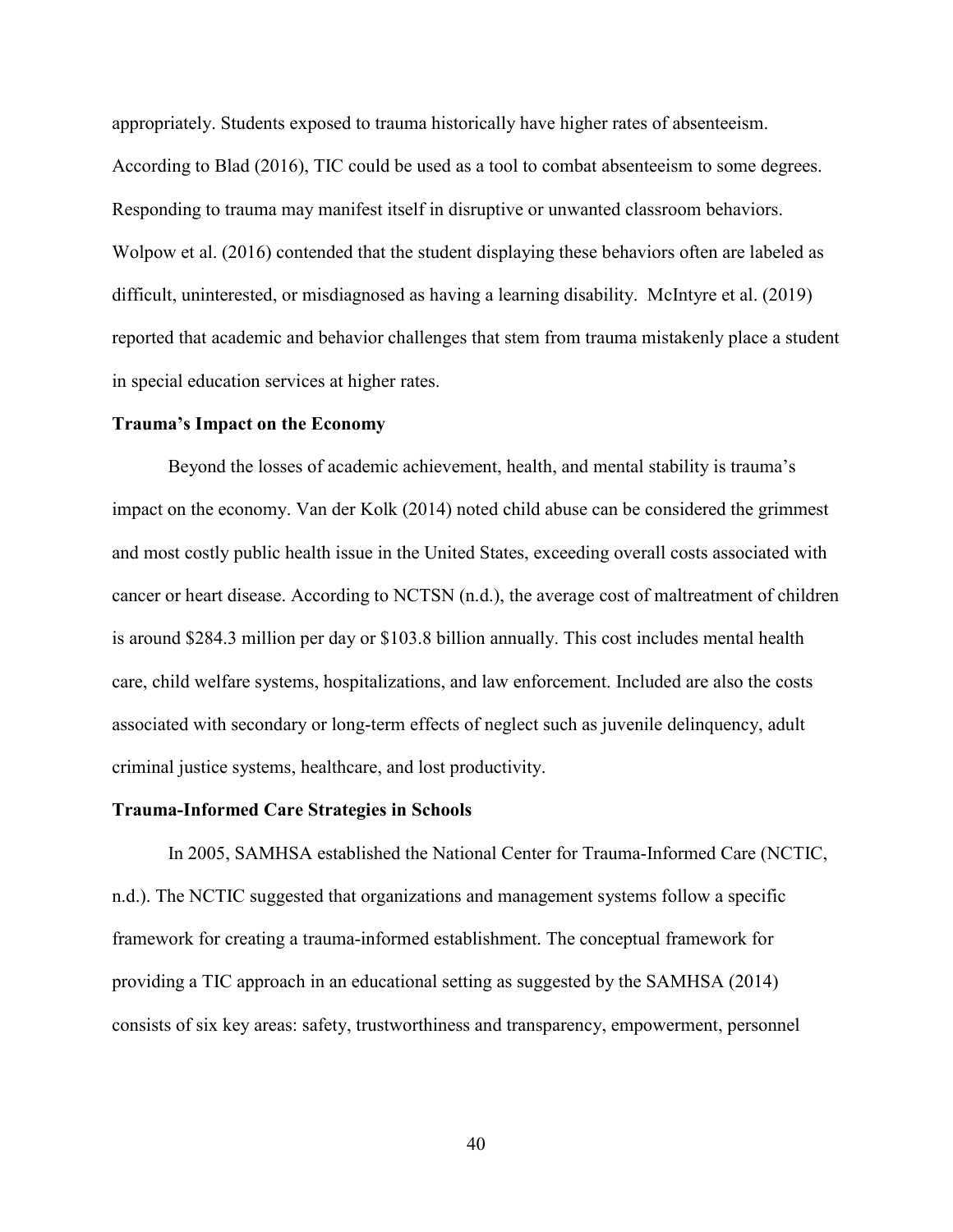support, collaboration, and cultural responsiveness. Numerous researchers agree that these areas

are ideal for entrenching TIC strategies for the school.

# **Table 1**

| trauma injormea Care Key Areas          |                                                                                                                                                                                                               |
|-----------------------------------------|---------------------------------------------------------------------------------------------------------------------------------------------------------------------------------------------------------------|
| <b>Key Areas</b>                        | <b>Strategies</b>                                                                                                                                                                                             |
| <b>Safety</b>                           | The physical individuals' strengths and<br>experiences are setting is safe and interpersonal                                                                                                                  |
|                                         | interactions recognized and built upon. The<br>organization promote a sense of safety.                                                                                                                        |
| <b>Trustworthiness and Transparency</b> | Decisions are conducted with transparency with<br>the goal of building and maintain trust with all<br>involved in the organization.                                                                           |
| <b>Peer Support</b>                     | Peer support and mutual self-help are key vehicles<br>for establishing safety and hope, building trust,<br>enhancing collaboration, and utilizing stories and<br>experiences to promote recovery and healing. |
| <b>Empowerment, Voice, and</b>          | Individuals' strengths and are recognized and                                                                                                                                                                 |
| <b>Choice</b>                           | built upon. Clients are supported in shared                                                                                                                                                                   |
|                                         | decision-making, choice, and goal setting. Staff<br>are facilitators of recovery rather than controllers.                                                                                                     |
| <b>Collaboration and Mutuality</b>      | Importance is placed on partnering and the<br>leveling of power differences. Everyone has a<br>role to play in a trauma-informed approach.                                                                    |
| Cultural, Historical, and               | Incorporates policies, protocols, and processes                                                                                                                                                               |
| <b>Gender Issues</b>                    | that are responsive to the racial, ethnic and<br>cultural needs of individuals served; and                                                                                                                    |
|                                         | recognizes and addresses historical trauma.                                                                                                                                                                   |

*Trauma Informed Care Key Areas*

*Note:* Strategies are modified from definitions with SAMHSA, 2014.

# *Safety*

Carello and Butler (2015) posited that being physically and emotionally safe in a school is a priority and establishing the TIC approach could be instrumental in establishing this goal. Also, personnel should be trained to recognize triggers that may cause students discomfort, both physical and emotionally (Bath, 2008; Carello & Butler, 2015). This key feature is paramount in the mitigation of adverse effects (Chafouleas et al., 2016; Harris & Fallot, 2001; Phifer & Hull, 2016). Research suggests that establishing consistent routines and rules is one of the most effective rituals in creating a safe and respectful classroom (Shamblin et al., 2016).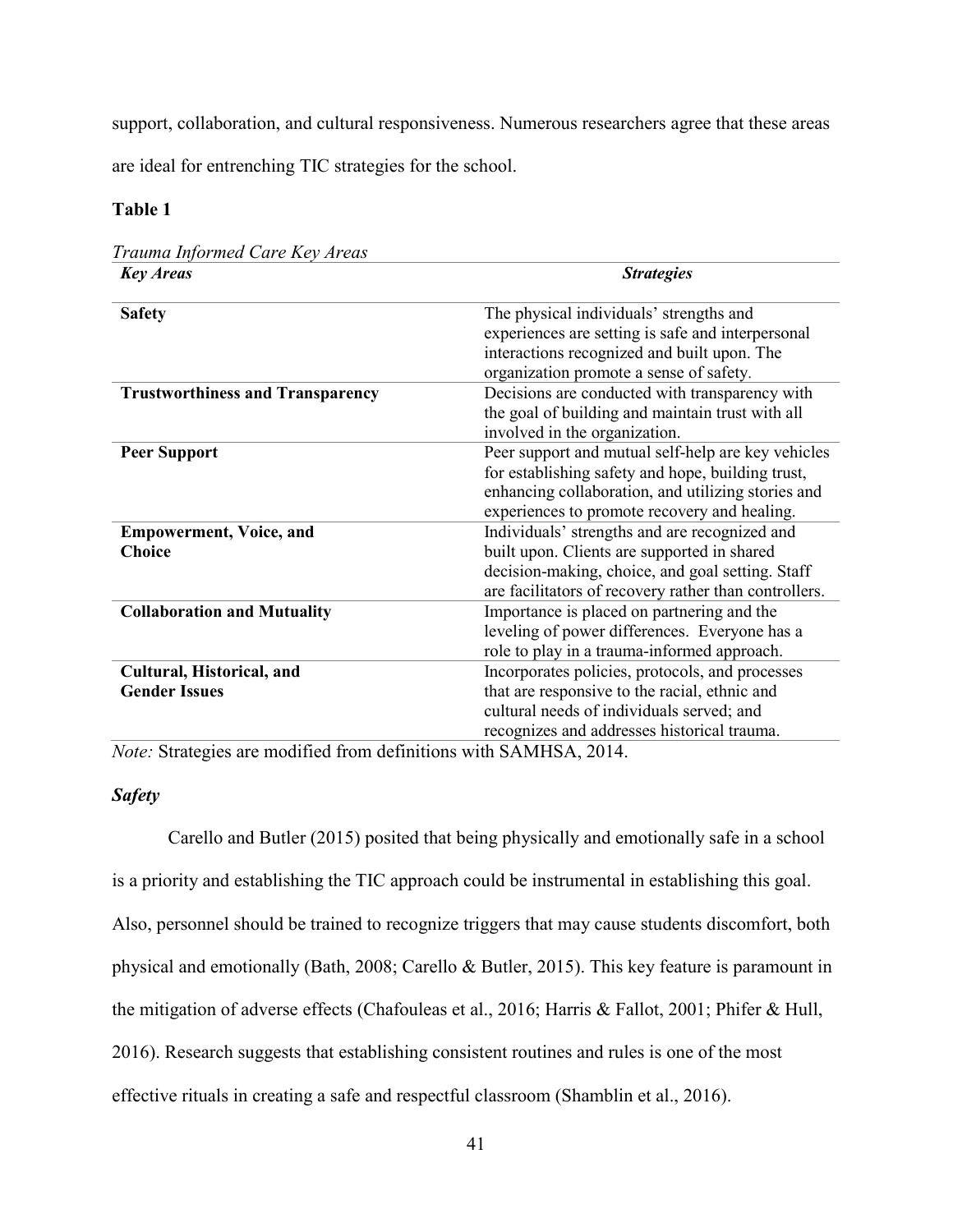# *Trustworthiness and Transparency*

Establishing clear and appropriate missions and boundaries is the first step in creating a culture of trust between trauma victims and teachers (Dorado et al., 2016; McConnico et al., 2016). Another method of creating trustful relationships is teachers responding to a traumatized student in thoughtful and meaningful ways by providing coping strategies. Decision-making concerning TIC supports can involve students and guardians which has the potential to establish ownership.

#### *Empowerment*

Validation and affirmation are key to student empowerment by helping build resiliency needed to mitigate the effects of trauma (Harris & Fallot, 2001; Pappano, 2014; SAMHSA, 2014). School personnel are instrumental in providing skill-building opportunities for traumatized students. Focused skills are coping, self-regulation, and control. Also, a focus on resiliency is noted.

#### *Personnel Support*

Personal care and sustainably of all school personnel are benchmarks for successful TIC implementation in a school setting (Harris & Fallot, 2001). Systematic review of and provided resources focus on the short- and long-term well-being of those professionals who provide specialized support to those students who may need further attention to regulate emotions and behaviors (Chafouleas et al., 2016). Support to personnel could include professional development with mental health professionals, administrative assistance, and implementation of stress-reducing self-care activities (Butler et al., 2017; Craig, 2008; Craig, 2016). Furthermore, classroom consultation and peer-based mentoring can be scaffolds to personnel support (Holmes et al., 2015).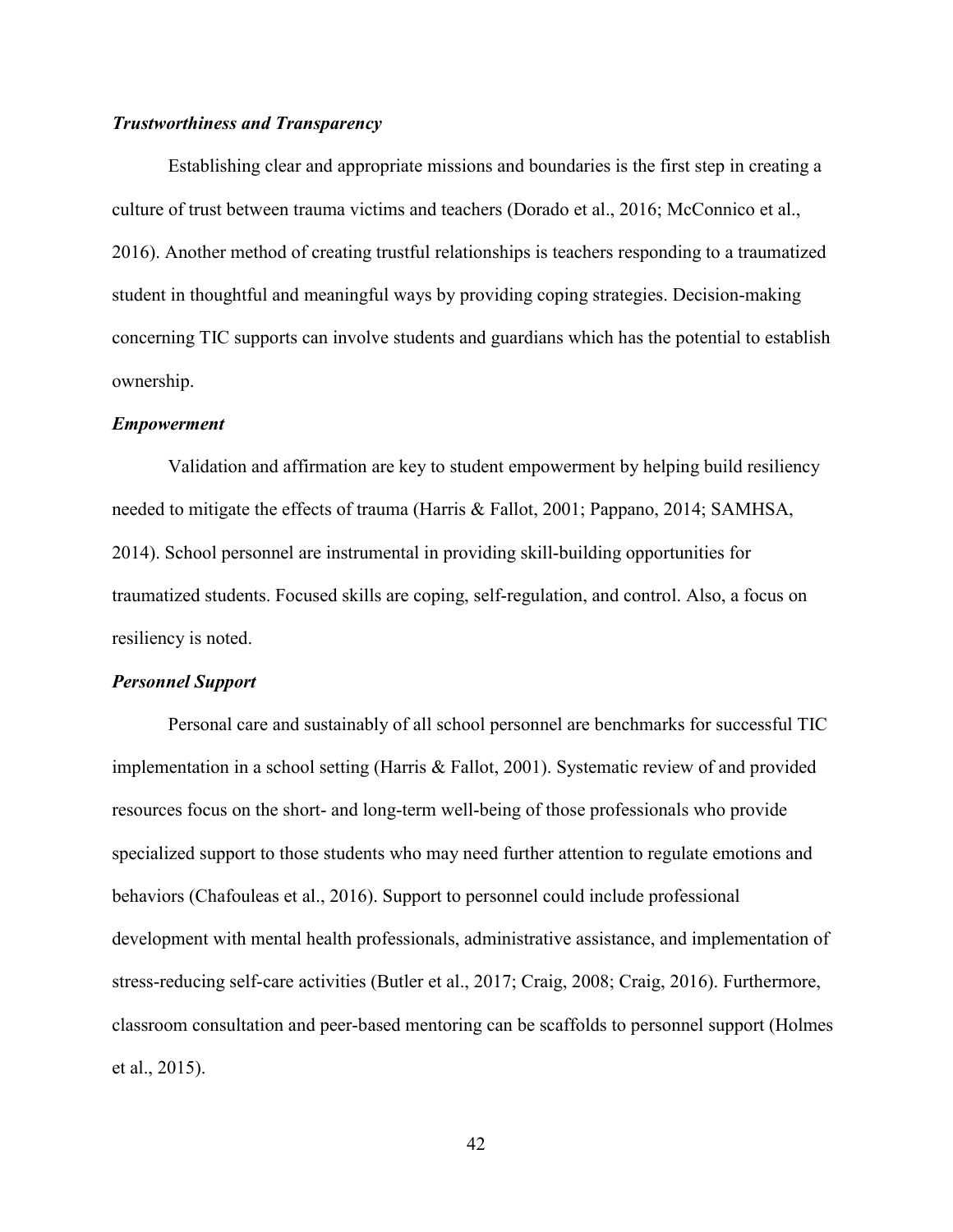## *Collaboration*

Collaboration among personnel is recognized as a strategy that encompasses all school employees as stakeholders who are instrumental in providing the trauma-informed care climate with invaluable data and knowledge (Harris & Fallot, 2001; Hopper et al., 2010). Increasing collaboration efforts multiply the work of individuals attempting to increase student support within the school (Ko et al., 2008). School counselors, social workers, special education teachers, and general education teachers all collaborate to recognize and mitigate childhood trauma symptoms. Interagency coordination also incorporates the juvenile justice system, mental health professionals, and child welfare services (Day et al., 2015).

# *Cultural Responsiveness*

Cultural responsiveness in a school setting necessitates that positive representation of all cultures exist to promote pride and resilience (Cole et al., 2013). School personnel can maintain cultural responsiveness by examining possible stereotypes and biases with intention (Blitz et al., 2016; Hopper et al., 2010). Implementing strategies that encourage respect and acknowledgement while incorporating students' cultural customs, values, and beliefs is a cornerstone of cultural responsiveness. Determining areas strengths and needs by assessing student demographic data and community assessments can provide valuable insight into the cultures of the school (Plumb et al., 2016). Cole et al. (2013) suggested that teachers have the mindset of supporting students by making them feel safe, accepted, and welcome to participate in the school community.

#### **Trauma-Informed Care Approach in the Classroom**

As schools grapple for ways to best meet the emotional, physical, and academic needs of students, TIC approaches have filtered into the classroom environment throughout the country.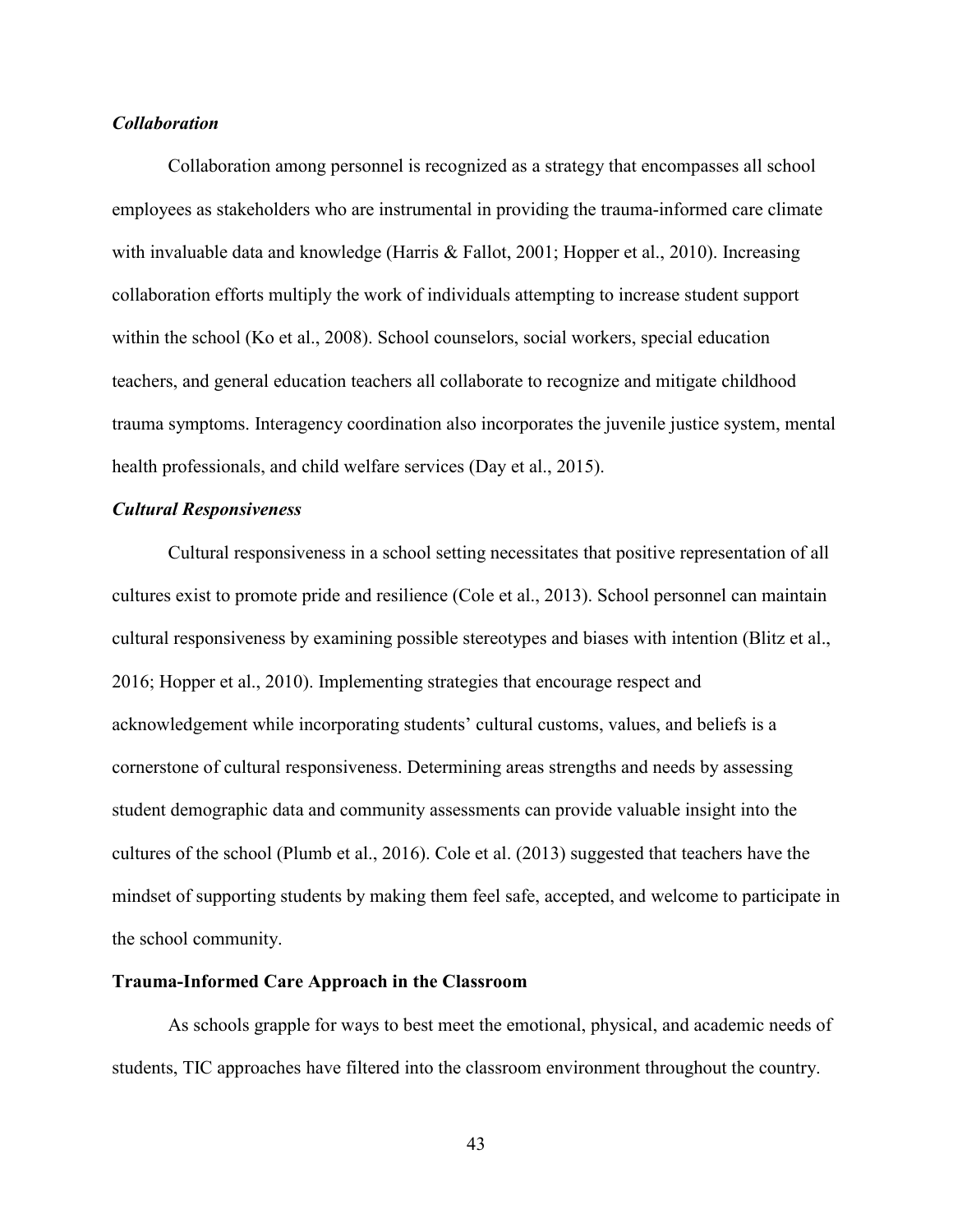The widespread acceptance of the approach and understanding of ACEs has given way to numerous systems of therapeutic implementations. The surmounting evidence of the connection between childhood trauma and social and emotional health encourages schools to become the changing paradigm (SAMHSA, 2014). Classroom practices that acknowledge trauma is simply the foundation of helping heal the past and prepare for the future (Shapiro et al., 2008). Becoming aware of ACEs is the catalyst that many child psychologists, pediatricians, and educators hope will shift the paradigm in classroom management. The National System Center for Trauma Informed Care (n.d) notes the question "What is wrong with you?" is moving toward the inquiry of "What happened to you?". According to Masten et al. (2008), creating a safe environment through relationship building is key in offering students a foundation that will the needed structure for learning. Connecting with both fellow students and teachers alike enables the student to grow both emotionally and academically. According to Hummer et al. (2009), a trauma-informed classroom should encompass a focus on relationships that emphasize safety and trustworthiness. Hummer et al. also posited that engaging in choice and collaboration, as well as encouraging skill building and competence, encourages healing in the classroom. According to the National Child Traumatic Stress Network (2017), any system striving to create a healthy environment should integrate the four "R's" into a TIC framework: realizing, recognizing, responding, and resisting re-traumatization. Several researchers validate the beneficial aspects of this particular framework (Bartlett & Steber, 2019; Chafoulesa et al., 2016; Mirabito & Callahan, 2016).

## *Realization of Trauma Prevalence*

Realizing and acknowledging that typically 1 in 4 students has experienced trauma is knowledge that is the basis of building bridges to recovery (SAMHSA, 2014). Assisting school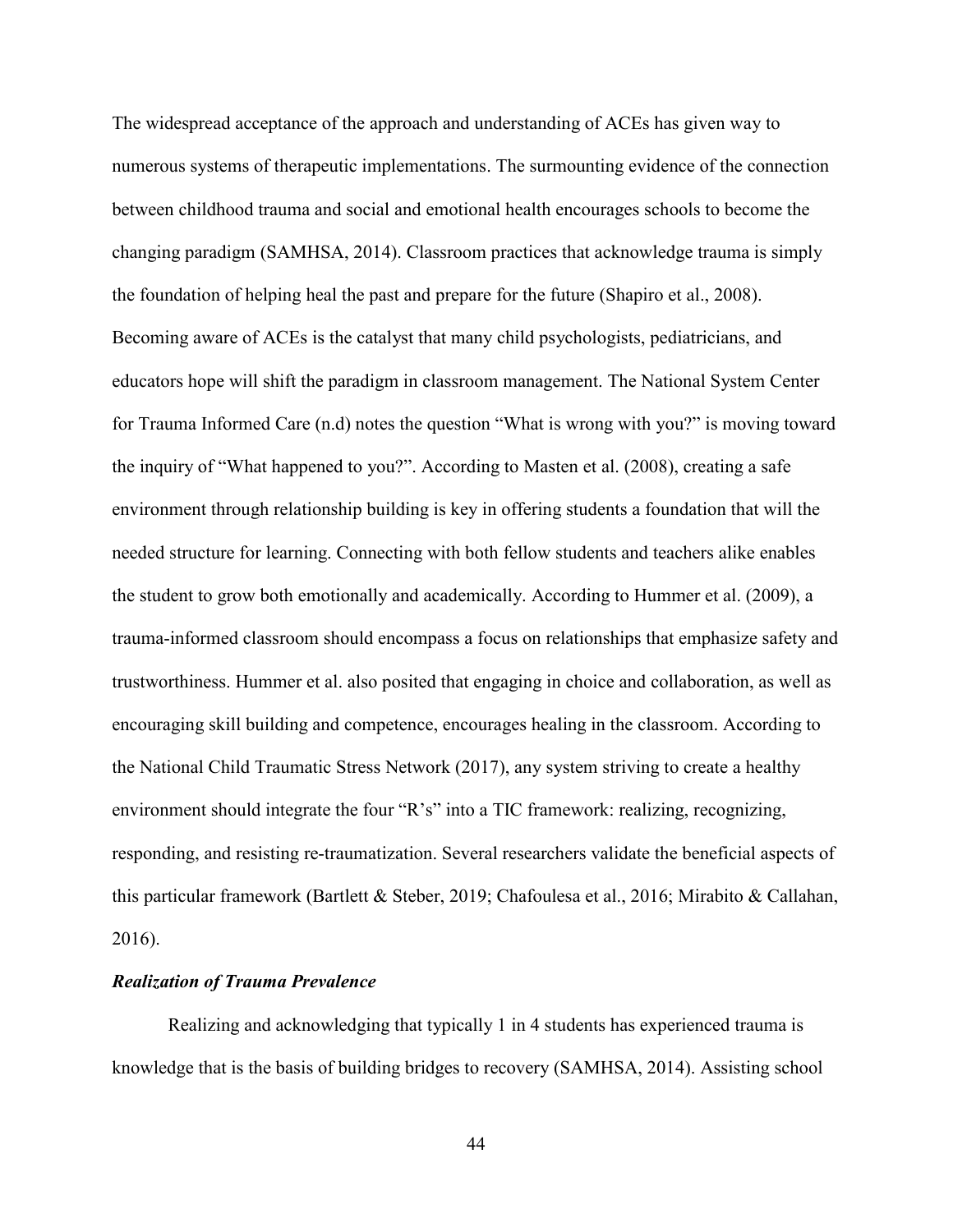personnel in realizing the importance of implementing TIC throughout the school has been deemed imperative. Furthermore, realizing the effects that childhood trauma can have on the entire culture of the school may induce an acceptance of a TIC school (Butchart & Harvey, 2006). The goal is to bring an awareness to trauma and hope for healing.

#### *Recognition of Signs*

Recognizing the signs of trauma is key in identifying students who are in need of assistance (SAMHSA, 2014: Souers & Hall, 2016). This element encourages all personnel to not only recognize the signs of trauma in students but in families and other school-related employees as well. Bartlett and Steber (2019) contended that a child's negative behavior should be recognized as a possible protective barrier in response to a traumatic event and are a natural selfprotective behavior. Furthermore, TIC involves recognizing that appropriately engaging in activities, following guidelines and rules, and interacting with friends and adults may be hindered by a child's exposure to trauma (SAMHSA, 2014).

#### *Responding to Trauma*

Responding to trauma must be included in all facets of the school (Harris & Fallot, 2001). Converting appropriate training into effective teaching practices as well as other school-based activities is instrumental in the success of a TIC school. Also, policies should reflect the appropriate method of responding to trauma. Furthermore, classroom and administration procedures should follow the same guidelines as well as school-wide practices. The SAMHSA (2014) recommends responding to traumatized children by making adjustments to the child's environment through policies, procedures, and practices that support recovery.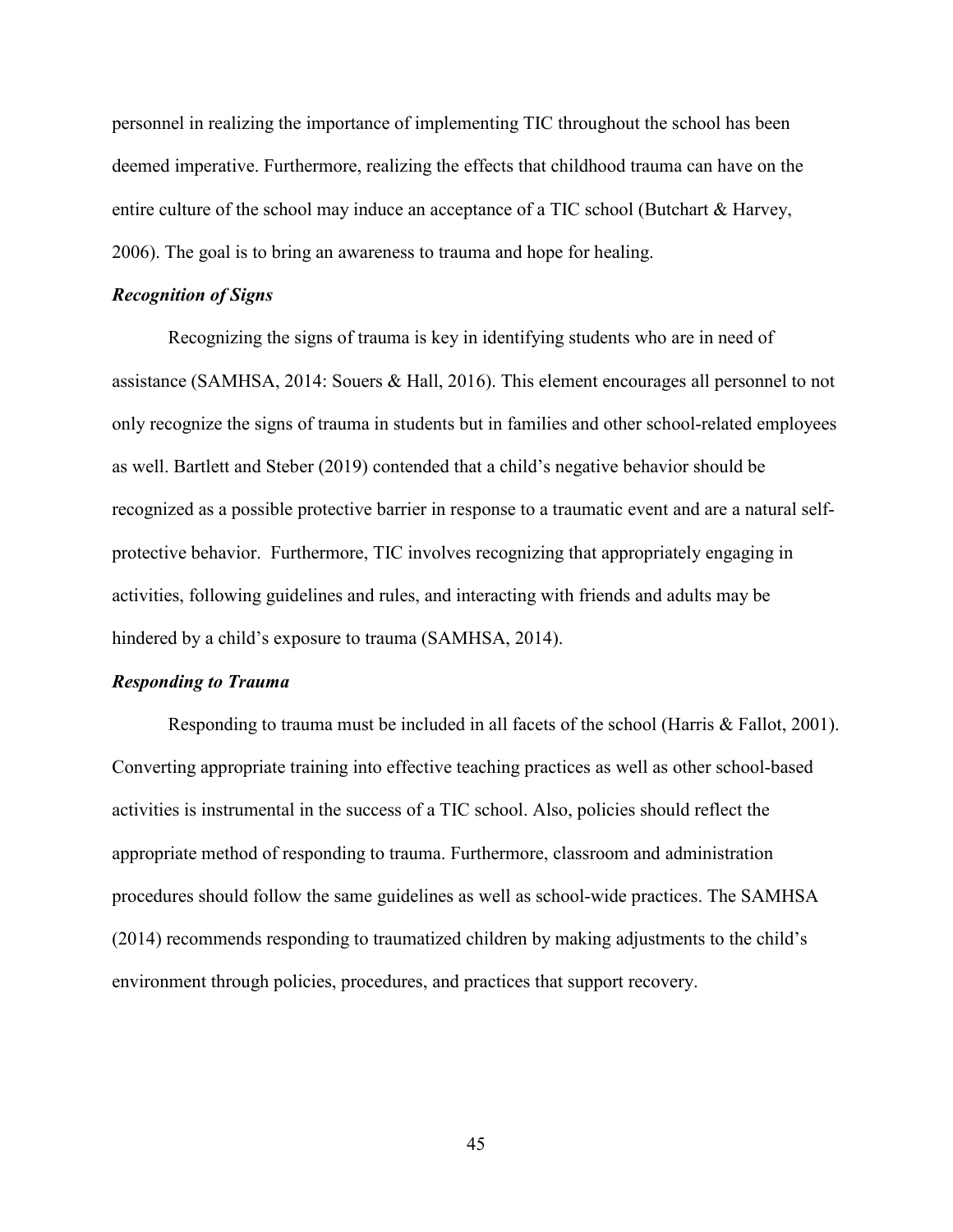## *Resisting Re-traumatization*

Resisting triggers that may retraumatize students is also key in providing students reprieve from unhealthy emotions while implementing policies and procedures (SAMHSA, 2014). Being knowledgeable of a student's personal situations can be helpful in knowing how to handle outbursts and unwanted behaviors. Teachers also should be mindful of tone of voice and their own behaviors. Also, reshaping a child's environment to avoid triggers such as smells, sights, sounds, objects, or certain people is imperative.

#### **Professional Development**

In addition to the framework for implementing TIC into a school, additional professional development concerning TIC should be provided (Lang et al., 2015; SAMHSA, 2014). Personnel should be given opportunity to increase training and professional development as new research emerges. Also, it is beneficial for personnel to reflect on the professional development so meaningful questioning and feedback can be produced. Staying abreast current research should prove invaluable when refining TIC programs. Another component is providing personnel with suggestions for self-care and coping strategies as working with childhood trauma victims can be daunting (Carella & Butler, 2015). Furthermore, it is imperative that mitigating secondary stress, a reaction to exposure to another victim's traumatic experience, should be addressed as self-care (SAMHSA, 2014). Another advantage to continuous professional development is the constant reminder of the benefits for positively maintaining a TIC school culture, which encourages trustbuilding between personnel and students. Also, having a common language equips all areas of service to apply a "trauma lens" when dealing with students (Cole et al., 2013). All these things will provide personnel the knowledge that is required to support such programs and maintain sustainability (Cole et al., 2013; Wolpow et al., 2009).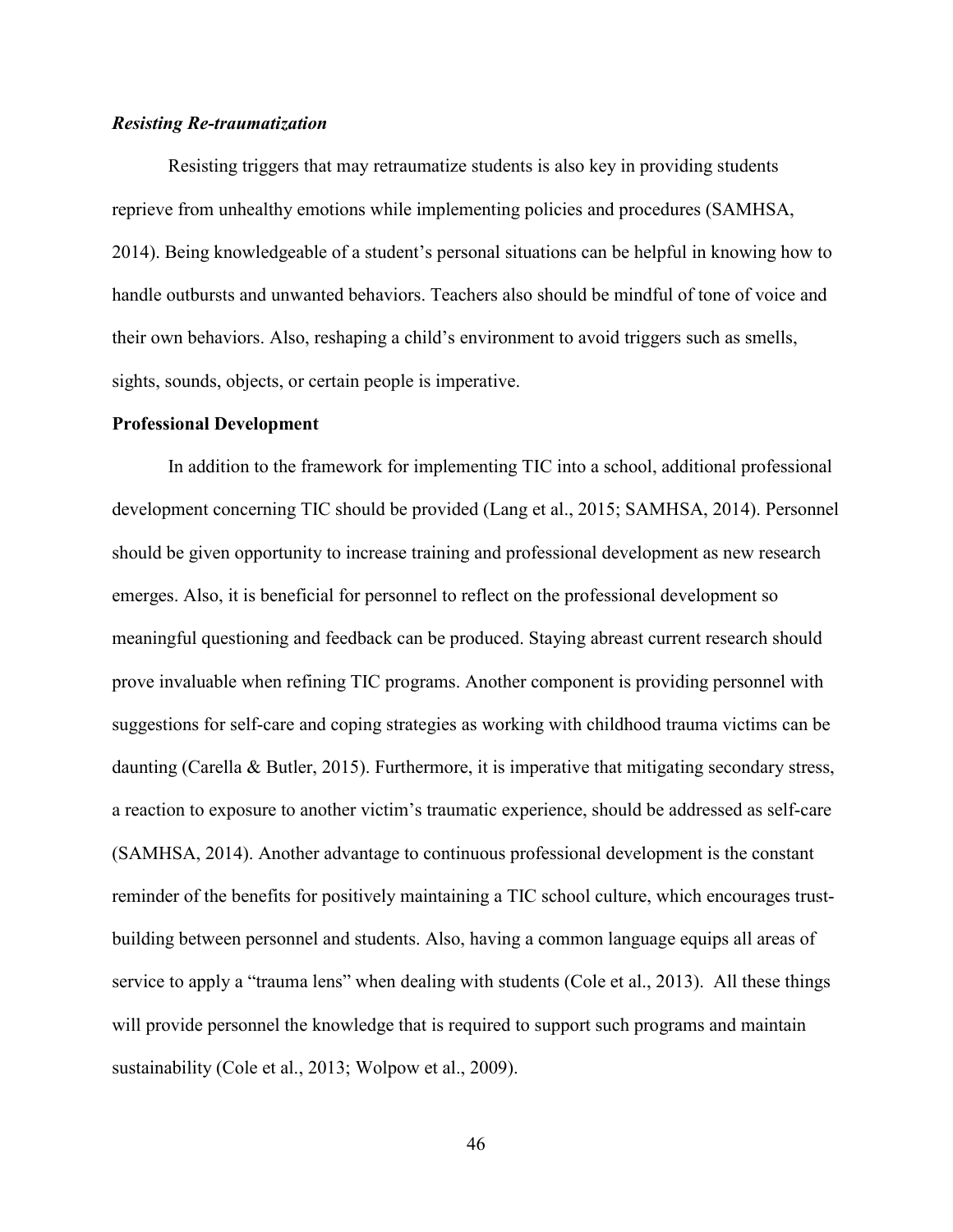Researchers warn of vicarious traumatization, the indirect trauma that can occur when a person is exposed to disturbing traumatic descriptions of events second-hand (Cavanaugh, 2016; Lawson et al., 2019; Perlman & Saakvitne, 1995). Because teachers are in the position to hear about and respond to student trauma, stress and anxiety may add to the emotional burden of educators (Alisic, 2012; Blitz et al., 2016; Caringi et al., 2015). Lawson et al. (2019) noted adults working with trauma victims need to understand the secondary risks and vulnerability that are attached with mitigating trauma effects, while Borntrager et al. (2012) acknowledged that secondary traumatic stress (STS) may develop from vicarious trauma. STS can mirror PTSD stress reactions or symptoms and are often experienced by helping professionals such as teachers (Caringi et al., 2015; Hydon et al., 2015; Stamm, 2010). With the growing prevalence of trauma, those who work mitigating the effects are vulnerable and subject to depression, anxiety, disengagement, mood swings, and substance abuse (Cavanaugh, 2016). Principal and educator turnover rate may be due to STS, especially in high-poverty schools (Rangle, 2018; Holme et al., 2018). Caringi et al. (2015) noted that in a qualitative study exploring elements contributing to STS among teachers working with traumatized students, 75% of teachers expressed thoughts or plans to change careers or retire. As Lawson et al (2019) noted, those caring for or interacting with traumatized victims often need help themselves as they may develop STS. Perfect et al. (2016) reported on average 15 to 20 students in a classroom of 30 are liable to be impacted by trauma. Proper professional development in TIC may assist in preventing STS to those working with students.

#### **Rationale for Trauma-Informed Care Approach in Schools**

Research gives insight into the effects of trauma on learning, behavior, and brain development (McInerney & McKlindon, 2021). McInerney and McKlindon argued that schools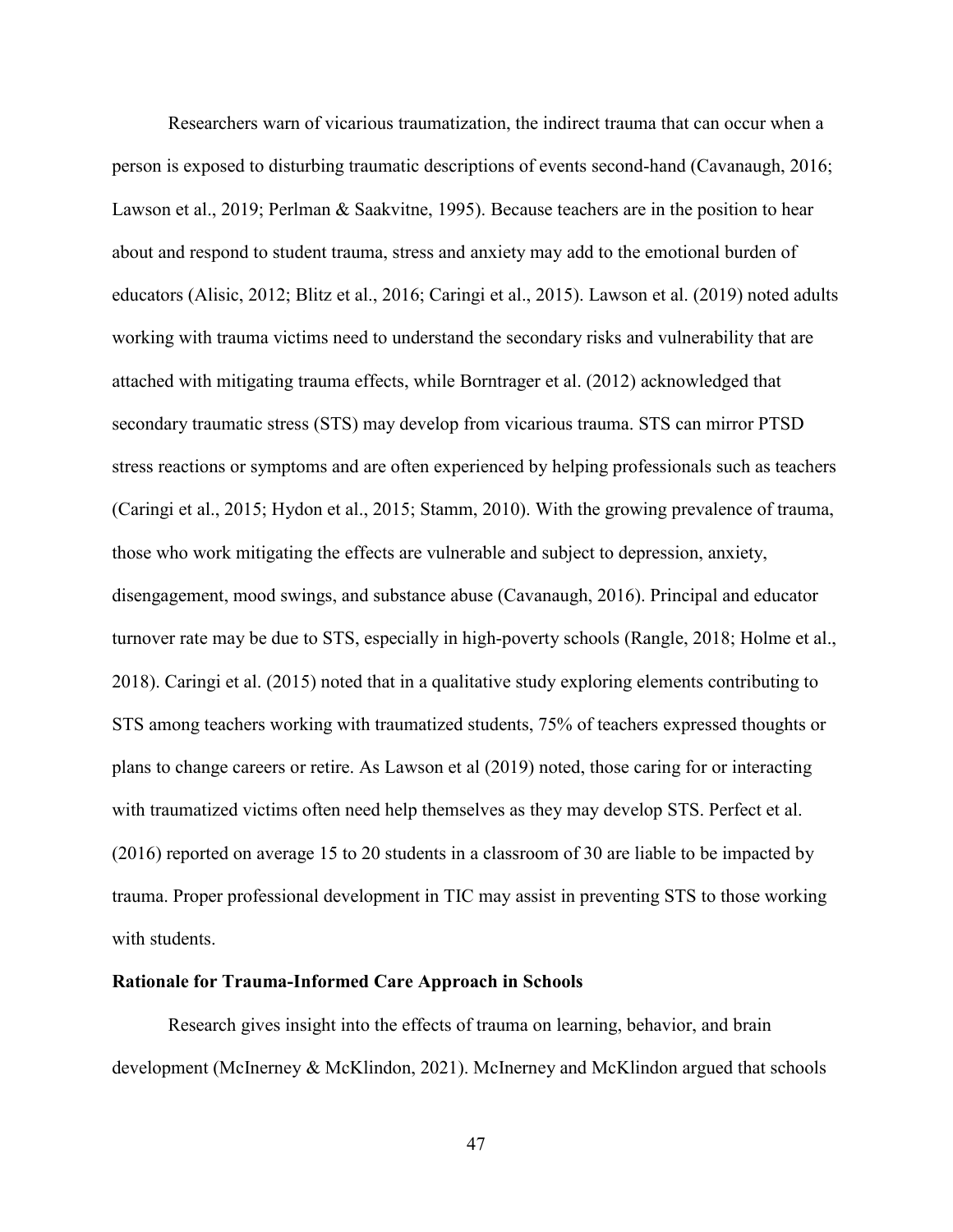have a responsibility in providing stable spaces for students to be connected to attentive and compassionate adults, while Eccles and Roeser (2011) maintained that students' classroom experiences predict their overall well-being in school. Flook et al. (2013) also noted that educators not only facilitate learning but have great potential in influencing students' emotional and social development. TIC, according to Walters (2018), is indeed an approach that should be implemented in schools as students are often victims of trauma. Researchers also suggest that schools should create systems that promote trauma-informed practices since schools are the frontline support (Brunzell et al., 2018; Segal & Collin-Venzina, 2019). Smith (2012) maintained that TIC can provide extra support needed by traumatized learners by creating equity. By implementing TIC in an educational environment, the response to trauma by educators, school administration, and staff may be able to assist in mitigating and minimizing the effects of trauma.

Research suggests that an educational setting is ideal for implementing TIC because nearly 97% of nationwide schools employ at least one staff member who provides mental health services to students (Evans et al., 2014; Teich et al., 2008). These providers include social workers, psychologist, school counselors, and nurses. Also, because teachers ideally have consistent contact with students and a connection between the community and home life, educators can take on the role of direct facilitators (Perry & Daniels, 2016). Furthermore, schools are innately designed to have the ability to build upon the strength of students, bolster resiliency, and promote coping skills (Soleimanpour et al., 2017). Moreover, schools have the potential to provide supportive resources such as curricula and behavioral interventions that target trauma (McInerney & McKlindon, 2021). Educators have the potential to break the cycle of trauma while engaging the student in challenging endeavors through the lens of the TIC approach. Research suggests that without proper intervention, long-term adverse consequences of untreated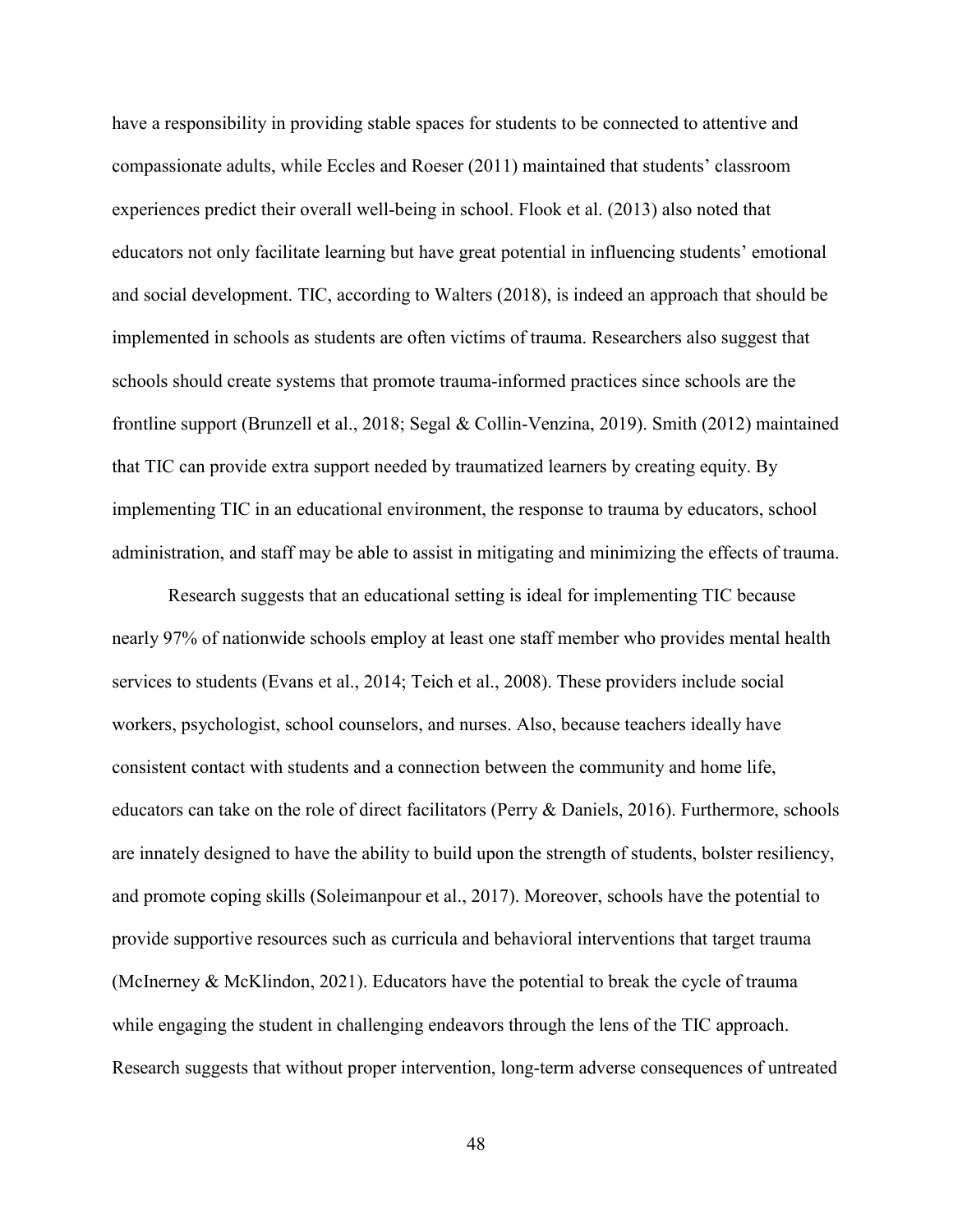trauma may include substance abuse, suicidality, serious mental illness, and long-term physical health factors associated with premature death (Anda et al., 2009; Felitti et al., 1998). However, the effects of exposure to trauma can be minimized if the correct and appropriate supports are in place, especially early intervention (Smith, 2004). Research indicates a need for TIC implementation in schools (Carello & Butler, 2015; Plumb et al., 2016).

Research also suggests that TIC trained schools have the potential to make positive impacts on all student regardless of trauma history (National Association of School Psychologist, n.d.). Because TIC offers numerous objectives that align with educational, health, and behavior goals, the underlying belief system can intertwine seamlessly into the goals of a school (Hummer et al., 2010). Traumatic events such as bullying, deportation or migration, witnessing violence, and discrimination due to race, gender, sexual orientation, birthplace, and ethnicity are not confined to economic, social or ethnic social layers, schools. Areas of TIC that coincide with bolstering a positive school environment are coordination, critical thinking, restorative practices, safety concerns, community outreach, and home connection (NCTSN, n.d.). Venet (2019) added that teaching strategies and pedagogy should be supportive of all students, in which case a trauma-informed environment is beneficial to all learners (Cole et al., 2005; Wolpow et al., 2016). Venet also (2019) contended that supporting a trauma-informed framework and classroom strategies may bolster a successful climate for all students.

Studies also point out that it is imperative that teachers are adequately trained in TIC since educators have the potential to retraumatize a student unwittingly (Leitch, 2017; Venet, 2019). Addressing trauma inappropriately may cause additional emotional harm to the student (Venet, 2019). Venet contended that teachers must not take on the role of therapist but acknowledge certain actions and activities can indeed trigger stress.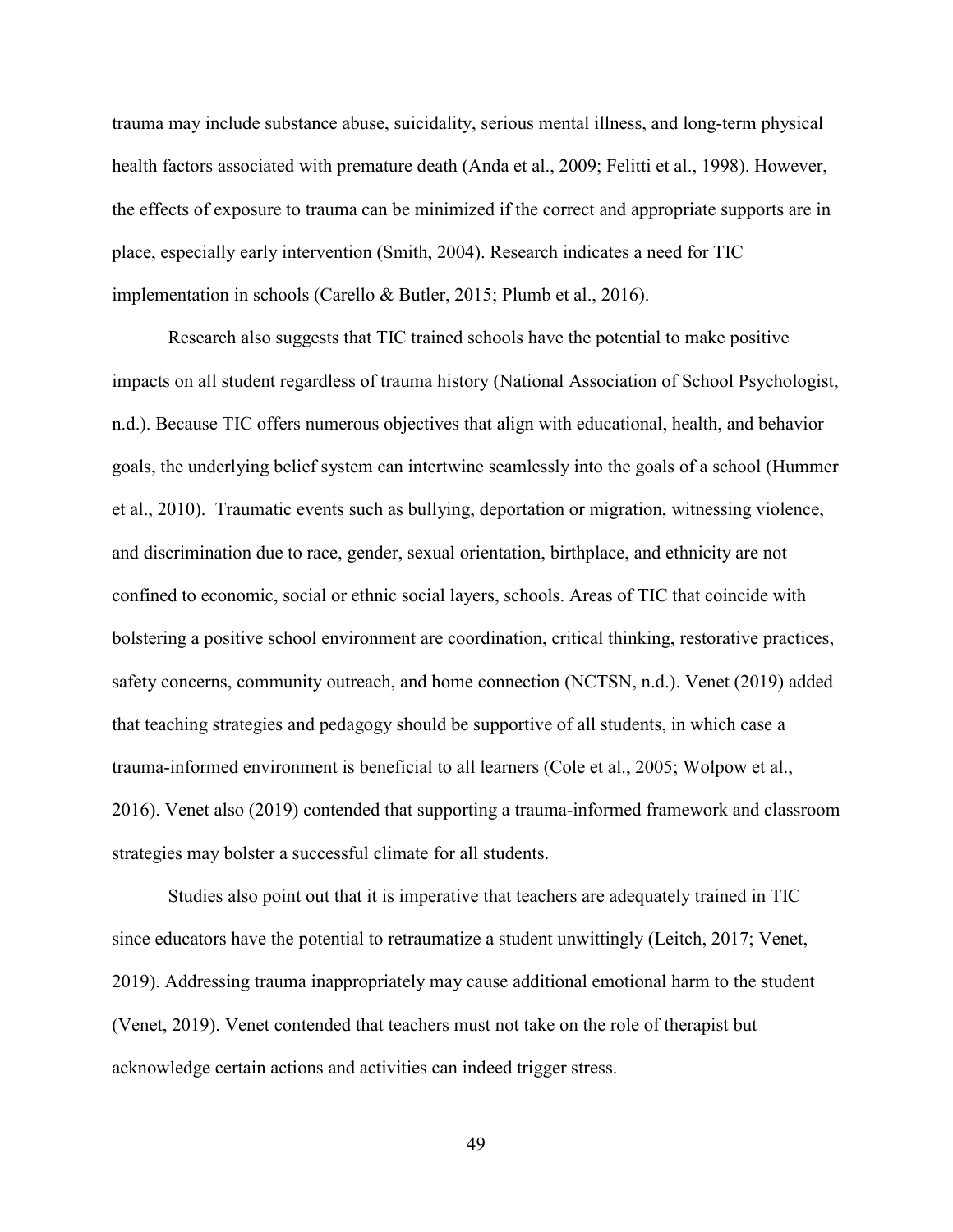## **Essential Elements of a TIC School System**

The National Child Traumatic Stress Network (n.d.) has examined elements of establishing a trauma-informed system of care for a school system. NCTSN reported traumatic stress identification, assessment, addressing, and treatment is imperative to support organization. Also, trauma education and awareness, as well as creating strong partnership with students and families, are important to support TIC. Furthermore, mitigation continues with creating a traumainformed, culturally responsive learning environment. To emphasize safety, emergency management and crisis response should be integrated into the system. Paramount to a successful TIC system is staff self-care and understanding secondary traumatic stress. NCSTN also recommends system leaders evaluate and revise discipline practices and policies while cooperating with other systems and forming partnerships. Harris and Fallot (2001) also recommended certain prerequisites to help achieve establishment and sustainability. Commitment to changing the paradigm must be supported by the administration section. Harris and Fallot noted a what could be considered a favorable approach is intertwining the commitment to TIC with the organization's mission statement. Furthermore, it is suggested that trauma screening occur routinely to provide a display of caring and concern. All staff should receive information and training as they will possibly interact with victims. Also, Harris and Fallot recommended designating chosen staff members who can manage and guide teams and treatments. Moreover, a review of present policies and procedures could assist in establishing a plan that aligns with TIC. A careful review should reveal if policies and procedures are consistent with the underlying concepts of trauma-informed care.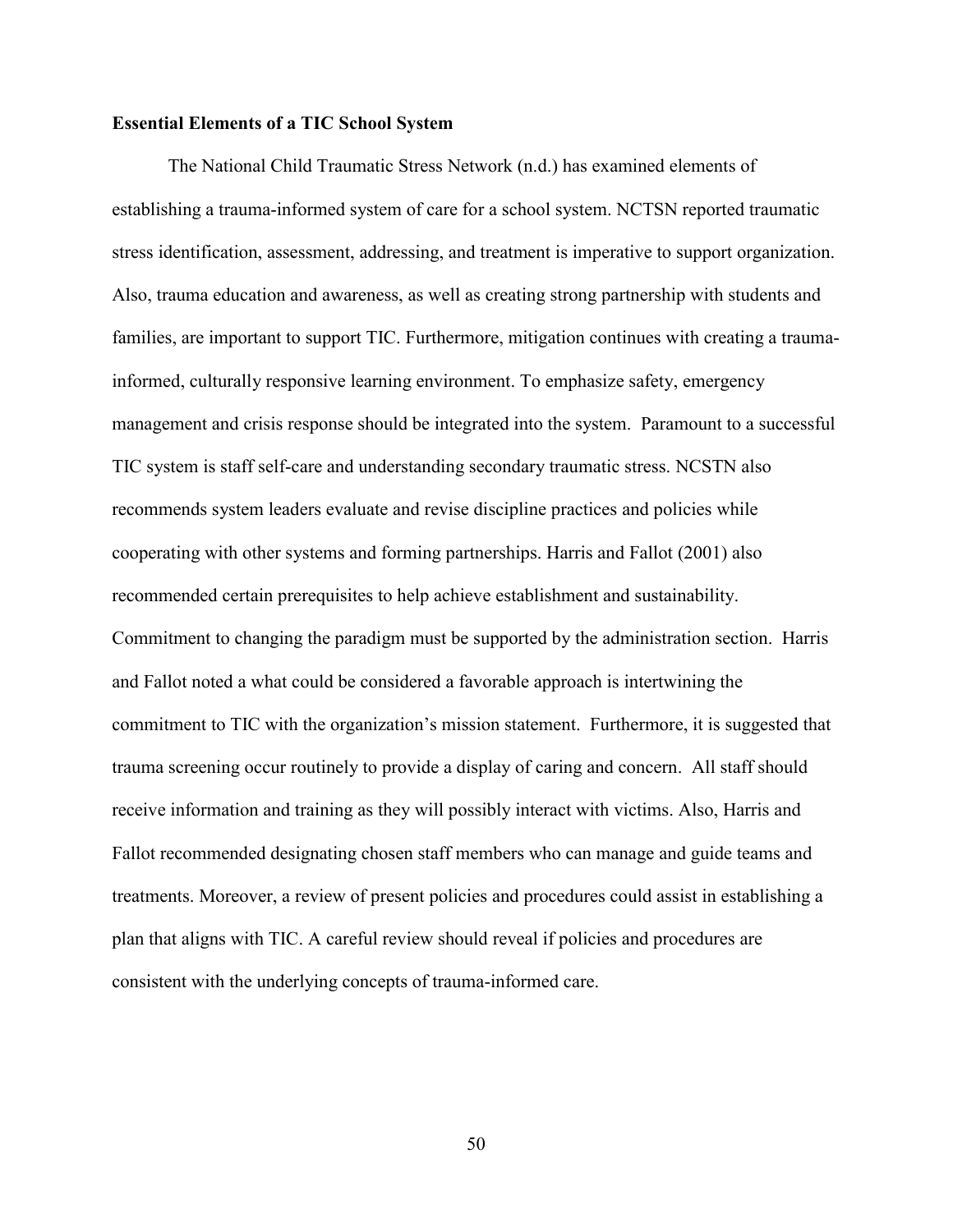## **Benefits of TIC in a School System**

The benefits of having a trauma-informed care approach in a school or district are numerous (Haas & Clements, 2019). Using and understanding trauma-related terminology could help mitigate the effects of trauma. Furthermore, recognizing the significance of resilience may add to an educator's ability to be a positive influence. An education or school related setting has opportunities for adults to become valuable points of contact for students, which may act as buffer or methods to interventions. A change in culture concerning ACEs is noted to be an essential part in reaping the benefits of TIC. Training in TIC provides a universal belief that everyone has a valuable part in mitigating trauma. Resilience in the school community will increase as will the reduction of trauma or re-traumatization rates.

#### **Strength-based Practices**

Although students' emotional and behavioral effects of trauma must be address, Cavanaugh (2016) noted the urgency in providing positivity throughout the school day for traumatized students. Strength-based practices allow for a student's strengths to become the focus and grow as a support system. Cavanaugh also recommended students be given opportunity to display strengths by engaging in interests. NCTIC (2015) contended strengthbased practices mitigate trauma as well as other evidence-based interventions.

#### *Promoting Resiliency*

Promoting resiliency and resilience factors is an integral part of trauma-informed care approach in the classroom as these interventions may help to minimize a toxic stress response (Garner, 2013). Resiliency, despite negative conditions or events, is the ability to properly adapt to adversity (Franke, 2014; Hodas, 2006). Bartlett and Steber (2019) noted that resilience can be defined as positive outcome despite adversity, prevention of trauma recurrence regardless of high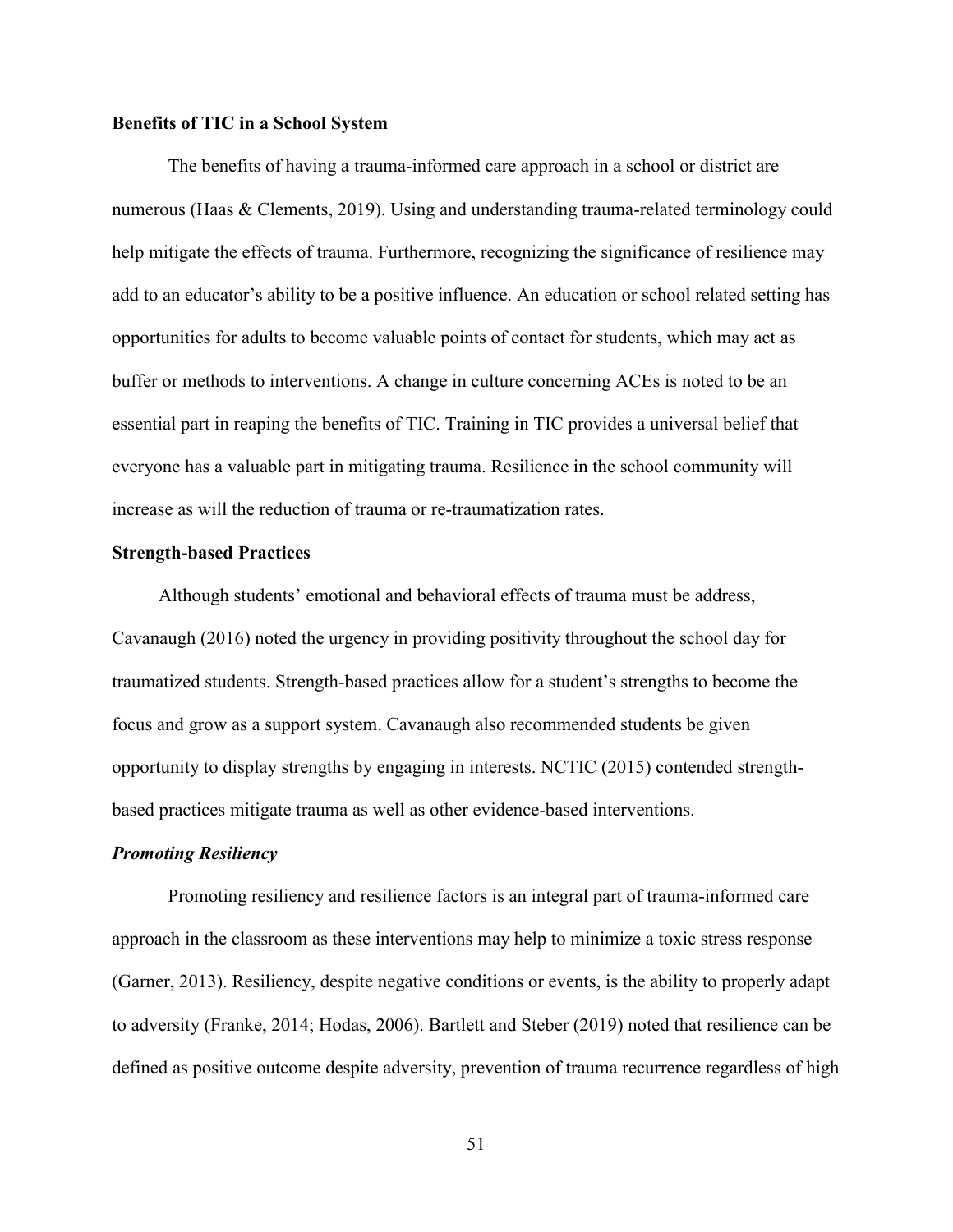risk for additional exposure or evading traumatic experiences altogether in the face of substantial risk. However, Masten (1994) pointed out that resiliency should not be considered as a personal trait. This construct could explain why some children develop trauma-related symptoms and other do not. Southwick et al. (2014) affirmed that the interest in creating resiliency in students has become widespread. Focusing on a student's strengths and gifts builds on self-efficacy and self-esteem while enhancing areas of need (Brunzell et al., 2015). Arastaman and Balci (2013) maintained that resiliency in students assist in lowering rate of absenteeism, increase grade point averages, and promote better problem-solving skills. Other researchers maintained that resilient children have higher IQs, calmer temperaments, empathy, social skill, and realistic senses of control (Cowen et al., 1996; Laporte et al., 2012; Miller-Lewis et al., 2013). Franke (2014) added that resiliency may act as a preventative buffer from experiencing the detrimental effects from toxic stress. Furthermore, resilience is on a continuum, changing over time depending upon the student who has been exposed to trauma (Southwick et al., 2014). The focus for educators then becomes teaching strategies that incorporates resiliency. Resiliency is dependent upon positive interactions and interfaces, which produces vital protective factors such as self-esteem and selfefficacy needed for healthy development (Zimmerman, 2013). According to Martineau (1999), a student that is resilient is noted as communicative, empathetic, friendly, and responsive, also defined as socially competent. Martineau also contended that schools are viewed as a protective shield for students.

#### *Mindfulness*

Mindful Based Interventions (MBI) have been found beneficial and may lend effectiveness to the TIC support system by providing a method to reduce anxiety and stress (Dimidjian & Segal, 2015; Khoury et al., 2013; Piet & Hougaard, 2011). Mindfulness is defined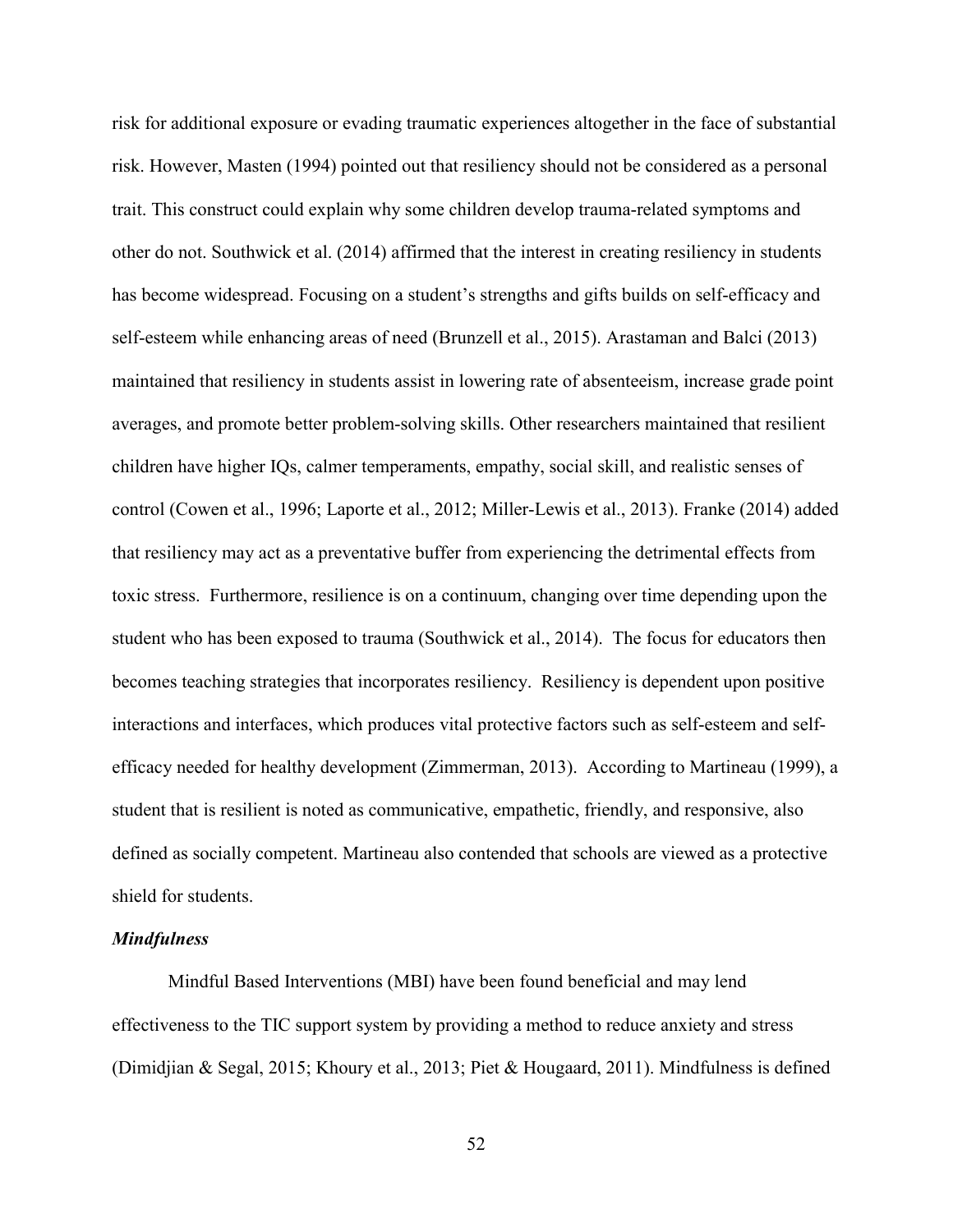as a paying attention to the living moment, on purpose and without judgement, utilizing a blend of self-care, stress-mitigation techniques, and prosocial skills practice methods to become more aware of thoughts, sensations, and emotions ("What is Mindfulness? Explained," 2017). Utilizing mindfulness in the school or classroom setting is a method of increasing the awareness of "living in the moment" experience, which assists in self-regulation and reflection (Schonert-Reichl et al., 2015; Zenner et al., 2014). Schonert-Reichl et al. reported both empirical and theoretical research demonstrates that mindfulness also promotes empathy and a caring attitude toward others. Chiesa and Serretti (2009) maintained that mindfulness has the potential to promotes health in nonclinical populations by intensifying immune functions, reducing stress, and strengthening a sense of well-being. Research and meta-analysis also suggest mindfulness can also foster personal development such as self-awareness and compassion, with an emphasis on perspective taking (Zenner et al., 2014). According to several studies, mindfulness might also increase academic performance by enhancing cognitive abilities and improving student behavior by supporting creativity, social-emotional learning, and increased attention spans (Bakosh et al., 2015; Bellinger et al., 2015; Ramsburg & Youmans, 2014; Zenner et al., 2014).

### *Restorative Justice Practices*

Restorative justice practices, a type of conflict resolution, promote building positive relationships by using clear communication to resolving conflicts peacefully and fairly which is intertwined in TIC (Rasmussen, 2011). Zehr and Gohan (2003) postulated restorative justice practices are founded on three pillars: harms and needs, obligation, and engagement. Walpert-Gawron (2016) posited that a stronger school community can be created by utilizing restorative justice practices in place of more traditional discipline measures. Walper-Gawron maintained the victim acknowledges ownership of the offense, reconciles with the victim, and involves the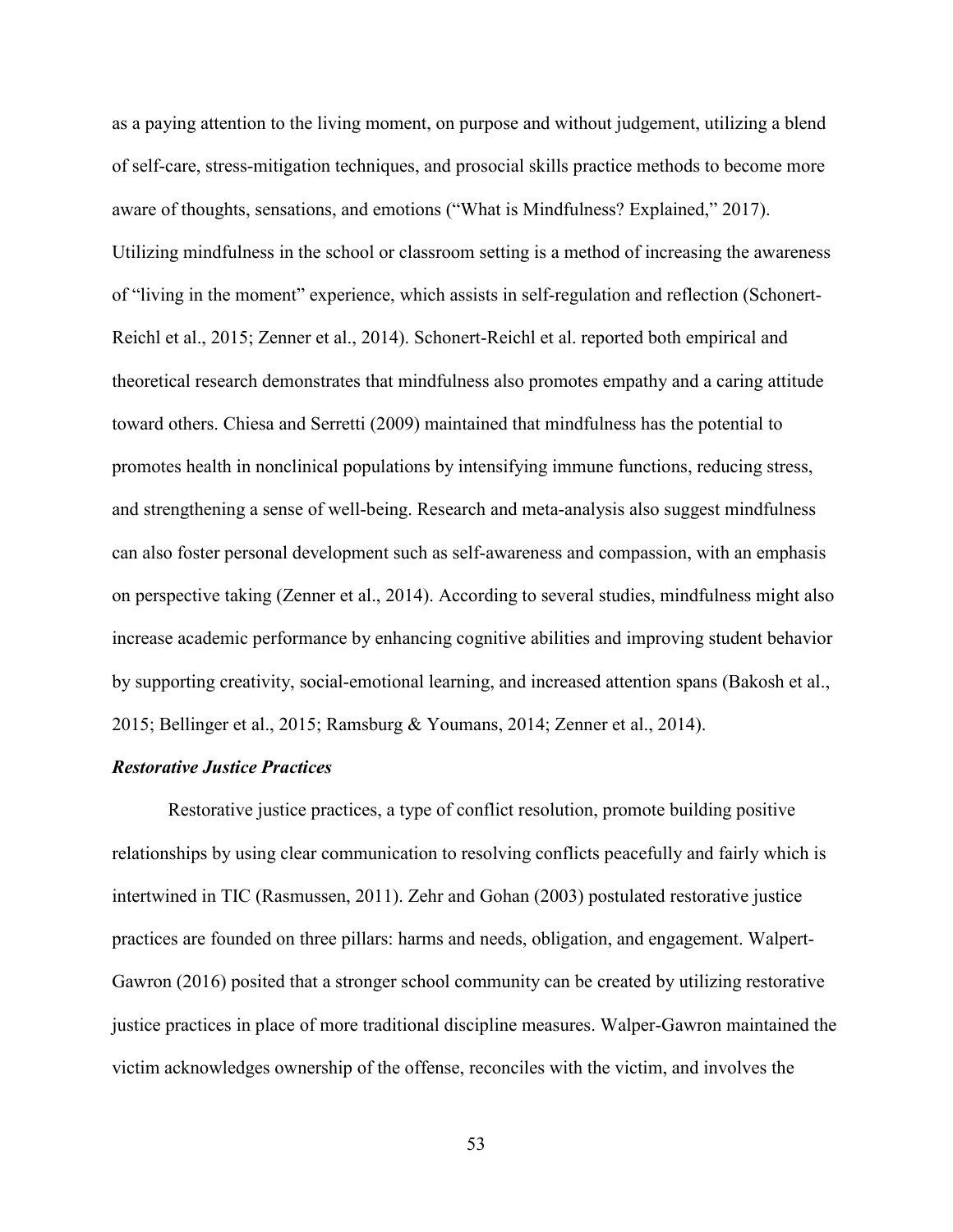school community in assisting both the victim and offender. Walpert-Gawron further explained that empathy for all involved is crucial as the offender's past trauma may have influenced behavior. Also, the offender must make a great stride in correcting the transgression. Furthermore, all involved parties must communicate in order for growth to occur. Aligned with TIC, restorative justice practices recognize the victim may need help as well. Walpert-Gawron also reported that schools are vital in helping the offender understand why they participate in transgressions and how to reason beyond their emotional impulses. Walpert-Gawron noted educators need to be reminded of the area of the brain that manipulates impulse control does not reach its neural-revolution until the early 20s. Restorative justice practices, according to Rasmussen (2011), promotes a school culture to become a safe setting that is trauma-sensitive by building relationships through conflict resolution.

#### **TIC in Mainstream Society**

The onslaught of trauma research and understanding has possibly led to the integration of the trauma-informed care approach in numerous mainstream organizations and settings. The concepts of trauma-informed care procedures can now be observed in mental health providers, substance abuse programs, child welfare systems, and criminal justice institutions (Wilson, 2013). Public health providers and law enforcement have also delved into the benefits of implementing trauma-informed care settings and frameworks (Thomas et al., 2019). The field of dentistry also has begun using the TIC approach in dealing with patients. Raja et al. (2014) reported dentists frequently see individuals who have been expose to trauma and recognize the need to influence how patients engage in oral health care. Furthermore, religious sectors have also acknowledged the benefits of TIC (Santoro et al., 2016). Asmundson and Afifi (2020) reported that crisis and homeless shelters have also begun to understand the paradigm shift in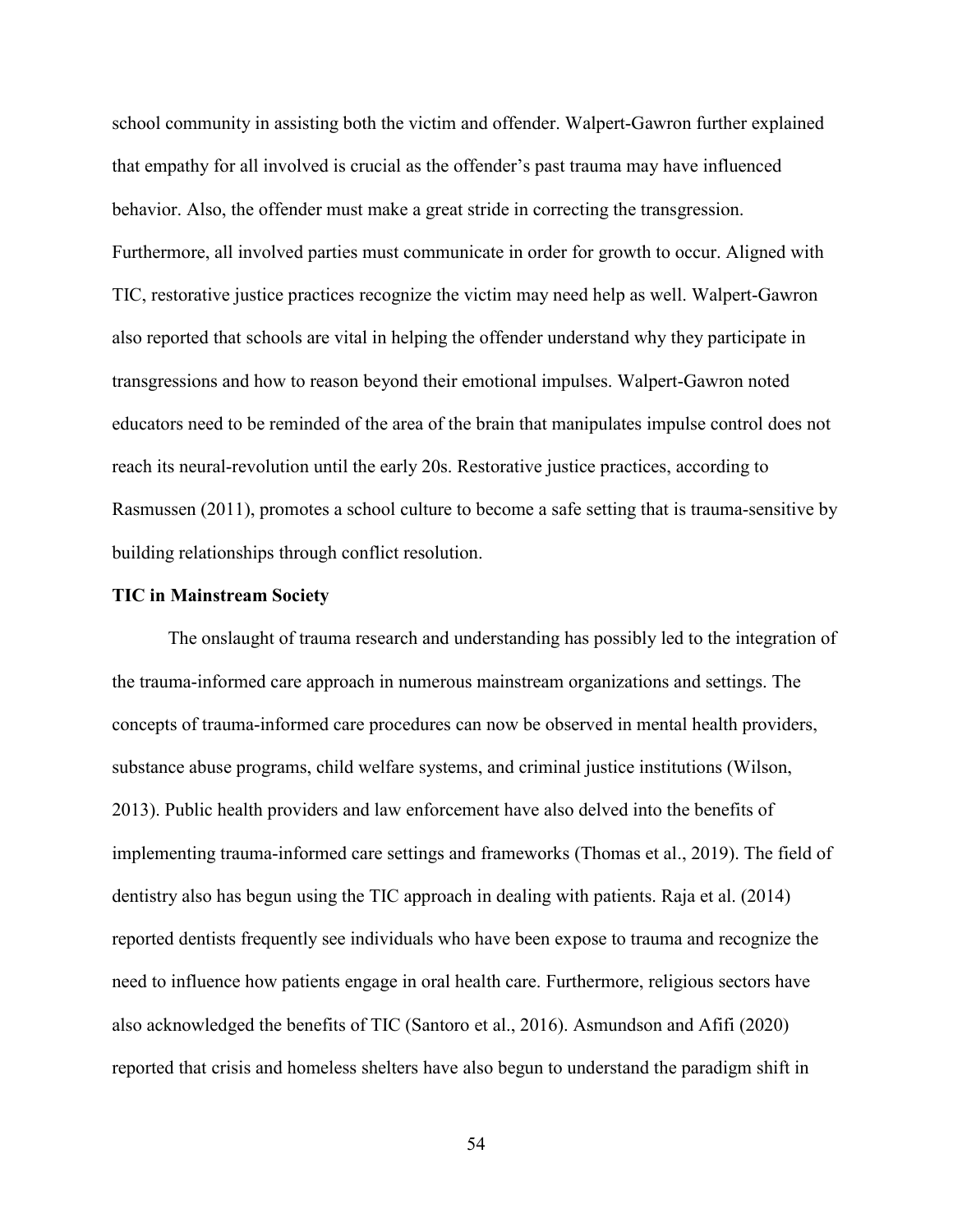services and care. Asmundson and Afifi also posited that the growing awareness of the prevalence of adverse childhood experiences is commanding TIC to be the system of choice when providing services to those who have experienced trauma, especially children. The TIC approach in organizations can be a critical component to the success of program and clients because trauma is addressed effectively, minimizing the effects of trauma as well as costs for the organization (SAMHSA, 2014).

## **Tennessee Training: Building Strong Brains**

Every Student Succeeds Act (ESSA), the national education law signed by President Barack Obama in 2015, supports funding to enable implementing effective, evidence-based TIC classroom practices (ESSA Pub.L. 114-95). ESSA promotes the expansion of school-based mental health services as well as positive supports and interventions to reduce exclusionary discipline practices. Furthermore, ESSA encourages professional development training that assists school personnel in understanding the effects of trauma and how to recognize when to refer a student for additional services (Prewitt, 2016).

The Tennessee Commission on Children and Youth [TCCY] (n.d.) defines adverse childhood experiences as stressful or traumatic events that affects a child, including physical, sexual, or emotional abuse, physical or emotional neglect, domestic violence, substance abuse, mental illness, parental separation or divorce, or incarceration. The Department of Education was charged with developing evidence-based training programs that include ACEs effects on mental, physical, cognitive, behavioral, and social development. Furthermore, development of traumainformed care practices and principles for the classroom should include knowledge of how ACEs can affect learning and improve educational outcomes.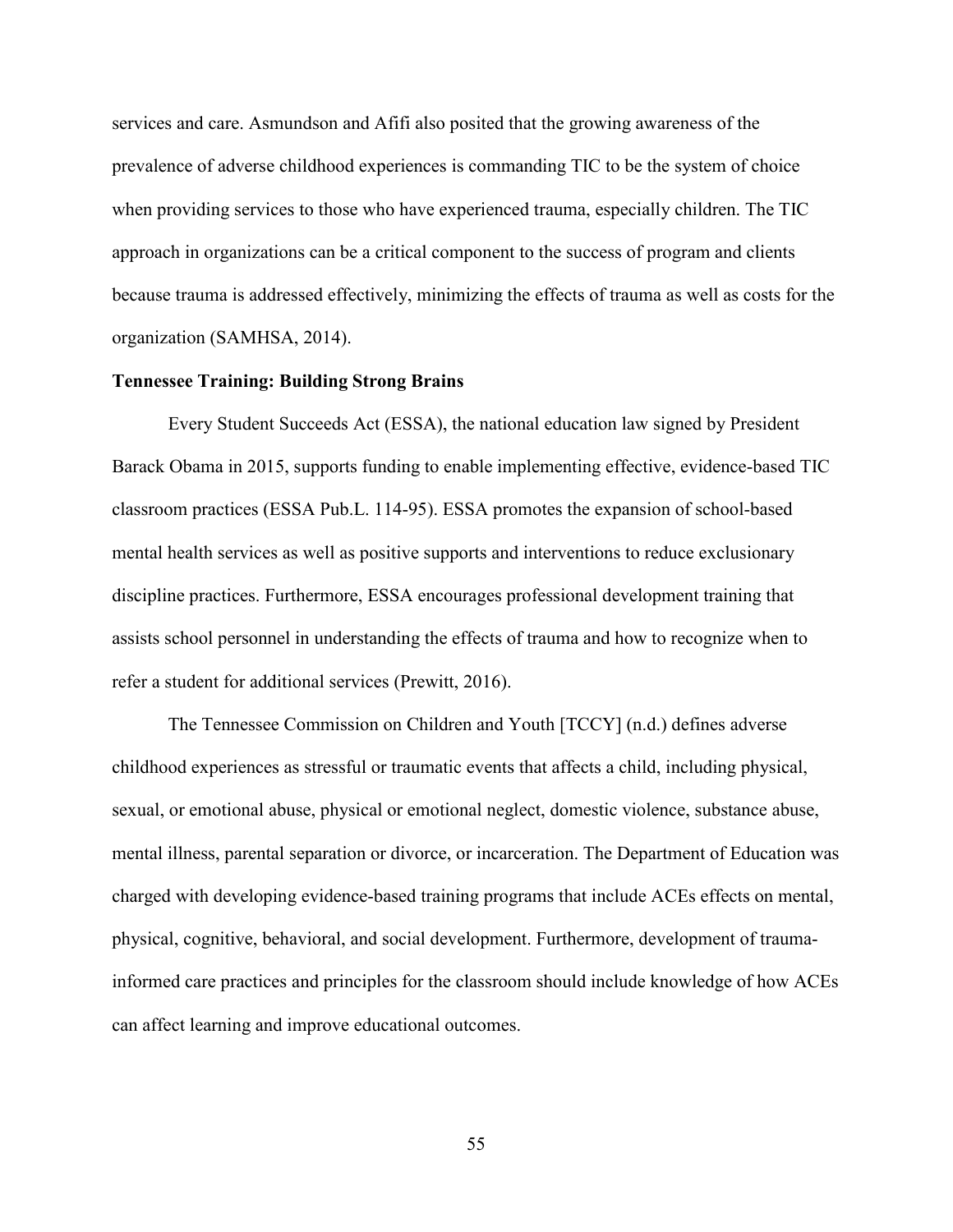The Tennessee Department of Education [TDOE] (2019) has implemented a traumainformed care approach discipline policy. Tennessee Code Annotated Title 39, Chapter 6, Part 41, has been amended to add a new section that reads (a) As a strategy to address adverse childhood experiences, as defined in 49-1-230, an LEA and public charter school shall adopt a trauma-informed care discipline policy. According to the TDOE, discipline policies in a Tennessee school must contain the following elements:

- 1. Balance accountability with an understanding of traumatic behavior.
- 2. Teach school and classroom rules while reinforcing that violent or abusive behavior is not allowed in school.
- 3. Minimize disruption to education with an emphasis on positive behavioral support and behavioral intervention plans.
- 4. Create consistent rules and consequences.
- 5. Model respectful, nonviolent relationships.

The implementation of TIC in the classroom has been noted to assist in handling discipline problems. Garcia and Weiss (2018) report that the actions of suspending and expelling students are not beneficial to the student and may lead to unwanted circumstances such as lower academic performance and engagement. Also, a lower connectedness culture has also been reported as well as a lower graduation rate.

 Aligning with Tennessee's overarching philosophy, programs, policies and practices for children and youth, the TDOE developed a strategic education plan framework called Tennessee Succeeds. The TDOE, along with guidance from TCCY, established the training initiative, Building Strong Brains Tennessee, to identity and serve students who may have been victims to trauma and to create a supportive system that includes safe environments and vital learning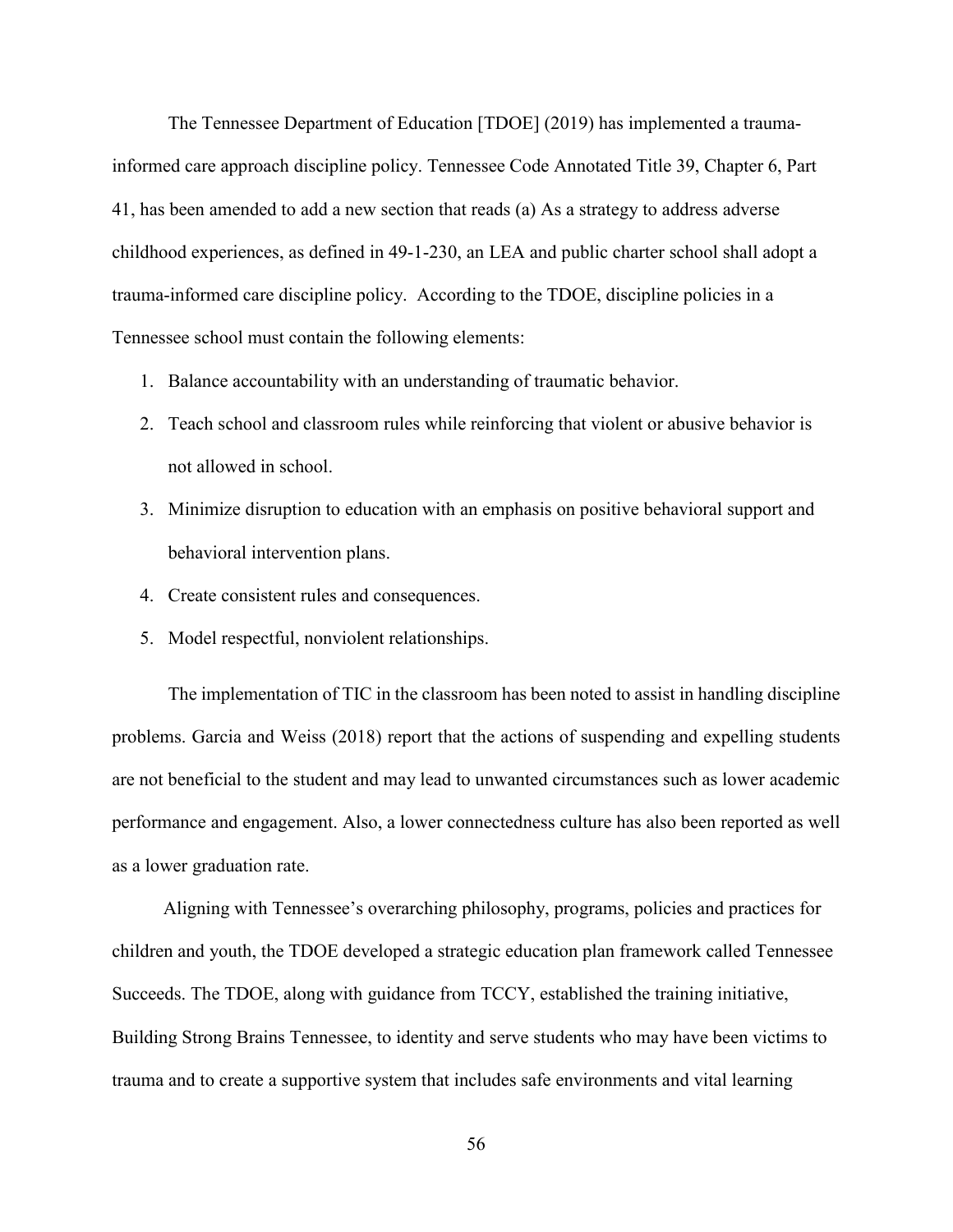conditions. According to the TDOE, a goal of the training is to increase a child's potential to lead a productive and healthy life. Also, the training focuses on the effects ACEs could have on the economy of the state. Furthermore, the initiative hopes to bring awareness of ACEs to community members, educators, government officials, and the general public while working to reduce conditions that contribute to ACEs.

## **Chapter Summary**

This qualitative study explores educators' perceptions of the impact of trauma-informed care training in three Appalachian elementary schools. The literature review of trauma-informed care approach revealed the background of trauma-informed care as well as the prevalence of adverse childhood experiences. There is a strong connection between trauma and the architect of the brain as disclosed through the neuroscience aspect. The rationale, research-based practices, and benefits of trauma-informed care in the school setting was included as well.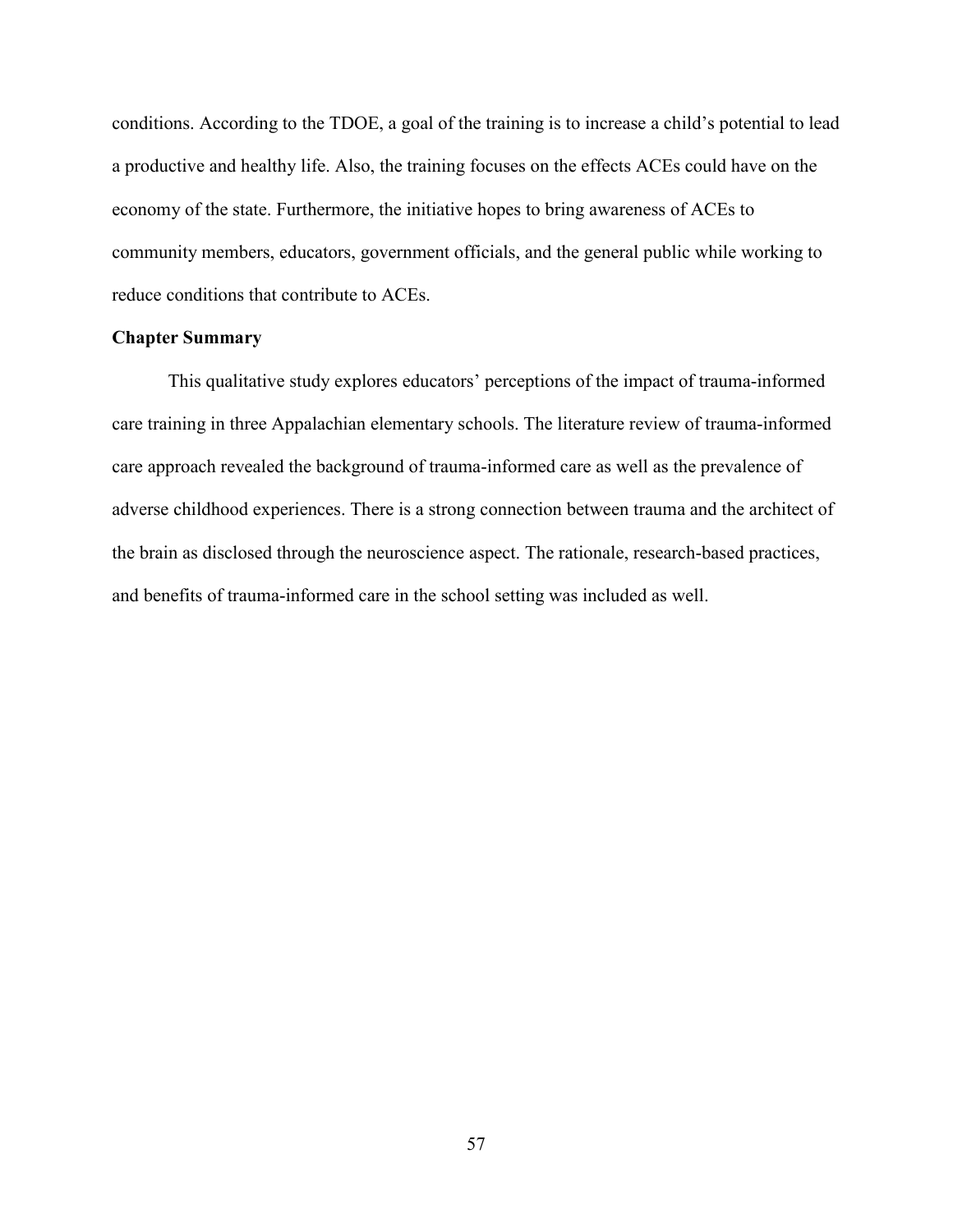### **Chapter 3. Research Methodology**

The purpose of this qualitative phenomenological study was to examine the lived experiences of participants who received the trauma informed care approach training provided by the Tennessee Commission on Children and Youth, entitled "Building Strong Brains Tennessee." Creswell (2014) defined methodologies of research as being procedural in nature, offering distinct, logical plans and strategies for obtaining data. De Vaus (2001) noted the research problem guides researcher to the type of appropriate method, meaning the methodology selection should occur after careful scrutiny of the research problem. Phenomenology, as explained by Creswell (1998), focuses on the lived experiences of individuals who have experienced the same phenomenon. Information is generally gathered through in-depth, open-ended questions through a conversational interview process (Ben-Eliyahu, 2017). The "universal essence" of the phenomenon was revealed through intense scrutiny of the data (van Manen, 1990). As Moustakes (1994) suggested, the researcher provided a description, not an analysis, of the lived experience of the phenomenon based solely on the participants' own experiences.

## **Research Questions**

An overarching research question steered this qualitative phenomenological study: what are educators' perceptions of the quality of the implementation and subsequent outcomes of the trauma-informed care approach training in three Appalachian elementary schools? Additionally, the following supporting subsequent questions guided the study:

- 1. What was the perception of the level of knowledge about trauma-informed care prior to the trauma-informed care training of:
	- a. Teachers
	- b. Administrators
	- c. Counselors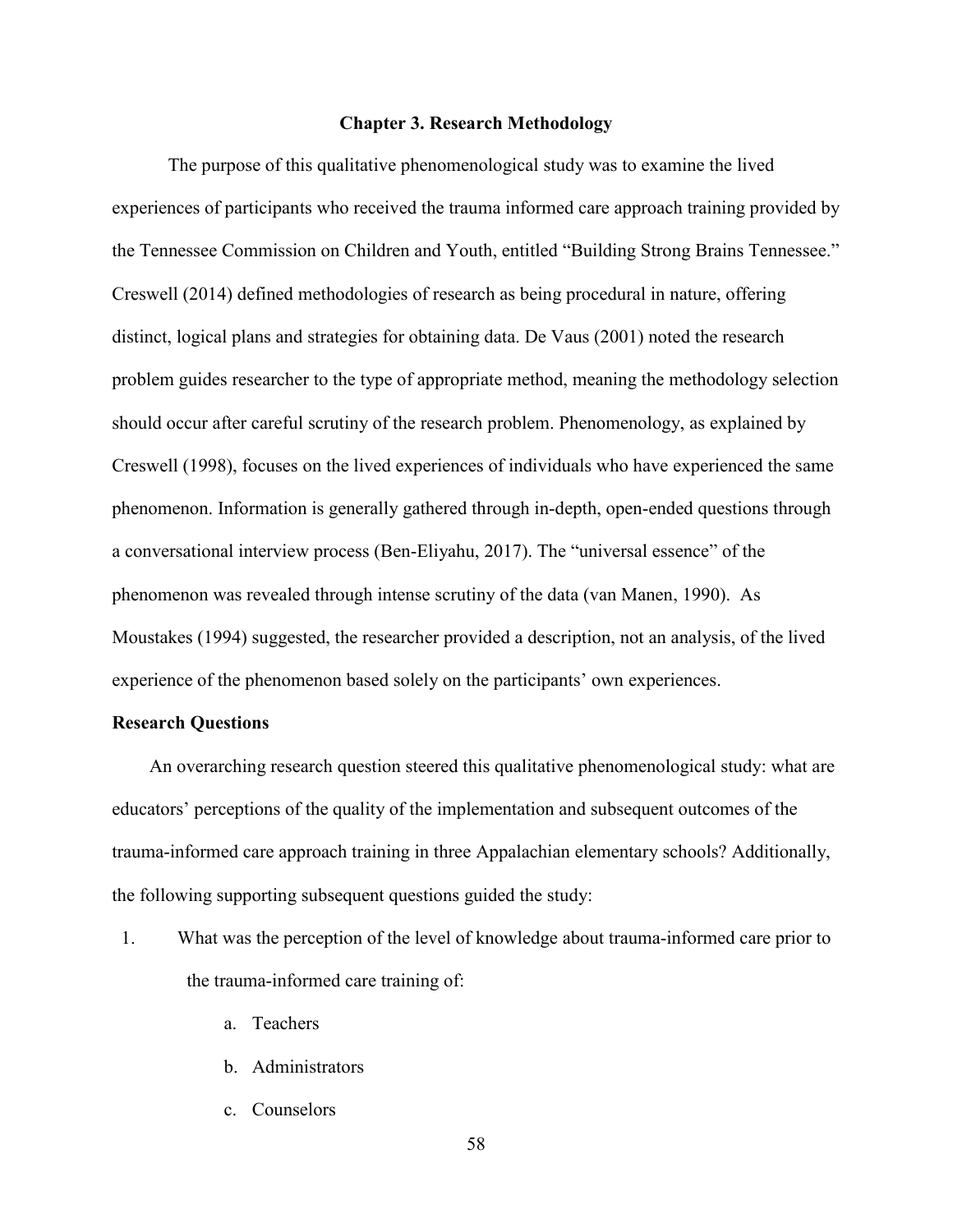- 2. What was the perception of the factors in the trauma informed care training that assist in identifying a student's possible exposure to trauma of:
	- a. Teachers
	- b. Counselors
	- c. Administrators
- 3. What was the perception of the factors in the trauma informed care training that assist in identifying and assisting students who have been exposed to trauma of:
	- a. Teachers
	- b. Counselors
	- c. Administrators
- 4. What was the perception of the supports needed for the elements of the trauma-

informed care training to be implemented of:

- a. Teachers
- b. Counselors
- c. Administrators
- 5. What was the perception of the level of knowledge about trauma-informed care after implementation by:
	- a. Teachers
	- b. Counselors
	- c. Administrators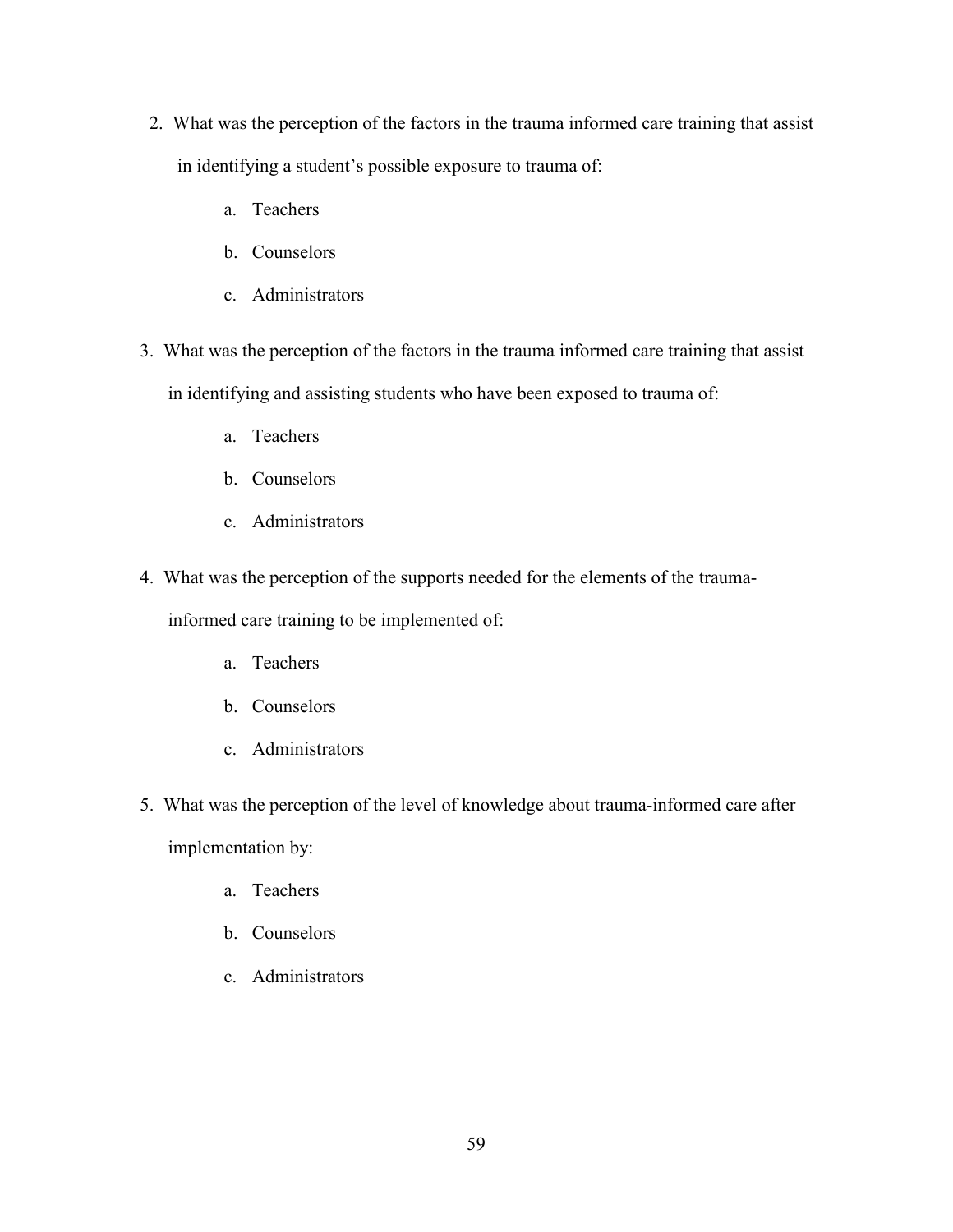## **Research Design**

In order to understand the essence of the lived experiences of the participants who received trauma informed training while employed by three Appalachian elementary schools, a qualitative transcendental phenomenology research design was chosen for the study. Qualitative research describes the observation or experience by participants to foster a new understanding of a phenomenon or theory (Anney, 2014) by allowing individuals to share their stories and have their voices heard (Creswell & Poth, 2018). Phenomenology is the specific method, or qualitative tradition, of conducting research as it seeks to understand individuals' lived experiences with a common phenomenon. Van Manen (1990) explained a "lived experience" as recognizing the differences between two people living, or experiencing, the same event, as the experience will reveal meaningful and significant insight into the phenomenon.

The philosophy of Edmund Husserl is the foundation for phenomenology, specifically descriptive, or transcendental, phenomenology and is considered the creator of this research method (Peoples, 2021). In order to uncover the essence of a phenomenon, the underpinnings of the Husserlian transcendental theoretical framework require the researcher to participate in bracketing, or epoche, to suspend judgements and preconceived ideas related to the subject of study. The Greek word, "epoche," means to abstain from viewing things as they are typically viewed, understood, or assumed (Patton, 2002). This suspension allows an analysis of an experience through an open-minded lens with unfaltering ideas. According to Peoples (2021), the transcendental theoretical framework of phenomenology requires other frameworks to be suspended in order to arrive at the essence of the phenomenon. When trying to understand a phenomenon through a transcendental framework, Husserl contended assumptions should not be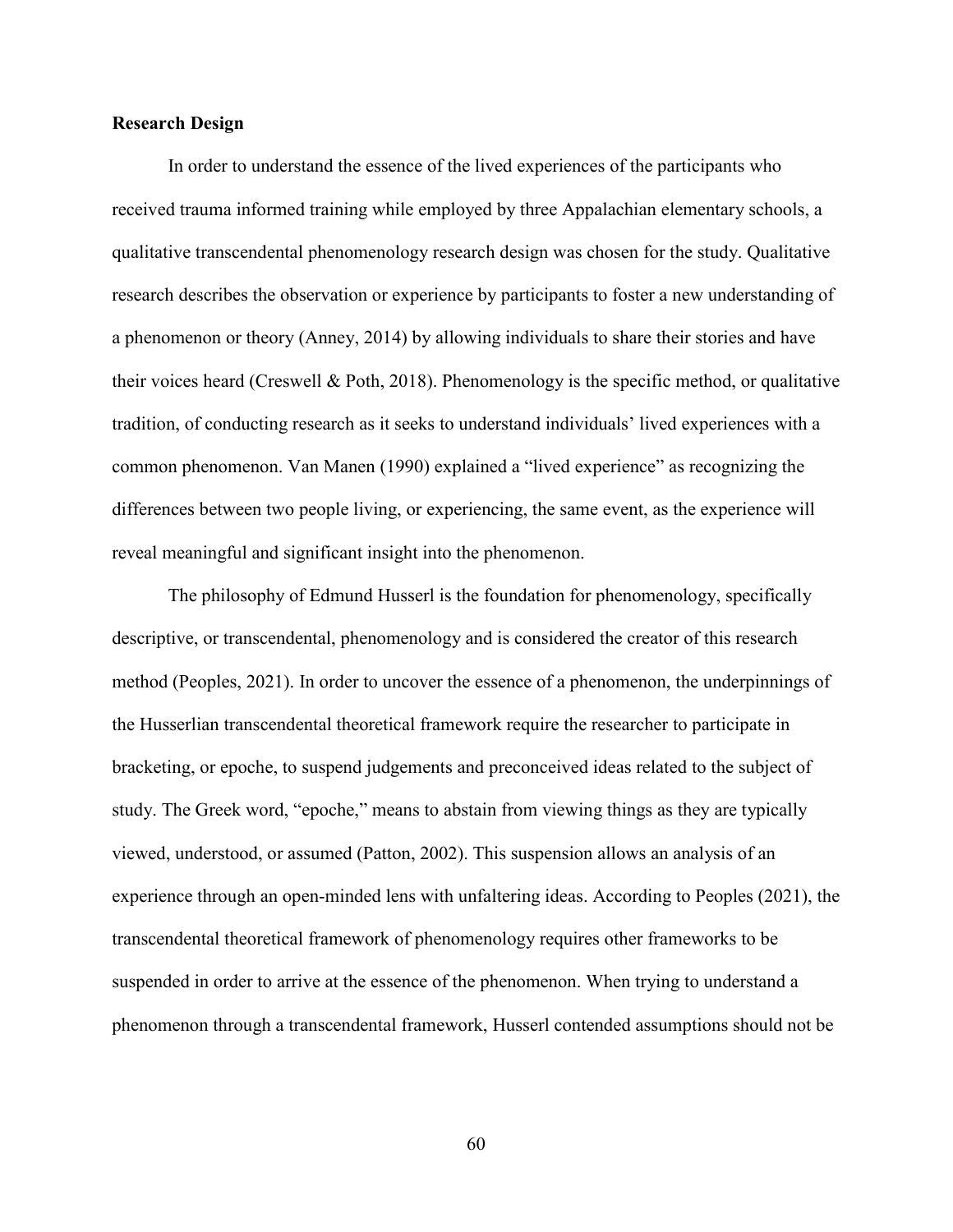made. Moustakas (1994) noted that transcendental means that perceptions are new without preconceived ideas.

# **Site Selection**

The research was conducted with three elementary schools located in the Northeast Tennessee region. Due to Covid restrictions, interviews were conducted via Zoom, an online video communication platform. Research suggests conducting qualitative research via communication technology offers advantages such as ease of use, data management features, cost and time effectiveness, flexibility, and security options (Hewson, 2008; Horrell et al., 2015). Sullivan (2012) posited video conferencing has unlimited potential as a research tool. Furthermore, findings also indicate that online methods may have the ability to replicate, complement, and improve upon in-person interviews (Braun et al., 2017; Cater, 2011; Deakin & Wakefield, 2014). Open-ended dialogue with open-ended interview questions guided the interviews. The recorded interviews occurred at times convenient to the participants, which took place during and after school hours in the 2021-2022 school year.

## **Population and Sample**

The study included participants from the Northeast Tennessee school region during the 2021-2022 school year. Three school districts were invited to participate in the study. The population included elementary school educators who had participated in the "Building Strong Brains Tennessee" training.

As the goal of qualitative research is to make sense of lived experiences in a particular context with individuals, the sampling design is purposively designed (Johnson et al., 2020). Therefore, a purposeful sampling strategy was chosen for the study. Johnson et al. contended a purposive sampling allows the researcher to intentionally select the co-researchers to enhance data sources for answering the research questions. This strategy permits the researcher to select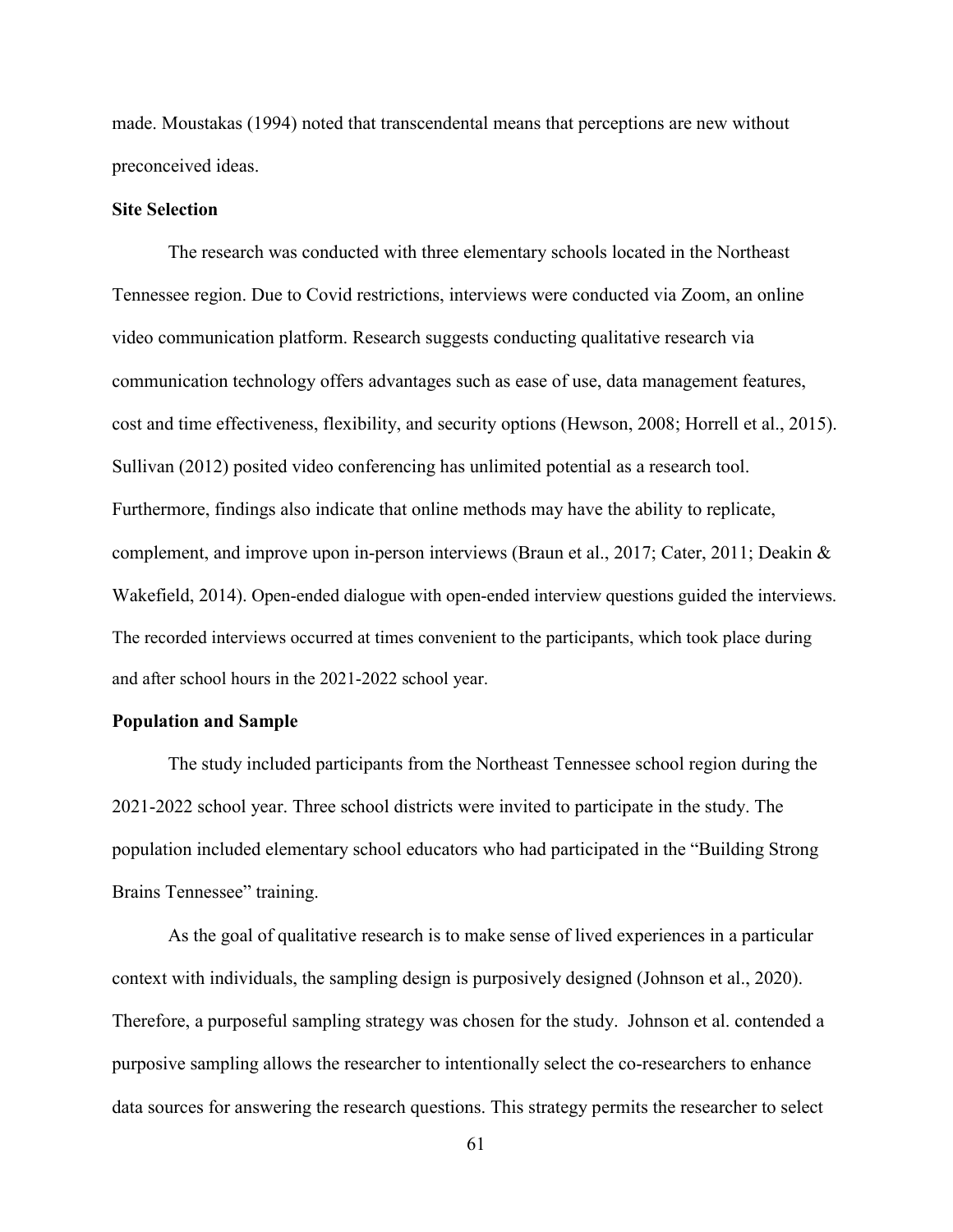individuals and sites of the study as those individuals can purposely provide information about a phenomenon (Creswell & Poth, 2018). Study participants were selected from three elementary schools who had received trauma informed care training provided by the Tennessee Commission on Children and Youth entitled "Building Strong Brains Tennessee."

The sample size of a qualitative study generally consists of a few sites and individuals who have experienced the same phenomenon (Creswell & Poth, 2018). Moreover, eight to 15 participants are needed for a phenomenological study as saturation is the goal for the study (Peoples, 2021).

#### **Participants**

The participants were certified staff and faculty members who received training in a trauma-informed care program. With purposeful sampling, the gatekeepers of the school, the principals, requested specific employees to participate in the study. Participants included three principals, three counselors, and six educators who had participated in the "Building Strong Brains Tennessee" training. All participants were employees of elementary schools.

#### **Data Collection Strategies**

In phenomenology, the role of the researcher is the instrument for data collection (Cassel, 2005; Rubin & Rubin, 2005). Interviews occurred via Zoom, a video conferencing platform and were of an in-depth, open-ended format to explore the participants' lived experiences. Seidman (1991) suggested semi-structured interviews guide the co-researchers without restricting responses. Furthermore, the semi-structured interview provided the participants with a framework for thought, feelings, and opinion expression (Drever, 1995). The interviews were untimed allowing the participants to ponder each question and answer accordingly. The interviews lasted 45 to 60 minutes. The researcher also kept observational memos during the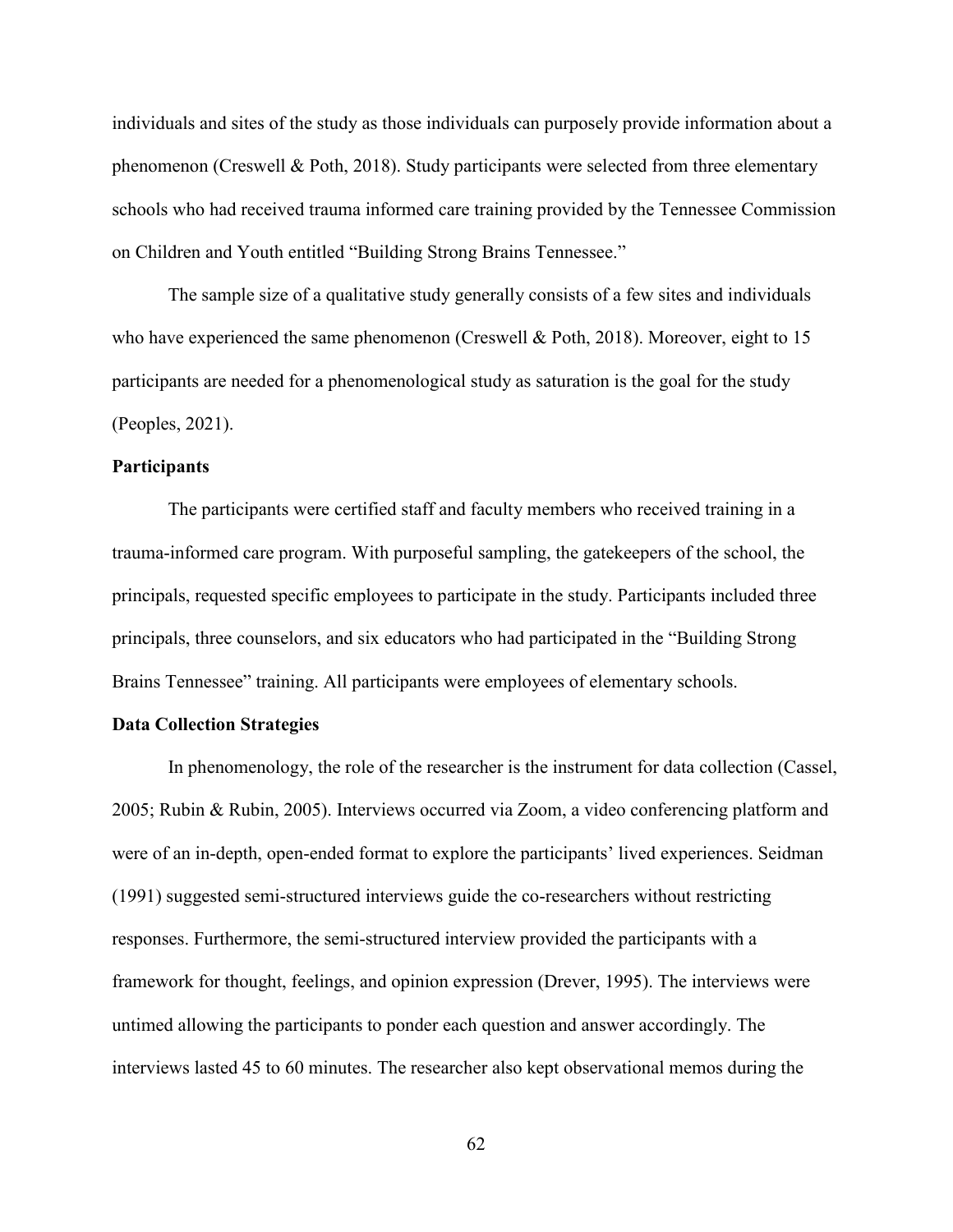interviews to make note of nonverbal communication such as gestures, postures, and facial expressions. All interviews were recorded and transcribed. Informed consent was presented and gathered before each interview.

Sutton and Austin (2015) contended the primary responsibility of a researcher to the study's participants it to safeguard the data and the participants. Participants in this study were assigned codes in an attempt to provide anonymity. Data found on transcripts, notes, and other investigatory documents were stored digitally on a password and fingerprint recognition protected laptop. Digital copies were printed and stored in a locked filing cabinet located in the researcher's residence. Separate documents with identifying codes were also stored in a locked filing cabinet.

#### **Data Analysis Strategies**

The data analysis of a transcendental phenomenological study involves data organization, analyses, understanding, interpreting, and representing (Creswell, 2009). The focus is to identify the essence of a shared phenomenon in a human experience (Patton, 1990). Employing Moustakas' (1994) data analysis strategies, the researcher reviewed transcripts and journal notes. All transcripts were initially read to gain an over-all understanding, while a subsequent reading produced significant chunks of words, phrases, and sentences leading to common themes that pertained to the lived experiences of trauma-informed care training. Upon examining the themes, an in-depth narrative was created for a final description of the phenomenon. Specific participant quotes were used to add to the thick, rich description.

Moustakas' (1994) data analysis method of phenomenological data reduction consists of the following strategies:

1. Horizontalization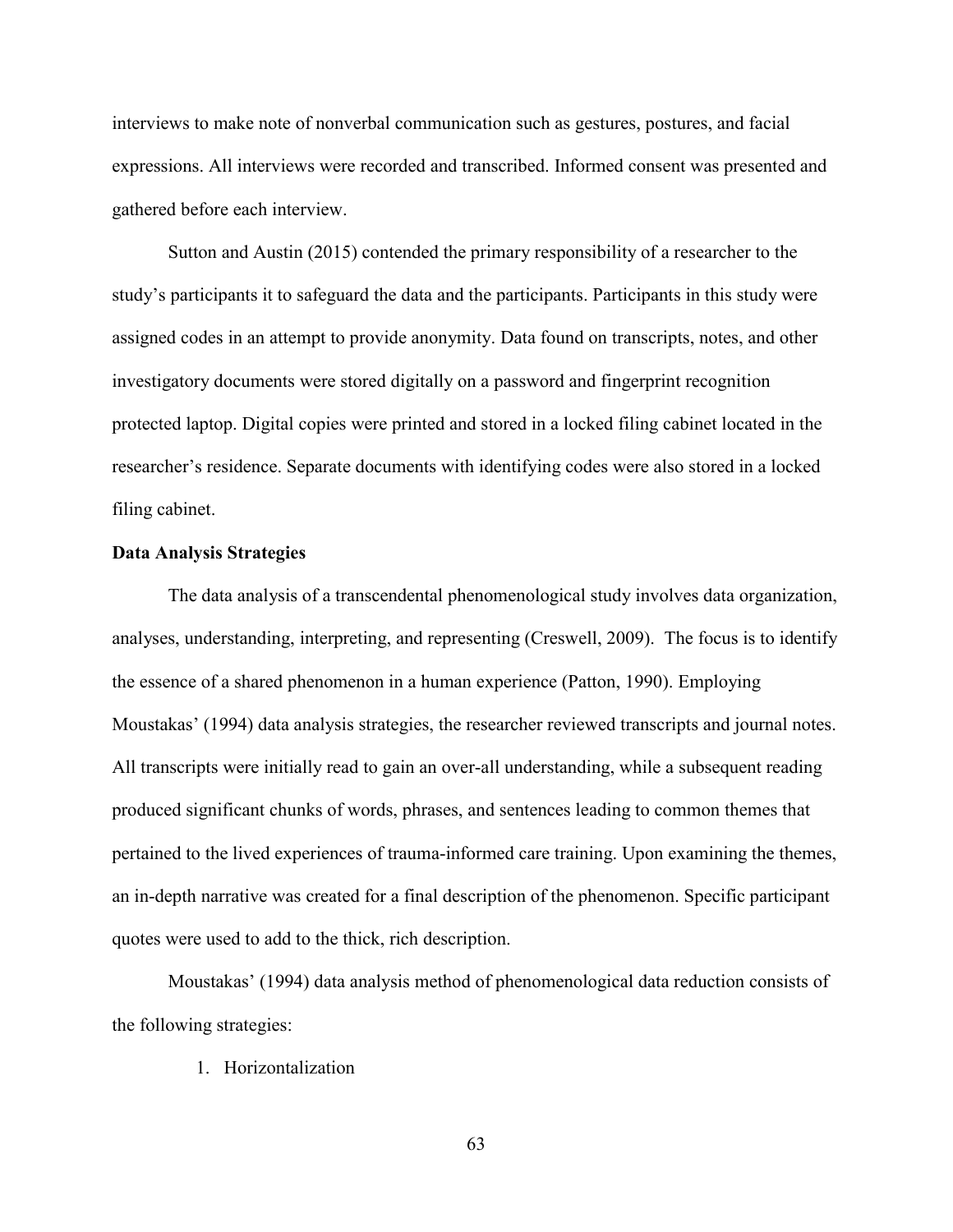- 2. Clustering and Thematizing
- 3. Textural Description of the Experience
- 4. Structural Description of the Experience
- 5. Textural-Structural Synthesis

# *Horizontalization*

The data analysis began with collected information from individual in-depth interviews via Zoom video conferencing sessions. To support rigorous analysis, interviews were transcribed verbatim by the researcher and reviewed by a peer doctoral candidate. The transcription began the process of horizontalization. Moustakas (1994) described horizontalization as listing every expression relevant to the experience studied, however, the researcher should eliminate overlapping, repetitive, and vague expressions or words. The researcher read and reread the transcripts and focused on significant statements. These remaining words and phrases are horizons, or textural meanings of the phenomenon.

## *Clustering and Thematizing*

This reduction and elimination process determined the invariant constituents, those words or phrases that contained a moment of the experience and could be labeled. The invariant constituents of the experiences were then clustered into thematic labels which refer to a frequently used word or phrase (van Manen, 1990). This approach is also referred to as qualitatively coding, which assists in making sense of the phenomenon. Furthermore, classification of information through the coding process prevents confusion (Patton, 2002). Validation of the themes occurred when the invariant constituents were compared to the transcribed interviews.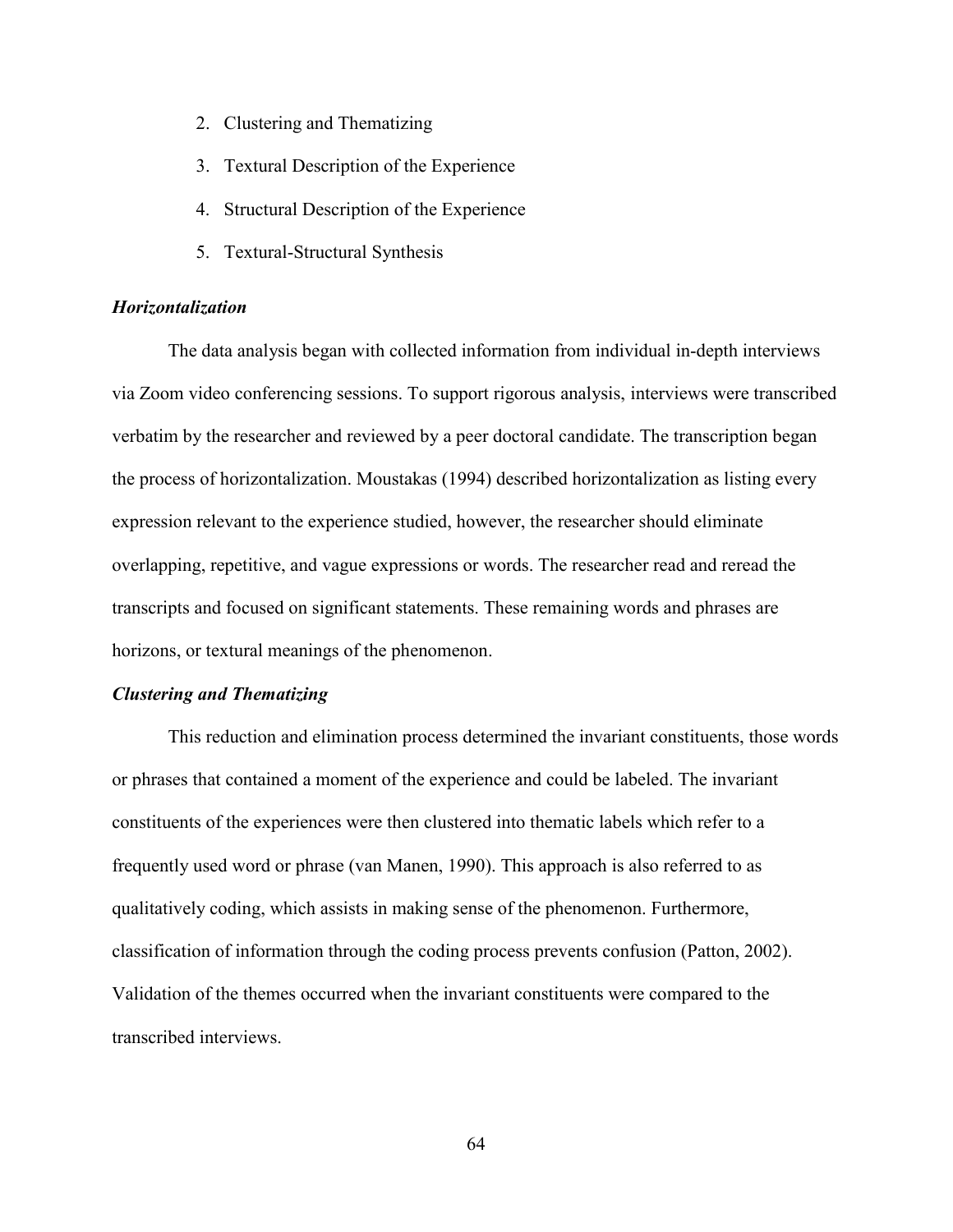## *Textural Description*

A textural description was constructed using verbatim examples from the transcribed interviews to create rich, thick descriptions of the lived experiences of educators who received trauma-informed training. Specific quotes were included to enable a detailed description of the phenomenon. To assist readers in understanding the true meaning of the phenomenon, the textural descriptions described *the what* of the phenomenon.

## *Structural Descriptions of the Experience*

A structural description was constructed based on the individual textural descriptions. A structural description's focus is "the how*"* of a phenomenon, which also includes the background. Moustakas (1994) contended the structural description assist readers in understanding how participants as a group experienced the phenomenon.

#### *Textural-Structural Synthesis*

A final composite description of the meaning and essences of the experience was constructed. The "how" and the "when" of the phenomenon was explained. The texturalstructural synthesis utilized the data from interviews, memos, and reflection. Moustakas (1994) asserted the creation of the structures of the essence of the phenomenon is founded on reflection. The synthesis composed a culminated description of the lived experience.

#### **Assessment of Quality and Rigor**

Several criteria exist to establish rigor in phenomenological research**.** Guba and Lincoln (1994) reported four criteria for establishing the overall trustworthiness of qualitative research results: credibility, transferability, dependability, and confirmability. To establish credibility, the researcher provides supporting evidence that the findings represent accurate information. Transferability is recognized when the researcher provides an adequate description of the study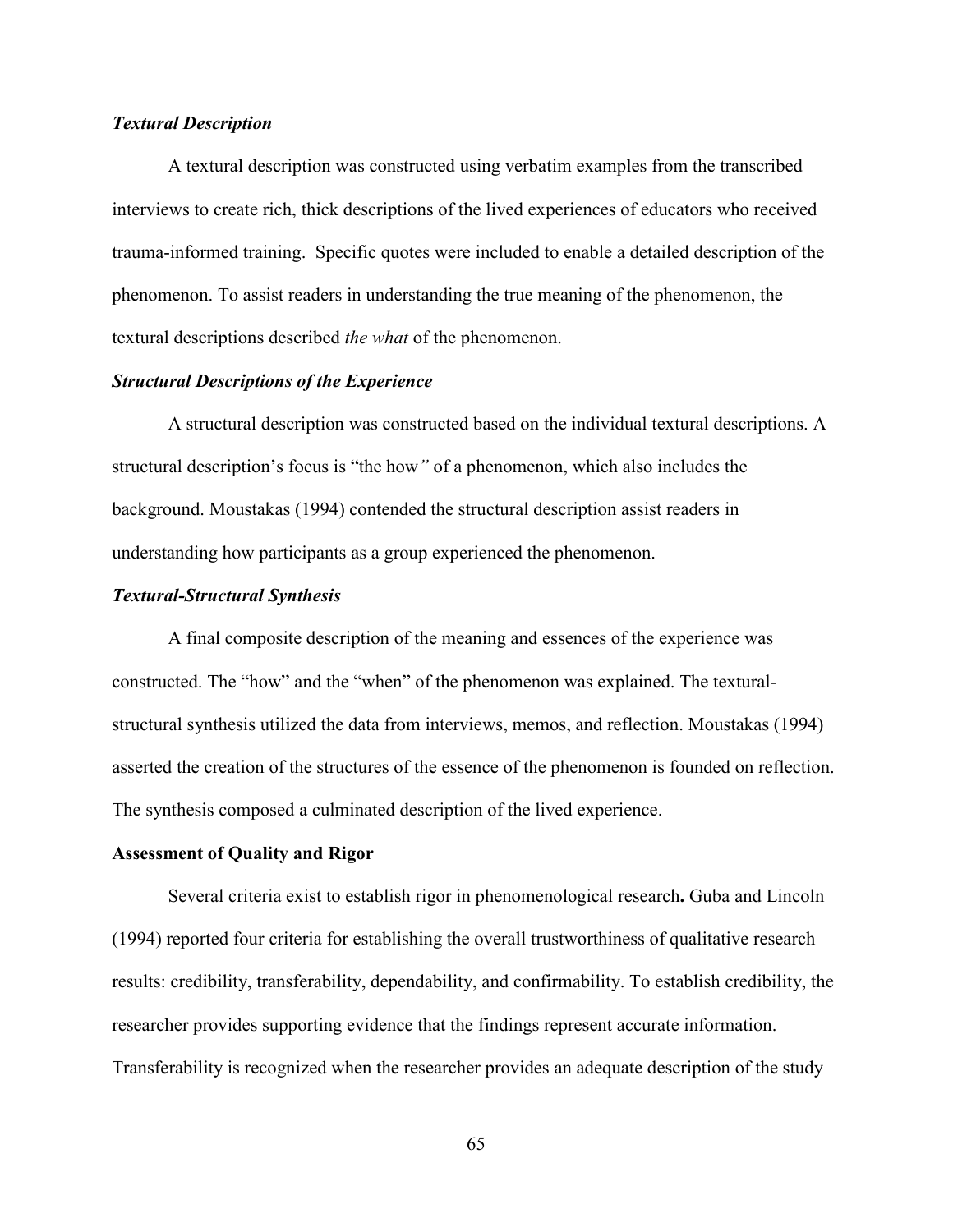that would allow a reader to determine where the results could be applied to other situations. If the study is presented in a detailed manner that would allow replication, dependability of the research is present. Ensuring to the reader that finding are based on the information collected from the participant, free of researcher biases or interpretation, represents confirmability.

## *Credibility*

Creating trustworthiness in phenomenological studies can occur through the process of member checking (Creswell & Miller, 2000; Lincoln & Guba, 1986; Stake, 1995); Creswell (2005) reported the process of member checking, also known as participant or respondent validation, allows one or more study participants to examine the accuracy of the findings. Creswell also noted the researcher should make inquiries such as whether the description is thorough and realistic, accurate themes, and fair and representative interpretations. Member checking can also serve as a means to corroborate evidence and findings (Yin, 2014). Lincoln and Guba (1985) claimed member checking is critical in establishing credibility as participants comment on the accuracy of raw data such as interview transcriptions. Furthermore, other evidence may surface that did not arise during the initial interview. Sandelowski (1986) maintained credibility is also established if the description of the phenomenon is easily recognized by those who lived the experience.

#### *Transferability*

The concept of transferability was achieved through thick description of the phenomenon in detail. According to Lincoln and Guba (1985), the description must be sufficient enough for readers to evaluate the findings and conclusions to determine if the research can be transferred to other times, situations, or settings. Sandelowski (1986) also noted that when a study's findings are viewed as meaningful and relevant to others' experiences, transferability of those findings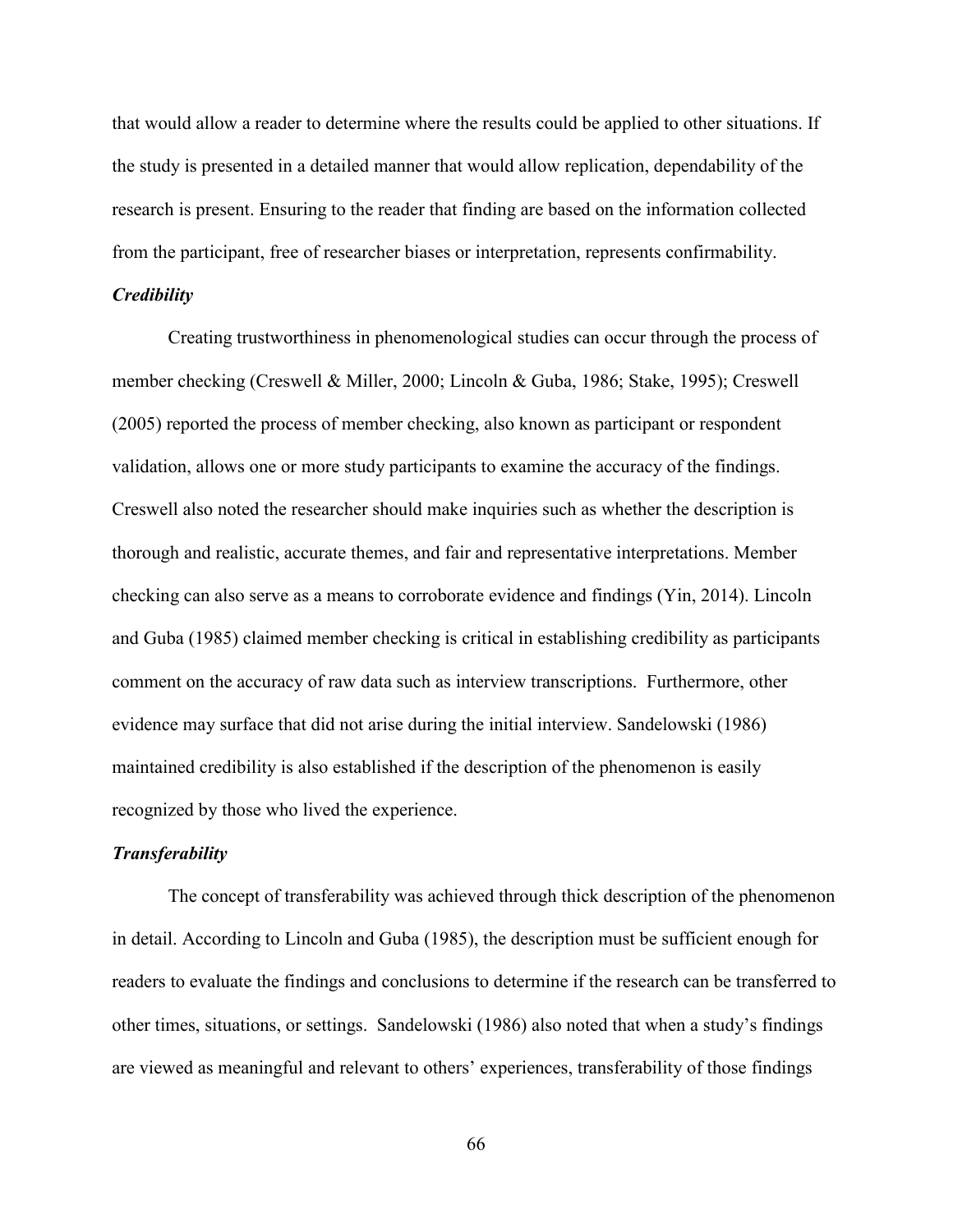may "fit" into other contexts outside of the study. The results of this study may have possible transferability to other organizations who choose to offer training in TIC.

#### *Dependability*

To ensure dependability, consistency was adhered to the greatest extent possible. Consistency is a favorable attribute in research as to provide guidance for a replicated study (Anney, 2014). Koch (2006) posited that dependability can be further displayed if the findings can be replicated in other studies with like contexts and participants. Also, when the data and research process is audited and found accurate, dependability is evident (Tobin & Begley, 2004). To adhere to the focus of dependability, an audit trail consisted of thick descriptive interviews, transcripts, and thorough notes. Organized research practices also support dependability, which were audited by a doctoral candidate to confirm rigor and consistency.

#### *Confirmability*

Credibility, dependability, and transferability intertwines to create confirmability (Guba & Lincoln, 1994). Confirmability elements from this research include audio and video recordings of the interviews, detailed transcripts, and notes taken during interview process that revealed participants nonverbal expressions and postures, together creating a detailed audit trail of data analysis and interpretations from the data.

## **Ethical Considerations**

Because research studies have the potential to create tension between the rights of the participates' privacy and the aim of the research to reveal generalizations, following ethical research principals are imperative (Orb et al., 2001). Sanjari (2014) asserted anonymity, informed consent, confidentiality, and a researcher's possible impact on participants can be challenges researchers face. Creswell (2012) reported ethical considerations should be taken in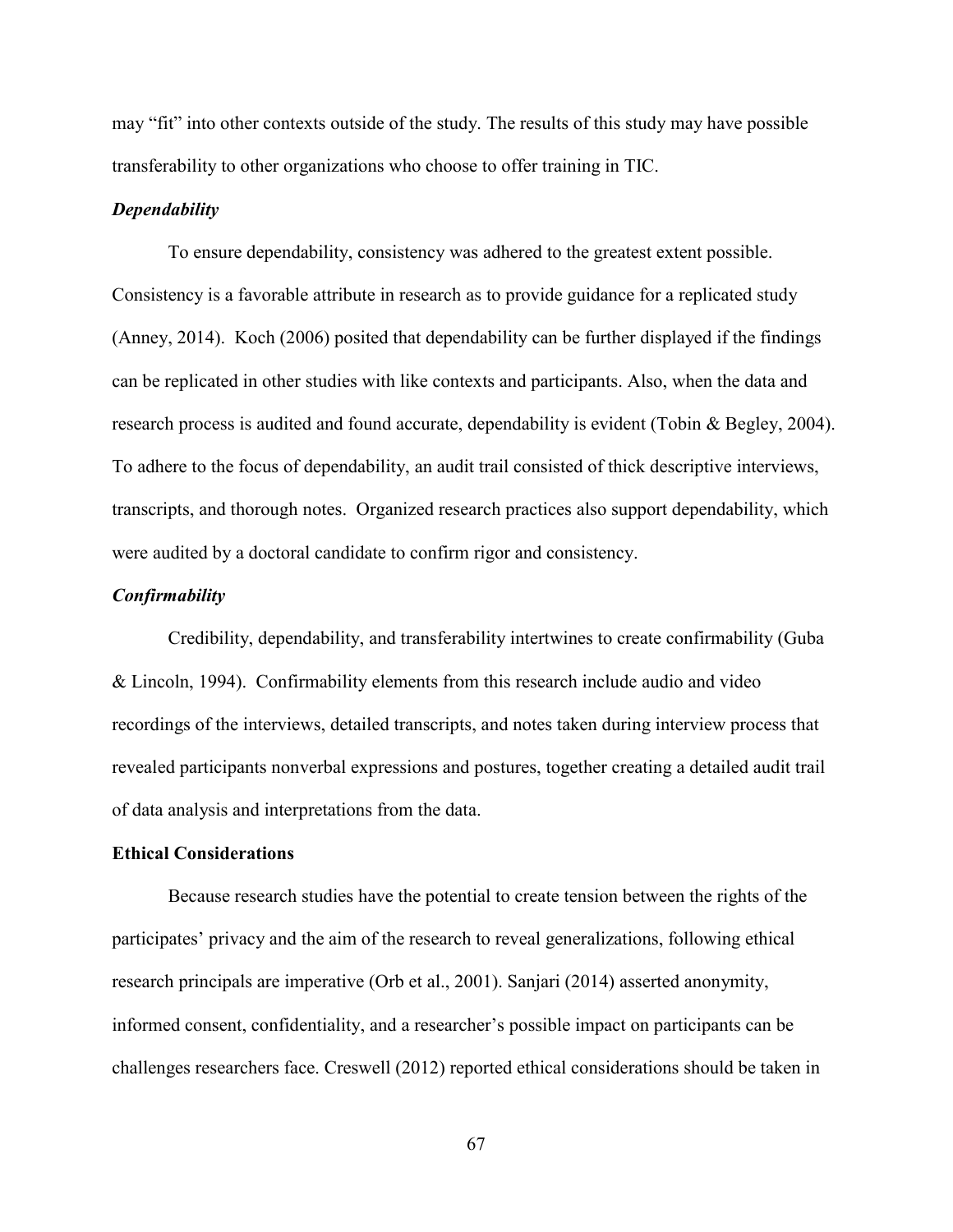all phases of the research process, beginning with data collection to the reporting of the findings. The researcher adhered to ethical practices and procedures throughout the entire research process.

The researcher in this study obtained approval from the three schools and the Human Research Protection Program at East Tennessee State University prior to beginning the research. The research study received approvals from all entities before beginning the exploration into the phenomenon of teacher perception of the impact of trauma-informed care in three Appalachian elementary schools. The researcher completed Conduct of Human Subject research training, a course in the ethical conduct of research involving human subjects. ETSU utilizes Collaborative Institutional Training Initiative (CITI) courses to provide research ethics education.

This qualitative phenomenological research study was voluntary and provided participants the option to give consent or decline to participate at any given time during the interviews. The participants' identities were kept confidential as each participant was labeled a non-identifying name that consisted of the word "educator" and a number.

## **Role of the Researcher**

As the researcher is considered the instrument in a qualitative study (Patton, 2002), the prominent role of the researcher is to access the feelings, thoughts, and beliefs of study participants that may influence decision-making and behaviors (Sutton & Austin, 2015). Creswell (2002) noted the phenomenological approach is best applied when an in-depth understanding of common human experiences is desired in the study. Moustakas (1994) explained that transcendental phenomenology weighs heavily on the description of the experience rather than the researcher. The researcher determined a transcendental phenomenological approach of qualitative research was the appropriate method to uncover the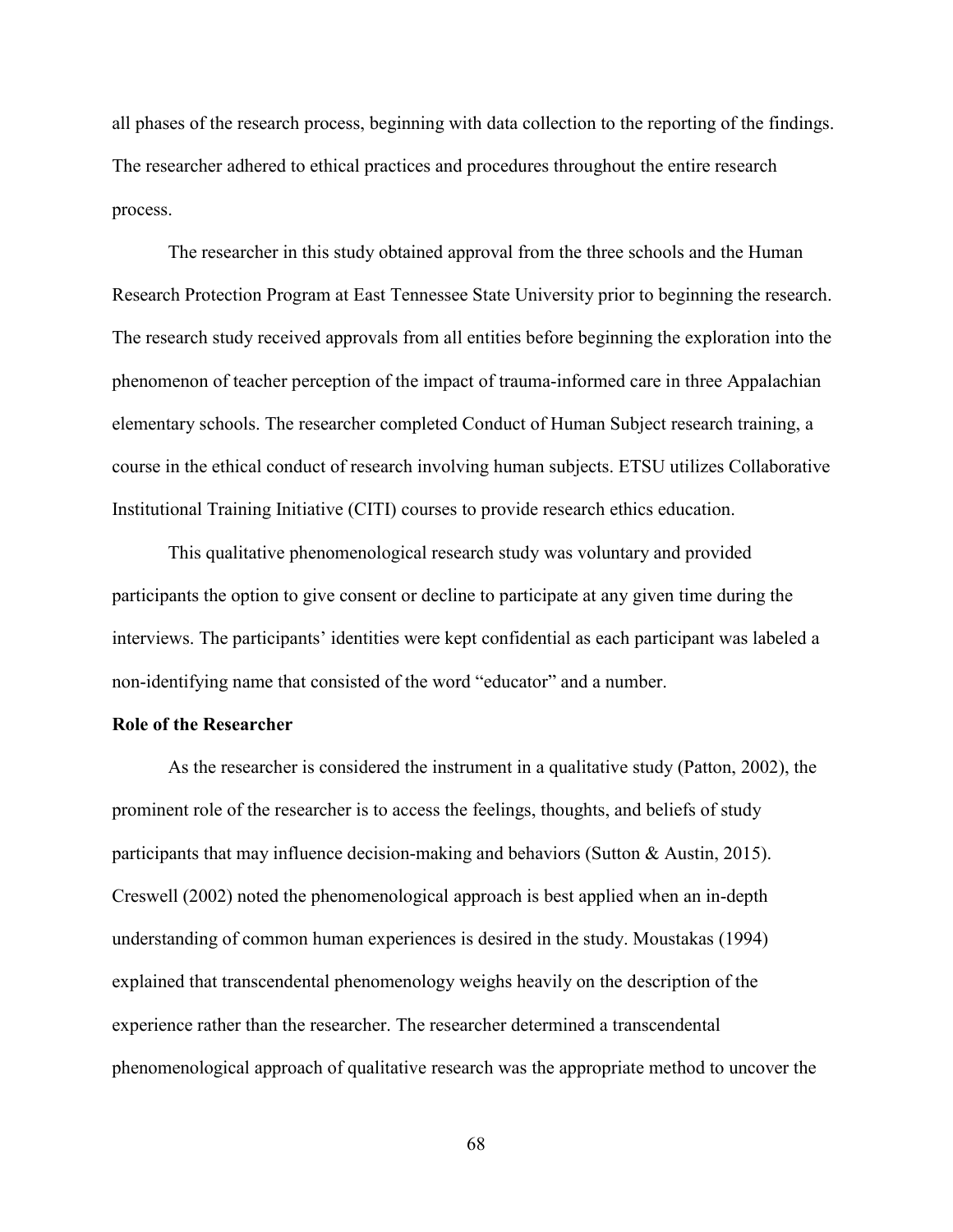lived experiences of those educators who participated in the trauma-informed care approach training. As Groenewald (2004) posited, the aim of the researcher is to describe the phenomenon while abstaining from any pre-given framework. Peoples (2021) contended a researcher's role is to also disclose any personal or professional relationship with participants. The researcher and the participants are in the field of education; however, the researcher does not have a personal relationship with the participants nor is the researcher employed by the same school system as the participants.

Research denotes the importance in bracketing in transcendental phenomenology (Beech, 1999; Creswell & Miller, 2000; Drew, 2004; Giorgi, 1998; Starks & Trinidad, 2007). The researcher engaged in the bracketing process, also referred to as epoche and phenomenological reduction, to suspend judgements in order to focus on the studied phenomenon. Bracketing is the undertaking of separating the qualities that are associated with the researcher's experience of the phenomenon (Drew, 2004) including assumptions, theories, presuppositions, or biases (Gearing, 2004). The goal of the researcher is to observe the participants' accounts with as much of an open mind as possible (Starks & Tinidad, 2007). Biases are irrelevant and should be set aside (Peoples, 2021), and the bracketing method assists in mitigating the effects of preconceptions through active reflection and dialogue (Tufford  $\&$ Newman, 2010). Tufford and Newman also ascertained that not only does the bracketing assist in mitigation of unfavorable effects of the research process, but it also fosters a deeper level of reflection in topic and population selection, interview design, data collection and interpretation, and reporting of findings.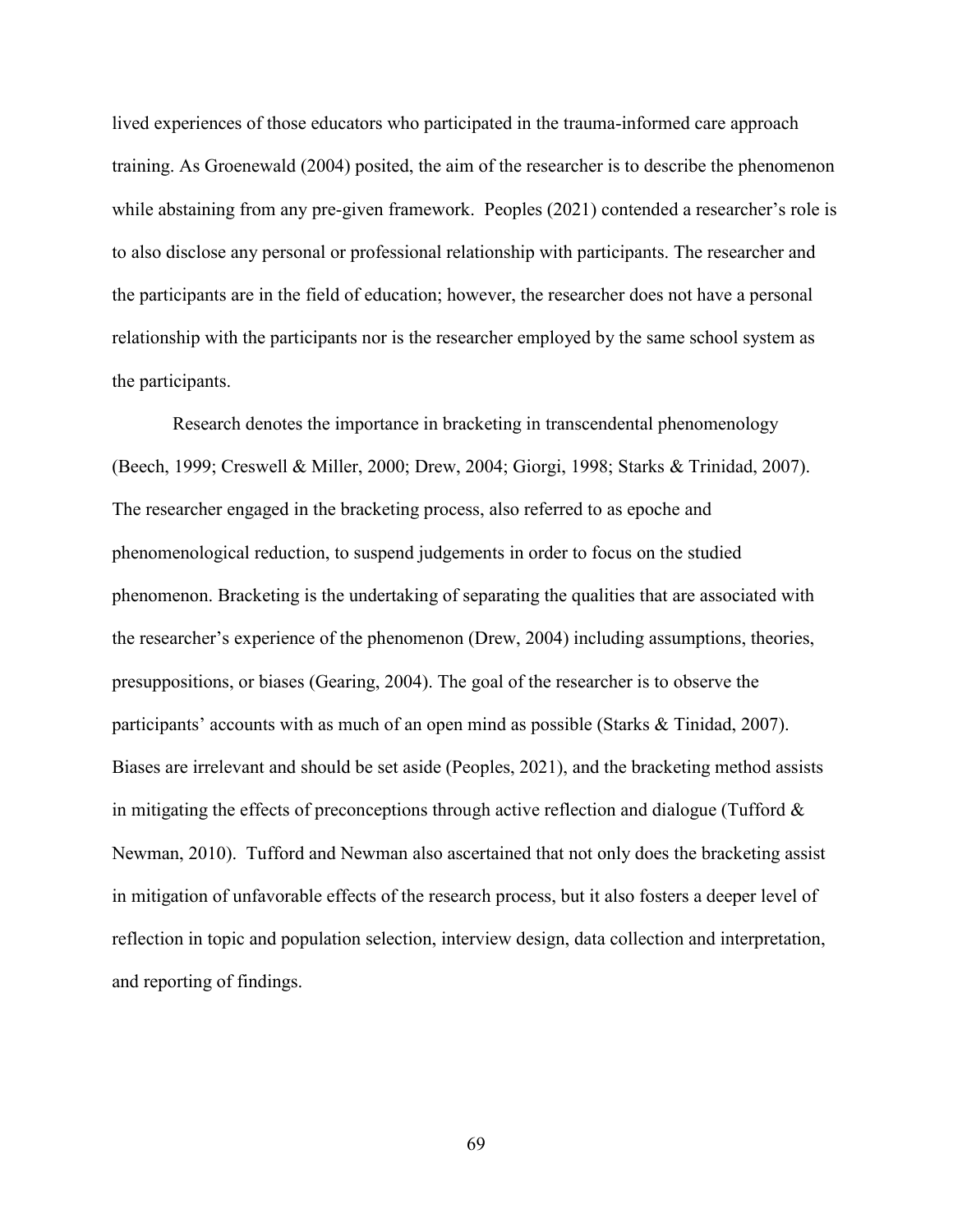# **Chapter Summary**

The purpose of this qualitative phenomenological study was to examine the implications and outcomes of trauma-informed care approach training as perceived by educators. Qualitative research guides a researcher in building a complete picture of how a person's knowledge, feelings, actions, and thoughts relate to a phenomenon (Creswell, 1998). Phenomenology, specifically transcendental, is a methodology that is utilized to describe the essence of a lived experience. The phenomenological approach was selected to explore educators' perceptions of the impact of trauma-informed care training. The methodology used, along with rationale, is outlined in this chapter. The researcher's role, participation, sampling, and sampling selection are also discussed. Details of the data collection, measures of rigor, and ethical considerations are included as well as the analysis process, presentation, and data management.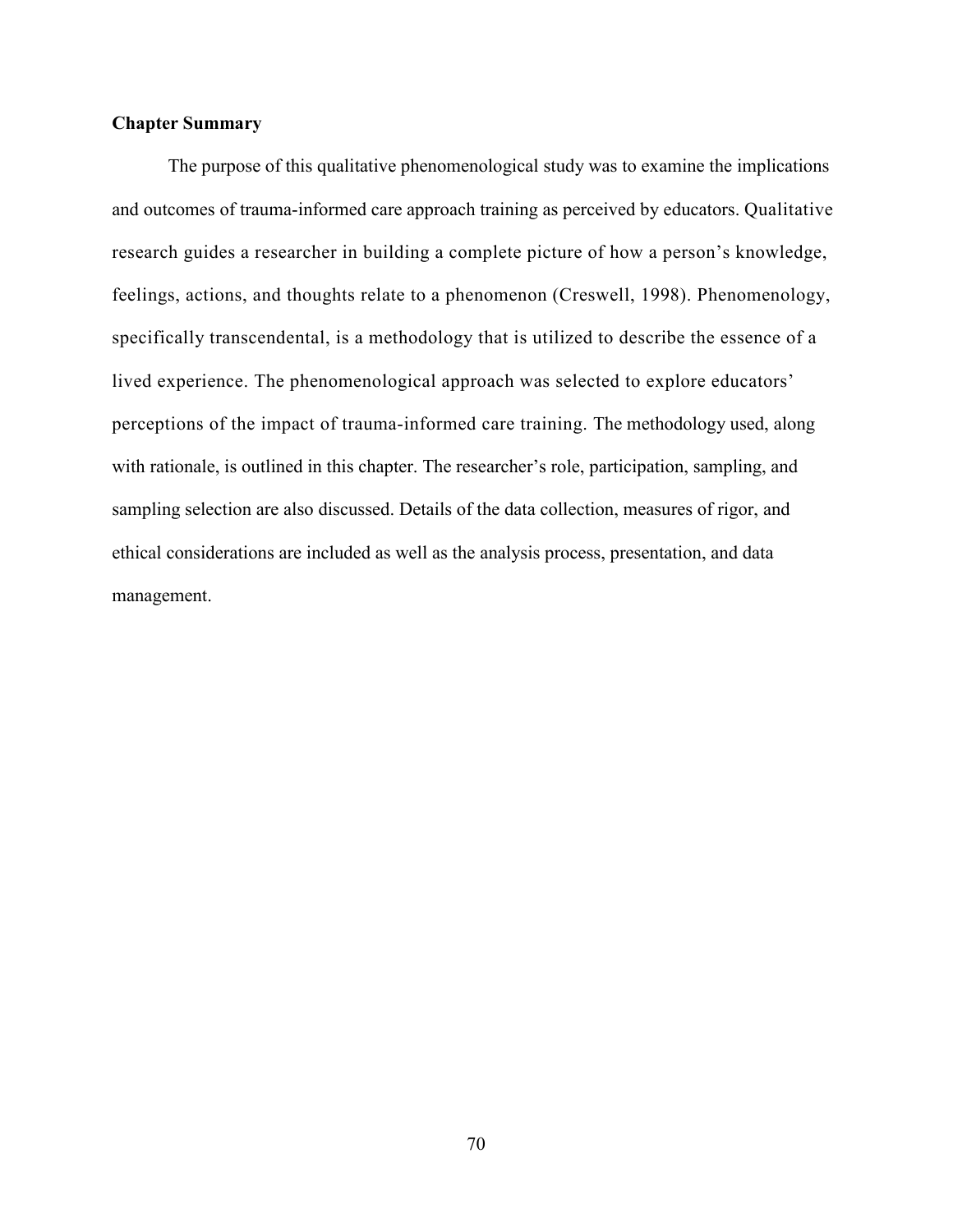### **Chapter 4. Results**

### **Introduction**

The purpose of this qualitative phenomenological study was to examine educators' perceptions of the quality of the implementation and subsequent outcomes of the traumainformed care approach training. A phenomenological study focuses on how an individual experiences an event, or phenomenon, and the perception rendered by the experience (Ary et al., 2014). The Husserlian transcendental theoretical framework requires the researcher to suspend judgements and preconceived ideas related to the subject of study, which also requires other frameworks to be suspended in order to arrive at the essence of the phenomenon (Peoples, 2021). This theory is reinforced by Moustakas (1994), who noted that transcendental means that perceptions are new without preconceived ideas.

This study employed qualitative phenomenological research methods to explore the lived experiences of 12 educational practitioners from three elementary Appalachian schools regarding their training and strategies for implementing a trauma-informed care approach with students. A school in a county district, Elementary School A serves approximately 300 students in grades Pre-K through 2<sup>nd</sup> grade. Hosting grades Kindergarten through 5<sup>th</sup> grade, Elementary School B serves approximately 355 in a county district. A school in a city district, Elementary School C has approximately 180 students in grades Pre-K through 5<sup>th</sup> grade. All three schools participated in trauma-informed care training during the 2018-2019 school year. Information obtained through individual interviews formed the basis for the findings of this study. Aligning with the essential research question, "What are educators' perceptions of the quality of the implementation and subsequent outcomes of the trauma-informed care approach training?", the following five research questions guided the study: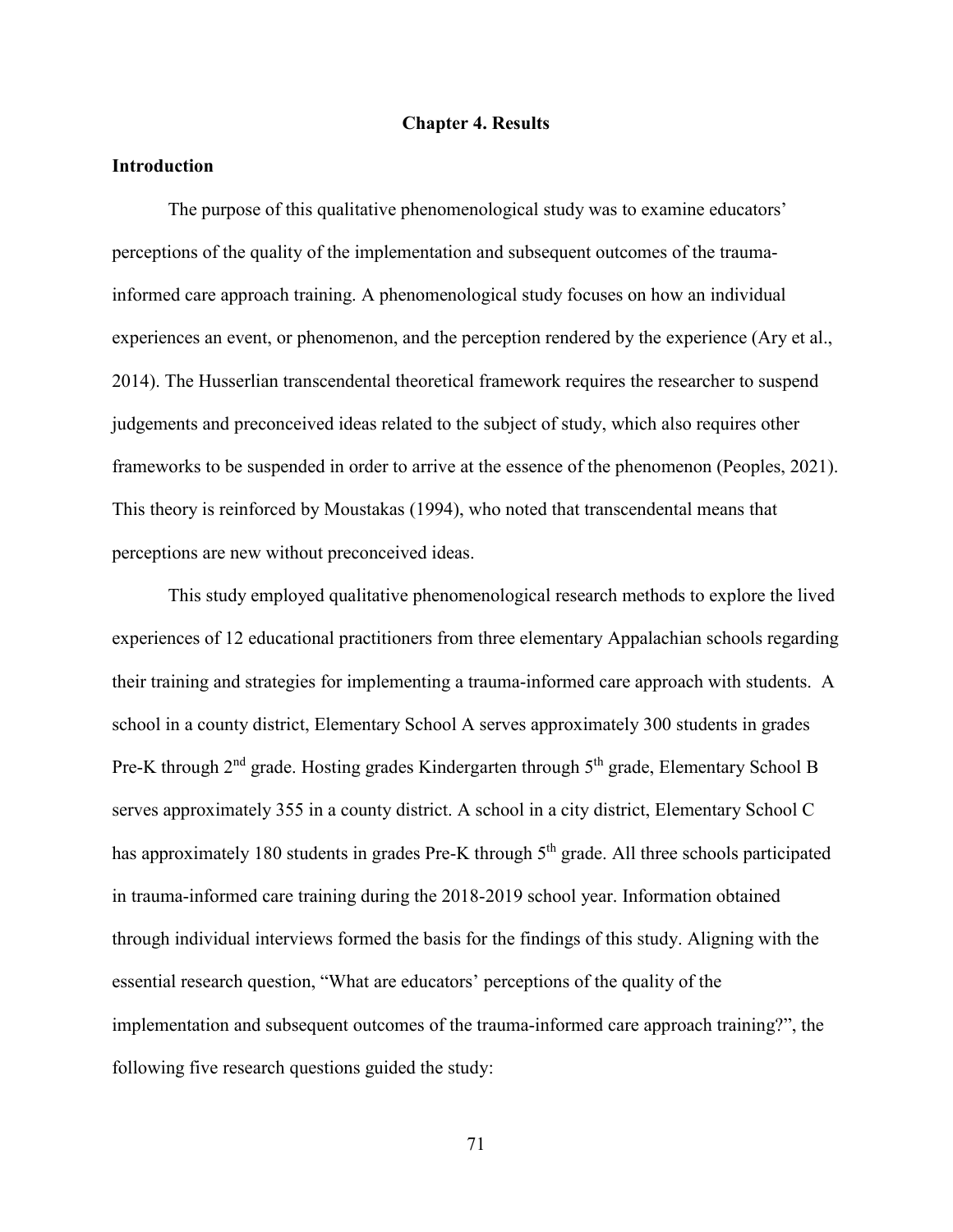- **RQ1**: What was the perception of the level of knowledge about trauma informed care prior to the trauma informed care training of teachers, counselors, and administrators?
- **RQ2:** What was the perception of the factors in the trauma informed care training that assist in identifying a student's possible exposure to trauma of teachers, counselors, administrators?
- **RQ3:** What was the perception of the factors in the trauma informed care training that assist in identifying and assisting students who have been exposed to trauma of teachers counselor, administrators?
- **RQ4:** What was the perception of the supports needed for the elements of the trauma informed care training to the implement of teachers, counselors, administrators?
- **RQ5:** What was the perception of the level of knowledge about trauma informed care after implementation?

Data were collected through open-ended interviews with individual educators. The interviews were audio recorded and transcribed. Transcriptions were provided to the participants for review to ensure accuracy. Participants were given opportunity to make additional comments. The researcher reviewed, coded, and examined the final transcripts for emerging themes.

Table 2 represents the corresponding research question and interview questions. The interview questions in the right column addresses the research questions in the left column.

# **Table 2**

|  |  |  |  |  | Research Questions and Interview Questions Relationship |
|--|--|--|--|--|---------------------------------------------------------|
|--|--|--|--|--|---------------------------------------------------------|

| <b>Research Question</b>                                                              | <b>Interview Question</b> |
|---------------------------------------------------------------------------------------|---------------------------|
| What was the perception of the level of<br>knowledge about trauma informed care prior |                           |
| to the trauma informed care training of<br>teachers, counselors, and administrators?  |                           |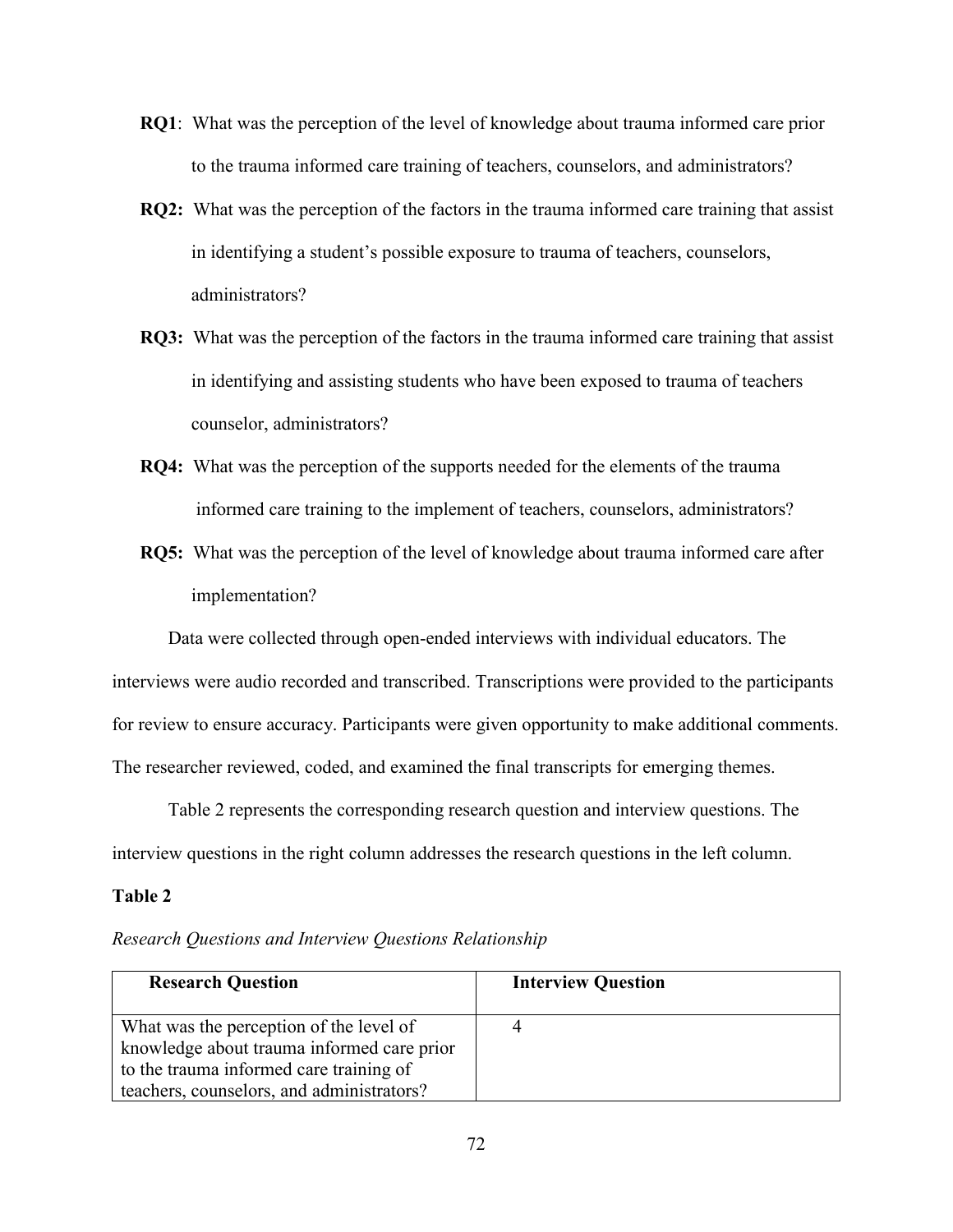| What was the perception of the factors in the<br>trauma informed care training that assist in<br>identifying a student's possible exposure to<br>trauma of teachers, counselors, and<br>administrators?               | 5, 6 |
|-----------------------------------------------------------------------------------------------------------------------------------------------------------------------------------------------------------------------|------|
| What was the perception of the factors in the<br>trauma informed care training that assist in<br>identifying and assisting students who have<br>been exposed to trauma of teachers,<br>counselor, and administrators? | 7, 9 |
| What was the perception of the supports<br>needed for the elements of the trauma-<br>informed care training to the implement of<br>teachers, counselors, administrators?                                              | 8    |
| What was the perception of the level of<br>knowledge about trauma informed care after<br>implementation?                                                                                                              | 11   |

# **Participant Profiles**

Twelve elementary educational practitioners were identified to participate in the

interview process through purposeful sampling. Participants had received training in trauma-

informed care approach as well as implemented trauma-informed care practices. Table 3

provides demographic information pertaining to the participants.

# **Table 3**

# *Interview Participants*

| Participant | Gender | Years at            | Years of   | Role              |
|-------------|--------|---------------------|------------|-------------------|
|             |        | <b>Study School</b> | Experience |                   |
| Educator 1  | F      |                     | 25         | Prek-5 Teacher    |
|             |        |                     |            |                   |
| Educator 2  |        | 30                  | 30         | Librarian         |
|             |        |                     |            |                   |
| Educator 3  |        |                     |            | $4th/5th$ Teacher |
|             |        |                     |            |                   |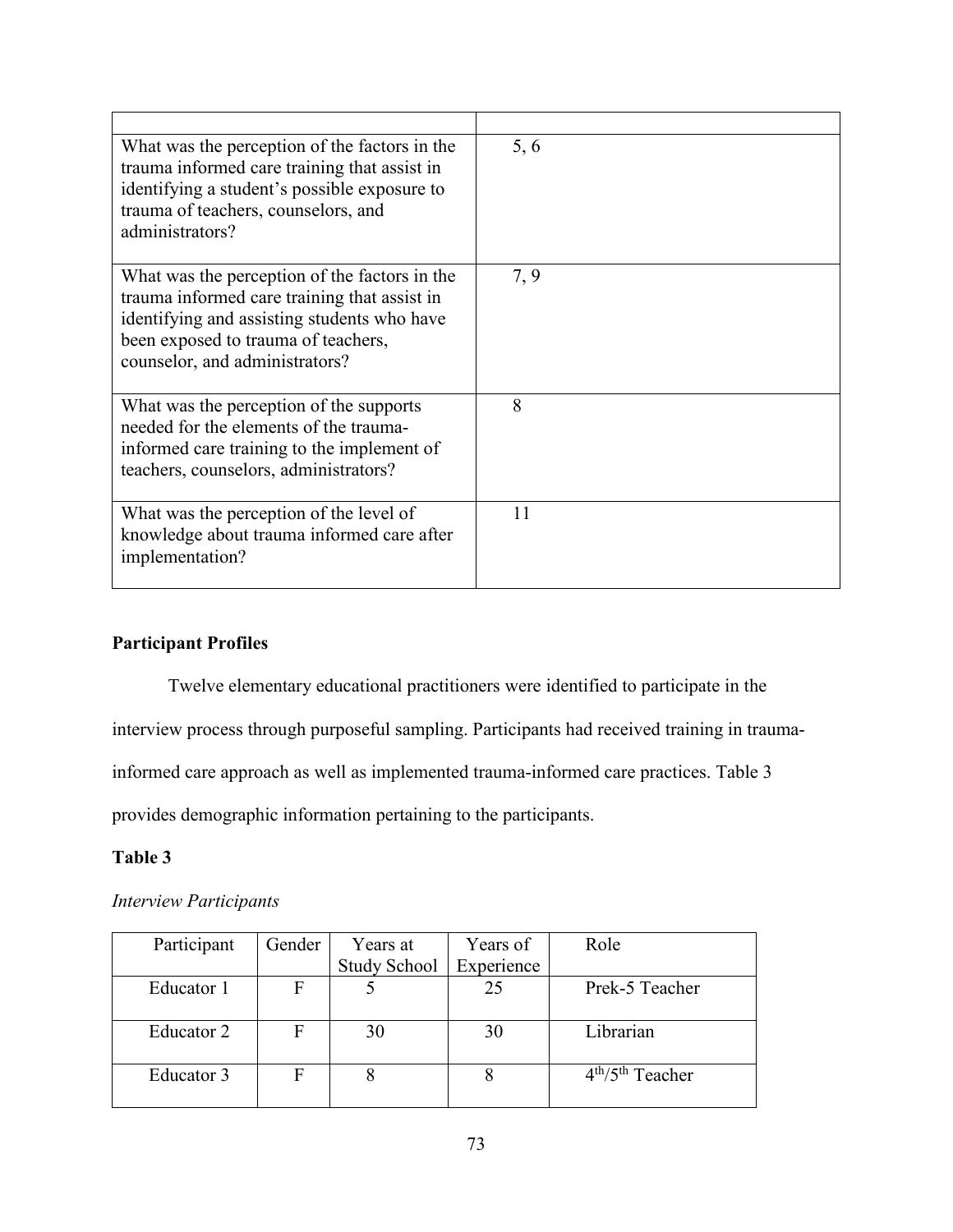| Educator 4  | F | 5  | 31 | Principal                     |
|-------------|---|----|----|-------------------------------|
| Educator 5  | F | 28 | 28 | $2nd$ Grade Teacher           |
| Educator 6  | F | 23 | 23 | Counselor                     |
| Educator 7  | F | 20 | 20 | 5 <sup>th</sup> Grade Teacher |
| Educator 8  | M | 8  | 21 | 5 <sup>th</sup> Grade Teacher |
| Educator 9  | F | 9  | 22 | Principal                     |
| Educator 10 | M | 11 | 11 | Counselor                     |
| Educator 11 | M | 23 | 23 | Counselor                     |
| Educator 12 | F | 24 | 24 | Principal                     |
|             |   |    |    |                               |

# **Analysis of the Data**

Data collected through participant interviews were transcribed and coded. Initially, the process of open coding was performed, with the researcher analyzing each line of the transcripts (Holton, 2007). Various categories emerged as codes were continually created until saturation in categories was reached. The researcher determined the most prominent categories.

The researcher identified themes through transcript analysis and coding. Research Question 1 identified the perceived knowledge level of trauma-informed care prior to the training. Research Question 2 revealed themes of increased knowledge of ACEs and increased awareness of identifying behaviors. Themes that emerged from Research Question 3 were an increase in relationship building, an increase in knowledge of ACEs, and implementing student support practices. Research Question 4 supported the themes of support of administrators, teachers, students, and parents, expectation consistency, and willingness to collaborate. Research Question 5 revealed themes of an increase in knowledge of ACEs, changes in classroom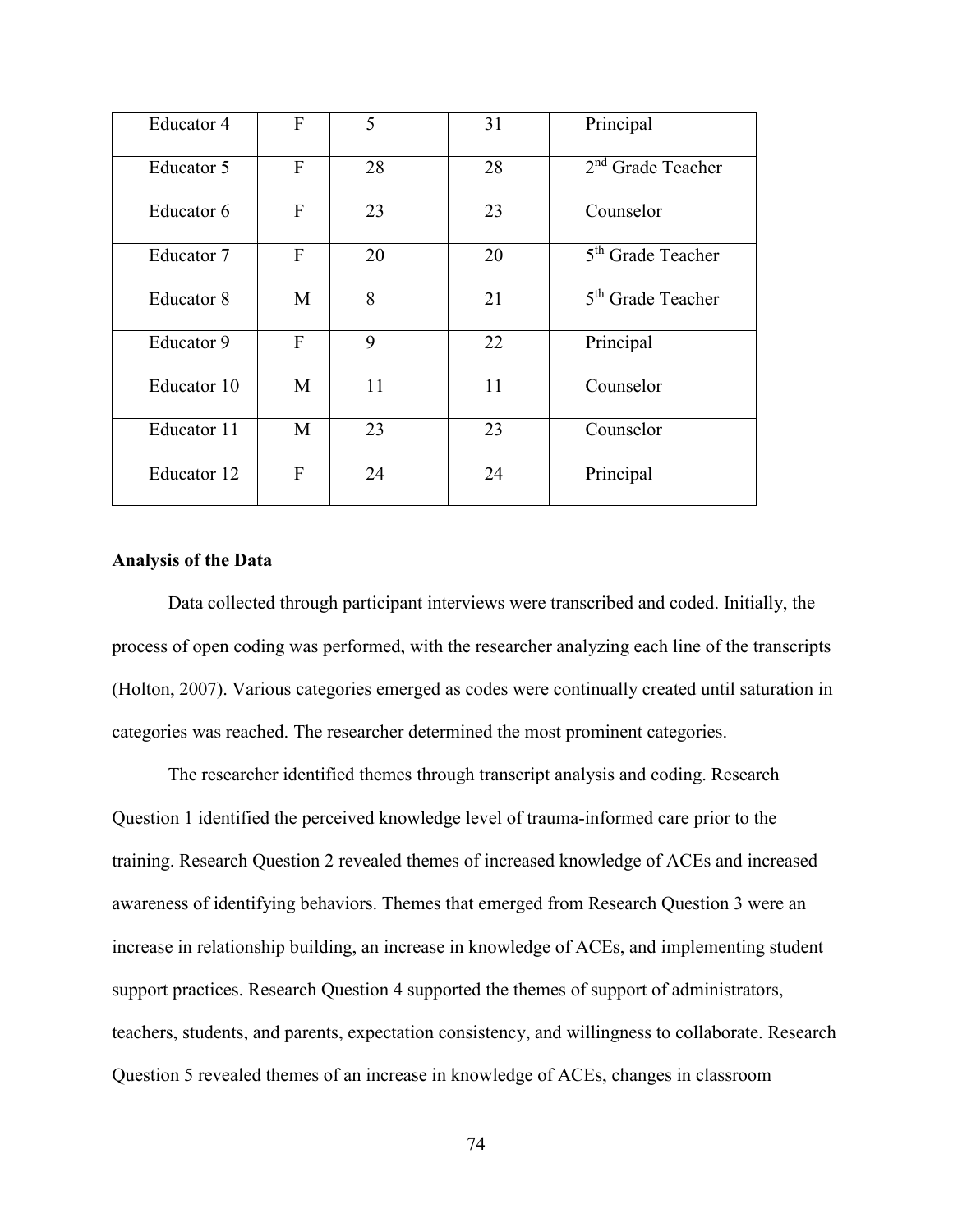management practices, and an increase in empathy toward students and teachers. The study results are organized by the guiding research questions.

# **Research Question 1**

*What was the perception of the level of knowledge about trauma-informed care prior to the trauma informed care training of teachers, counselors, and administrators?*

This research question was designed to reveal the perceived knowledge of traumainformed care of the participants before the participants received the training. Nine participants reported their level of knowledge of the trauma-informed care approach was minimal before the training. However, three participants perceived their level of knowledge approaching expert level. A characteristic of a novice learner is the feeling that knowledge and experience are lacking in a subject, whereas traits of an expert are the acquired substantial knowledge of a subject matter coupled with experience in the field of study (Pozo, 1989; Shuell, 1990). This research question established a baseline for the perceived knowledge the trauma-informed care approach before receiving the training.

In response to defining a level of understanding of trauma-informed care, Educator 1 stated:

Before the training, I would have said that I had a basic understanding that kids come to us with different forms of trauma. But I wouldn't have been able to go deeper than that. Like that there it is; that's what I would have known.

 Reporting a lack of understanding of trauma-informed care, Educator 3 added, "I had absolutely zero understanding. I mean I kind of understood, you know that we have trauma, but I didn't really understand how it impacted our lives and our students lives."

When asked about previous knowledge of the trauma-informed care approach, Educator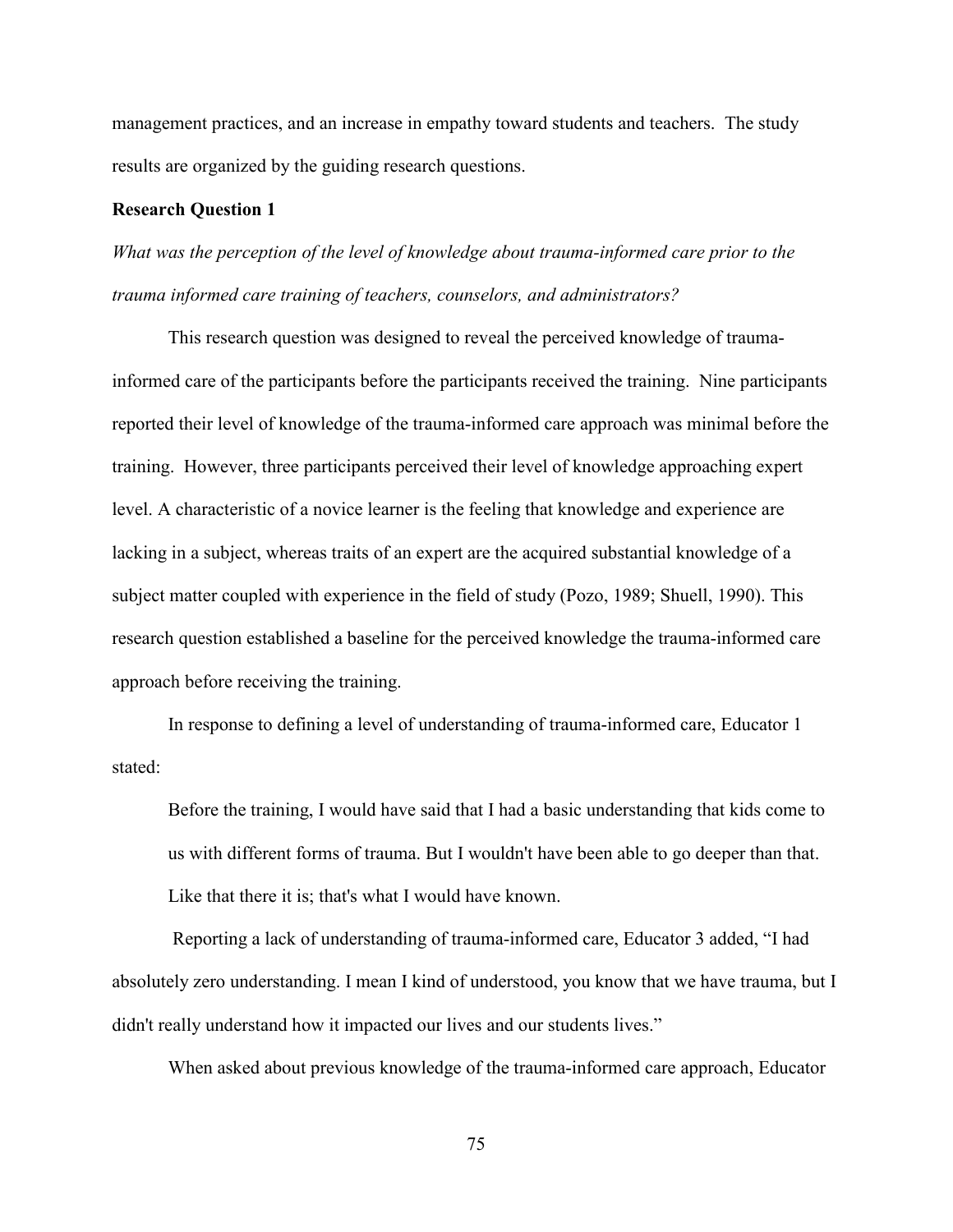Educator 6 added:

The only type of knowledge I had was from a class that I had in my graduate studies program, which it wasn't focused on trauma informed, but I did a presentation on trauma informed schools, and so I was able to get a little bit of knowledge through that.

Educator 8 reported the status of understanding by stating, "With my background in special education, I was familiar with ACEs and trauma-informed care. I knew some about how it worked."

Educator 9 also noted knowledge of trauma-informed care:

I knew about what a Trauma-Informed School was a little bit before the training and had been to conferences where they mentioned them, but I had never seen the details behind what makes one. Also, I had ACE's training before, so I knew a little about brain architecture as well.

Reporting a strong understanding of trauma-informed care, Educator 4 posited:

Prior to coming to School A, I had also worked in another Title I school that also had several students who were going through a lot that I would consider definitely trauma and ACEs. So my knowledge of ACEs was very strong. Just working with those students and the stories they shared and the trauma they went through.

Educator 10 further stated:

Because of my background, which is in social work, I did have some knowledge coming into the training. The training certainly gave me a deeper understanding of what to look for in a student. I had, because of my background, being from mental health agency, I had some trauma informed knowledge. After the training, the brain architecture side of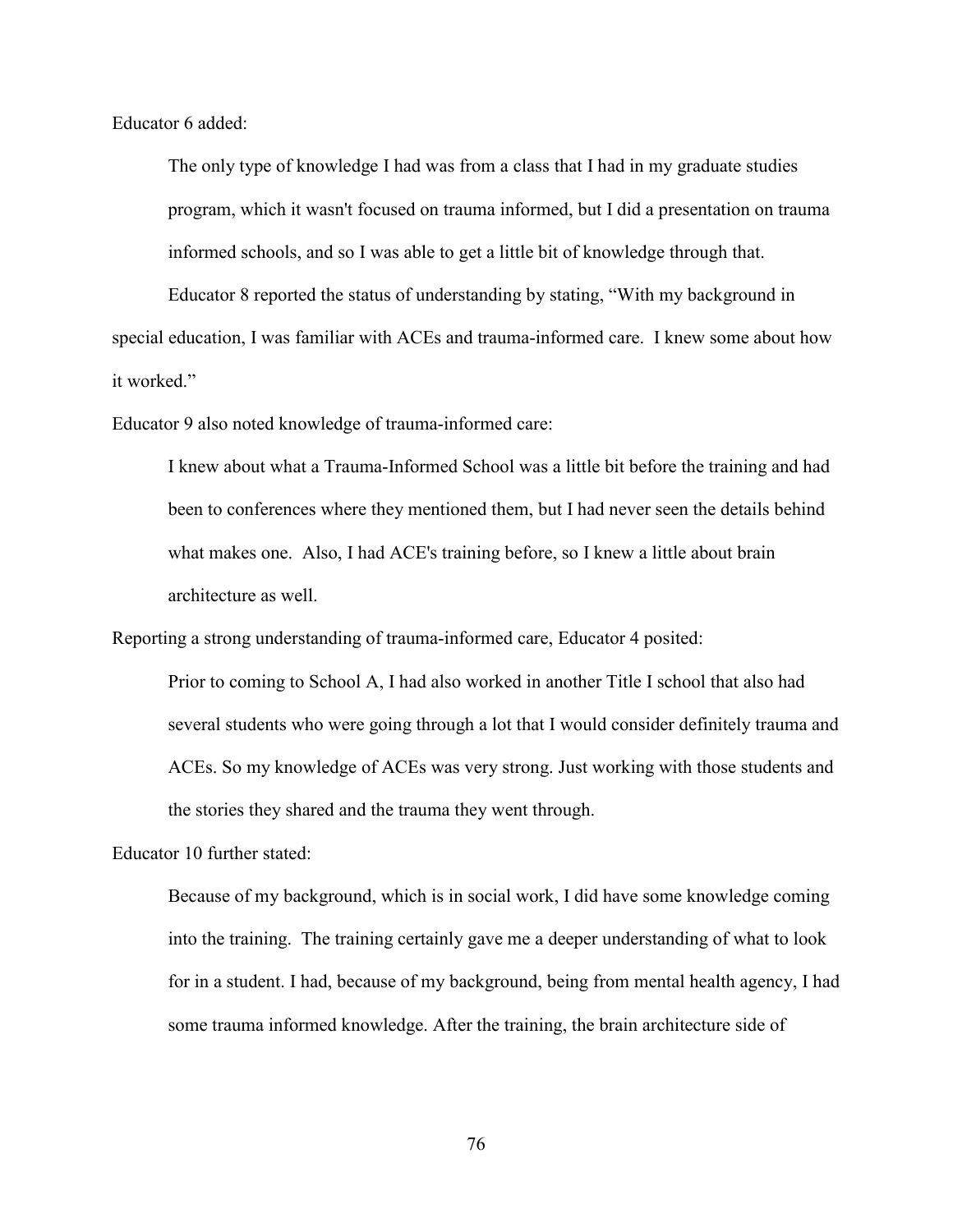things, and the side of that was completely was mind changing for me. My approach changed after getting the training and being trauma informed.

## **Research Question 2**

*What was the perception of the factors in the trauma-informed care training that assist in identifying a student's possible exposure to trauma of teachers, counselors, and administrators?*

The themes that emerged when educators were asked what their perceptions were of the factors in the trauma-informed care training that assist in identifying a student's possible exposure to trauma are the increased knowledge of ACEs and an increased awareness of identifying behaviors

# *Increased Knowledge of ACEs*

Twelve participants indicated that a factor in the trauma-informed training that assists in identifying a student's possible exposure to trauma is an increased knowledge of ACEs. Educator 4 stated:

I think the ACEs component, and when they go through and share what the different kind of ACEs that are actually ours, and how that impacts the brain. And because of the impact on the brain and the emotion, the emotions, then there's definitely things that we're going to see happening in our students that are going through trauma. So that training was very strong with just a lot of good clear visuals. It was very user friendly and easy to understand.

### Educator 6 posited:

Increasing my knowledge of ACEs has been extremely helpful. If a kid comes in and they are yelling and screaming, it might not be because that they don't want to do the work, but maybe they experienced something at home. Or maybe they don't have a stable home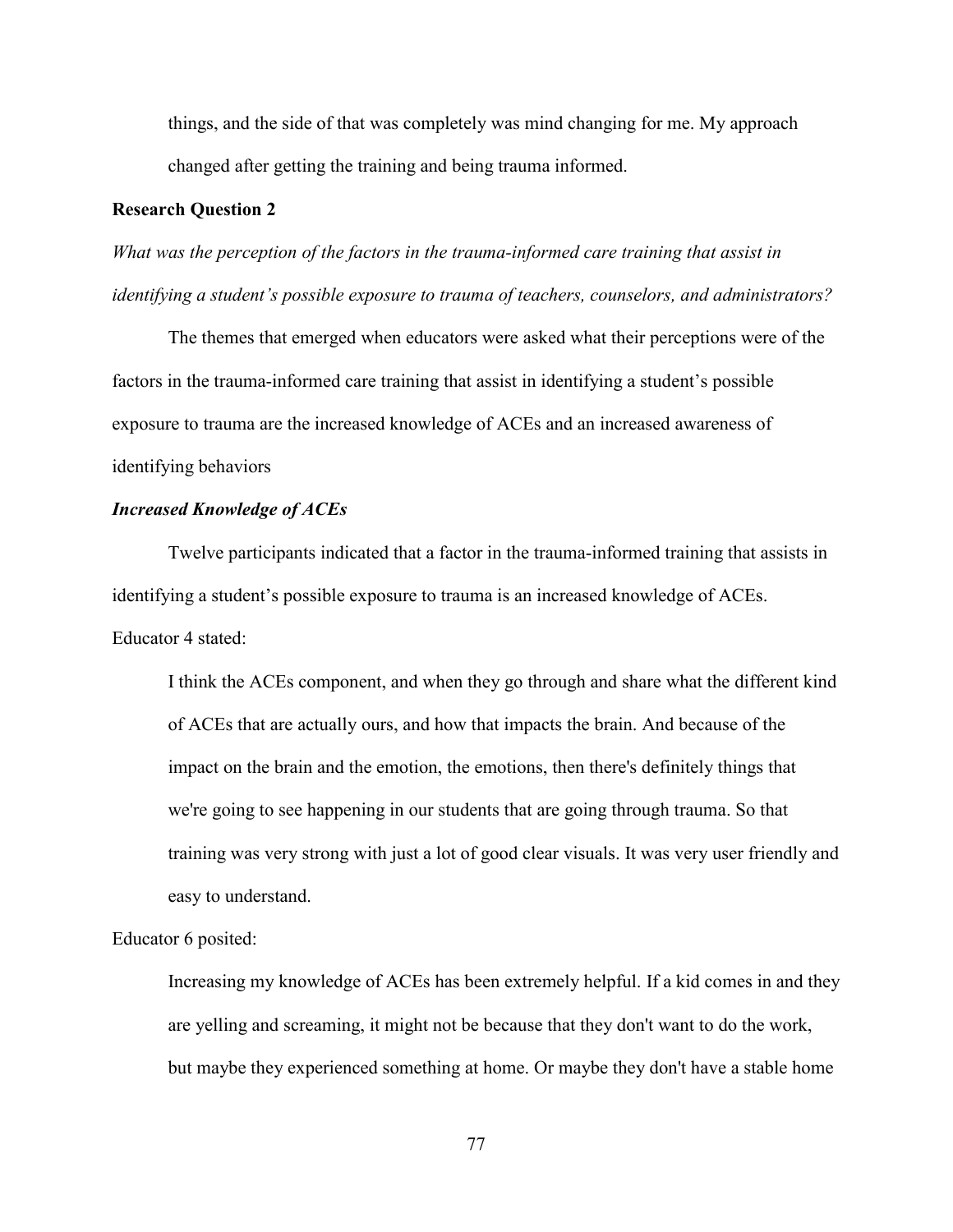life, and so talking about those different factors of what could be going on at home and what those behaviors look like when they're showing up in the classroom.

Educator 1 added:

Increasing my knowledge of ACEs has been helpful. Prior to the training, I knew students came to us with different types of trauma, but that is as far as my understanding went. Understanding the ACEs gives me the opportunity to go a little deeper in trying to find out the source of the issue and going from there.

### *Increased Awareness of Identifying Behaviors*

Ten participants indicated that a factor in the trauma-informed training that assists in identifying a student's possible exposure to trauma is an increased awareness of certain behaviors.

### Educator 4 stated:

I look for the way they dress, the way they interact with other kids, and the way they interact with adults. Especially their interactions with me. I can think of one time, but I wasn't being mean, but I just kind of dropped a book on the table, I noticed if the kids just like totally had a severe fear reaction to that sort of thing. Food instability is also a factor in identifying trauma. I would also say cleanliness. Or going to see the nurse all the time as well as not going to say the nurse when they need to go see the nurse.

# Educator 3 added:

We talked a lot about physical responses to stimuli so noticing like where they get tense and where they begin to get flushed or begin to sweat or begin to talk excessively. Things like that, which was very eye opening, and it's made me more aware of watching for those triggers because a lot of stuff triggers kids that I would never think of because I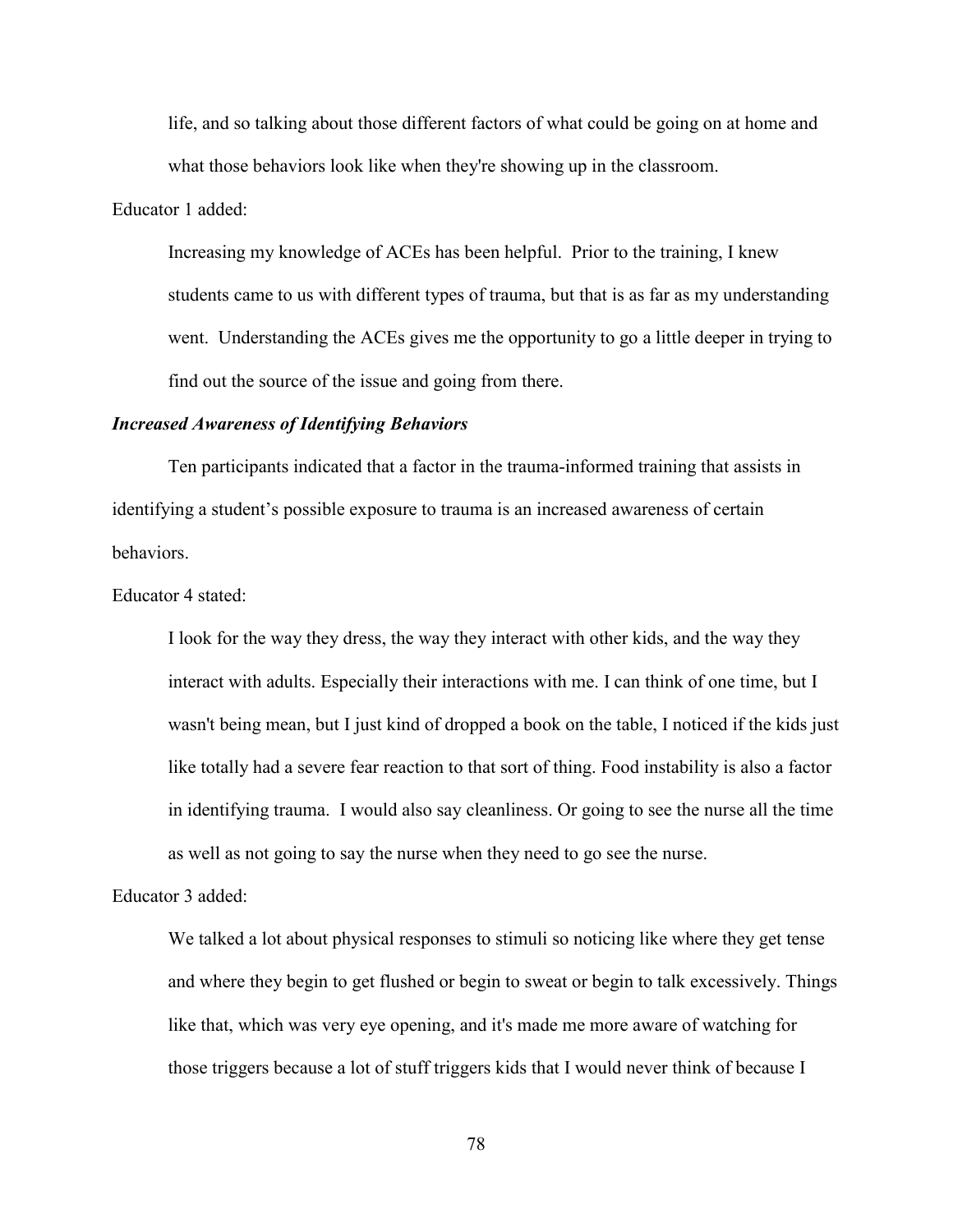don't have that same trauma. Listening for listening for things that they say because I feel like kids are really fascinating when they will share their trauma with you. Discreetly at first, they'll just kind of barely slip it into a conversation and then it's up to us to pry deeper. Prior to the training, I would just literally be like okay that's weird and then just move on, but like now it's like my ears are perked up and listening for those little identifying factors of things that don't sound just right.

# Educator 10 posited:

You should just assume everyone has been exposed to trauma. The training focused on how an educator perhaps could get caught up in the event and lose perspective of what might really be going on with the student. It was extremely helpful in reminding one to connect with the student on a personal level and build that relationship with the student. One's eyes and ears must stay on alert to identify a student who may have been exposed or is still being exposed to trauma. I am always looking for an unkept appearance, clothes and personal hygiene, even odors. If a student is constantly wanting to go to the nurse or to see the counselor, I really try to give that student extra attention.

This was reinforced by Educator 1's comment:

I also observe how students interact with other students. If that student is bullying or verbally abusive, I try to find out about the home life. Oftentimes, that student is being abused at home and just does not know the proper way to be social and interact appropriately. Another observation I try to do is to notice how that student interacts with adults. Is that student being disrespectful, or on the flip side, is that student too clingy or needed or wanting attention all the time? There is usually an answer for the behavior.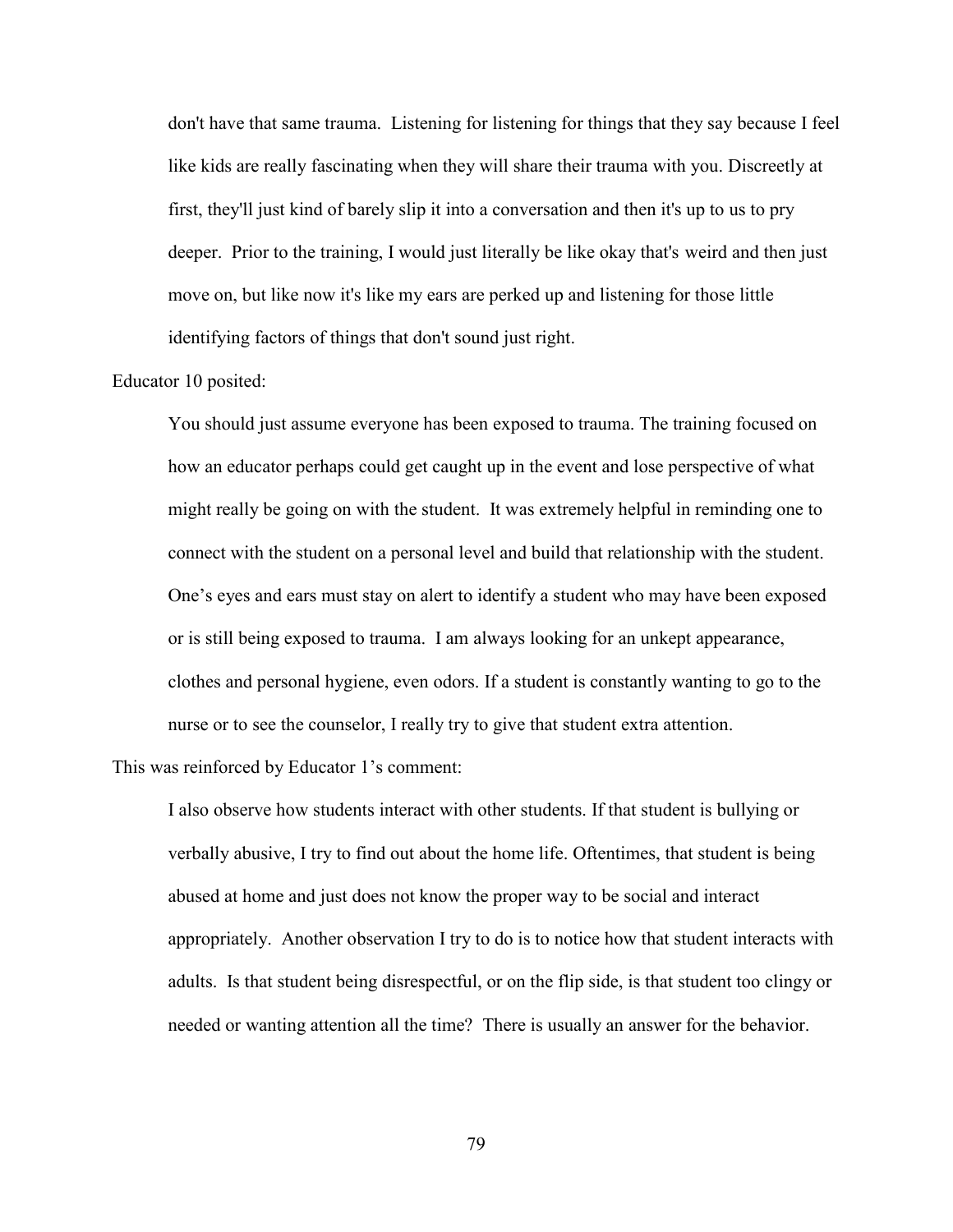#### **Research Question 3**

*What was the perception of the factors in the trauma-informed care training that assist in identifying and assisting students who have been exposed to trauma of teachers, counselors, and administrators?*

The themes that emerged when educators were asked their perceptions of the factors in the trauma-informed care training that assist in identifying and assisting students who have been exposed to trauma were building relationships, increasing the knowledge of ACEs, and the implementation of student supportive classroom practices.

### *Increase in Relationship Building*

Eight participants indicated that building student and teacher relationships is a factor in identifying and assisting student who have been exposed to trauma.

### Educator 1 noted:

At our school, whenever we identify students that have been exposed to trauma, the first and foremost thing that we do is just honestly listen to them, and if they're ready to share, we listen and let them share with whatever adult that they want to share with. If that trauma needs immediate intervention, we make plans for that. If that trauma is manifesting in difficult behaviors, then we work with the student to craft an individual plan for them where they think about the things that they need to work on and we help hold them accountable. We also really try to just love them, and you know share amazing things about them and try to build them up, because a lot of times they're so closed off. They just struggle with accepting love in general, that we just try to pour as much into them as possible and really encourage them to be great leaders. I think just providing stability for kids where they may not have stability.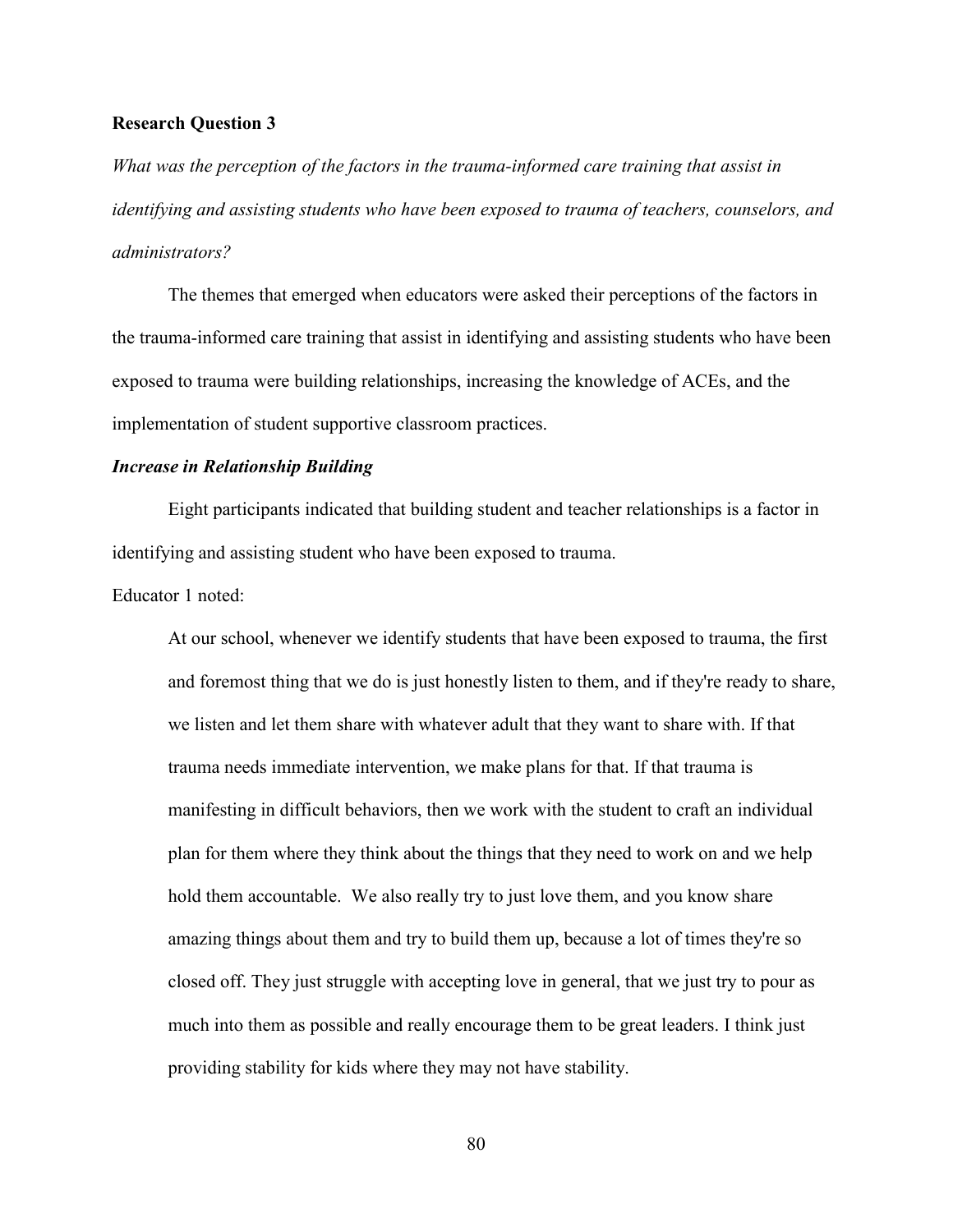Educator 8 reiterated:

We are big on relationships and feel it enhances the learning. A lot of nurture vs. nature comes into play with this. I actually help get the students out of the car and take them to the cafeteria. I talk to each one of the students. I know at least 10 to 12 or 13 things about each kid. In the classroom, everyone gets a hug, a high-five, or just a hello. Sometimes they say I don't want anything, and that's ok. Then I try to do another checkin later in the day. Building relationships builds our classroom family. We have the expectation that we will take care of each other. It was very obvious those teachers who spend time building relationships because you can see the rapport. Even when I had parent/teacher conferences on the phone, the students still wanted to talk to me even though they had just seen me.

Educator 6 supported the theme of relationship building:

It's good to go and pull those students and just have a conversation with them. They're going Okay, what is going on, and because they have the opportunity to kind of step away from the class, sometimes it is just that they need a break, because there's a lot of instruction that's going on.

Adding to the theme, Educator 7 stated:

I have Morning Meetings with my students. I never deviate from this. I spend this time to build relationships. I probably know about 10 to 15 things about my students. I believe in building rapport and respect and the students respond to this. The students listen and respond to the Morning Meetings. This is a non-negotiable at the school. It truly works with the students. we spend a lot of time building this relationship. The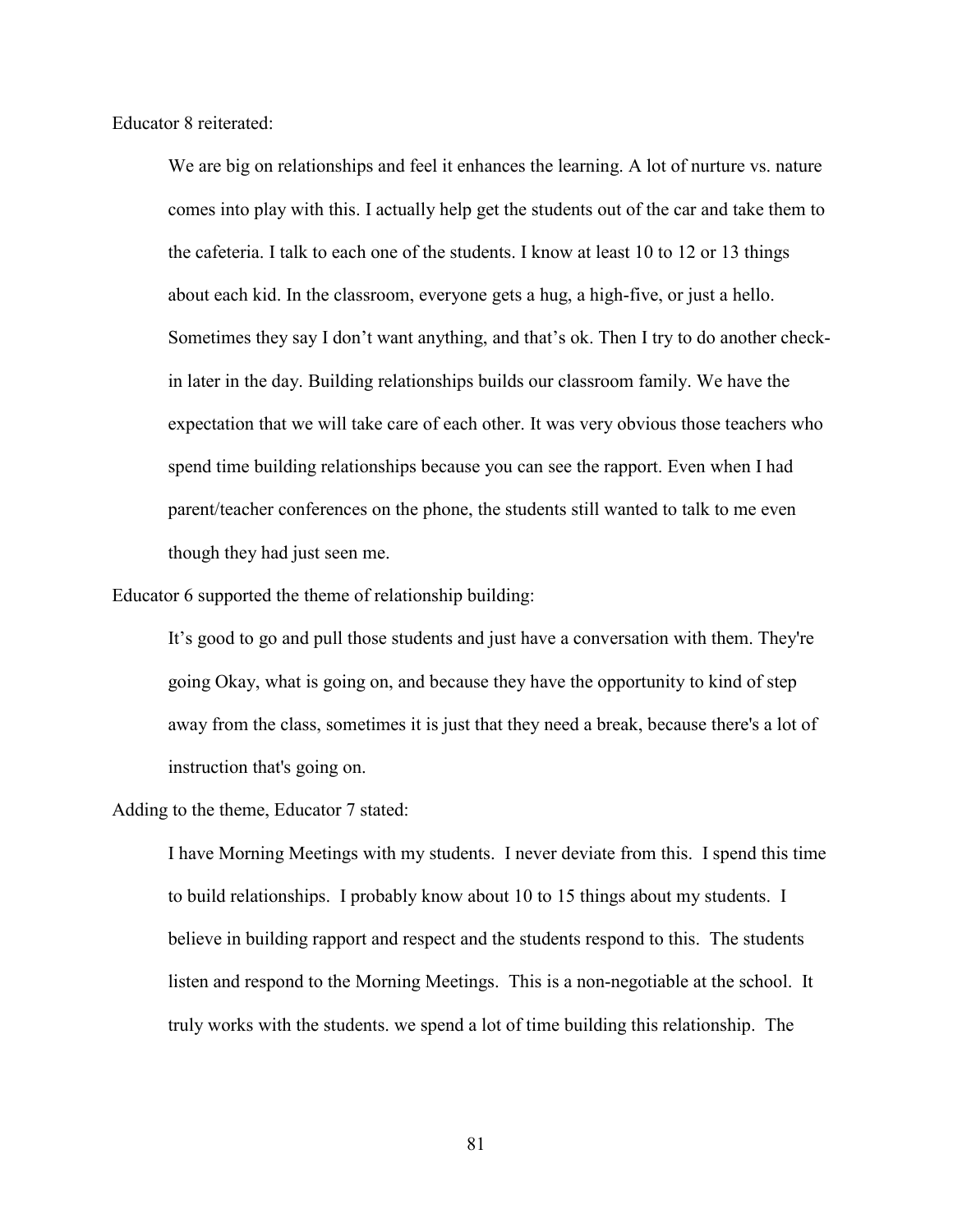student talk to me and I talk to the students. They know they can talk to me. The student needs a routine, and this has become a priority.

#### *Increase in the Knowledge of ACEs*

Eight participants indicated increasing their knowledge of ACEs is a factor in identifying and assisting student who have been exposed to trauma.

Reflecting upon the benefit of understanding the repercussions of adverse childhood experiences, Educator 6 stated:

Knowing about adverse childhood experiences is helpful. Okay, if a kid comes in and they are yelling and screaming, it might not be because that they don't want to do the work, but maybe they experienced something at home. Or maybe they don't have you know, a stable home life, and so talking about those different factors of what could be going on at home and what those behaviors look like when they're showing up in the classroom.

Adding insight into the value of recognizing ACEs, Educator 9 noted:

The ACE's and Building Strong Brains trainings were very beneficial to understanding a student's exposure to trauma. They gave us look-fors that are practical for staff members to use when identifying students that have had major trauma exposure. They also taught us that all brains are not fully developed until the age of 26, so even the students that we think may not be having any issues could just be better at coping than other students are.

### *Implementing Student Support Practices*

Ten participants indicated implementing student supportive classroom practices is a factor in identifying and assisting students who have been exposed to trauma. Supporting the theme of implementing student support practices, Educator 1 posited: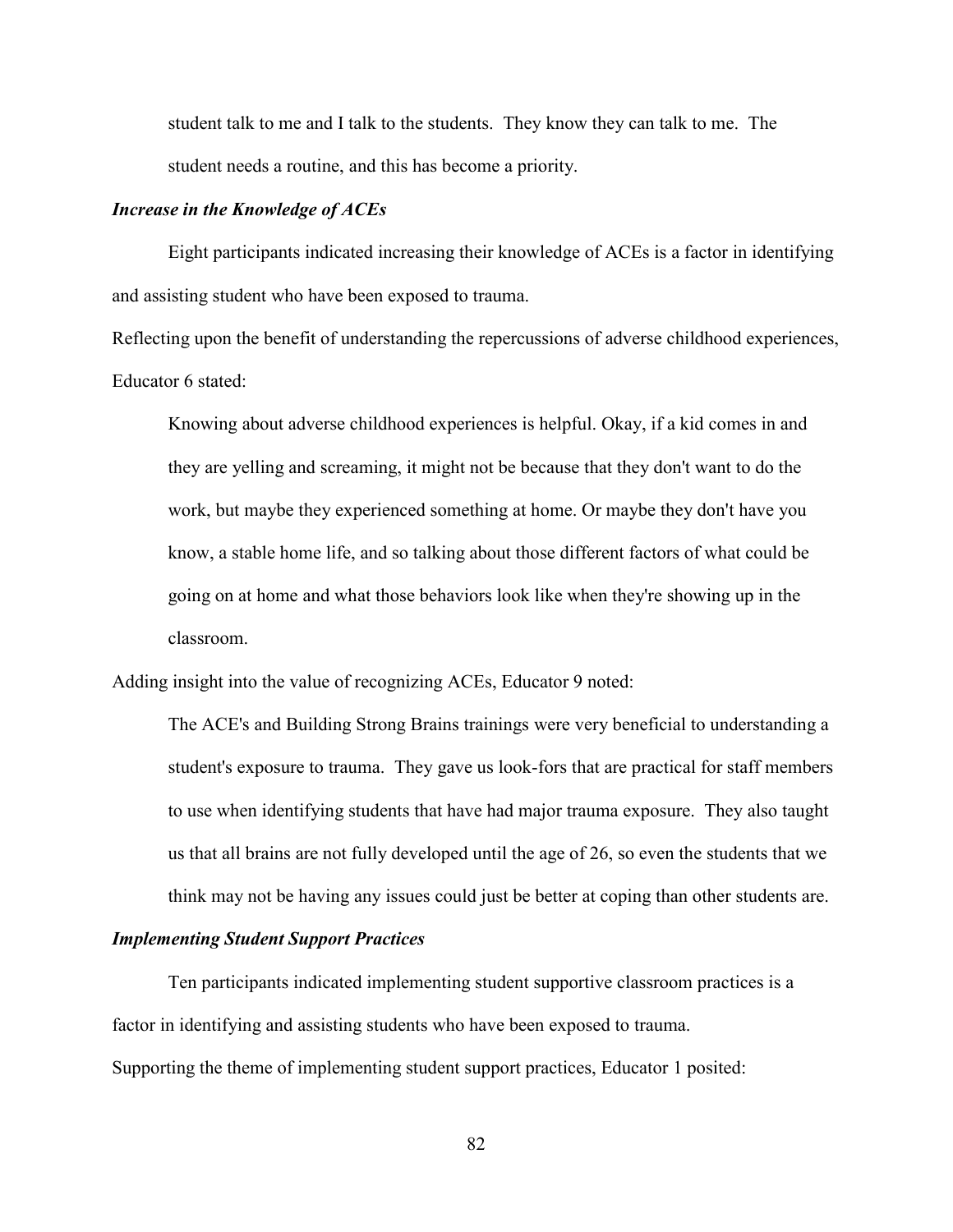It's truly been a game changer for school, which has been really cool. We used to have a lot of behavior issues and we used to have a lot of office referrals. Whenever we started implementing our trauma-informed practices we started using restorative circles, instead of punitive punishments. We started using really logical consequences like that the kids help craft and come up with. If they are being told things at home that are unkind to come to school and they say unkind of things to each other. We do a lot of restorative circles with unkind words where the kids you know talk about the things that they said and how it made them feel, what happened, who had it effected. With each other, they face each other, and they really speak openly, and it's built such a beautiful relationship because a lot of the times they are very open and share things with each other. They ultimately find they have something in common that they weren't able to recognize before.

Commenting on the implementation of student supports, Educator 2 stated:

I do have a cooldown station. I call it the "Regulation Station." I think any child feels like they can go, they are not just children that have a blow up or something like that. I think it's for everyone and it's not just a place that the bad kids go; it's like for anyone that just needs to get away for a minute. And it's just a little like a little station that set up. I have a journal in there and they can write things. It's kind of like a little cubicle so it kind of blocks them out from the rest of the classroom. And just a place that they can feel like they can get it together, no matter what's going on with them. Most of our teachers here have that in their classroom. They have some kind of a calming station or a relaxation station, sometimes they call it different things, but I think that most of our teachers have some.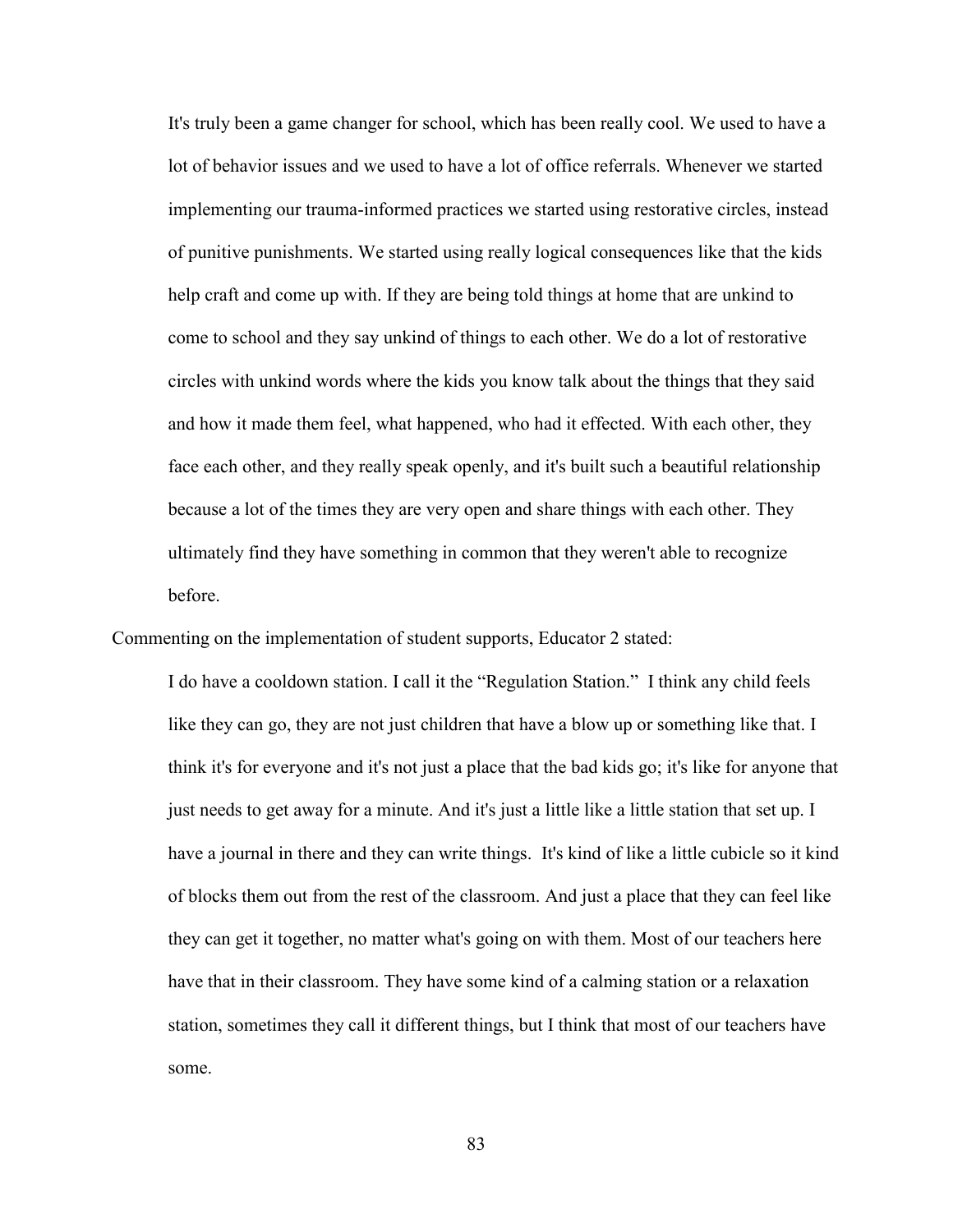Additionally, Educator 6 posited:

We use the calming corners and so each classroom has calming corners in there. So I would say, for those teachers that have really utilized it, it has been a help to them. And help for the students. Of course, you're going to get some students that might try to abuse the approach. But that's why we explain to the kids what it is for. And then also if they need the calm corner, we give them a specific time frame of how long they need to be in there. And so, given that student opportunity to kind of just breathe and talking to them about ways of what is a better way or better choices that we can make when we are feeling like this.

Educator 4 reiterated the importance of implementing supportive classroom practices: We really work as a team in this building. And we created what we call our peace corners or our calm down areas. And we've taught our children," Okay, when you're feeling that anxiousness or that frustration coming on, you can go to this area for two to five minutes. And there's signage in the area, reminding them of breathing strategies. They may use playdough and there are fidgets; we've just put different tools depending on if it's a primary student or intermediate student, in each of the piece corners of our rooms. Every classroom has that now, and we greet our kids in the morning. That's an expectation building wide, from every adult. We have music playing as they're getting out of the cars and getting off the bus. We're saying good morning. They know that our learning environments are about learning and being safe spaces.

Educator 7 shared:

We will spend weeks on learning classroom routines. This is so important that leaning comes second because learning will happen when the students feel 'they love us" and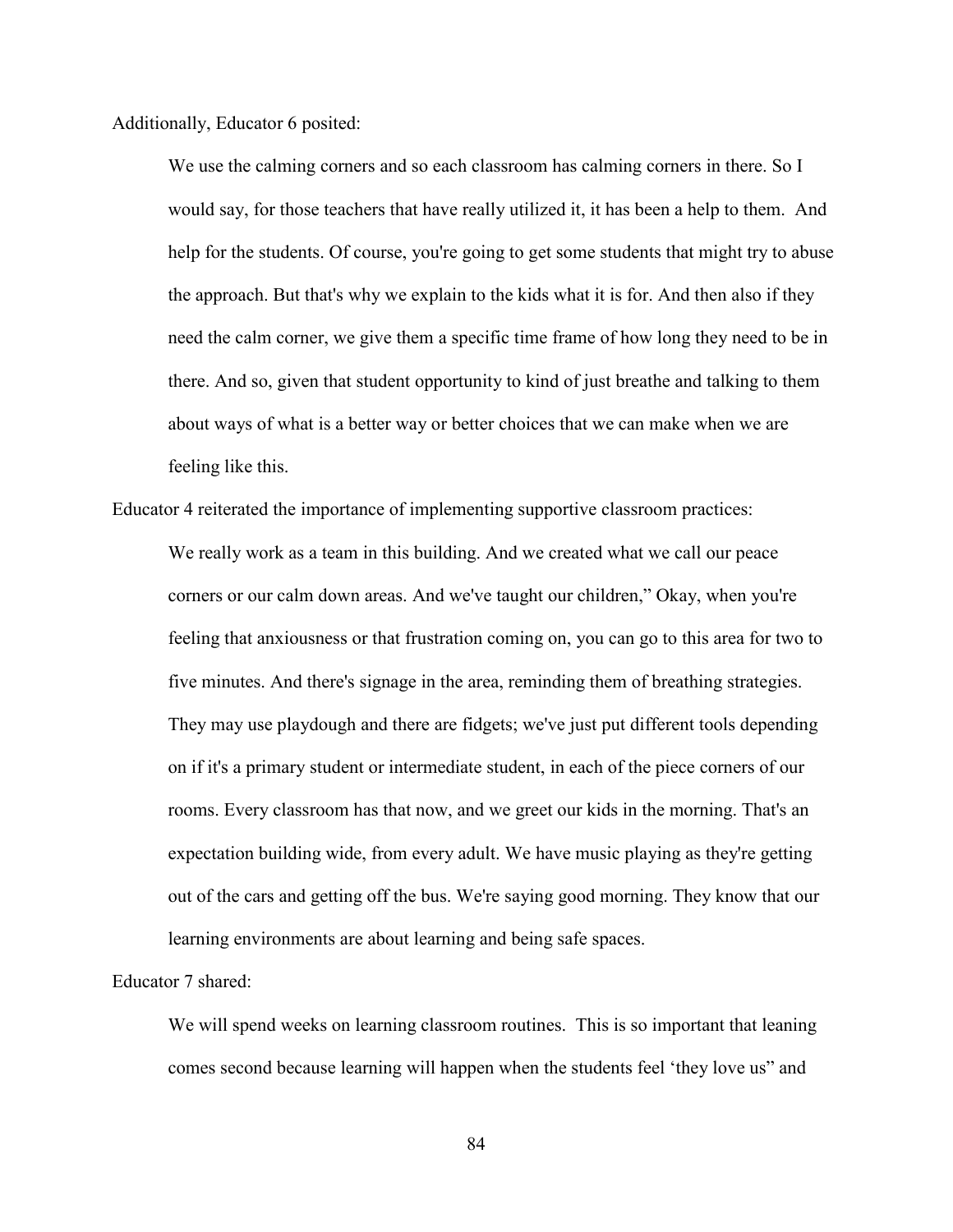they fell loved and cared for. They realize our classroom is a safe space. We use the first six weeks of schools to establish routines. Students need to know who a safe person is. Educator 7 also added:

I think getting them the resources, whether it be talking to the guidance counselor, who we fortunately now have a mental health counselor not just a guidance counselor- it's like next level. This is his first year here, and I can already see a difference in some of the conversations that are being had. I feel we try to provide for them what they need. Our school because it is small, and we are a title one school, we are basically the only thing closest thing to an inner-city school. The closest thing to an inner-city school that our area has is our school. So we provide clothes, we provide food, we provide help in the home. For instance, if they don't have a mattress, then we call our family resource center, and they can help the family get a mattress.

## **Research Question 4**

*What was the perception of the supports needed for the elements of the trauma-informed care training to successfully implement TIC of teachers, counselors, administrators?*

The themes that emerged concerning the perceived supports needed to successfully implement a trauma-informed care approach were support of the administration, teachers, parents, and students, expectation consistency, and a willingness to collaborate.

#### *Administrative Support*

Nine participants indicated the support of administration is needed to successfully implement TIC. Endorsing the support of administration, Educator 2 stated, "Administrators would have to be totally on board for the implementation to actually work. The administrators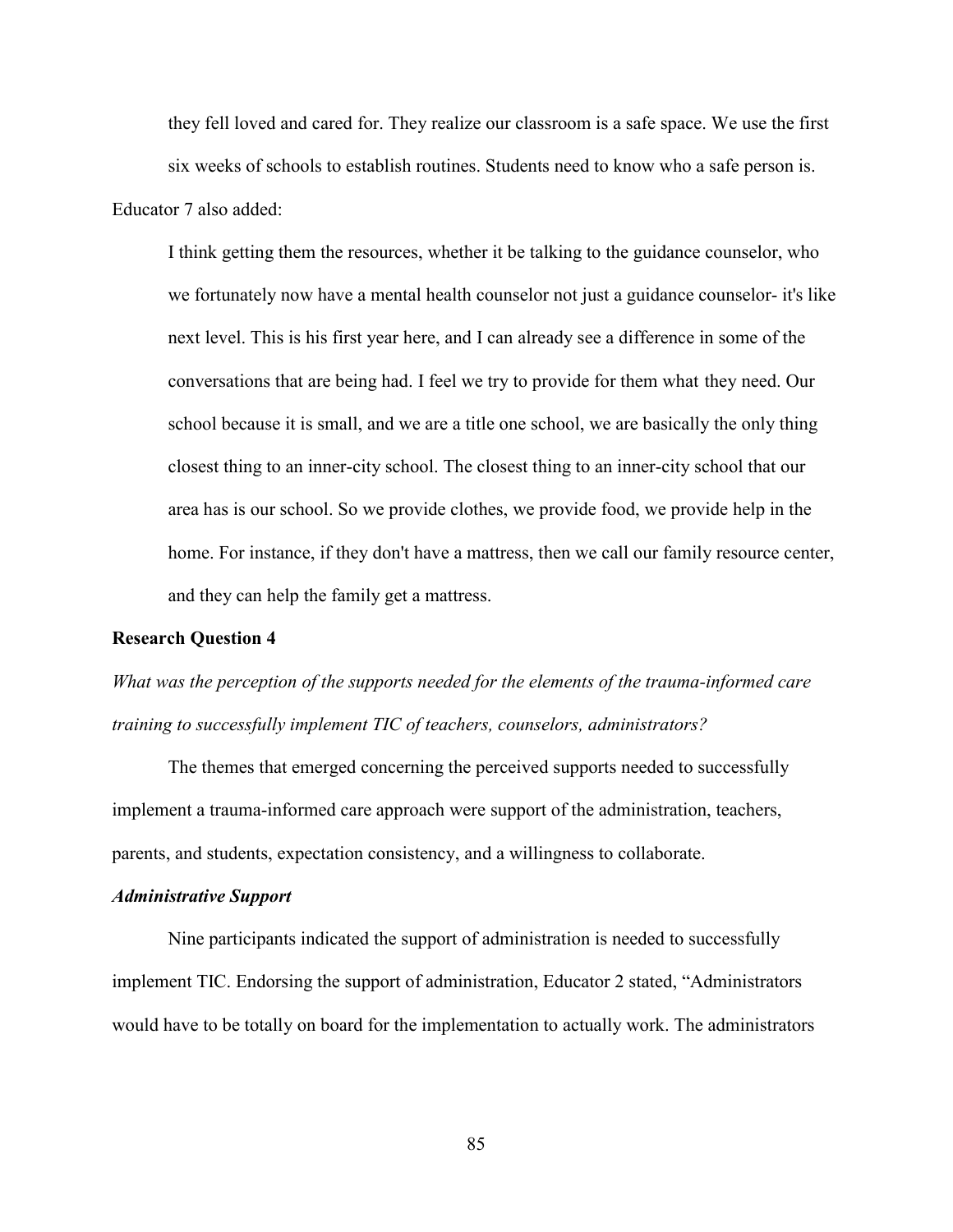are the leaders of the school, so it is extremely important that they have the buy-in necessary to transform the school."

Advocating for administrative support for the successful implementation of a trauma-informed care approach, Educator 7 added:

There must be 100% buy-in from the administration at the school. It all starts at the top, and the administration must sell it to the staff and be relentless in the implementation. From experience, I have seen how the Trauma-Informed approach can transform a school. When you get buy-in from administration and staff, you can make major inroads to helping students cope with exposure to trauma and give them tools to use in overcoming issues for the rest of their lives.

Educator 8 also posited:

Buy-in is important. The ones who have not bought in, do not see what trauma-informed care is. You have to have support. It has to come from the supervisor, counselor, and whoever handles discipline. This is not punitive and should not be looked at it like it is. But you have to have the buy-in and support from the administrators.

# *Teacher Support*

Ten participants indicated the support of teachers is needed to successfully implement a trauma-informed care approach. Educator 4 added to this theme by stating, "As you start the implementation, make sure you're sharing that out with staff, high expectations, but trusting, trusting your staff to know."

Educator 5 revealed: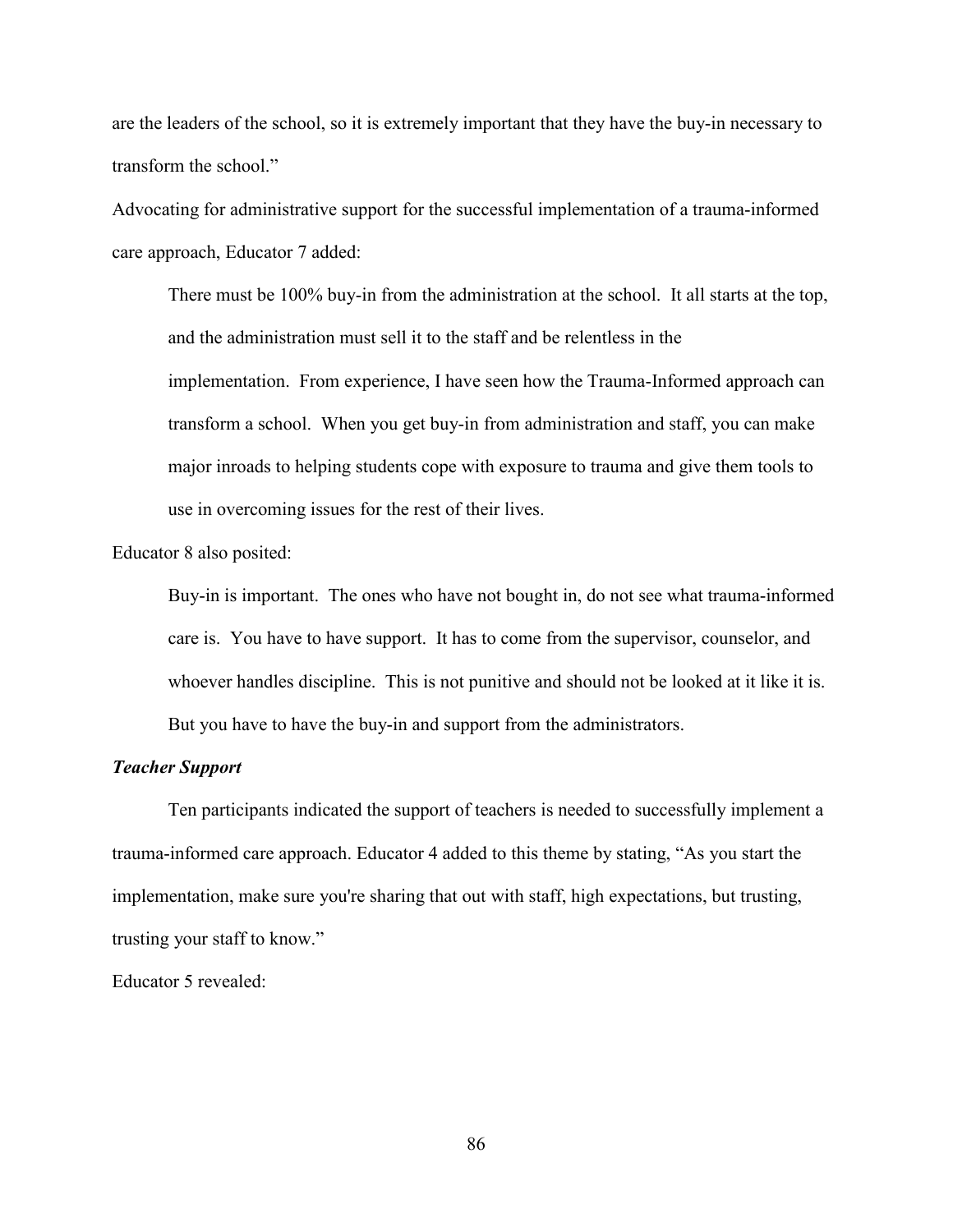I think, by far, the staff was our biggest problem. I think what hindered us is we are all about the same age. I think just you have to have teacher buy-in. I think teacher buy-in is definitely where we hit the wall.

Educator 6 discussed:

We know that even though that everyone might not on board, but you just focus on that majority. You know, working and allowing that administrator, which we know the administrators can set the climate of the school, to set the climate. Teachers must support each other.

Educator 9 added:

Also, you must take the time to properly train all staff members and help them understand the why behind it and give them tools to use with implementation. When the entire staff buys in, and it changes the culture of the school, student learning is buoyed by the positive culture and positive interactions among students and staff.

# *Parental Support*

 Six participants also indicated the support of parents is needed for the elements of the trauma-informed care training to successfully implement TIC.

Commenting on parental support, Educator 3 shared:

Initiating these practices within ourselves has been so calming and our parents understand, and our parents are open to it. We have reflective conversations with them. And just bringing them into the folds of it helps to do really wonderful things at the school. You know how people are always like oh it's just one more thing; it's not like anything extra. It's just conversation instead of management. It's making a huge difference.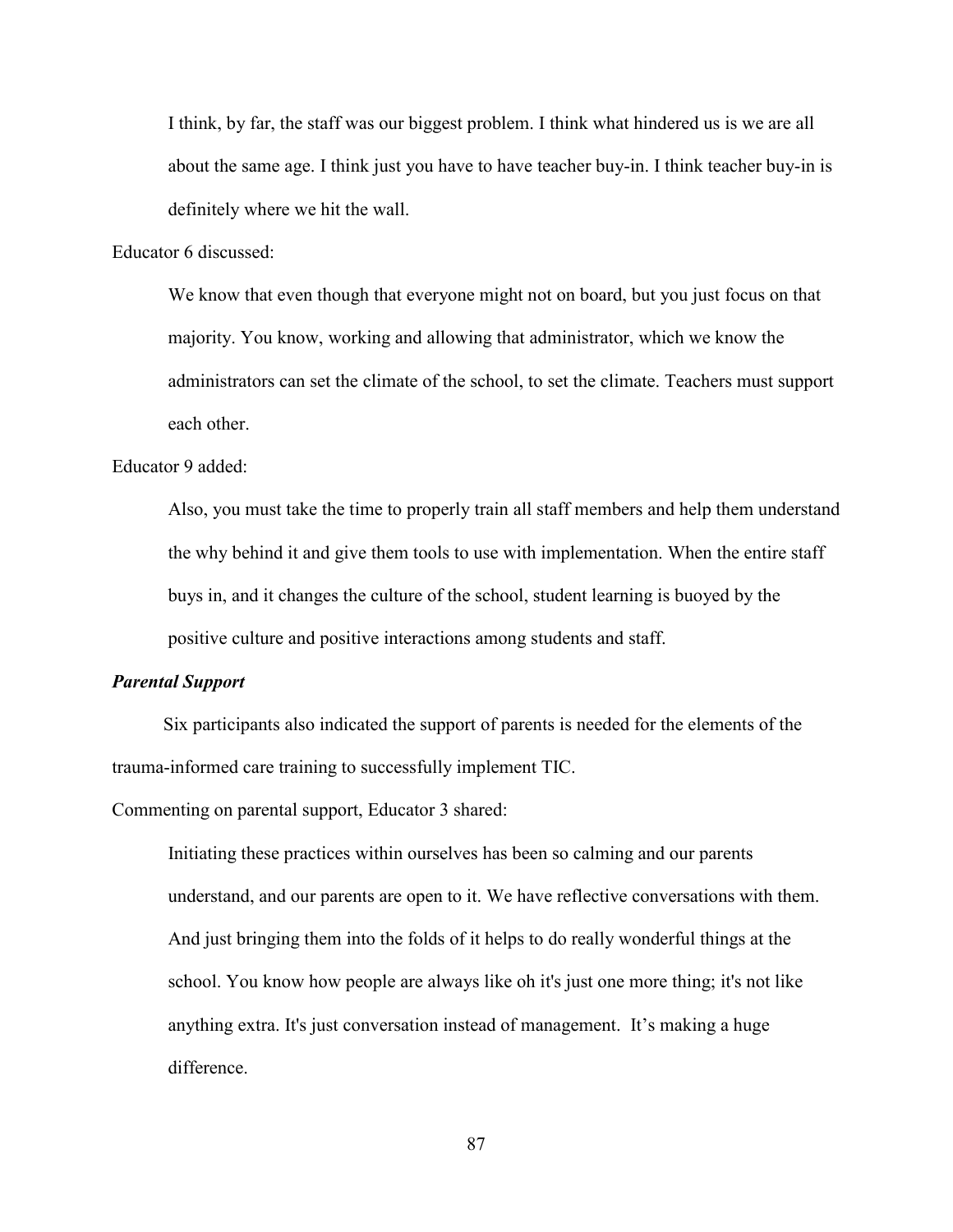Adding to the sentiment of Educator 3, Educator 7 reiterated:

You not only think "what happened to you," toward the students, but you also think about that with the parents. Parents also recognize this. I had 18 families show up for parent/teacher conferences out of twenty. I think parents see how I deal with the students, and they also feel safe and feel they are not being judged.

# *Student Support*

Six participants indicated the support of students is needed to successfully implement trauma-informed care.

Educator 4 agreed that student input is crucial and stated:

When you get the right students in there and get them excited about having the ownership of their school, that can be very powerful. And our student leadership team members had input on ours. We are retraining students with the correct behavior and making them own what they've done but doing it in a way that's logical. Like what is logical for the behavior we've seen? And what is the restorative conversation that needs to be had? And, also involving them, giving them voice in what the consequence should be. When you put the ownership back on them, I think it's much more powerful than just me as the administrator saying, okay, you're going to have this happen because of this behavior. Students are often far harder on themselves than we are.

#### *Expectation Consistency*

Eleven participants indicated the support of expectation consistency is needed to successfully implement the trauma-informed care approach.

Discussing the importance of expectation consistency, Educator 2 posited: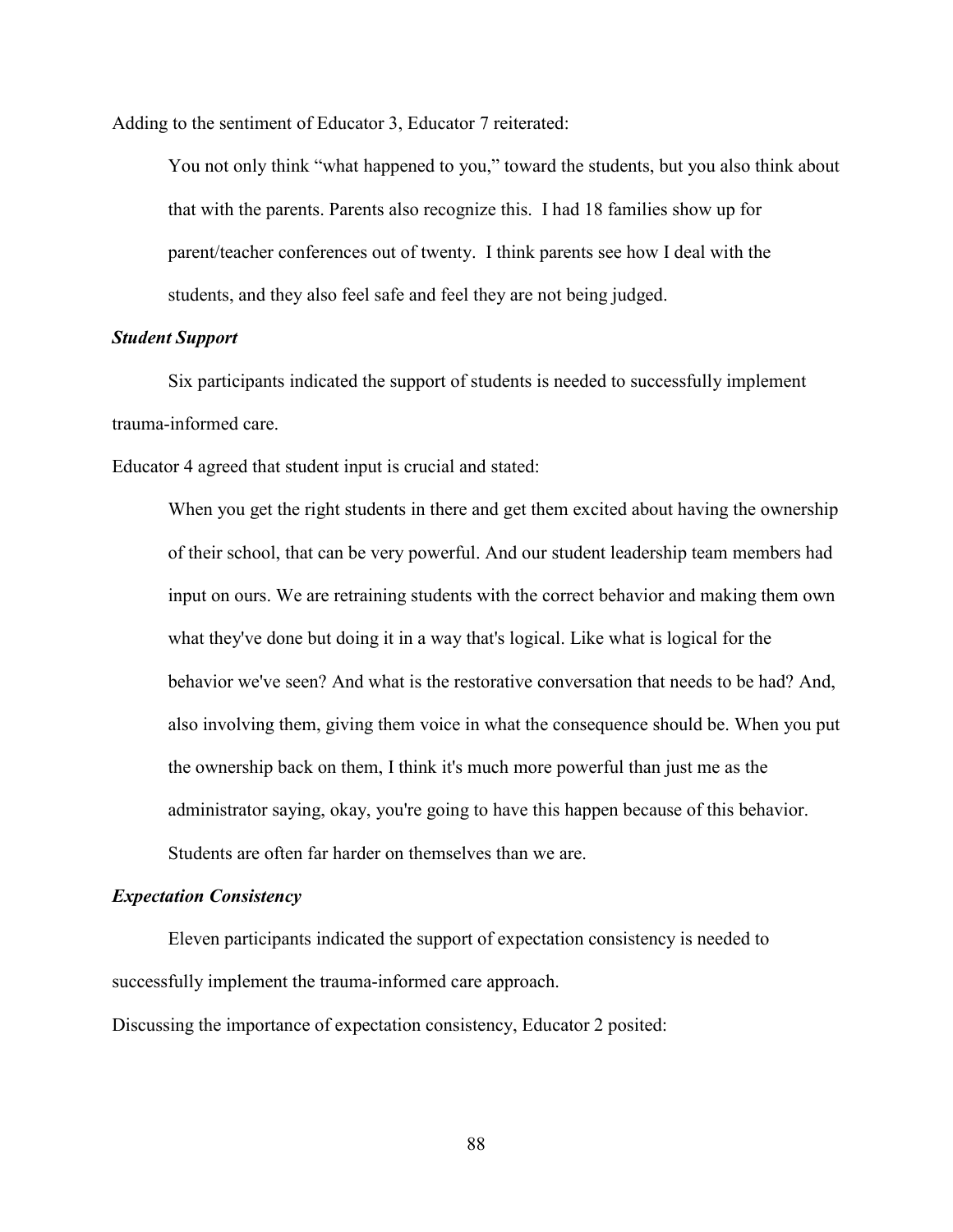We go over each one of what we expect in the classroom, what we expect it to look like in the cafeteria, and even how do we walk down the hall. And we do that every single year. And so they get that at the first of the year from K all the way through. So they know what our expectations are. So, whenever something happens, it's like we went over this and we know you know exactly what we expect and what we're supposed to be doing.

Aligning with Educator 2, Educator 4 added:

But culturally, too, we've worked very hard as a school to establish school-wide expectations. So we have common hallway expectations, common bathroom and cafeteria, just etiquette in general, throughout the building. So every teacher, the first eight weeks of school, embeds that in our Leader-in-Me program. And we teach and reteach those expectations school wide, because what we learned is when students have a common language, it really just makes everything much more simple for them to understand. So if I'm saying to you remember, level zero voice in the hallway, you automatically know that that we're not going to have any kind of talking occurring at that time. Versus you might say, to a group of kids, no talking and then I might be saying level zero. But when we all agree that we're going to use level zero, and we've taught the children what level zero means. And level one and level two. So we have a voice chart in the hall, along with our expectations, which are posted in all areas. And we've just worked super hard to agree as a team. Okay, here's the language we're using. And that has created a calm throughout the building. Our students know our expectations, and they can tell you those expectations.

Adding to the importance of consistent expectations, Educator 9 added, "Students have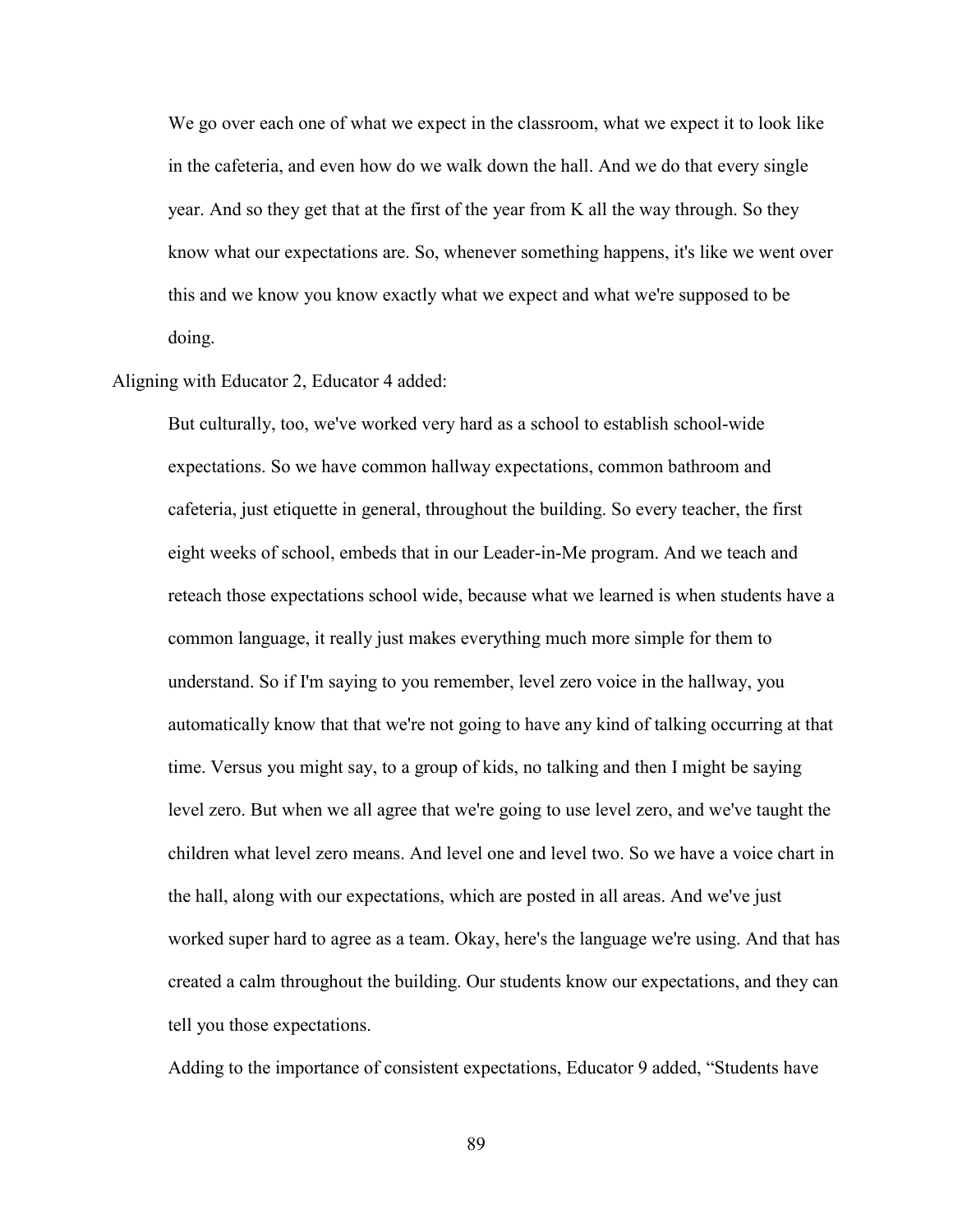the school-wide expectations reinforced multiple times throughout the school year by all of the teachers, and they want to follow the expectations."

#### *Willingness to Collaborate*

Eight participants indicated a willingness to collaborate is needed to successfully implement the trauma-informed care approach.

Discussing the topic of collaboration among peers, Educator 7 revealed:

Give each other grace and support each other. You can throw in a calming corner and take away behavior charts, but it takes patience for change to happen. I think it takes a couple of years to establish the system and learn the verbiage, so everyone is using the same words. It might be hard for some teachers to take down the discipline charts because they feel it has always worked for them. Change takes time.

Educator 9 noted the willingness to collaborate as being an integral part of the process by stating, "I do believe it has kind of redefined my role though from more of an authoritarian to a coach and helper for both the students and the staff."

Revealing that collaboration is important in building relationships, Educator 1 stated:

Relationships are important. Even though I may not see eye to eye to a teacher upstairs, that teacher is always fighting hard for her kids and what they need. So those things can be put aside when you're dealing with taking care of your kids and doing what's best for your kids. I think if kids feel safe at school, they're more likely to be able to learn at school.

#### **Research Question 5:**

*What was the perception of the level of knowledge about trauma-informed care after implementation?*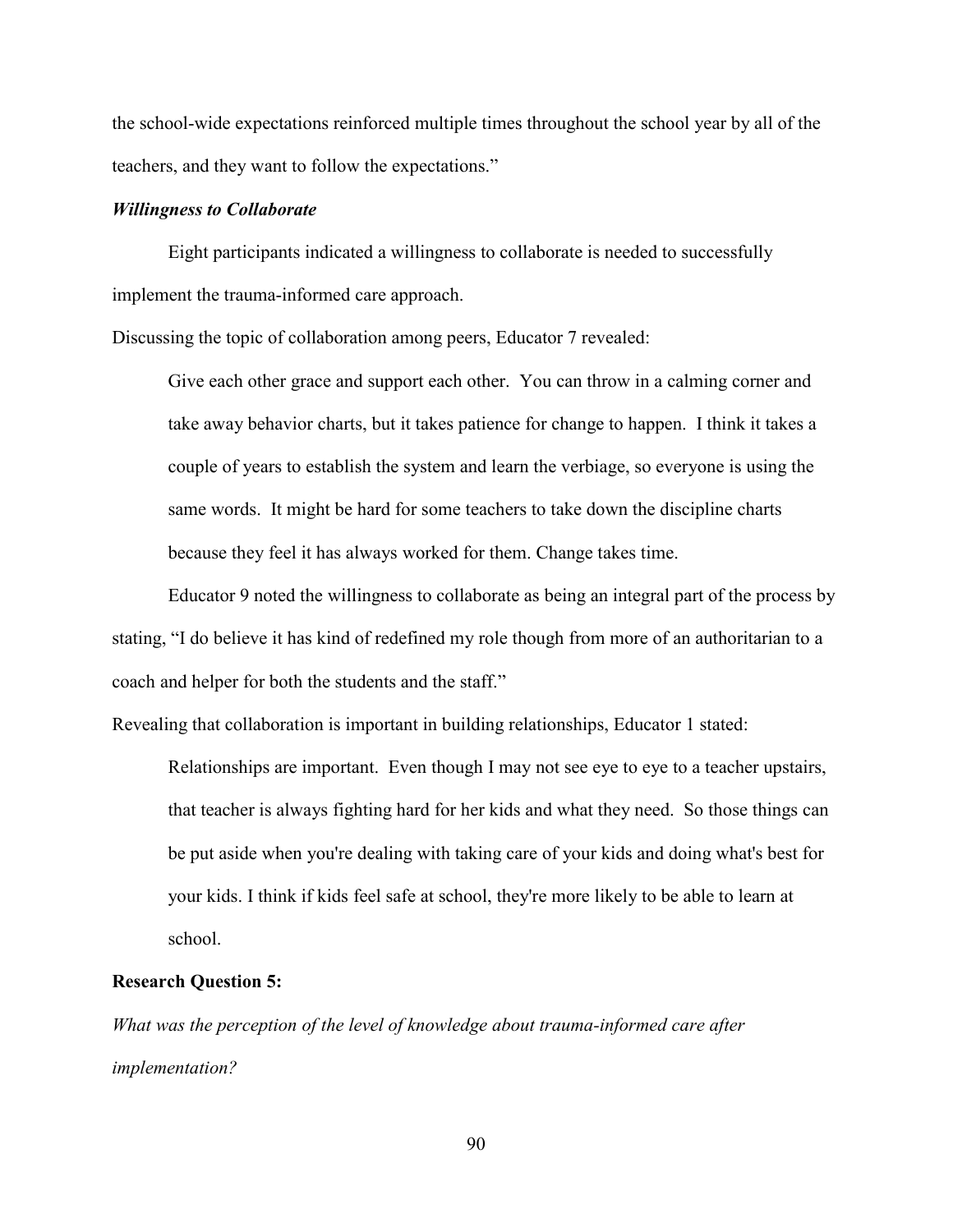Twelve participants indicated an increase in the level of knowledge about trauma-

informed care after implementation. Themes that emerged were an increase in the knowledge of ACEs, changes in classroom management practices, and an increase in empathy toward students and teachers.

#### *Increase in the Knowledge of ACEs*

Twelve participants indicated an increase in the knowledge of ACEs after the traumainformed care implementation.

Educator 1 stated:

I think I understand different forms of trauma and things that I hadn't even thought about that are considered trauma. But as we were going through different things, I was like, oh I didn't even think about that, yes, of course, yeah so trauma isn't just physical abuse. Which might have been a misconception.

Educator 3 felt the level of knowledge increased with the training:

I would have to say it's better. It's kind of like when you go from zero to 100. It's like you have such a better understanding of what trauma looks like and how it can manifest within myself and within the kids. I think it's been really helpful, too, because I don't get as frustrated with the students because I am able to separate them from the behavior itself and understanding that there's an underlying reason why they're doing what they are doing. Instead of just being like oh my gosh, you're choosing to be disrespectful right now. I feel like I am able to really recognize the difference that it's not the child that is doing it to be intentionally disrespectful or to be unkind or to have an outburst. It's really coming from a place of not being able to regulate their emotions and regulate their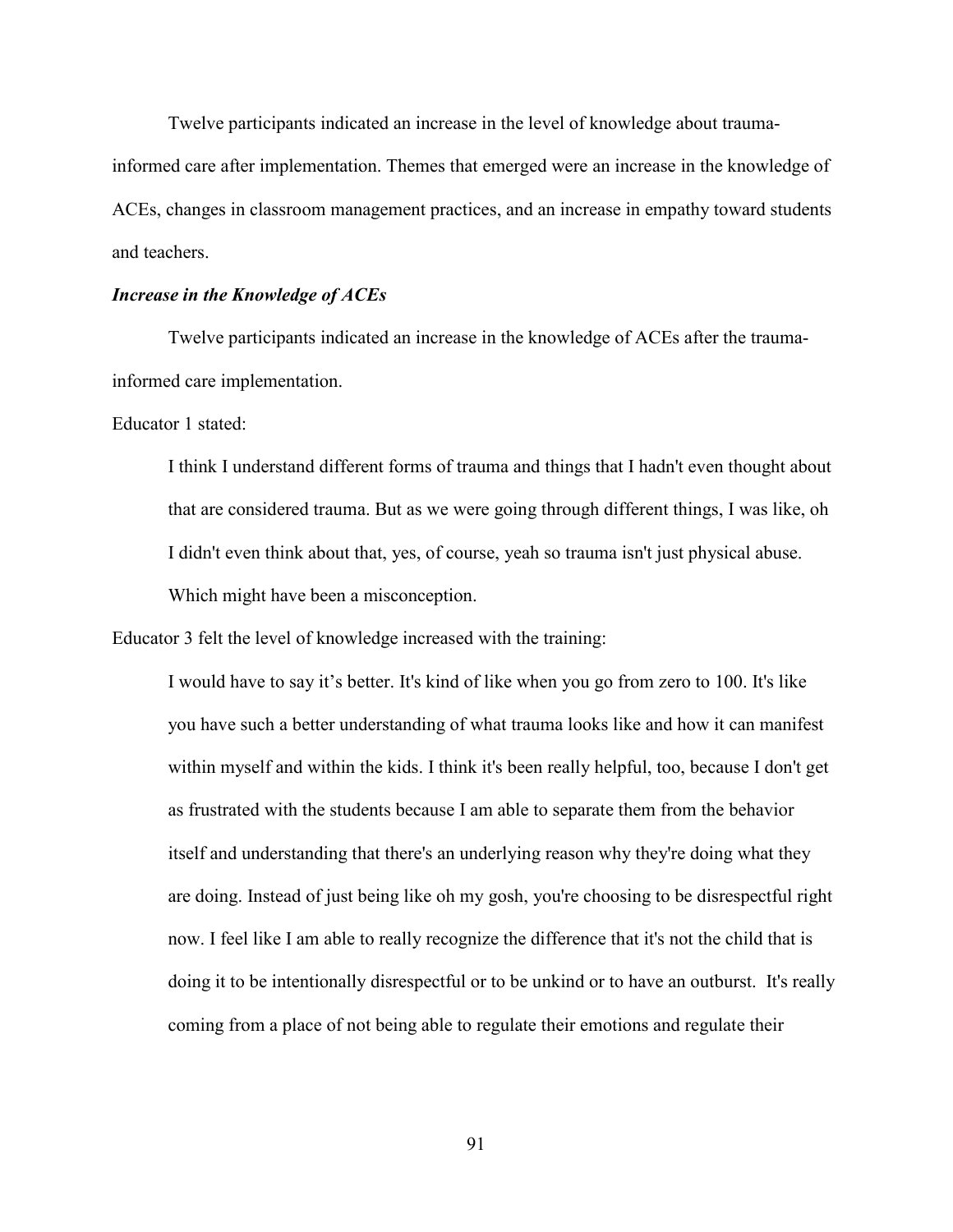strategy usage in that moment. So it's been very eye opening as an educator and I've really enjoyed the training. I really like still learning about it.

Educator 4 reported the training added to her expertise by stating, "It definitely solidified what I felt I knew, but then gave me definite research-based practices and great tools to also use to train the staff."

Educator 5 further noted:

I think I had a pretty good understanding of what ACEs was, and after the training, I kept going to some meetings here at our school, so I think I have a much better understanding. I feel like it was an effective training.

### *Changes in Classroom Management Practices*

Eight participants indicated changes in classroom management practices after the traumainformed care implementation.

Revealing a change in traditional classroom management practices, Educator 1 stated:

Before all the training, I would do clip charts and things like that that were visible means of classroom management and behavior management. Now I don't do that at all because I'm more aware of the public perception and the stress that it'll cause. Of course, I knew that it caused stress before, which was the point, right. But I see it differently now. I learned more about the long-term damage of embarrassing the kid rather than just the short term. So classroom culture is different; we have not done that, yet this year just because this year is different from every year.

Educator 1 further added:

Right now my classroom management is better just based on how I deal with kids. Maybe it's not impacted my teaching but it's impacted the way I interact with kids, which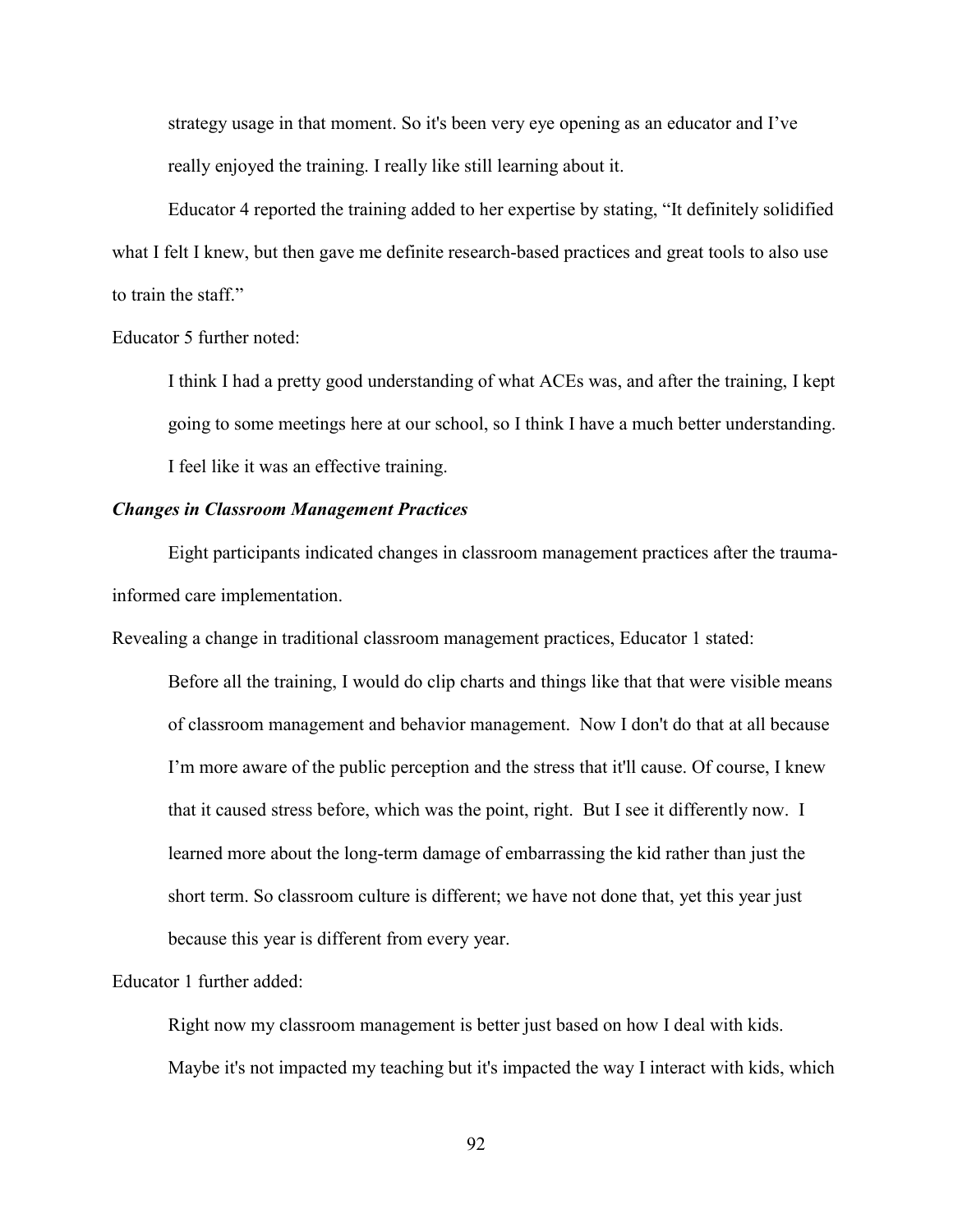does impact your teaching. Am I a better teacher now than I was before, yes, because I have a better understanding of what my kids need or don't need. And I have a better understanding of how to manage behavior and discipline a student in a more effective manner. Whether they've got trauma or not, of course, they all do, but whether they are extremely traumatized or barely. It's definitely had a positive impact on the school and has had a positive impact on me, as a person and as a teacher.

Supporting the comments of Educator 1, Educator 2 posited:

And so I think the behavior and the way we handle the behavior helps by giving them an opportunity to get away from the other students for a minute to calm themselves down, and we're teaching a lot of things. We have one student who we ask how do you calm yourself, what are some things that you can do, what are some coping mechanisms that you can use to for your stress level, and we're honest with him and say sometimes we have to do it, too. We tell the student that we certainly have stress and my stress level right now is at an eight. And, you know, I need to take a minute to smell the roses and light a candle. Deep breaths. And so, you know, just having that time and then I think something that we're doing to was just given the children opportunity to have brain breaks instead of trying to teach for an hour. We're taking, you know, little segments and then take a brain break; that's something that we've done in the last few years with the trauma informed care.

Educator 4 also supported this theme:

Since then, there's more ownership in classrooms because teachers feel more confident in strategies and approaches to handling minor behaviors. We have a minor versus a major-a graphic that teachers use to determine when it's something that they likely can handle in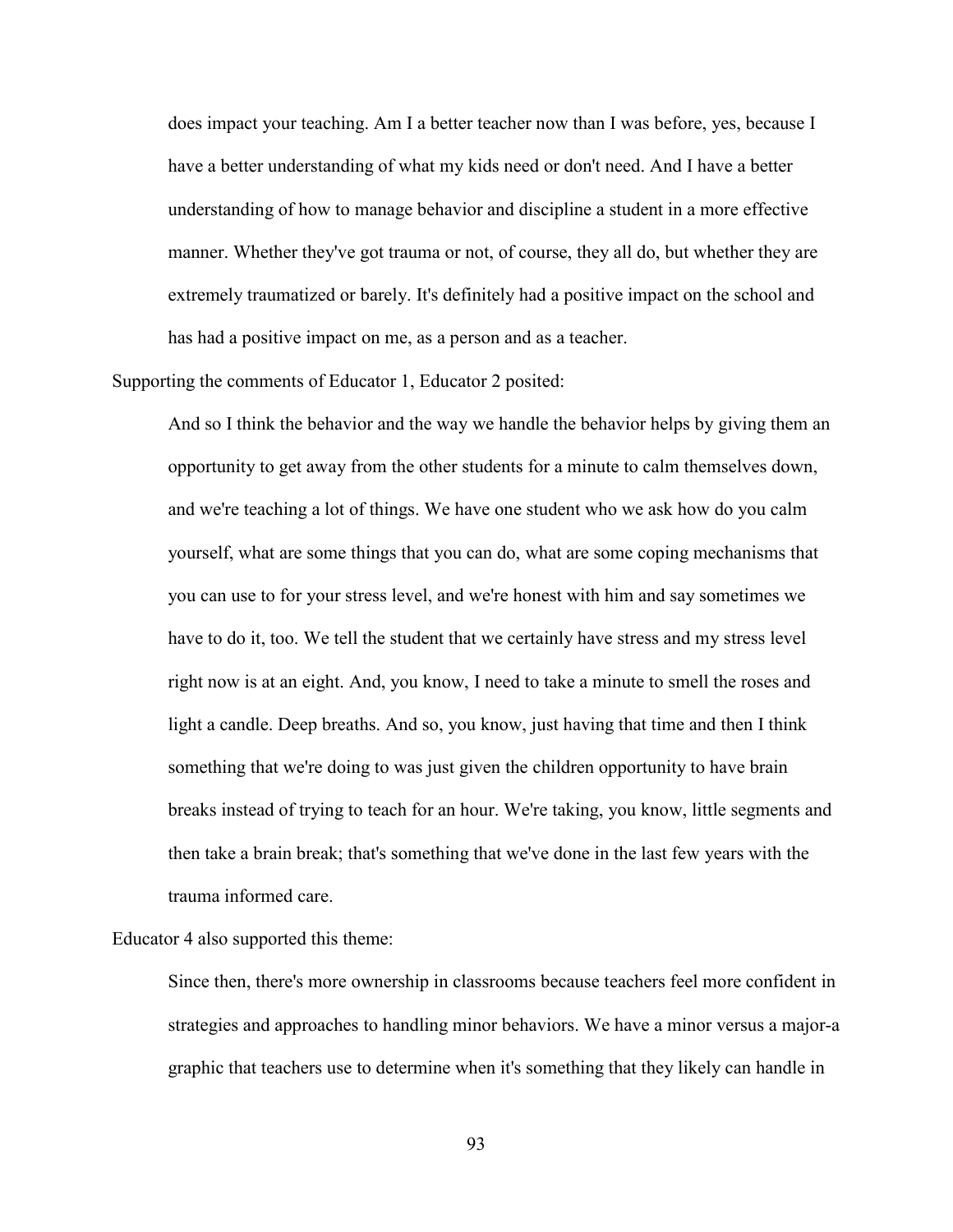the classroom versus when it's an automatic office referral, and that's when I will step in. And so now if it gets to me, they fill out an office referral, and it's a triple copy. I can write on there exactly what I've done. I've either communicated with the parent, there's been a loss of a privilege, there's been detention, there's been in school suspension, you know, whatever it is that's been assigned. So that that's quick communication back to the teacher for me as well, because based on, when I sent out a survey, that's something that was lacking, they felt that they weren't sure what the consequences were what I was doing, once children were being sit down here, because we didn't have that layer of communication built in. But it makes so much sense because we often are bringing our own beliefs and how we were raised in school and discipline and those pieces to the table. And then the conversation of consequences, what's appropriate versus how can we move to a more restorative approach?

Educator 7 discussed:

The training gave us different outlets and resources. I had a behavior chart in my room and used the traffic light with red, yellow, and green. It was so easy to just say "turn your card to yellow." I can tell a big difference now; it's been around four years since the training. I have a better understanding of how to help a student regulate. They can walk, drink water, look at the ceiling, or have flexible seating. Some teachers might like a cookie cutter classroom, but it does not bother me if a student who has ADHD stands to do his work. As long as he is doing work, good for him. If I have some behavior issues, they become less and less. They know they will get logical consequences and a conversation. We are transparent. I had a substitute teacher, and the students were not on their best behavior. I read the note the sub left me, and we had a conversation about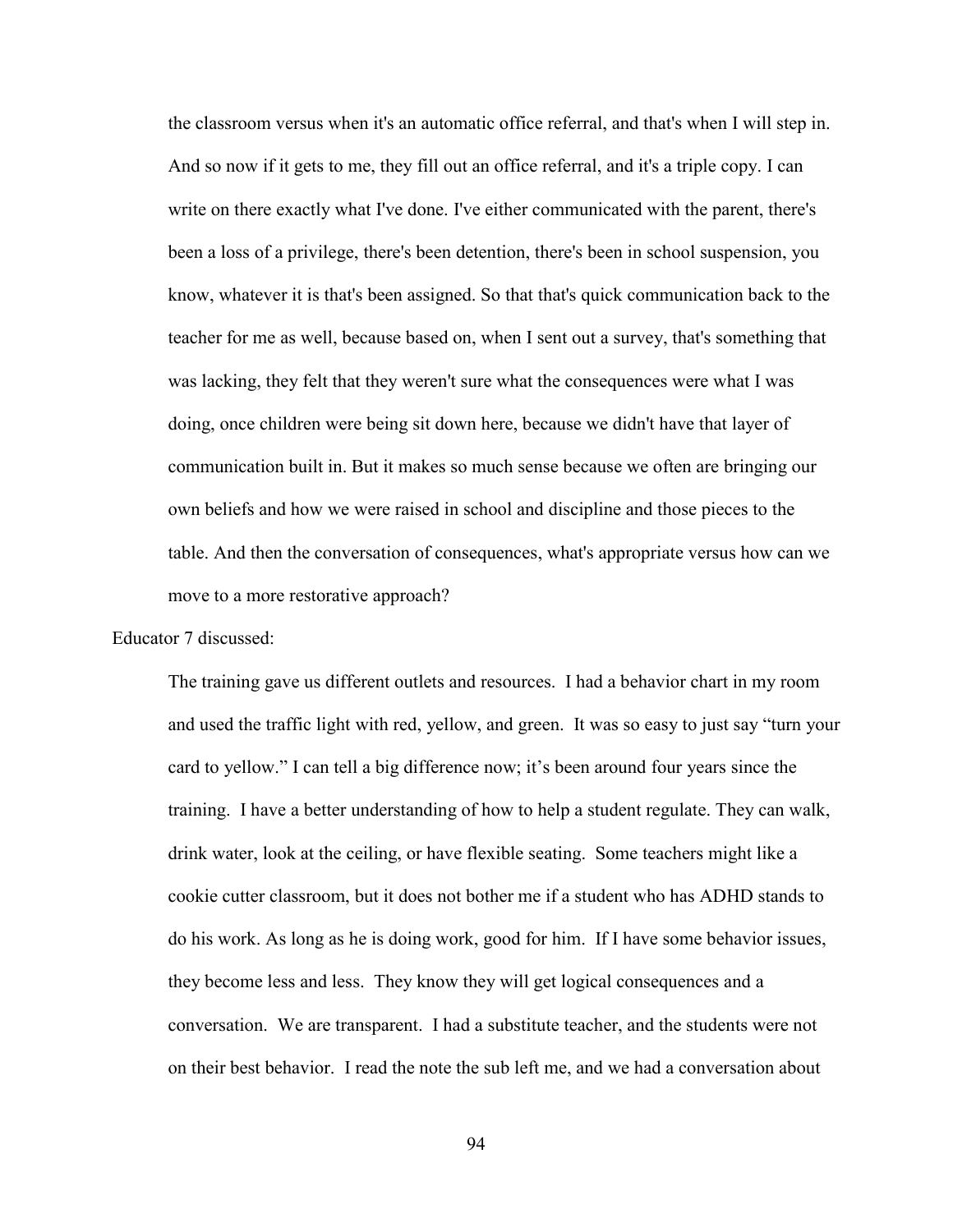the behavior. I could tell the students were sorry for their behavior. One student in particular had tears in his eyes. We talked about it, but we went on and had a good day. In support of this theme, Educator 8 added:

Administration knows it is a real behavior issue if we seek help from them. It's major. We are able to handle discipline. We handle discipline problems right then and there. Our age group needs immediate attention, and we can't wait because to them, it's like a million years. Discipline issues are minor. Sometimes they just need my visual cue. They feel comfortable and safe, and they want to do what is right. The training takes away the rigid old school perception of punishment. For example, even if a child does not join circle time but wants to sit elsewhere, I look at it knowing he is listening, and he may join later. I let the student sit where he is without making a big deal out of it. It is not punitive thing. I don't want them to think of me as a punitive person. It is about finding a safe space.

# Educator 9 also added:

Office discipline referrals have been cut more than in half since we implemented the program. Students are spending less time out of the classroom. This allows them to be exposed to more ELA and Math instruction. Also, teachers are provided with the tools to handle smaller situations in the classroom before they escalate into larger situations. This helps to head off student behavior issues many times before they even start.

# *Increased Empathy Towards Students and Staff*

Eight participants indicated an increase in empathy towards students and staff after the trauma-informed care implementation.

Describing an increase in empathy, Educator 10 added: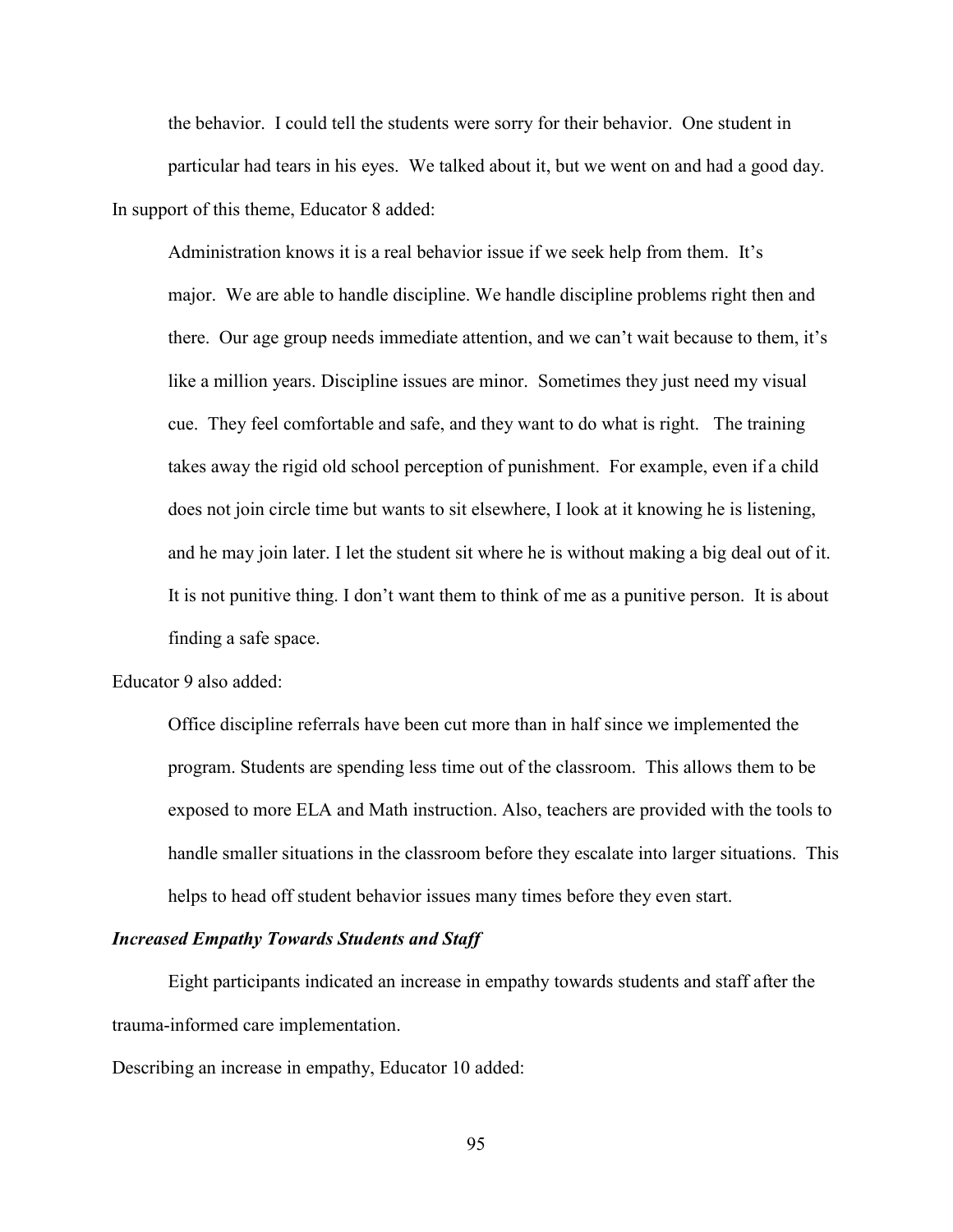We need to go beyond the outer layer of the student and try to empathize with that might be happening in those home lives. When a student sees we, the adults, being more empathetic, those behaviors, hopefully, will wear off on the student. Also, another realization for me is the fact that teachers may have been exposed to trauma, and those teachers may still be living in situations that are traumatizing. It is just professional and humane good practice to look at people with open hearts.

### Furthermore, Educator 11 also posited:

One thing I did not think about was that some of my collogues may have been exposed to trauma. It has helped me not to be so defensive towards certain co-workers because I do not know what they have to go home to or how they were raised. It reminded me that all adults were not raised with loving parents the way I was. It really makes you think about what the students go home to at 3:00 every day or what home is like during the holidays.

## **Conclusion**

Understanding the underpinnings of trauma-informed care and an increase of knowledge of adverse childhood experiences were reported as being prominent effects of the training. Building relationships, both with students and staff, were also deemed important. A support group consisting of the stakeholders of administration, faculty members, parents, and teachers was considered imperative in the successful implementation of TIC. Student support systems assisted in changing classroom management techniques, which increased the level of empathy in both teachers and students.

### **Chapter Summary**

The purpose of this qualitative phenomenological study was to examine the implications and outcomes of trauma-informed care approach training as perceived by educators. Chapter 4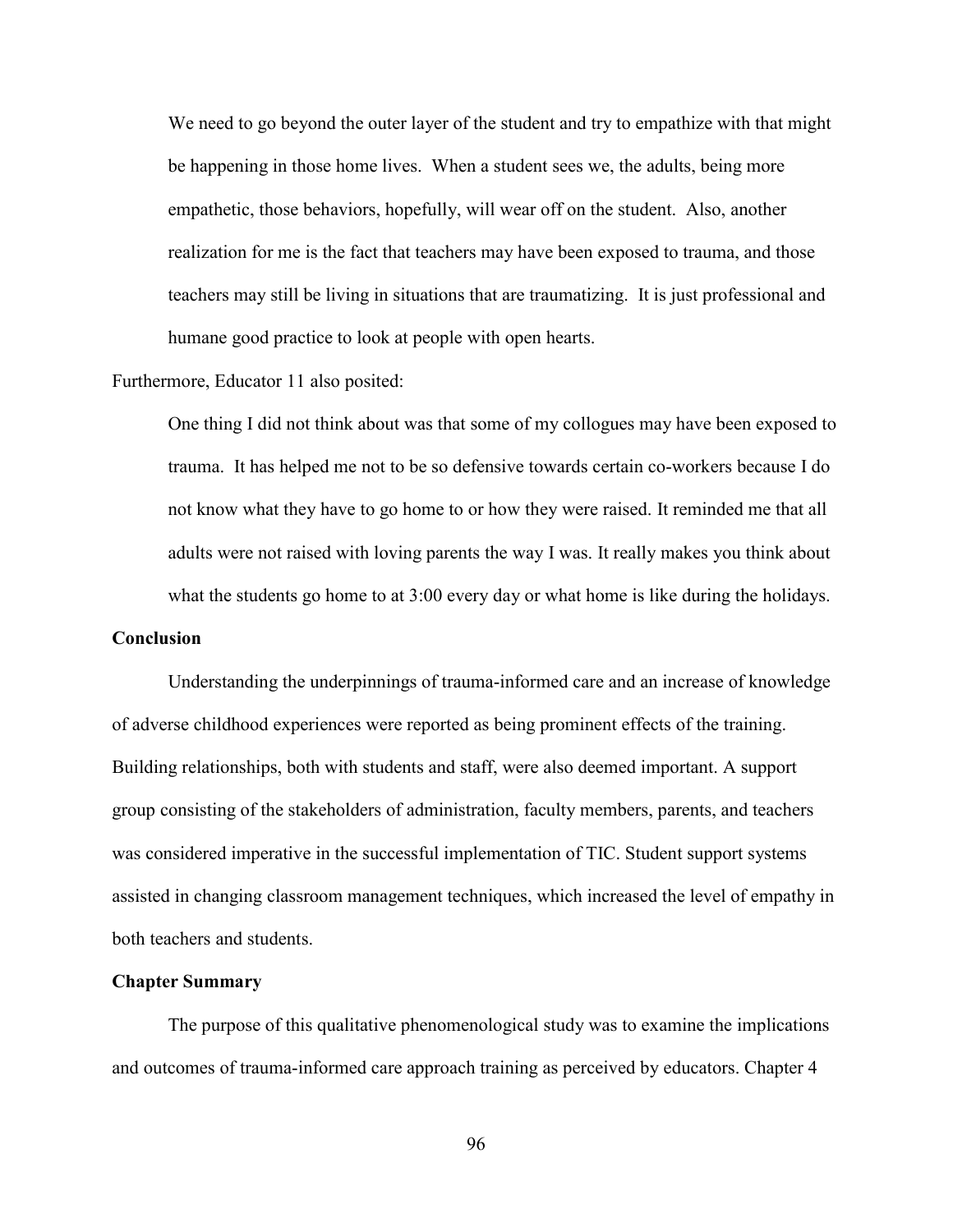includes the findings of this study. The researcher collected data through open-ended interviews with individual educators. The interviews were audio-recorded and transcribed. Interview transcripts were provided to all participants for final approval of accuracy. Participants also were given the opportunity to make additional comments. Data and emergent themes were extrapolated through reviewed, coded, and examined transcripts. Themes, along with the supporting evidence, were reported in this chapter. Chapter 5 presents an in-depth discussion of these findings.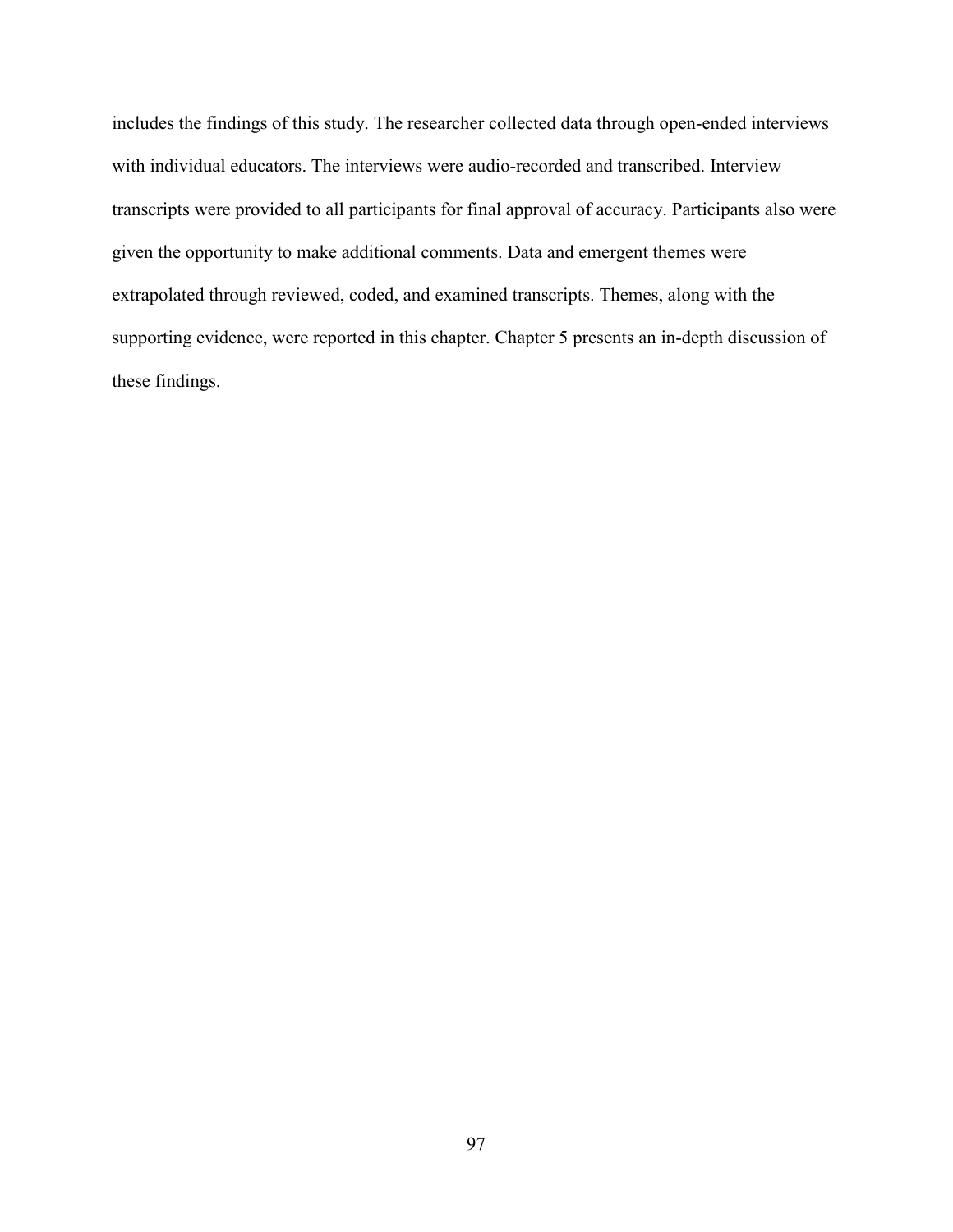#### **Chapter 5. Discussion, Conclusions, and Recommendations**

### **Statement of Purpose**

The purpose of this qualitative phenomenological study was to examine the implications and outcomes of trauma-informed care approach training as perceived by educators in three Appalachian elementary schools. A phenomenological study focuses on how an individual experiences an event, or phenom, and the perception rendered by the experience (Ary et al., 2014). Aligning with the essential research question, "What are educators' perceptions of the quality of the implementation and subsequent outcomes of the trauma-informed care approach training?", the following five research questions guided the study:

- **RQ1**: What was the perception of the level of knowledge about trauma informed care prior to the trauma informed care training of teachers, counselors, and administrators?
- **RQ2:** What was the perception of the factors in the trauma informed care training that assist in identifying a student's possible exposure to trauma of teachers, counselors, administrators?
- **RQ3:** What was the perception of the factors in the trauma informed care training that assist in identifying and assisting students who have been exposed to trauma of teachers counselor, administrators?
- **RQ4:** What was the perception of the supports needed for the elements of the trauma informed care training to the implement of teachers, counselors, administrators?
- **RQ5:** What was the perception of the level of knowledge about trauma informed care after implementation?

Findings were presented following the analyzation of data. Emergent themes were extrapolated from the interview transcription through the process of horizontalization and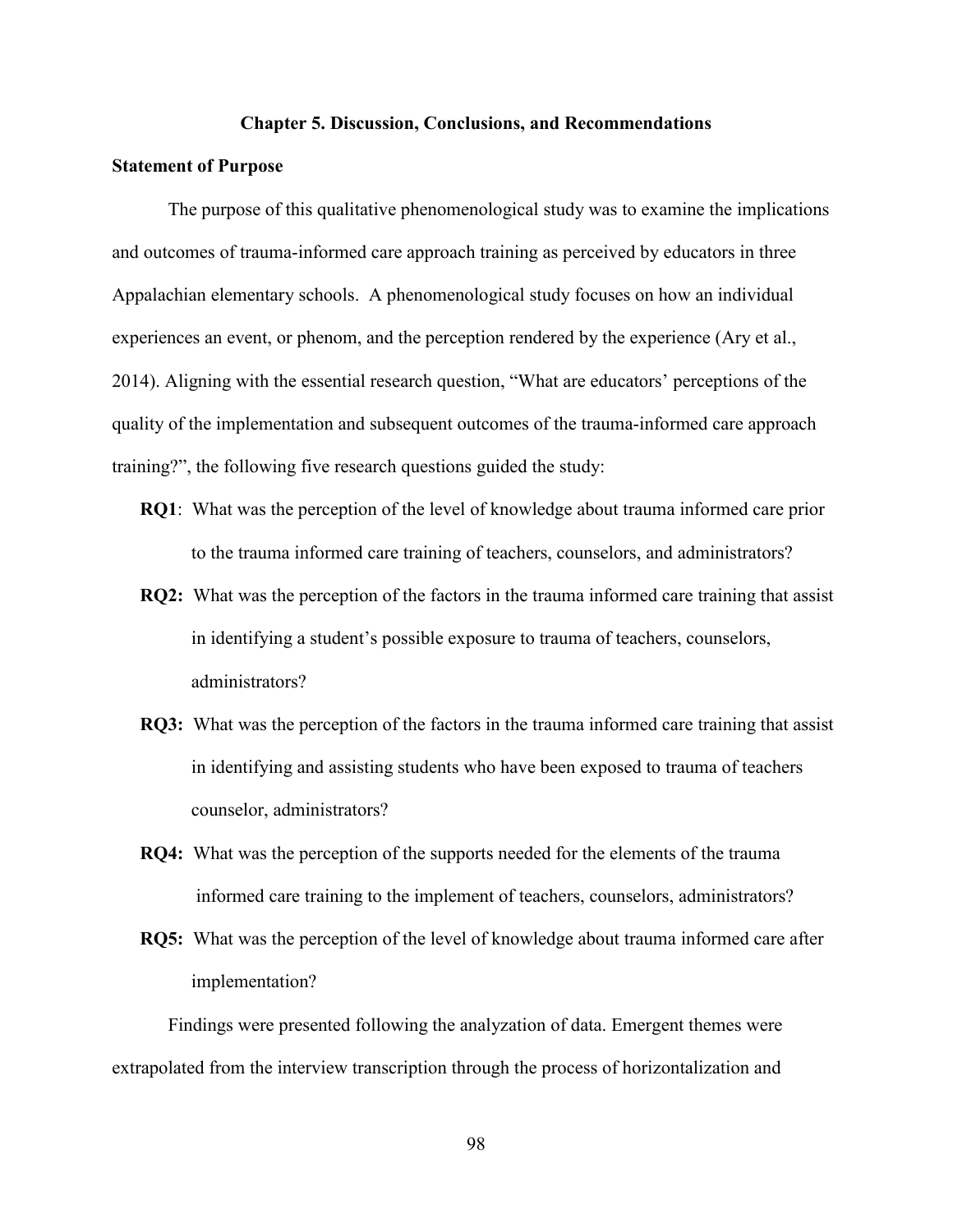coding. Researcher notes from a reflective journal added to the findings. Creswell (1995) maintained coding is essential to discover regularities in the data and is foundational in qualitative research. According to Creswell, coding attaches meaning to particular words or chunks of word, enabling the researcher to easily index the data. The researcher performed an initial line-by-line coding followed with a second round of coding. Themes emerged through clustering and were grouped accordingly. A rich, thick description of the findings are included in the study.

Findings from the interviews are reported in Chapter 4. Chapter 1 introduced the topic. Chapter 2 presented a review of literature related to the topic. Chapter 3 reported the detailed account of the research methodology.

### **Discussion**

The participants' responses indicated the perceptions of the level of knowledge about trauma-informed care before the training were varied, ranging from perceptions of novice, proficient, and nearly expert. Not possessing a great level of knowledge or experience in a subject is a characteristic of a novice learner, whereas traits of an expert are the acquired substantial knowledge of a subject matter coupled with experience in the field of study (Pozo, 1989; Shuell, 1990). All participants reported the information gleaned from the training was beneficial.

The participants who presented themselves as novice learners revealed that their baseline of knowledge was nonexistent or minimal at best. Before the training, trauma-informed care had not been included in their professional repertoire while attending school or fulfilling the role of educator. The training seemed to add to the knowledge of trauma-informed care and the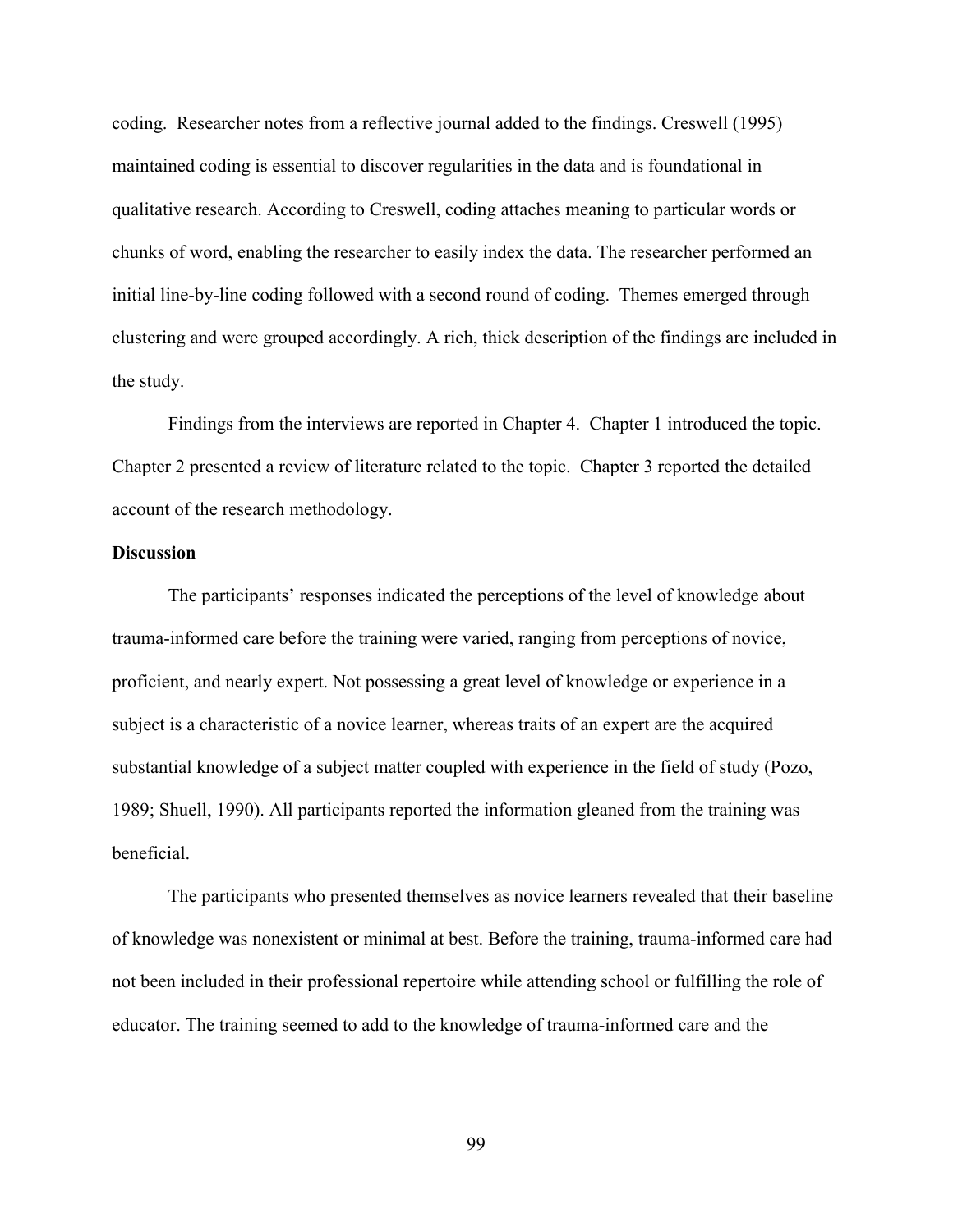willingness to implement this type of program. When educators are educated in trauma-informed care, they seem more apt to develop an intrinsic desire to continue learning.

In responding to his perception of his level of knowledge and trauma-informed care, an educator reported, "After the training, it's kind of like when you go from zero to 100. It's been very eye- opening as an educator, and I've really enjoyed the training. I really like still learning about it."

Participants revealed they had preconceived ideas concerning student behavior as well as ways to deal with unwanted behaviors. Looking through the trauma-informed lens seems to add a level of understanding and a desire to approach behaviors in a manner that is not negative. The learning atmosphere continues to become more student-centered as behaviors are understood without a sense of judgement. Another educator added that the training encouraged her to look beyond the behaviors, an action she did not feel she did with her novice level of knowledge:

I feel I was a little bit more understanding of their behaviors. And how to deal with those types of students instead of being so negative. I think learning about ACEs helped me understand why students acted maybe the way they did.

The willingness to learn more about a subject matter when the perception of the knowledge is great seems to enhance educator preparedness. Life-long learning adds to an existing knowledge base, especially when the concept is specific to problem-solving (Knowles et al., 2020). Educators generally report a desire to add to their own professional expertise, therefore, training that will enhance that knowledge base is welcomed. Expounding upon heightening a level of perceived expertise, one educator explained:

It's a much deeper level and it helped me to have a clearer understanding of how to unfold the training for staff and give them time to put certain practices into place, and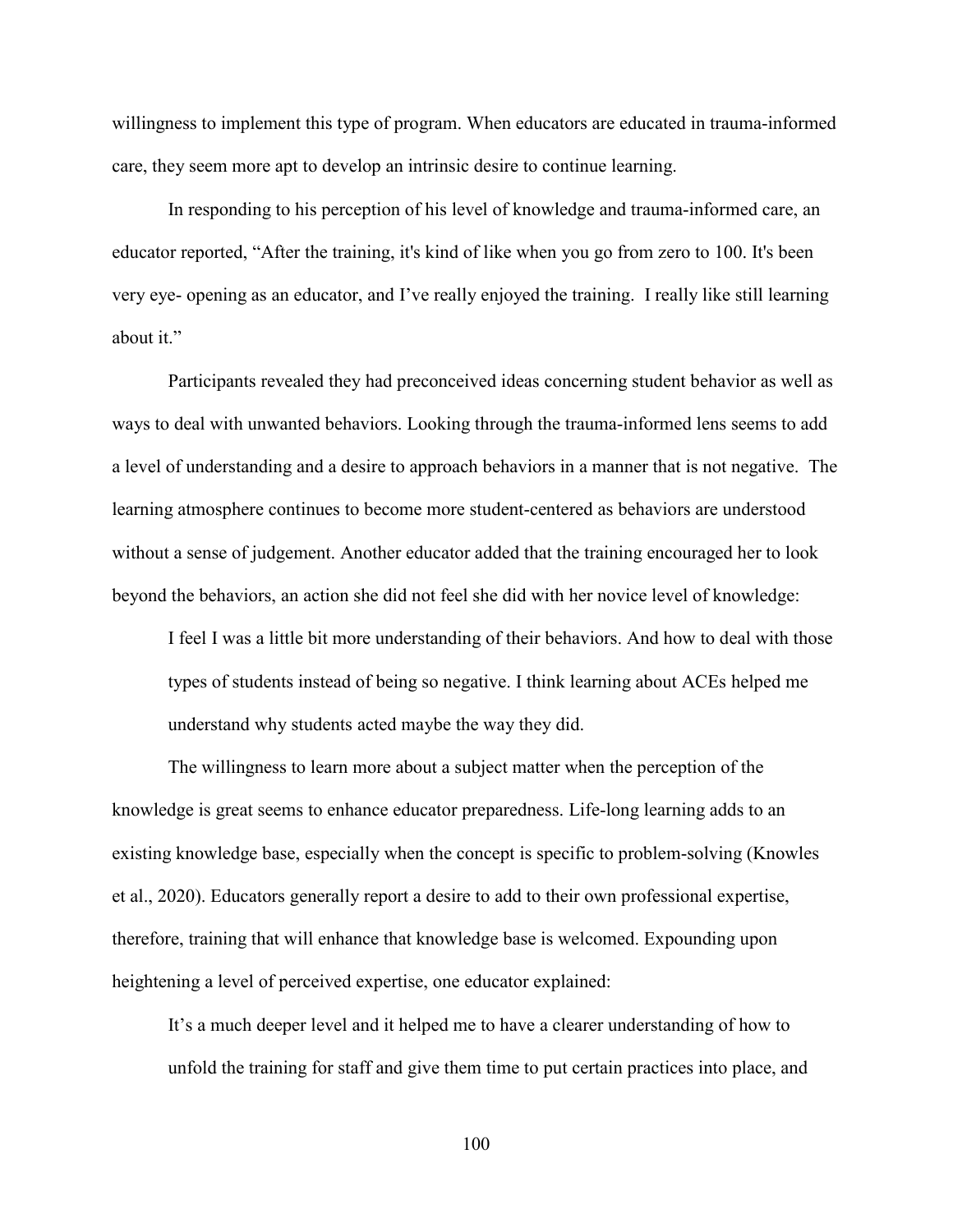reassess where we are, and then keep adding to our knowledge. The training gave me great tools to also use to train the staff.

Results from the research study found the participants' responses indicated an increased knowledge of ACEs and increased awareness of identifying behaviors were factors in the trauma-informed care training, which assisted in identifying a student's possible exposure to trauma. Aligning with the SAMHSA (2014) recommendations, educators should be given the knowledge to recognize the signs of trauma so they will be better equipped to focus on those who have been exposed to traumatic events. Recognizing these particular signs allows an educator to be abreast situations that may cause behavior, and consequently, learning issues. Targeting these issues early on can give a student a better chance of being successful in the classroom and beyond. Being a trauma-informed classroom is a setting that can allow the student the feelings of safety which are imperative for growth, both socially and academically. Being knowledgeable of ACEs is considered the first step in providing a solid foundation in traumainformed care.

Adding to this sentiment, another educator reflected:

The training helped heighten awareness and makes you wonder what has happened to them instead of what's wrong with them. The understanding helps you think before you react. A lot of teachers may think of an issue as a behavior problem. It is important the students see the classroom and us as safe havens. After they feel safe, they can learn to the maximum level.

Not only is understanding the ACEs factor beneficial for identifying student trauma, but this knowledge can possibly create stronger relationships within the staff itself. Relationship building is deemed as important for the entire culture of the school. Brunzell et al. (2018) posited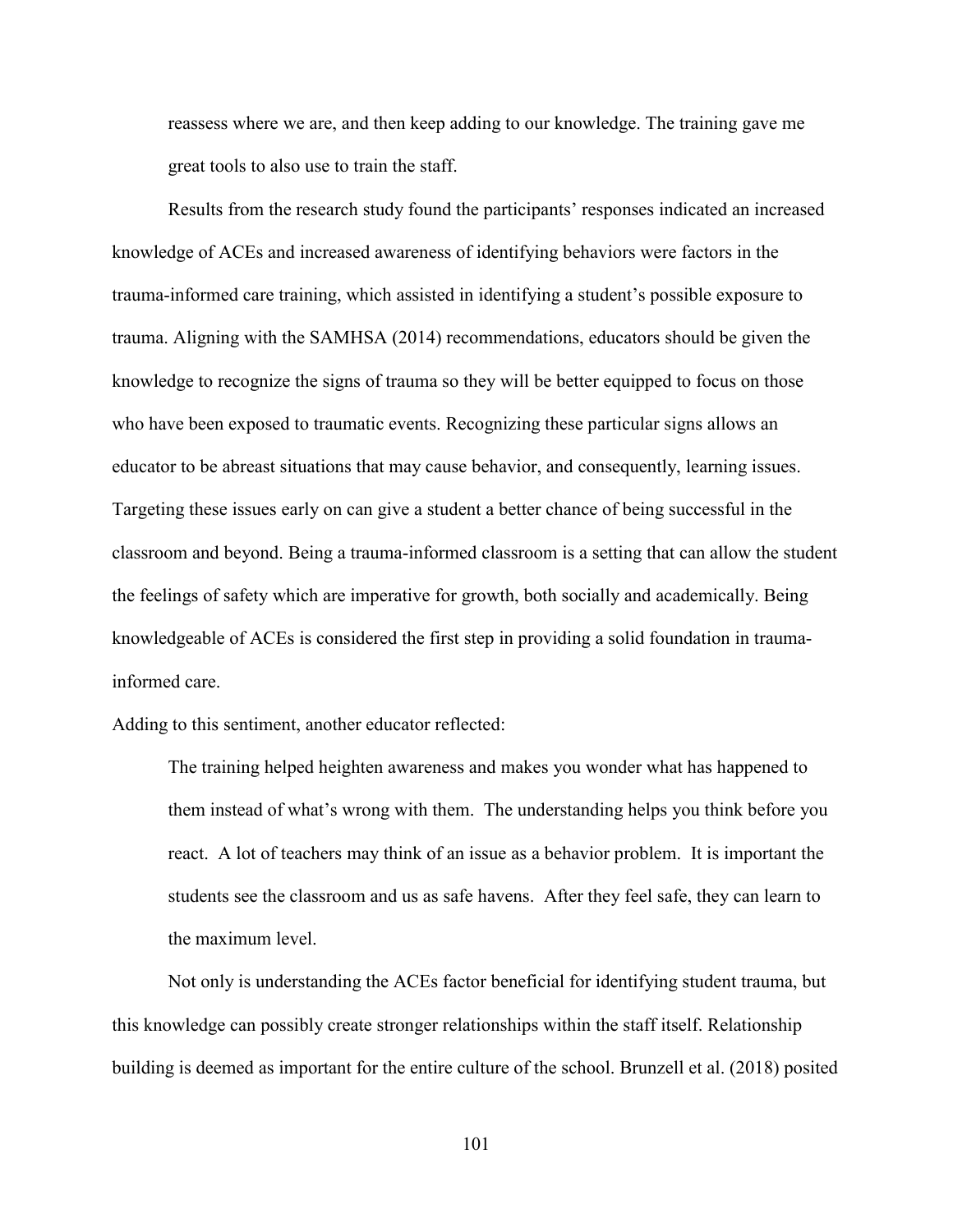that genuine interactions within the school create both a positive learning and working environment, which equip educators with the ability to connect with each other and the students. In addition to understanding students' situations, an educator added:

The big factor was learning about ACEs. And learning that not only do students have ACEs, but adults have those as well. The training helped with just being aware and how it affects the brain. If someone is dysregulated, there is always a "why." You try to figure out the why. I didn't realize how many of my friends and students have ACEs.

Other factors in the trauma-informed care training that assisted in identifying a student's exposure to trauma were physical and emotional cues. Educators indicated that they were now more aware of specific behaviors that could indicate traumatic experiences, which helps in dealing with unwanted conduct.

When asked about the level of knowledge of trauma after the training, one educator shared:

Specifically, I think, the training helped just being able to identify if a child has been exposed to trauma. If a child is acting differently, or for instance, I have one little girl that seems like she just always wants to be covered. It's like her hair is always on her face and it's like she wants to be covered; and I may not have recognized that before. Those kinds of things I'm more sensitive to now than I was before. And then, you know what's going on with a kid instead of thinking why would you put your head down and try to see what's behind that. What's causing them to want to do those kinds of things. I think it's just maybe more aware of simple little things that I may not have picked up on. And then the communication, which being the librarian, I don't have as much communication with parents as I did when I was a classroom teacher. Just having the communication with them helps to see sometimes where the kids are coming from as far as what they are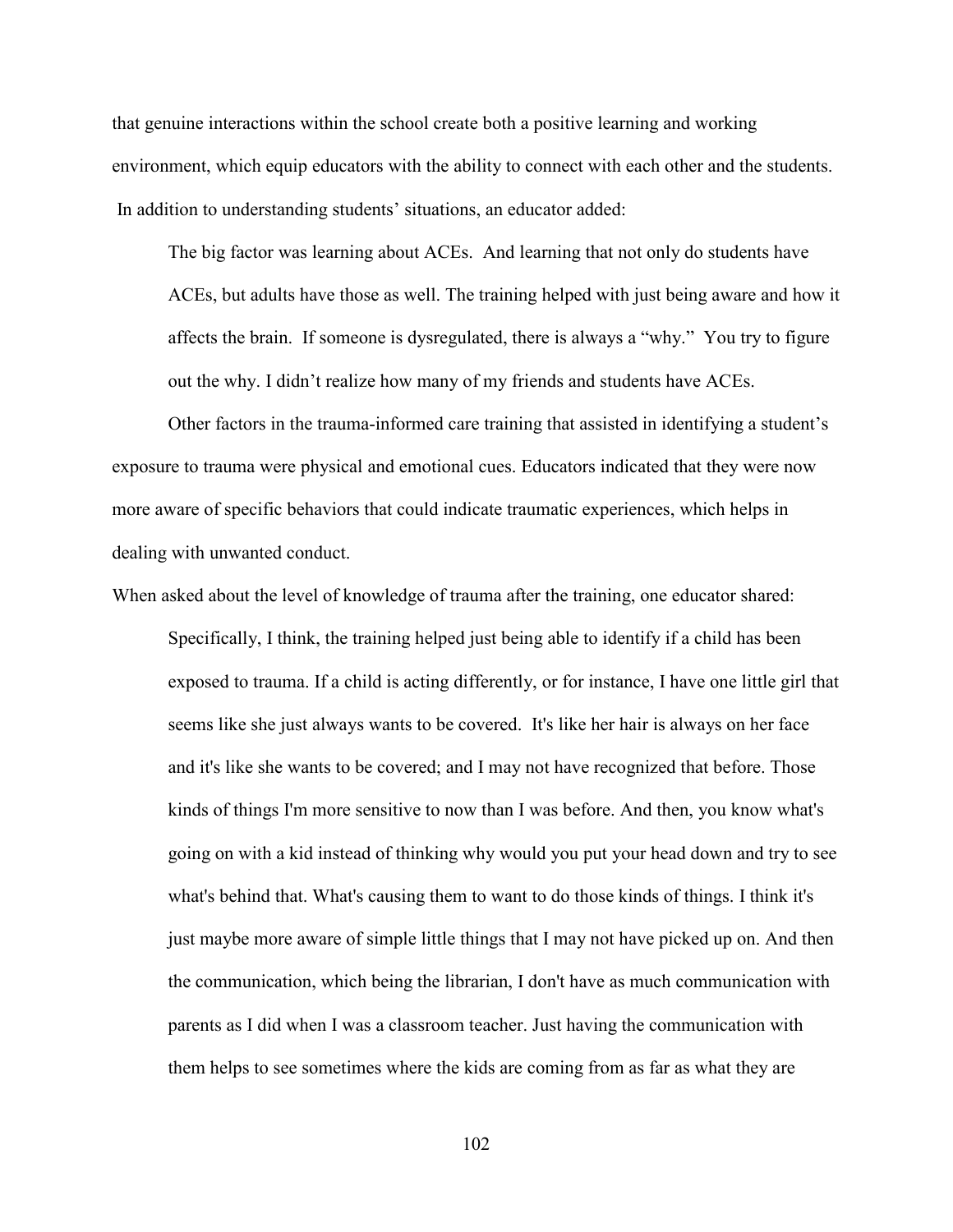living through. And one thing that's great is with our related arts teachers is that we do lunch duty. And so during that time, I do get a chance to just sit down and talk to the kids and get to know more on personal basis and find out a lot of things. I try to understand where their coming from, and those situations, better than what I could just in the classroom. It's good to be more one on one and having that time.

Another educator shared her realization that a student may have a reason for a behavior:

I think it helped me understand why students acted maybe the way they did. I feel I was a little bit more understanding of their behaviors. And how to deal with those types of students instead of being so negative.

The findings from the study indicated several factors in the trauma-informed care training assisted in identifying and assisting students who have been exposed to trauma. Relationship building deemed prominent, along with increasing the knowledge of ACEs and implementing student support practices. Building rapport with students is a crucial element of the traumainformed care approach, creating an environment that is psychologically safe where students feel comfortable in sharing feelings. The findings align with the SAMHSA (2014) report that state relationships should render a sense of compassion and respect. However, Herman (1997) reported that when a student becomes astutely attune to his traumatizer's mood, it is difficult to have a positive outlook and cannot view the classroom as a nonthreatening environment. The supporting research and scholarly material indicated creating a positive bond with students is imperative to a successful classroom experience. When asked to elaborate on relationship building and its importance to the classroom, one educator commented:

"Students need to know who is a safe person, and we spend a lot of time building this relationship. The students talk to me, and I talk to the students."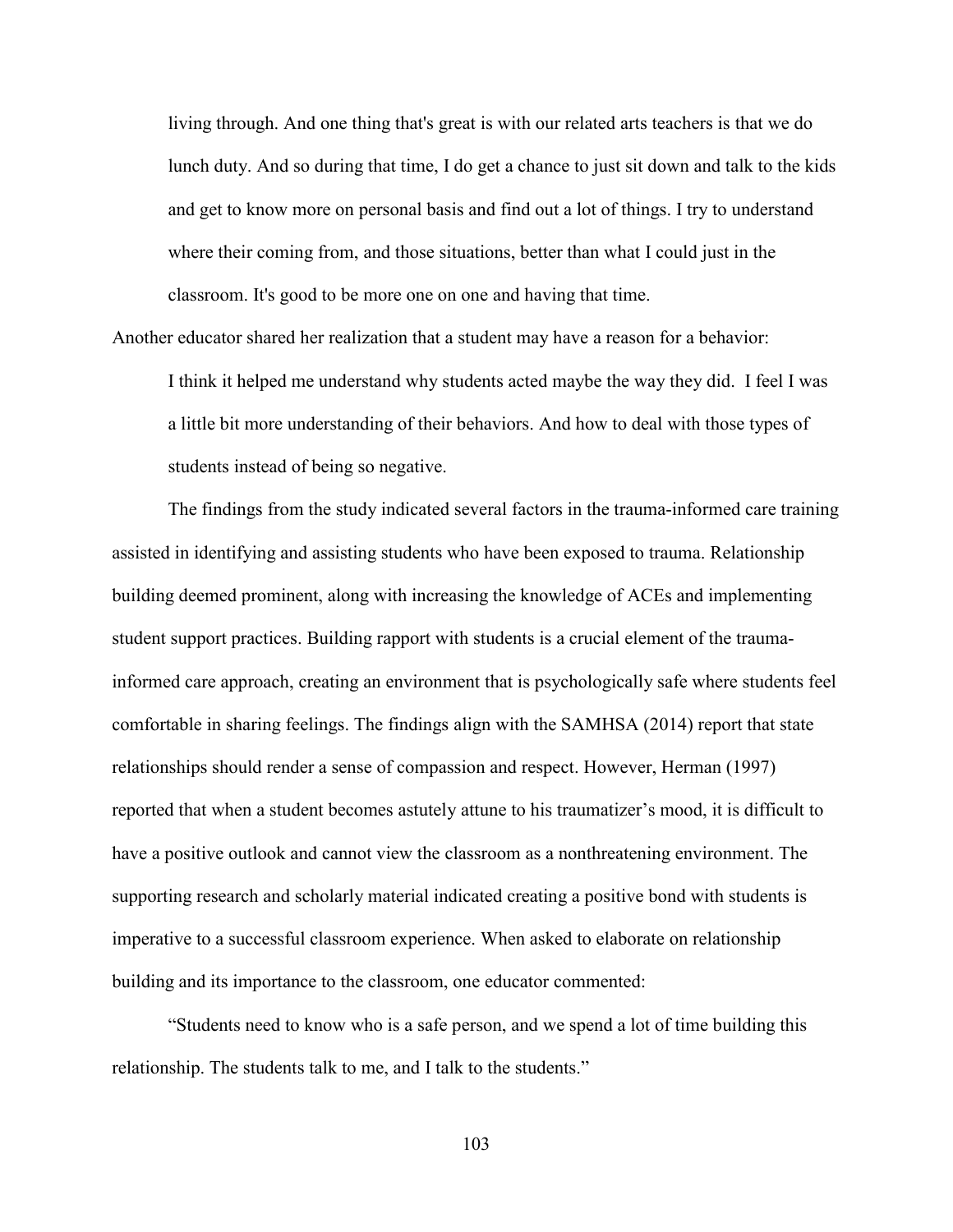Another educator added:

Providing that adult relationship as a teacher to the children help supports, but also just getting them somebody to talk in the appropriate manner or other resources. Because we know if they're not eating, not sleeping, afraid at home, then they're not performing at school.

Students who have experienced trauma often have a different view of the world which can consequentially have a negative impact on the classroom experience. Because a student's sense of hyperarousal can cloud his judgement and evaluative processes, it is beneficial that educators be aware of ACEs. A finding from the research revealed that an educator's increase in the knowledge of ACEs assisted students who may have been exposed to trauma.

One educator posited:

I feel the process of learning about ACEs was extremely helpful to all involved. The first year of implementation was hard and very heavy load. Since the first-year behaviors have diminished and there have not been as many behaviors so my load is less.

A further finding from the research study indicated implementing student support practices as being a factor that assisted students who may have been exposed to trauma. This finding aligns with Shapiro et al. (2008), who found that classroom practices that acknowledge trauma is the foundation of helping heal the past and prepare for the future. As the Tennessee Department of Education (2019) maintains, positive behavioral support and behavior intervention plans minimize disruption to education. Creating behavior teams was mentioned as a valued student support practice.

One educator remarked: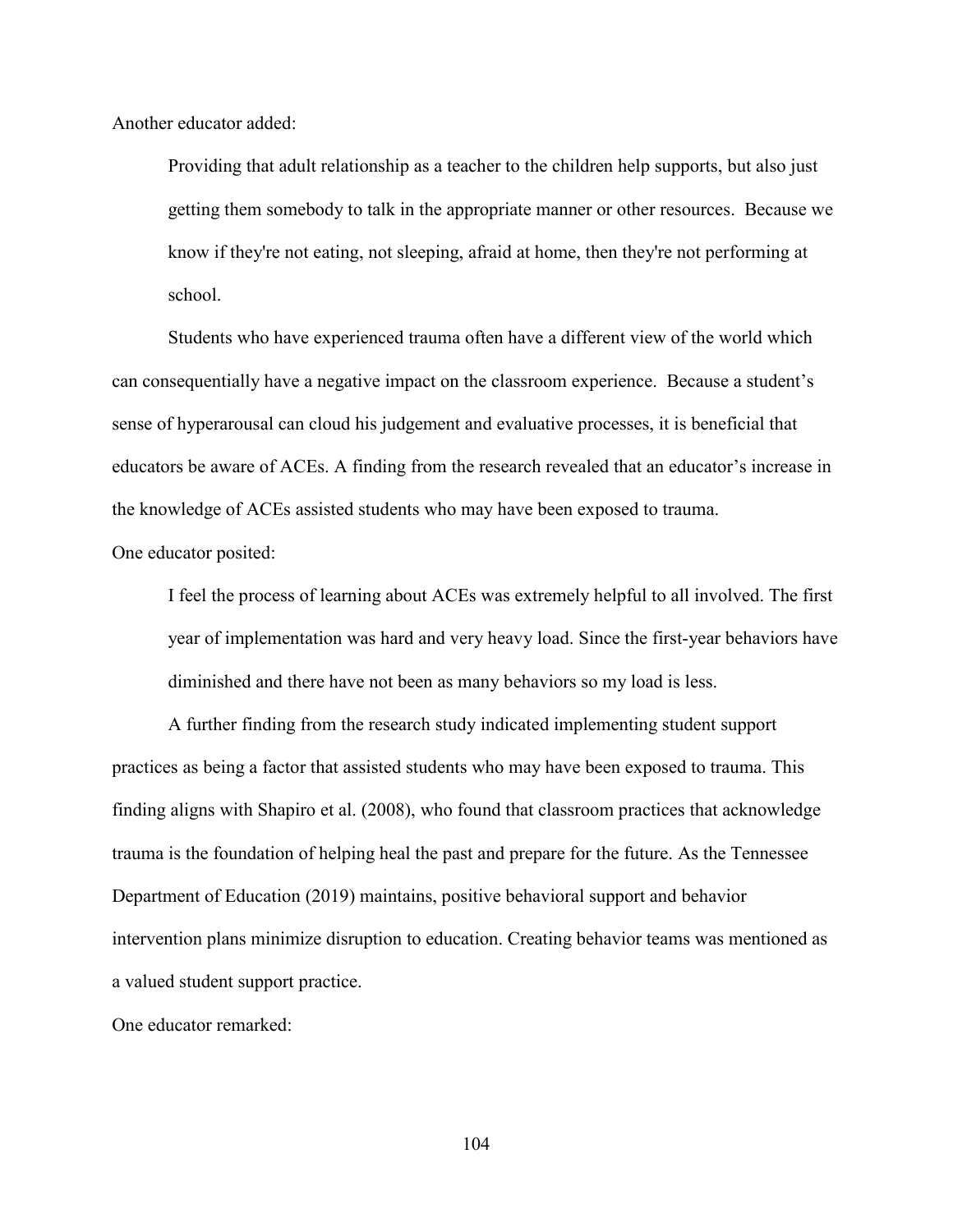From an elementary perspective, what it helped us do, of course, is we formed our behavior team. We have a referral that teachers also can use if a child is struggling with behaviors, or if they're also struggling with academics or other concern. That form can be used so that we can sit down as that team and brainstorm what strategies can we put in place to support this child in that moment.

Another system that was referenced several times by the participants was the "check in, check out" strategy. The student "checks in" with a supportive adult for an opportunity to build rapport by receiving words of encouragement or a simple greeting. The same student will "check out" later in the day with a report of how his day went. Offering insight into how an educator needs to gauge how individual supports may benefit one student and not the other in order to reevaluate a plan, an educator stated:

"We also developed a strategy called "check in, check out" that we use. It works great for some kids, but not others. So in our classrooms, it really made us rethink."

Another strategy mentioned several times was creating a safe place in the classroom where students could go to help with emotion regulation. Mostly, this is a section in the classroom where a student may go for an allotted time to engage in calming procedures. An educator went on to say:

Every classroom has a calming corner, and we discuss how everyone needs a minute away from time to time- be it stress, sadness, anger etc. We have idea posters to help them rate how they are feeling and labeling the emotion and then things that can help them calm down- yoga poses, breathing technics, play dough, pinwheels (to help with breathing), and even books about emotions and what to do with problems.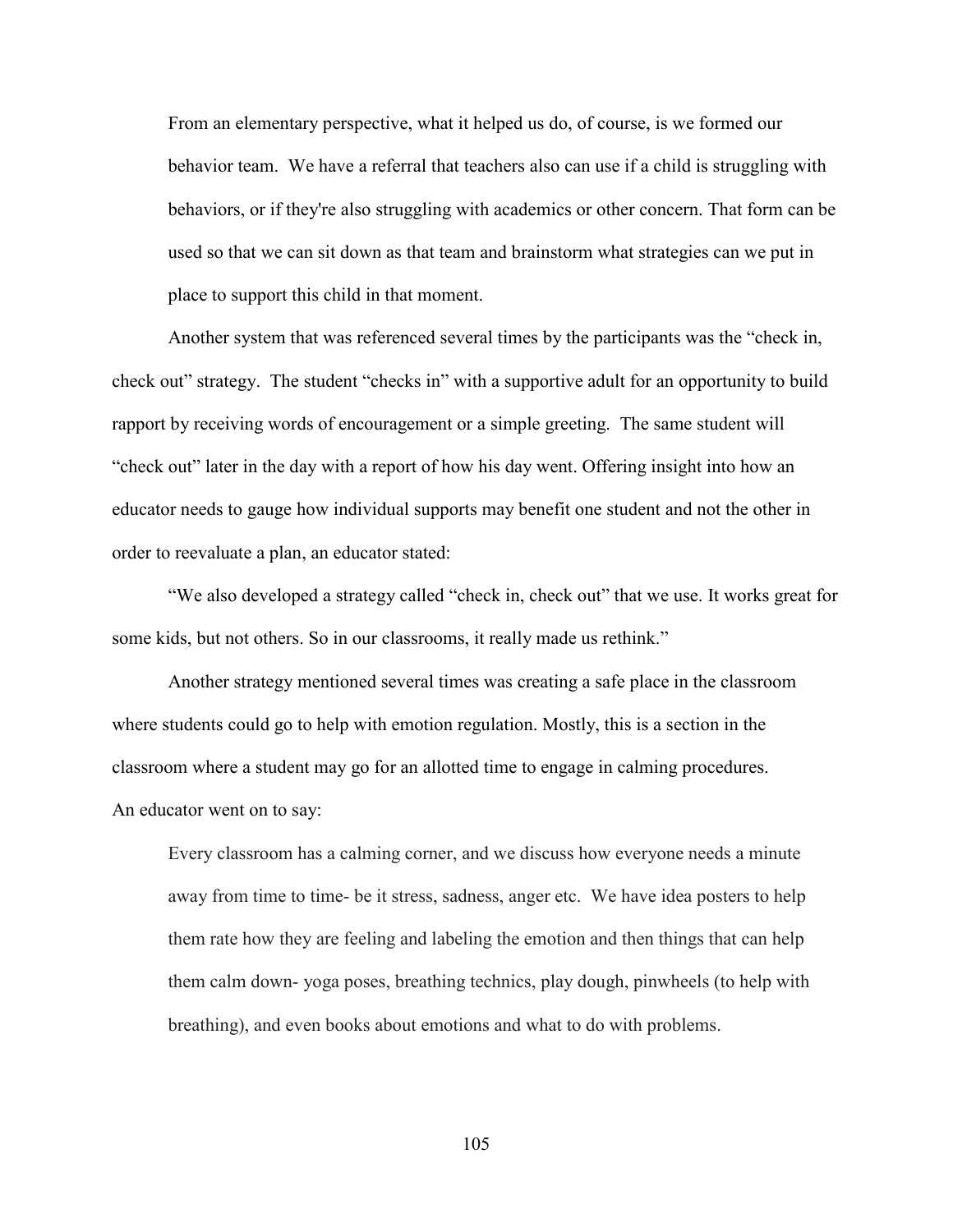Data analysis indicated the participants agree that support is needed from stakeholders, coupled with consistent school-wide expectations and a willingness to collaborate, for the successful implementation of trauma-informed care. Participants' responses specified that administration must support the implementation first and foremost, followed with collaboration and cooperation from teachers, students, and parents. Harper and Temkin (2019) posited that supportive learning environments will assist in meeting the needs of children exposed to trauma. The researcher found participants' responses align with this notion.

Harris and Fallot (2001) recommended certain prerequisites to help achieve establishment and sustainability, with administration committing to changing the paradigm. When asked about what supports are needed for a successful implementation of trauma-informed care system in the school, one participant offered validation of administration support:

They would have to be totally on board for it to actually work. So I think one thing that it's definitely essential is that your faculty and your staff are, not just the teachers, but also the staff and the school, that everybody's on the same page, and everybody's kind of trying to do the same thing, so that we're in it together, instead of having a couple of people trying to implement and also you've got a couple of people that are resisting. One educator remarked that an area of support that may seem small but is essential is "following up on rewards or consequences."

The implementation of a trauma-informed approach appears to be a smoother transition if the support of teachers is present. According to Durlak (2011), collaborating with those internal to the agency or organization is key in a successful implementation. Confirming the need for teacher support for successful implementations, one educator commented: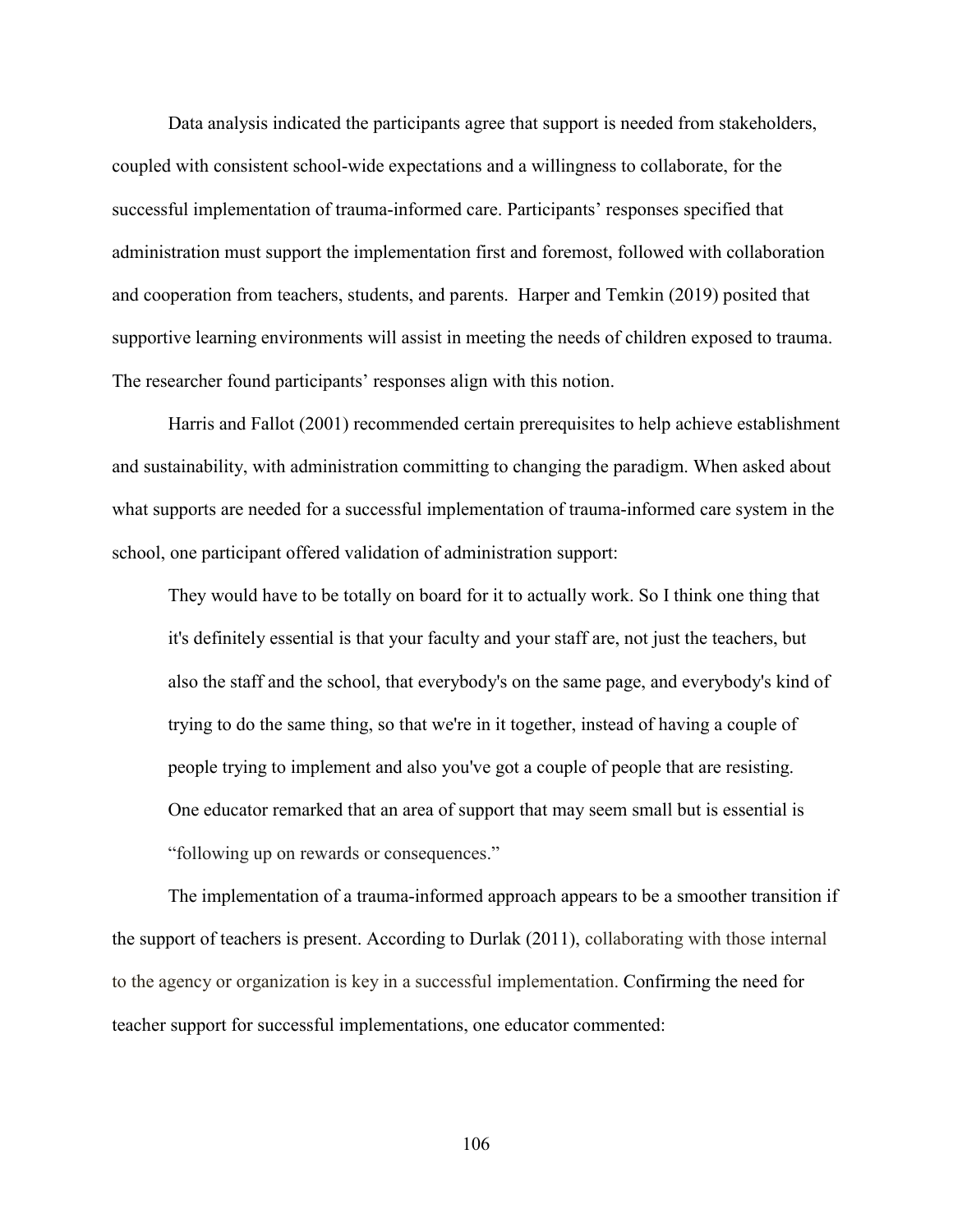You've got to meet each teacher where they are in their beliefs and their understanding. But they as a school, remember, we agreed that this is where we're moving and keep that encouragement going. It would be great to build in a system where really staff are holding each other accountable for the agreements or the goals that they've created. I just think there's power in that.

Offering insight into what may be deterrent in successful implementation of the traumainformed approach, one participant stated:

I think the counselors are a big thing: someone who knows how to talk to the children. We had a lady in a position, she's no longer here, but she would come and get the students and talk to them immediately. That kind of position helped us, but we don't have that anymore.

Adding an interesting take on the training, one educator reported:

You really need teacher buy-in. I believe our entire staff should have been trained in stages rather than a train the trainer. This provided a situation where those teachers who were resistant blamed the trainers. Outside trainers would have had more experience and able to deliver the information without the push back.

Student ownership and participation in implementation also deemed essential in the process. A student's belief that he has input in his own educational endeavors is powerful. A sense of belongs can only perpetuate feelings of self-worth and confidence. In referencing student ownership and participation, an educator offered:

If students have a voice in that, especially at the middle school level, is so important. The staff can work on a draft, but having some student leaders sit in with staff, and get their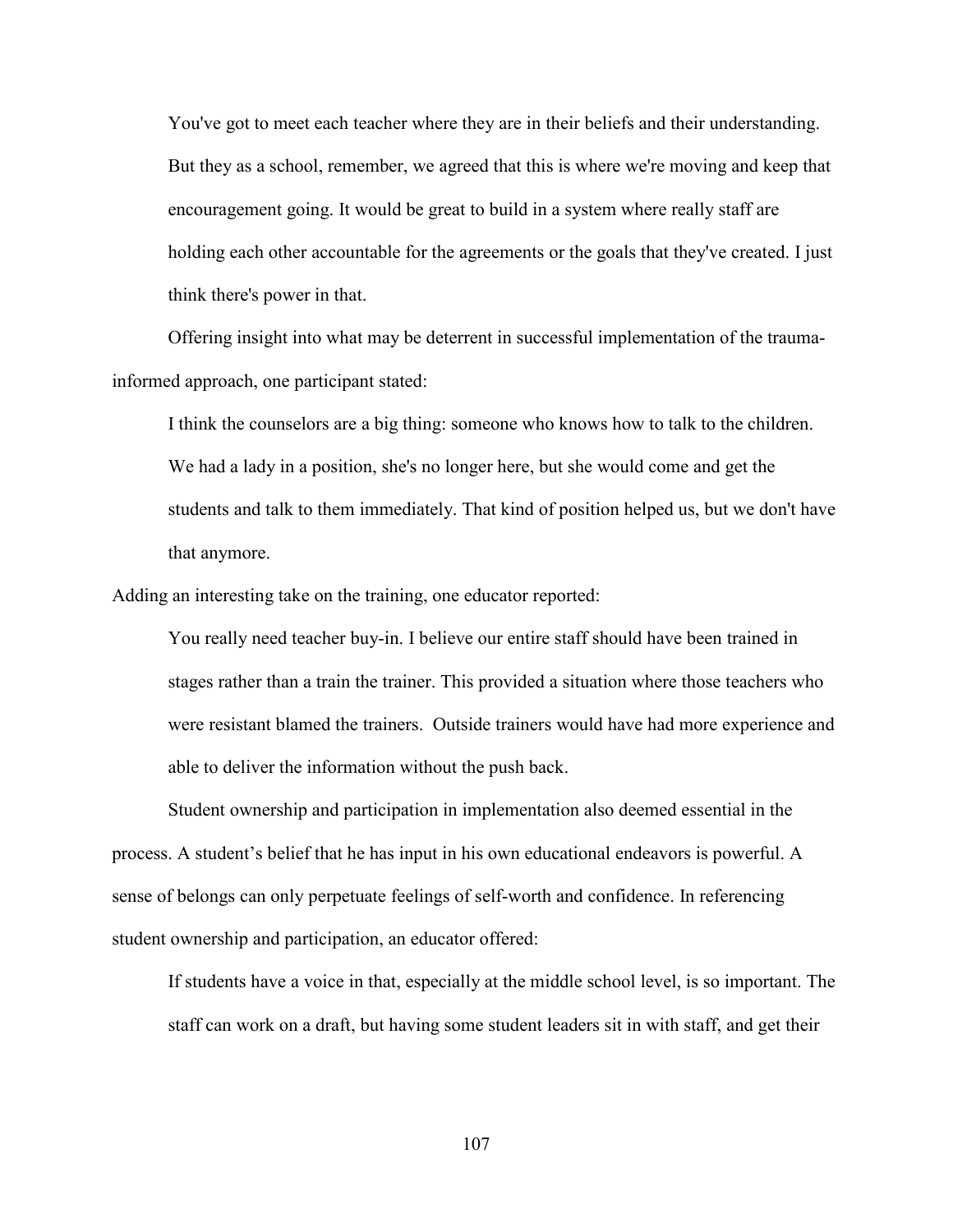feedback, is nice. I think that is a big help, and if we get those right, all the other little pieces fall into place.

Participants' responses also indicated the importance of parent's understanding the importance of a schools' adoption of trauma-informed care. The researcher's findings support the idea that parental support is a valued aspect of the successful implementation and sustainability of the program. Also, trauma education and awareness, as well as creating strong partnership with students and families, is important to support TIC. Furthermore, mitigation continues with creating a trauma-informed, culturally responsive learning environment.

When asked about the importance of parental support and understanding for TIC, an educator shared, "Parents realize their students are in a safe place that is nonjudgmental, and they feel the same way. Parents still value my input and view me as someone they can trust." Additionally, another participant revealed, "You almost take the trauma-informed care approach with the parents. Parents are more responsive to you."

Further analysis revealed participants reported a consistency with expectations is imperative to successful implementation of trauma-informed care. Enabling the students to have success seems to partly lie in establishing expectations early in the school year and consistently following those expectations. Supporting these findings is the SAMHSA (2014) recommendation of creating consistent rules and consequences. The findings also align with Shamblin et al. (2016) research suggesting that establishing consistent routines and rules is one of the most effective rituals in creating a safe and respectful classroom. When asked about an essential factor in implementation, one educator responded:

It's been positive because of how we're handling things in the classroom and getting the kids off on the right start. And we have the related arts teachers take the students the first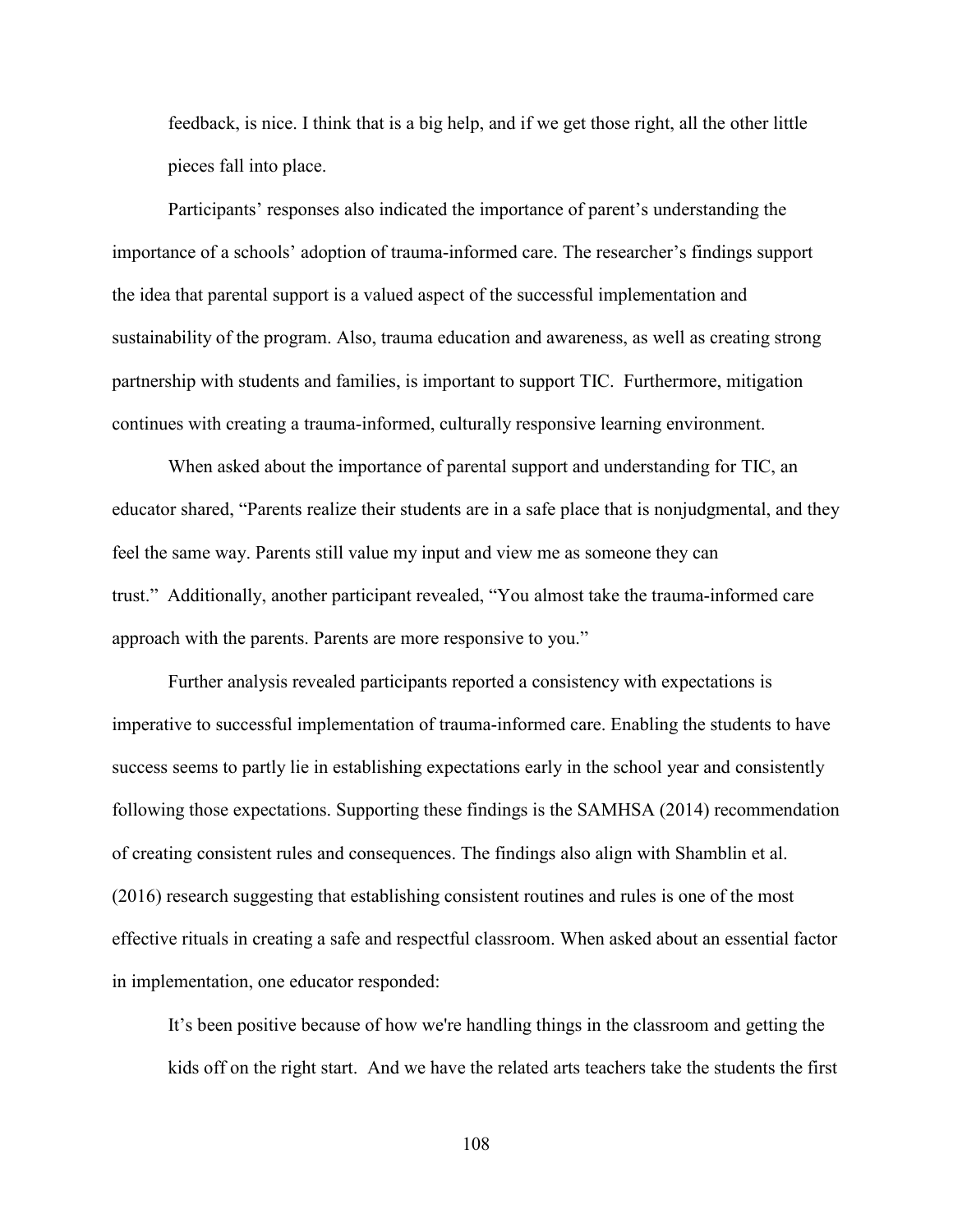week or sometimes the first week and a half or so of school, and we meet with all of them and we go over our way expectations.

Participants' responses revealed the importance of the willingness to collaborate as being key in the successful implementation of trauma-informed care. Collaboration among personnel is recognized as a strategy that encompasses all school employees as stakeholders who are instrumental in providing the trauma-informed care climate with invaluable data and knowledge (Harris & Fallot, 2001; Hopper et al., 2010). Also, having a common language equips all areas of service to apply a "trauma lens" when dealing with students (Cole et al., 2013). All these things will provide personnel the knowledge that is required to support such programs and maintain sustainability (Cole et al., 2013; Wolpow et al., 2009).

The conceptual framework for providing a TIC approach in an educational setting as suggested by the SAMHSA (2014) views staff collaboration as a key factor. Collaboration among personnel is recognized as a strategy that encompasses all school employees as stakeholders who are instrumental in providing the trauma-informed care climate with invaluable data and knowledge (Harris & Fallot, 2001; Hopper et al., 2010). The supporting research of Ko et al. (2008) maintains that increasing collaboration efforts increase student support within the school. These findings align with Ko's reports of the importance of educators' collaboration assists in recognizing and mitigating childhood trauma symptoms. An educator remarked concerning stakeholder involvement: "It's a team effort; everybody has to be on board, and everybody has to be working."

Another educator said in referencing collaboration:

Having a common goal that the staff works to agree on is important. I think voice is very important. And knowing that in the beginning, people might not be sure it's going to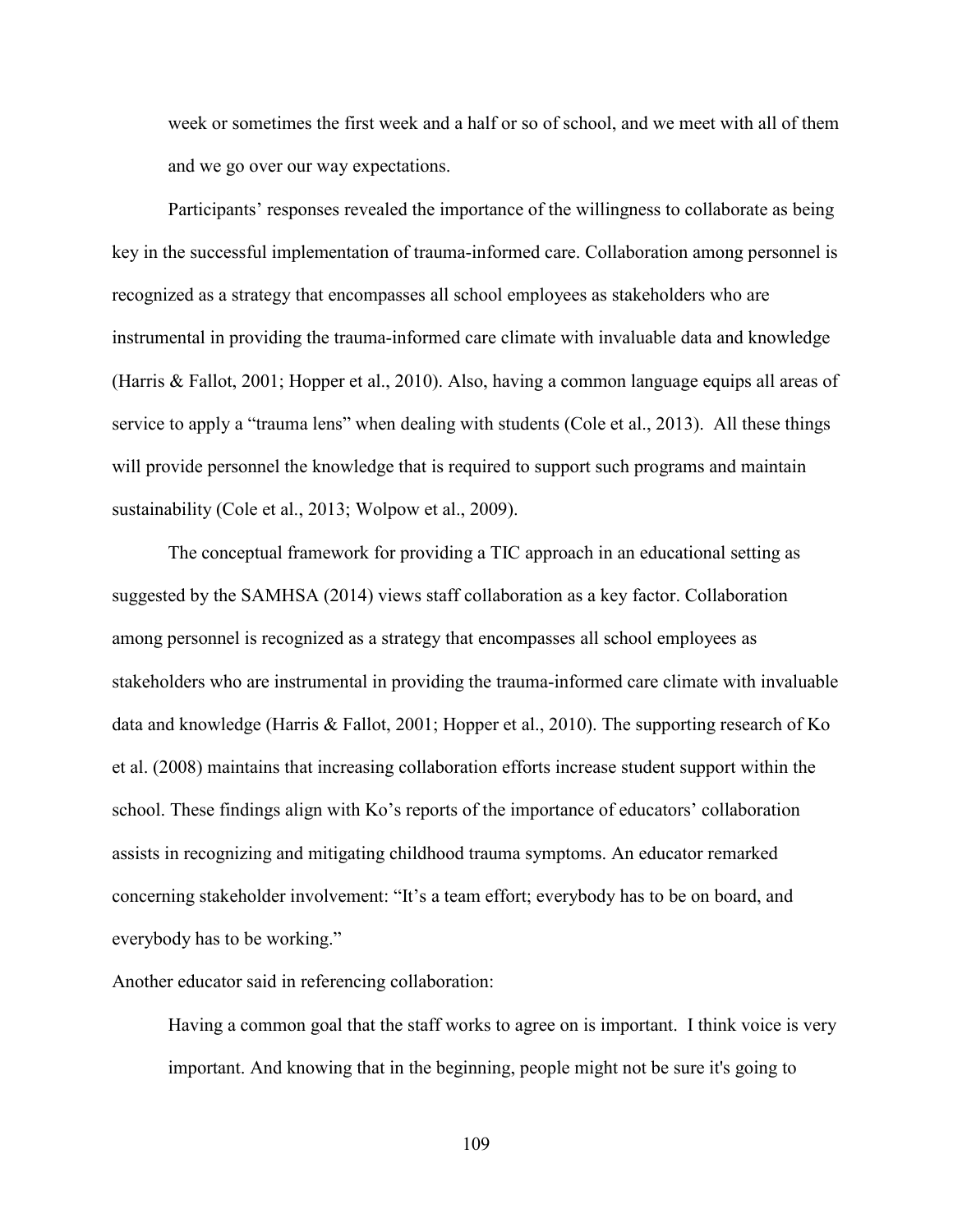work, but I think it's always important to start here. And have very clear examples of why this work is critical. But then also success stories and making sure you're celebrating those along the way as they happen.

Additionally, an educator agreed:

"I think that's one of the big things is just making sure that everybody understands what we're doing and why it makes sense."

Participants' responses indicated an increase of the level of knowledge about traumainformed care, changes in classroom management practices, and an increase in empathy toward students and teachers after implementation. Knowles et al. (2020) posited that adult learners are more apt to grasp new material if the knowledge is relevant. Learning and applying new material is more likely if it can provide solutions to issues; furthermore, adult learning is enhanced if the participant is internally motivated (Knowles et al., 2020). Because educators may face daily obstacles perpetuated by student trauma exposure, adaptation of trauma-informed care may provide the problem-solving anecdote that teachers seek.

Since trauma has been shown to be prevalent in children, it may be advantageous for all administrators, educators, and other personnel to use and understand identical verbiage when speaking of trauma matters as well as to recognize the significance of resilience (Sauers & Hall, 2016). Also, personnel should be trained to recognize triggers that may cause students discomfort, both physical and emotionally (Bath, 2008; Carello & Butler, 2015).

One educator revealed the training enhanced her position in the education field: The training really prepared me to know what it looks like to be a trauma-informed school and what steps we needed to take to make that happen. We got to really complete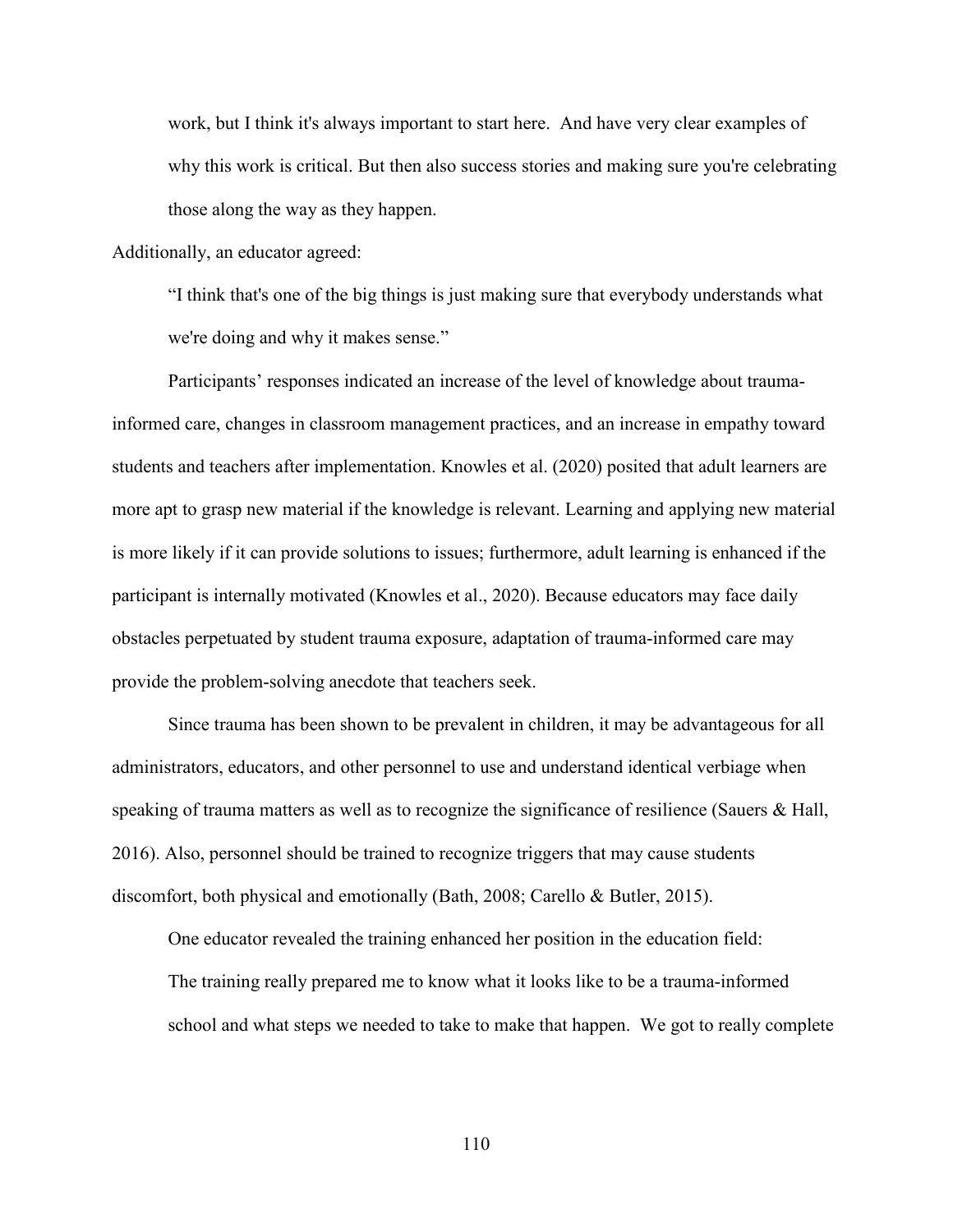a deep dive into where our school currently fell short and what we needed to do to improve.

Analysis of the interview transcripts revealed upon implementation of trauma-informed care, educators were more likely to adapt classroom procedures that aligned to the SAMHSA trauma-informed care framework. Supporting changing classroom management practices, Garcia and Weiss (2018) reported that the actions of suspending and expelling students are not beneficial to the student and may lead to unwanted circumstances such as lower academic performance and engagement. Also, a lower connectedness culture has also been reported as well as a lower graduation rate. According to NCTSN (2010), the implementation of TIC in the classroom has been noted to assist in handling discipline problems. Furthermore, the NCSTN also recommends system leaders evaluate and revise discipline practices.

One educator revealed a newfound understanding of the importance of trauma-informed care practices in the classroom discipline policy:

"It has established a safe space that is calming and nonjudgmental. This makes it accessible to learning. Trauma-informed care helps to have more conversations. Everything goes smoother. Consequences do happen but the students know it is for a reason."

Aligning with research found in the literature review, restorative practices change and enhance classroom management procedures. A stronger school community, according to Walpert-Gawron (2016), can be created by utilizing restorative justice practices in place of traditional discipline measures. Also, the Response to Instruction and Intervention- Behavior (RTI²-B) framework encourages supporting students through prosocial behavior skills such as relationship building and positive interactions (Tennessee Behavior Supports Project, 2020).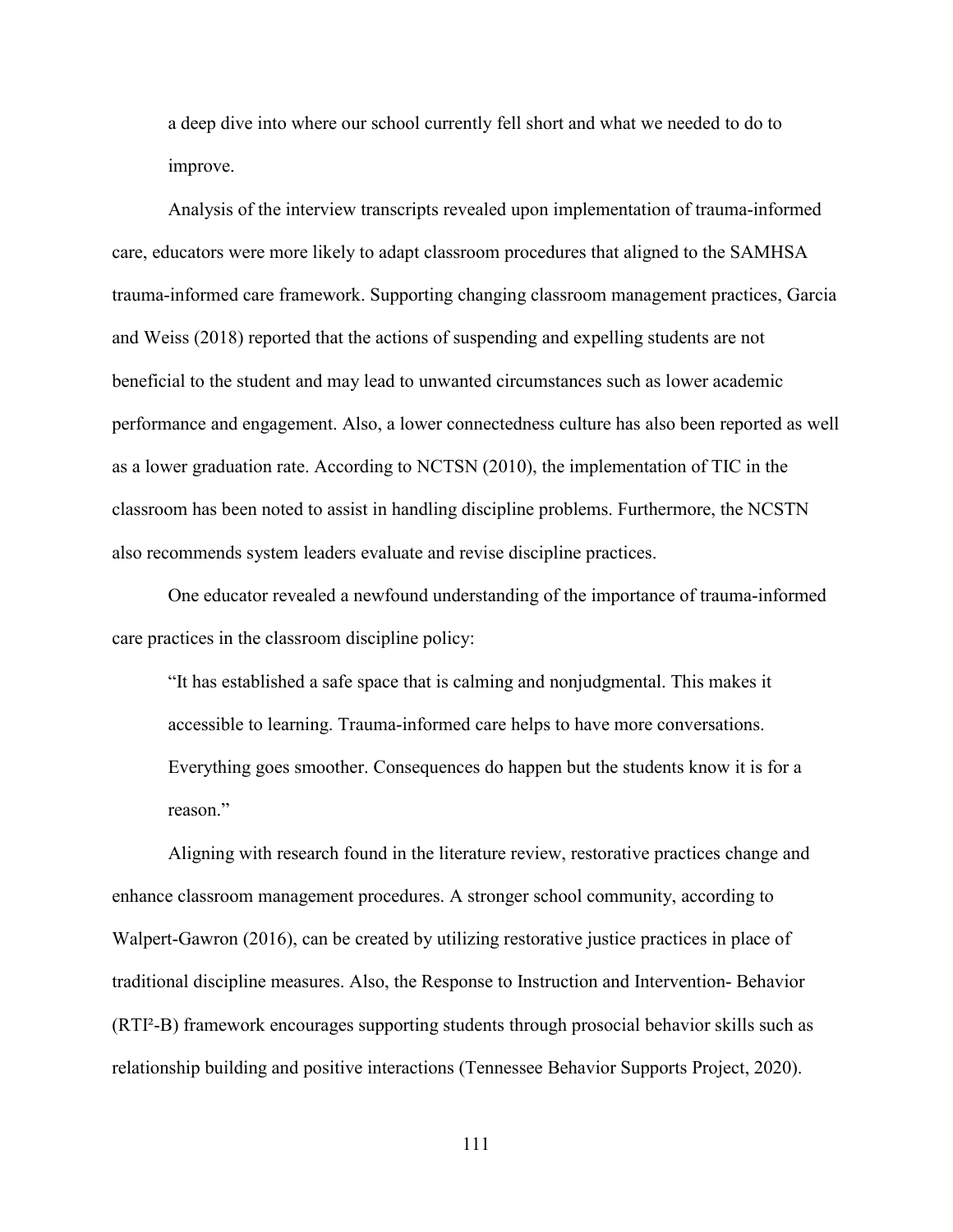One educator reiterated:

Another positive thing that came out of the training is we have a restorative playtime now where they do go and talk to people about their behavior. If they miss playtime, we don't necessarily have them stand, but we have them walk during playtime. We have more conversations now, I think, about their behavior than we did before. I do think that is a positive thing we took away from the training.

Another educator posited:

We learned about having calming stations in each classroom for students to use when they need to regulate themselves. We also learned about the SRSS data collection and using the Tier 2 and Tier 3 interventions to help individual students that are struggling with dysregulation. We learned how school-wide Tier 1 interventions such as Morning Meetings can help all students regulate themselves before the academic day begins.

Maloney et al. (2016) posited that promoting empathy is derived from developing healthy relationships in a productive educational environment. Participant's responses indicated an increased degree of empathy toward students and fellow educators after implementation of trauma-informed care. Researchers assert the presence of a caring adult can establish senses of empathy as well as provide ways to process traumatic events and re-traumatization (Bartlett et al., 2017; Blaustein & Kinniburgh, 2010; Lieberman, 2004; NSCDC, 2014). Furthermore, Walpert-Gawron (2016) explained that empathy for all involved is crucial as the offender's past trauma may have influenced behavior.

One educator revealed that before the training, she did not realize other faculty members could have experienced trauma as well. She reported the importance in "giving each other grace and support."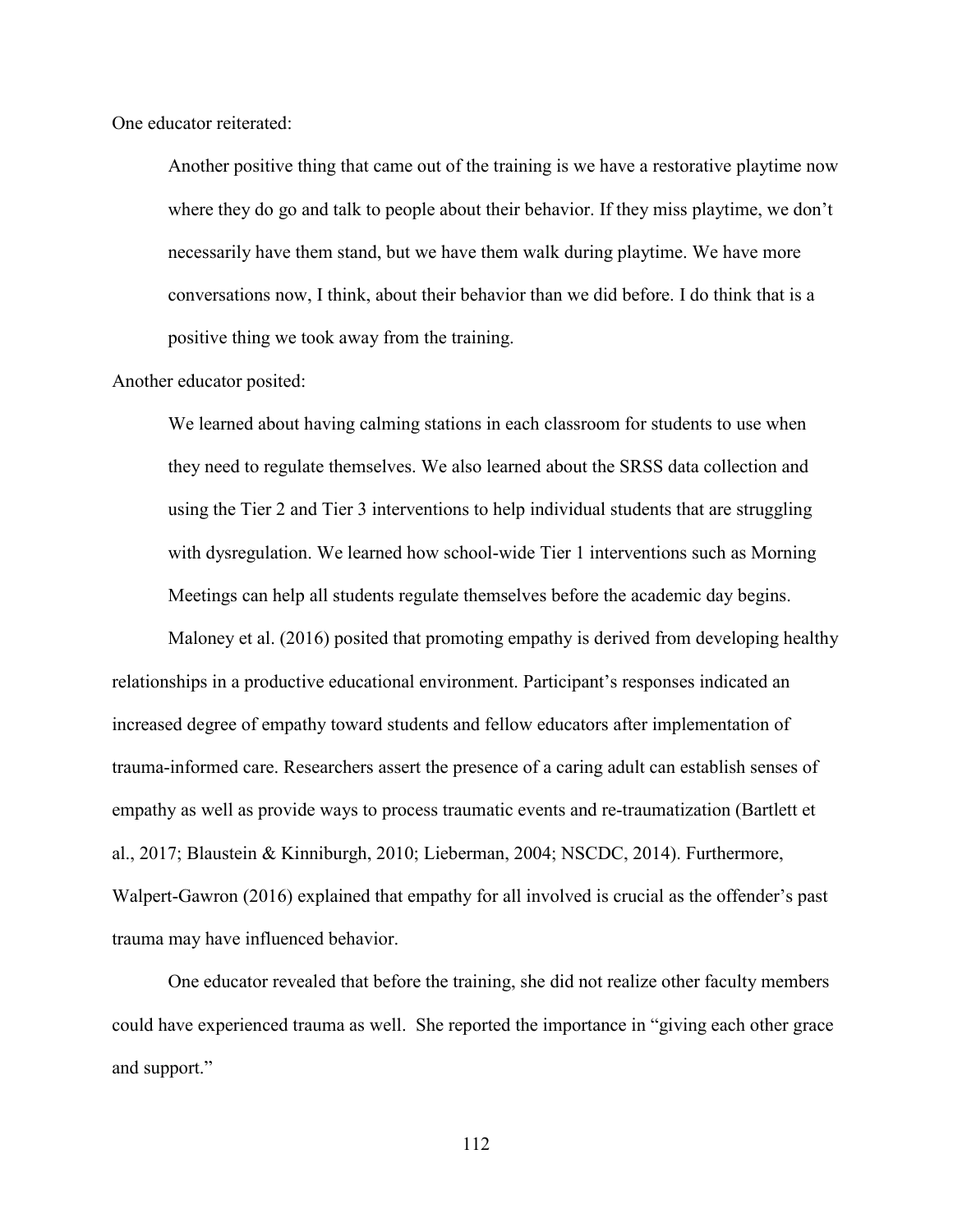Adding to the theme of empathy, another educator reflects:

We have a much more student-focused and trauma-focused school culture since the implementation. More staff at our school now see things through a trauma and ACE's lens than before. Students are given the benefit or the doubt, and there is more patience among staff for students.

## **Recommendations for Practice**

Following the analyzation of data collected and literature review, the researcher has made the following recommendations for practice:

- Administrators should prepare in-service presentations with meaningful activities as a precursor to the training. This may foster a greater interest in the training.
- Administrators should plan for ongoing training throughout the year to keep staff engaged and any new staff trained.
- A formation of a "TIC Team" consisting of school staff should occur to offer a support to all staff. This team should meet on a regular basis to discuss the school climate and ways to shift the climate if necessary. This team should also evaluate policies and procedures that do not align with the trauma-informed care approach and strategize to correct. The goals of the team should be clearly defined.
- The Community Involvement Plan, or other community outreach programs, should include inviting the community in learning about trauma-informed care through a variety of events, such as an open house or other specialty programs.
- The principles of trauma-informed care should be intertwined with the school's mission statement. This will clarify the purpose of the school and its intent to address trauma.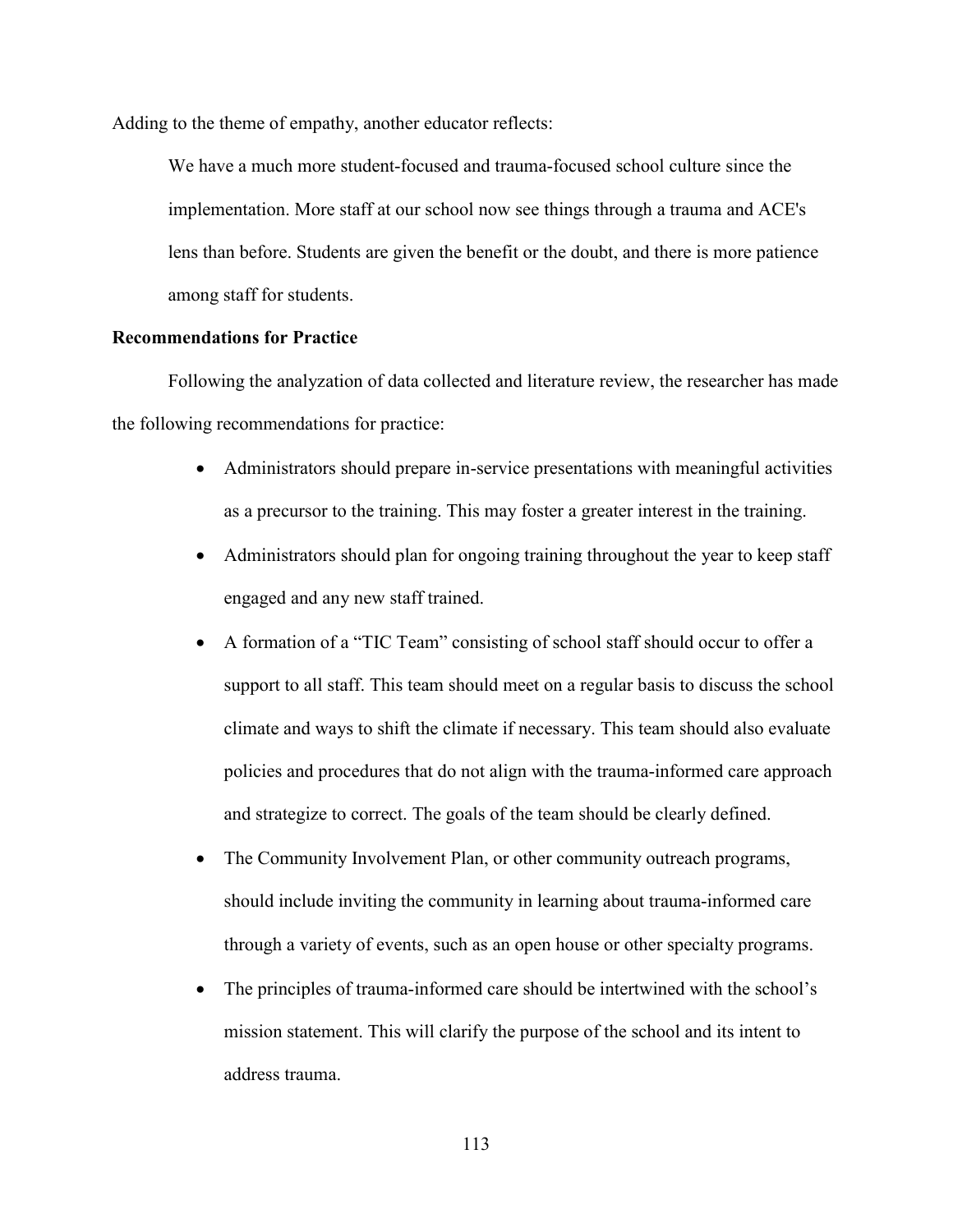## **Recommendations for Future Research**

The following recommendations for future research are based on the researcher's findings and conclusions of this research:

- A qualitative study could be designed to examine educators' perception of school culture after the implementation of trauma-informed care approach.
- A qualitative study could be designed to examine the perceptions of the school climate after the implementation of a trauma-informed care approach system.
- A quantitative study could be designed to measure the graduation rate of students who have attended a trauma-informed school.
- A quantitative study could be designed to examine the attendance and grades data before and after the implementation of trauma-informed care approach.

### **Conclusions**

Educators undergo extensive training throughout their careers encompassing a large gamut of subjects. Oftentimes, teachers perceive trainings as not worthwhile or applicable to their present situations. The purpose of this qualitative phenomenological study was to examine the lived experiences of participants who received the trauma-informed care approach training provided by the Tennessee Commission on Children and Youth, entitled "Building Strong Brains Tennessee." The researcher found the perceptions of the impact of trauma-informed training in three Appalachian elementary schools revealed the training was a positive and meaningful experience. Through the researcher's analysis of the individual transcripts, the participants revealed the impact of the trauma-informed care training. The applications of the findings are limited to the three Appalachian elementary schools; however, the results of the study align with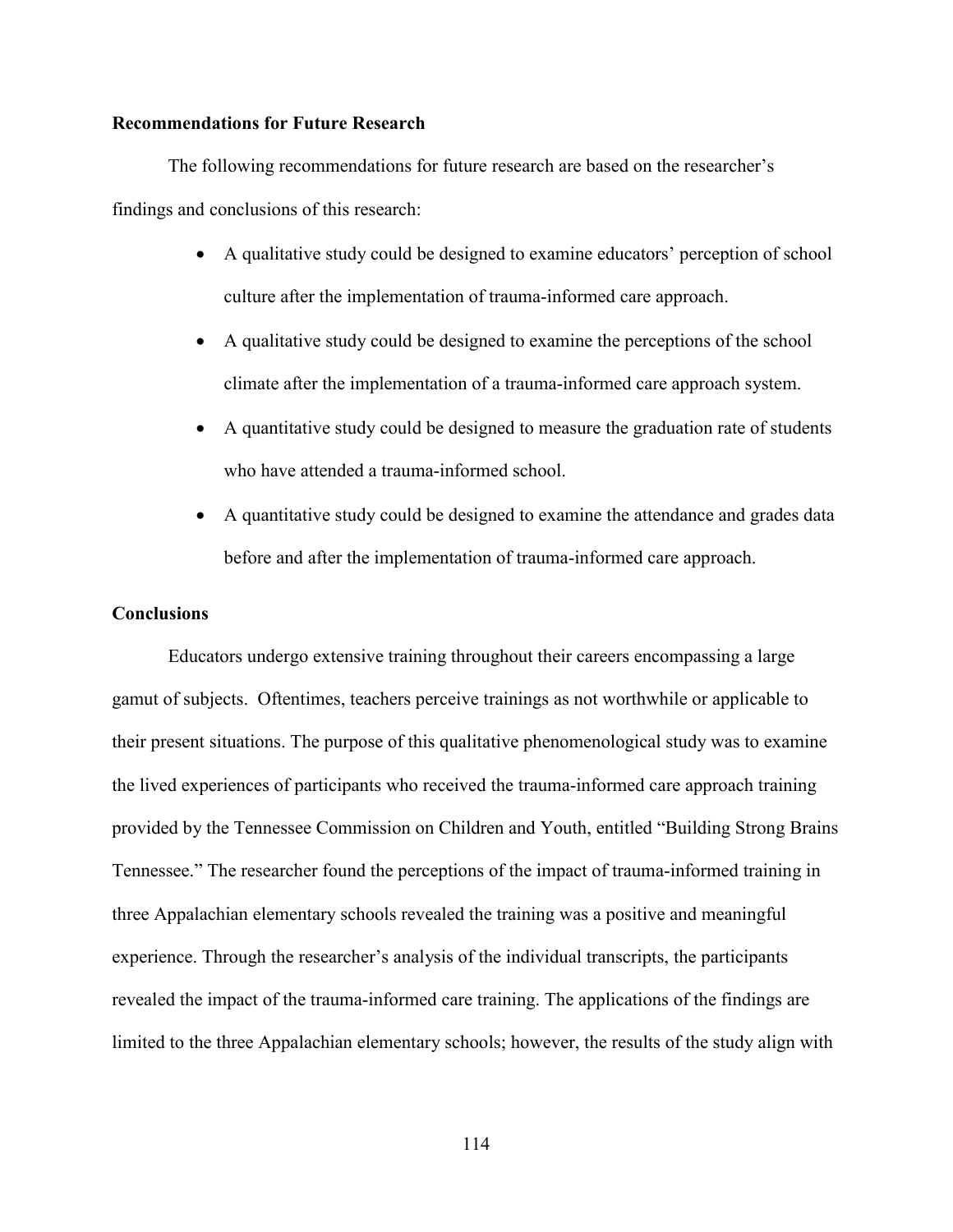the literature review. The results of this study may be added to the body of research regarding training and implementation of the trauma-informed care approach.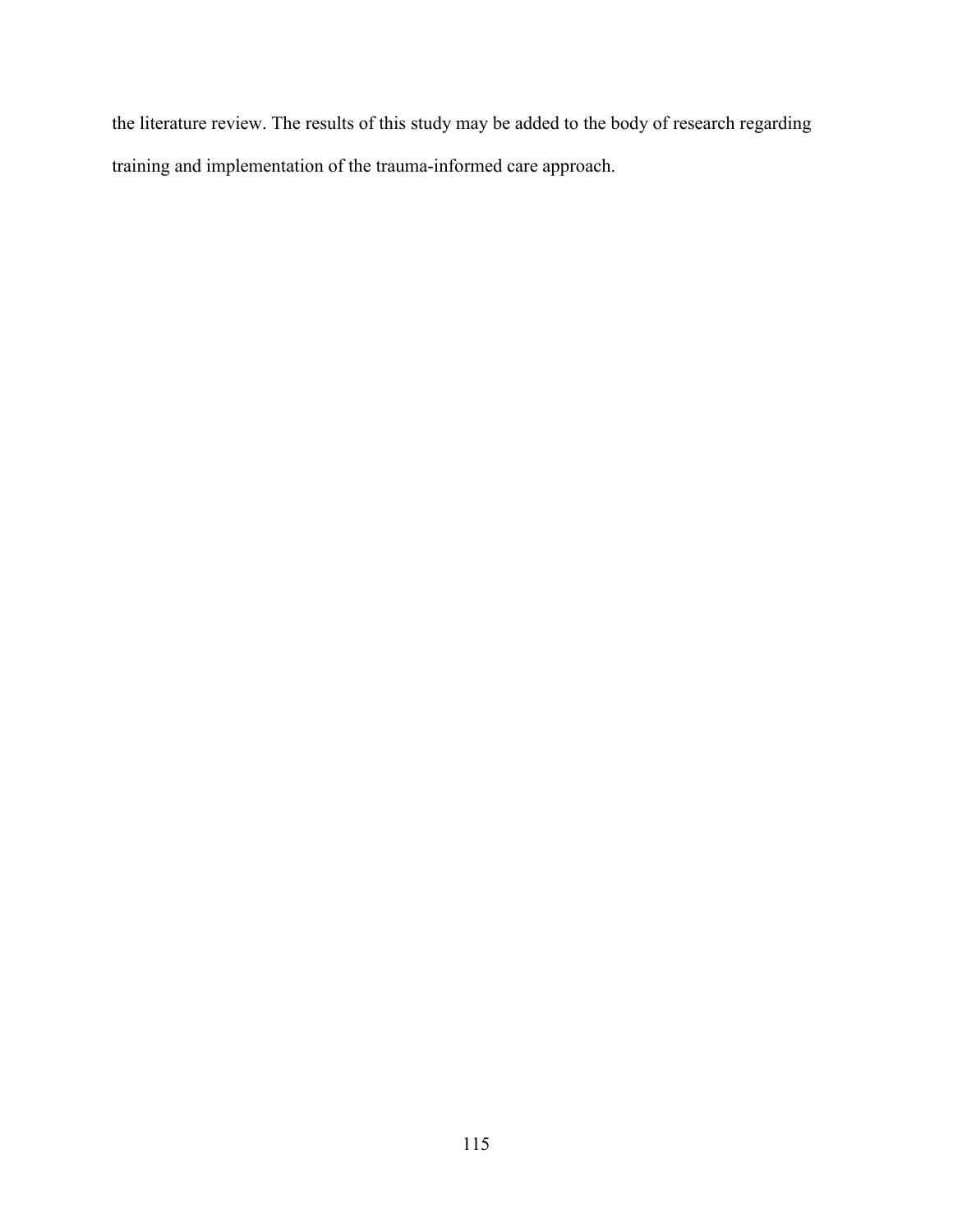#### **References**

- Alistic, E. (2012). Teachers' perspectives on providing support to children after trauma: A qualitative study. *School Psychology Quarterly, 27*(1), 51-59.
- Arastaman, G., & Balci, A. (2013). Investigation of high school students' resiliency perception in terms of some variables. Educational Sciences: Theory & Practice, *13*(2), 922-928.
- Anda, R. F., Dong, M., Brown, D. W., et al. (2009). The relationship of adverse childhood experiences to a history of premature death of family members. *BMC Public Health*, *1*, 106–115.
- Anda, R. F., Felitti, V. J, Bremner, J. D., Walker, J. D., Whitfield, C. H., Perry, B. D., & Giles, W. H. (2006). The enduring effects of abuse and related adverse experiences in childhood. European Archives of Psychiatry and Clinical neuroscience, *256*(3), 174-186. doi:10.1007/s00406-005-0624-2
- Anney, V. N. (2104). Ensuring the quality of the findings of qualitative research: Looking at trustworthiness criteria. *Journal of Emerging Trends in Educational Research and Policy Studies, 5*(2), 272-275.
- Ary, D., Jacobs, L., Irvine, C., & Walker, D. (2014). *Introduction to research in education* (10th ed.). Boston, MA: Cengage.
- Asmundson, G. J. G., & Afifi, T. O. (2020). *Adverse childhood experiences: Using evidence to advance research, practice, policy, and prevention*. Elsevier/Academic Press.
- Azeem, M., Aujla, A., Rammerth, M., Binsfeld, G., & Jones, R. B. (2011). Effectiveness of six core strategies based on trauma-informed care in reducing seclusions and restraints at a child and adolescent psychiatric hospital. Journal of Child & 222 Adolescent Psychiatric Nursing, *24*(1), 11-15. doi:10.1111/j.1744- 6171.2010.00262.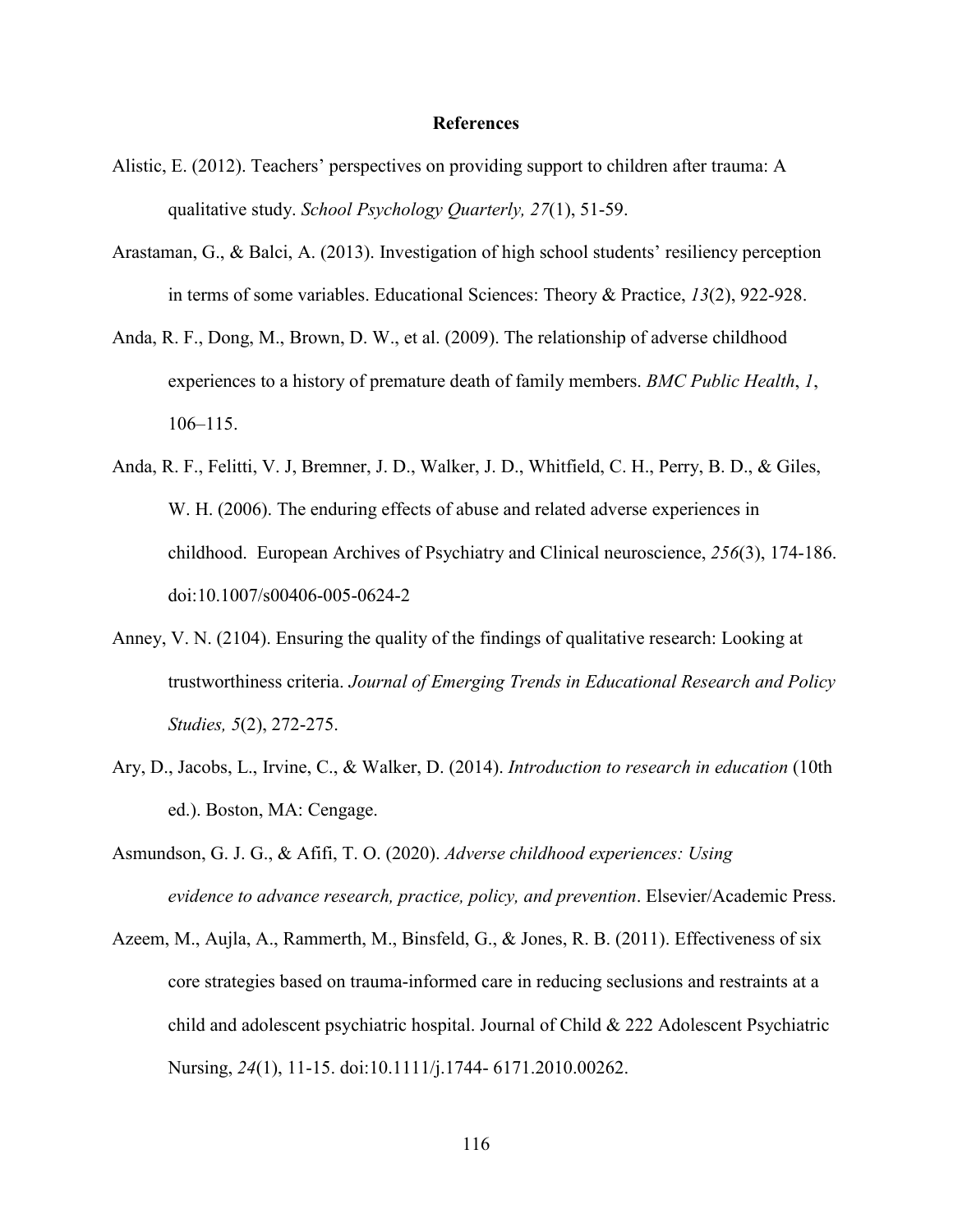- Bakosh, L., Snow, R., Tobias, J., Houlihan, J., & Barbosa-Leiker, C. (2015). Maximizing mindful learning: Mindful awareness intervention improves elementary school students' quarterly grades. *Mindfulness, 7*(1), 59-67. doi:10.1007/s12671-015-0387-6
- Bartlett, J. D., Smith, S., & Bringewatt, E. (2017). Helping young children who have experienced trauma: Policies and strategies for early care and education. Bethesda, MD: Child Trends Retrieved March 16, 2021 from https://www.childrentds.org/wp-content/uploads/ 2017/04/2017-19ECETrauma.pdf
- Bartlett, J., & Steber, K. (2019, May 9). *How to implement trauma-informed care to build resilience to childhood trauma*. Child Trends. Retrieved April 4, 2021, from https://www.childtrends.org/publications/how-to-implement-trauma-informed-care-tobuild-resilience-to-childhood-trauma
- Bayless, L. & Craig-Olden, H. (2003). Permanence and safety-model approach to partnerships in parenting (PS-MAPP). Child Welfare Institute, Duluth, Georgia
- Becker-Weidman, A., & Hughes, D. (2008). Dyadic Developmental Psychotherapy: An evidence-based treatment for children with complex trauma and disorders of attachment. Child & Family Social Work, *13*(3), 329-337. doi.org/10.1111/j.1365- 2206.2008.00557.x
- Bellinger, D. B., Decaro, M. S., & Ralston, P. A. (2015). Mindfulness, anxiety, and high stakes mathematics performance in the laboratory and classroom. *Consciousness and Cognition, 37*, 123-132. doi:10.1016/j.concog.2015.09.001
- Blaustein, M. & Kinniburgh, K. (2010). Treating traumatic stress in children and adolescents: How to foster resilience through attachment, self-regulation, and competency. Guilford Press.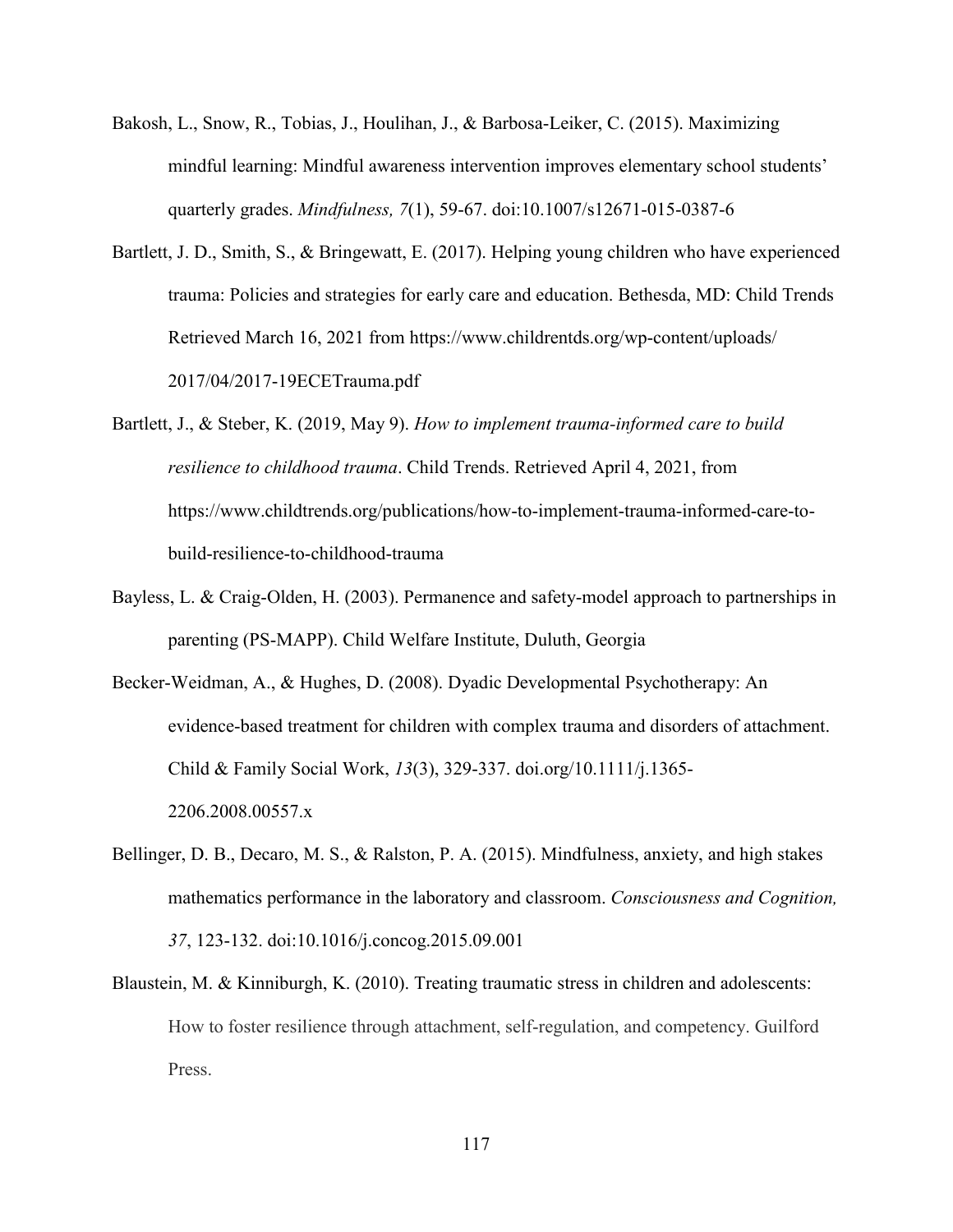- Blitz, L. V., Anderson, E. M., & Saastamoinen, M. (2016). Assessing perceptions of culture and trauma in an elementary school: Informing a model for culturally responsive traumainformed schools. The Urban Review, *48*(4), 520-542. doi:10.1007/s1125-016-0366-9
- Blodgett, C. & Dorado, J. (2016). *A selected review of trauma-informed school practice and alignment with educational practice*. San Francisco, CA: California Endowment.
- Borntrager, C., Caringi, J., van den Pol, R., Crosty, L., O'Connell, K., Trautman, A., & McDonald, M. (2012). Secondary traumatic stress in school personnel. *Advances in School Mental Health Promotion, 5*(1), 38-50. doi:10.1080/1754730X.2012.664862
- Boyce, W. T., Levitt, P., Martinex, F. D., McEwen, B.S., & Shonkoff, J.P. (2020). More Than Just the Brain (II): Advances in the Developmental Biology of Adversity and Resilience.
- *Brain architecture*. Center on the Developing Child at Harvard University. (2019, August 20). Retrieved March 18, 2021, from https://developingchild.harvard.edu/science/keyconcepts/brain-architecture/
- Braun, V., Clarke, V., Gray, D. (2017). Innovations in qualitative methods. In Gough, B. (Ed.), The Palgrave handbook of critical social psychology (pp. 243–266). Basingstoke, England: Palgrave Macmillan.
- Briere, J. N., & Scott, C. (2012). *Principles of trauma therapy: A Guide to symptoms, evaluation, and treatment.* Thousand Oaks, CA: Sage.
- Brown, S. M., Baker, C. N., & Wilcox, P. (2011). Risking connection trauma training: A pathway toward trauma-informed care in child congregate care settings. 224 Psychological Trauma: Theory, Research, Practice, and Policy, *4*(5), 507. dx.doi.org/10.1037/a0025269

Brunzell, T. Waters, L. & Stokes, H. (2015). Teaching with strengths in trauma-affected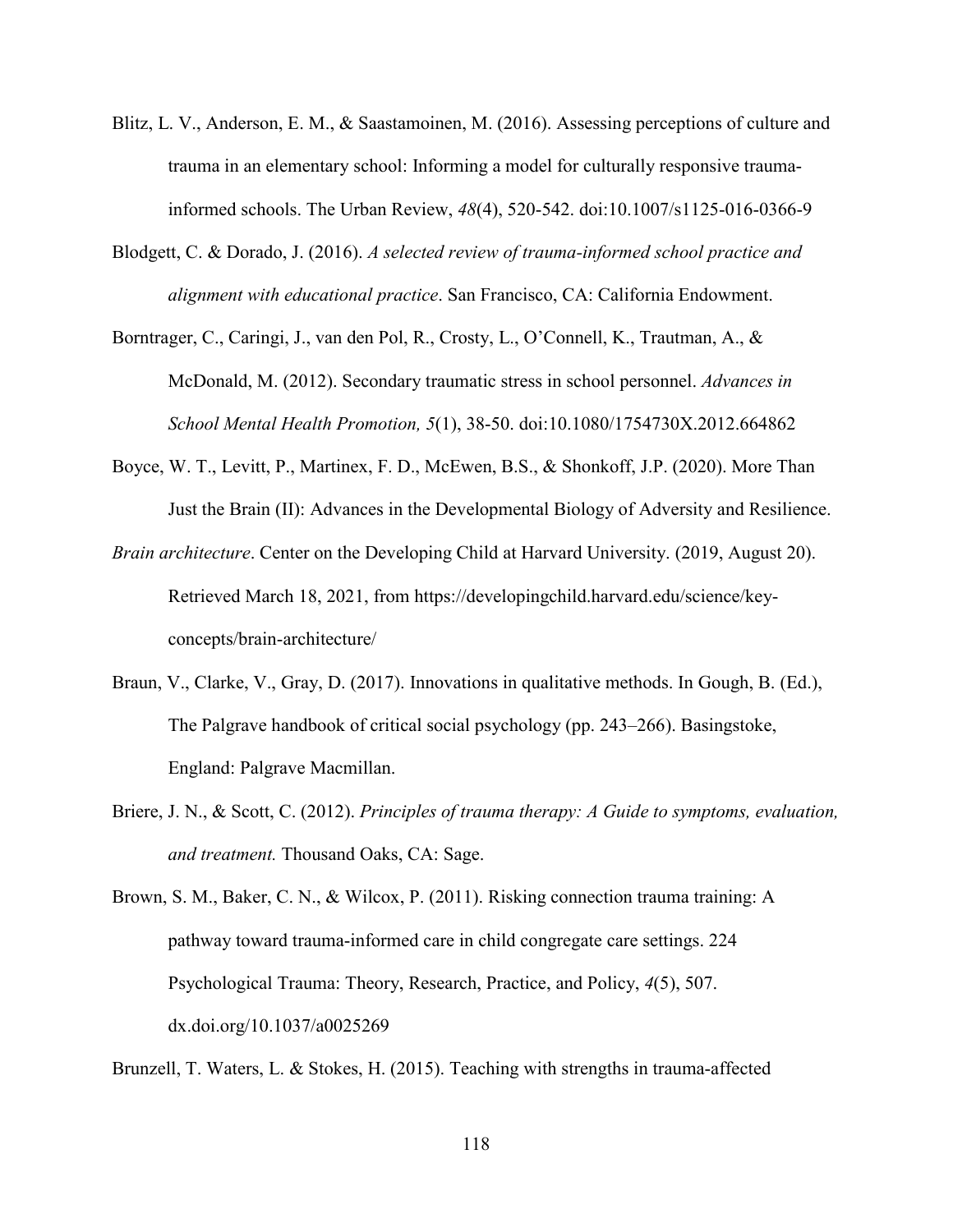students: A new approach to healing and growth in the classroom. *American Journal of Orthopsychiatry, 85*(1), 3-9. doi:10.1037/ort0000048

- Brunzell, T. Waters, L. & Stokes, H. (2018). Why do you work with struggling students: Teacher perceptions of meaningful work in trauma-impacted classrooms. *Australian Journal of Teacher Education, 43*(2), 116-142.
- Butler, L. D., Carello, J., & Maguin, E. (2017). Trauma, stress, and self-care in clinical training: Predictors of burnout, decline in health status, secondary traumatic stress symptoms, and compassion satisfaction. *Psychological Trauma: Theory, Research, Practice, and Policy, 9*(4), 416-424. doi:10.1037/tra0000187
- Call, C., Purvis, K., Parris, S. R., & Cross, D. (2014, September). Creating Trauma-Informed Classrooms. Adoption Advocate, 75, 1-10. Retrieved February 20, 2021.
- Cancio, E., Albrecht, S., & Johns, B. (2013). Defining administration support and its relationship to the attrition of teachers of students with emotional and behavioral disorders. Education and Treatment of Children, *36*(4), 71-94.
- Carello, J., & Butler, L. D. (2015). Practicing what we teach: Trauma-informed educational practice. Journal of Teaching in Social Work, *35*(3), 262-278. doi: 10.1080/08841233.2015.1030059
- Caringi, J., Stanick, C., Trautman, A., Crosby, I., Devlin, M. & Adams, S. (2015). Secondary traumatic stress in public school teachers: Contribution and mitigating factors. *Advances in School Mental Health Promotion, 8*(4), 244-256.
- Cassell, C. (2005). Creating the interviewer: Identity work in the management research process. *Qualitative Research, 5*(2):167-179.

Cater, J. (2011). SKYPE—A cost-effective method for qualitative research. Rehabilitation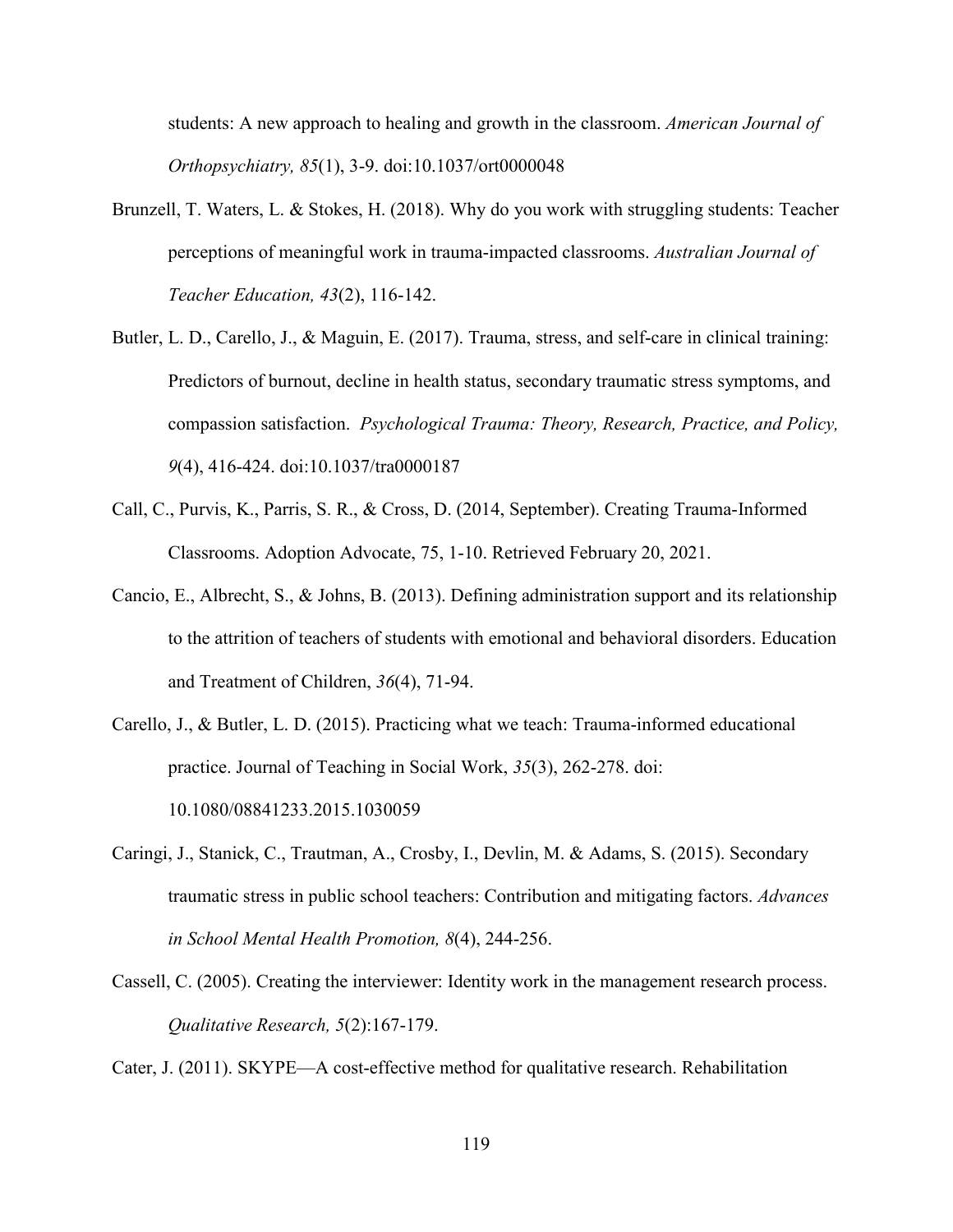Counselors and Educators Journal, 4, 10–17.

Cavanaugh, B. (2016). Trauma-informed classrooms and schools. *Beyond Behavior 25*(2), 41-46.

- Center for Disease Control and Preventions [CDC]. (2016). CDC-Kaiser ACE study. Retrieved from https://www.ced.gov/violenceprevention/acestudy/about.html
- Center for Disease Control and Prevention [CDC]. (2009). Adverse Childhood Experiences as reported by adults-five states. Morb Mort Weekly Rep. 2010;59 (49):1609-13.
- Center for Disease Control and Prevention. (2018). *About the CDC-Kaiser ACE Study.*  Retrieved from https://www.cdc.gov/violenceprevention/aces/about.html
- Center for Youth Wellness (2014). The Center for Youth Wellness Crisis Report. San Francisco, CA.
- Chafouleas, S. M., Johnson, A. H., Overstreet, S., & Santos, N. M. (2016). Toward a blueprint for trauma-informed service delivery in schools. *School Mental Health, 8*(1), 144-162. doi: 10.1007/s12310-015-9166-8
- Chak, A. (2010). Adult response to children's exploratory behaviors: An exploratory study. Early Child Development and Care, *180*(5), 633-646. dx.doi.org/10.1080/03004430802181965
- Chiesa, A., & Serretti, A. (2009). Mindfulness-based stress reduction for stress management in healthy people: A review and meta-analysis. *The Journal of Alternative and Complementary Medicine, 15*(5), 593-600. doi:10.1089/acm.2008.0495
- Childhelp. (2013). Child abuse statistics and facts. Phoenix, AZ: Author. Retrieved from https://www.childhelp.org/child-abuse-statistics/
- Child Welfare Information Gateway. 2004. Risk and protective factors for child abuse and neglect. Washington, DC: Administration for Children and Families, U.S. Department of Health and Human Services. Retrieved March 17, 2021 from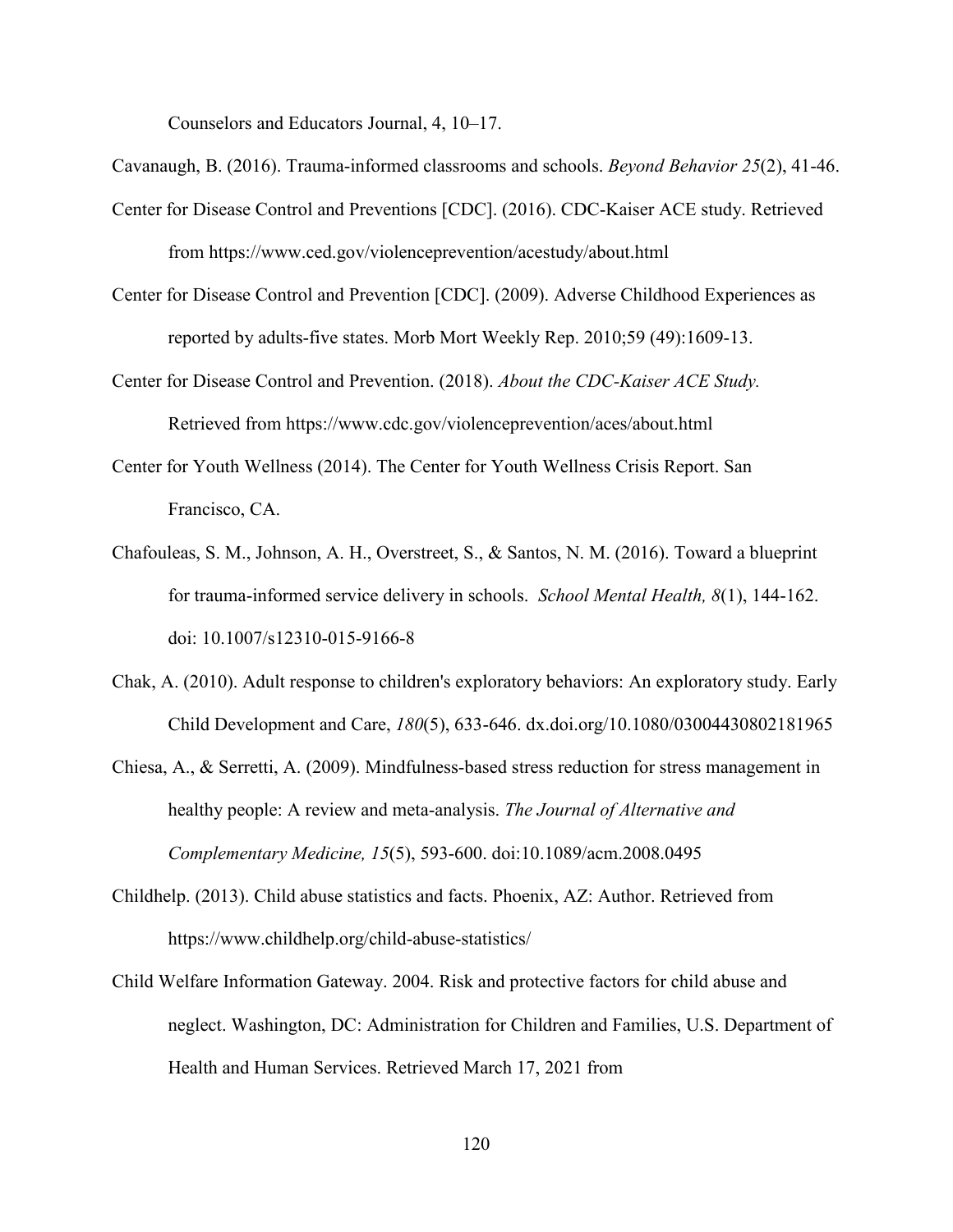https://www.childwelfare.gov/pubPDFs/riskprotectivefactors.pdf

- Cicchetti, D., Toth, S. L., and Hennessy, K. (1989). "Research on the Consequences of Child Maltreatment and Its Application to Educational Settings." Topics in Early Childhood Special Education, *9*(2): 33–55.
- Cole, S. F., J. G. O'Brien, M. G. Gadd, J. Ristuccia, D. L. Wallace, & Gregory, M. (2005). Helping traumatized children learn: Supportive school environments for children traumatized by family violence. A Report and Policy Agenda. Boston: Massachusetts Advocates for Children.
- Collins, W. A., & Laursen, B. (1999). Relationships as developmental contexts. *The Minnesota Symposia on Child Psychology, Vol. 30.* Mahwah, NJ: Erlbaum.
- Cook, A., Blaustein, M., Spinazzola, J., & van der Kolk, B. (2003), *Complex trauma in children and adolescents* [White paper]. Los Angeles: National Child Traumatic Stress Network.
- Cook, A., Spinazzola, J., Lanktree, C., Blaustein, M., Cloitre, M. (2005). Complex trauma in children and adolescents. *Psychiatric Annals, 35*(5), 390-398.
- Coster, W. and Cicchetti, D. (1993). "Research on the Communicative Development of Maltreated Children: Clinical implications." Topics in Language Disorders, *13*(4): 25–38. 31.
- Cowan, E. L.; Wyman, P. A.; Work, W. C. Resilience in highly stressed urban children; concept and findings. Bull, N. Y., Acad. Med. 1996, 73, 267-284.
- Cozolino, L. (2013). *The social neuroscience of education: Optimizing attachment and learning in the classroom.* New York, NY: Norton.
- Craig, S. E. (2008). *Reaching and teaching children who hurt: Strategies for your classroom.* Baltimore, MD: Paul H. Brookes Publishing.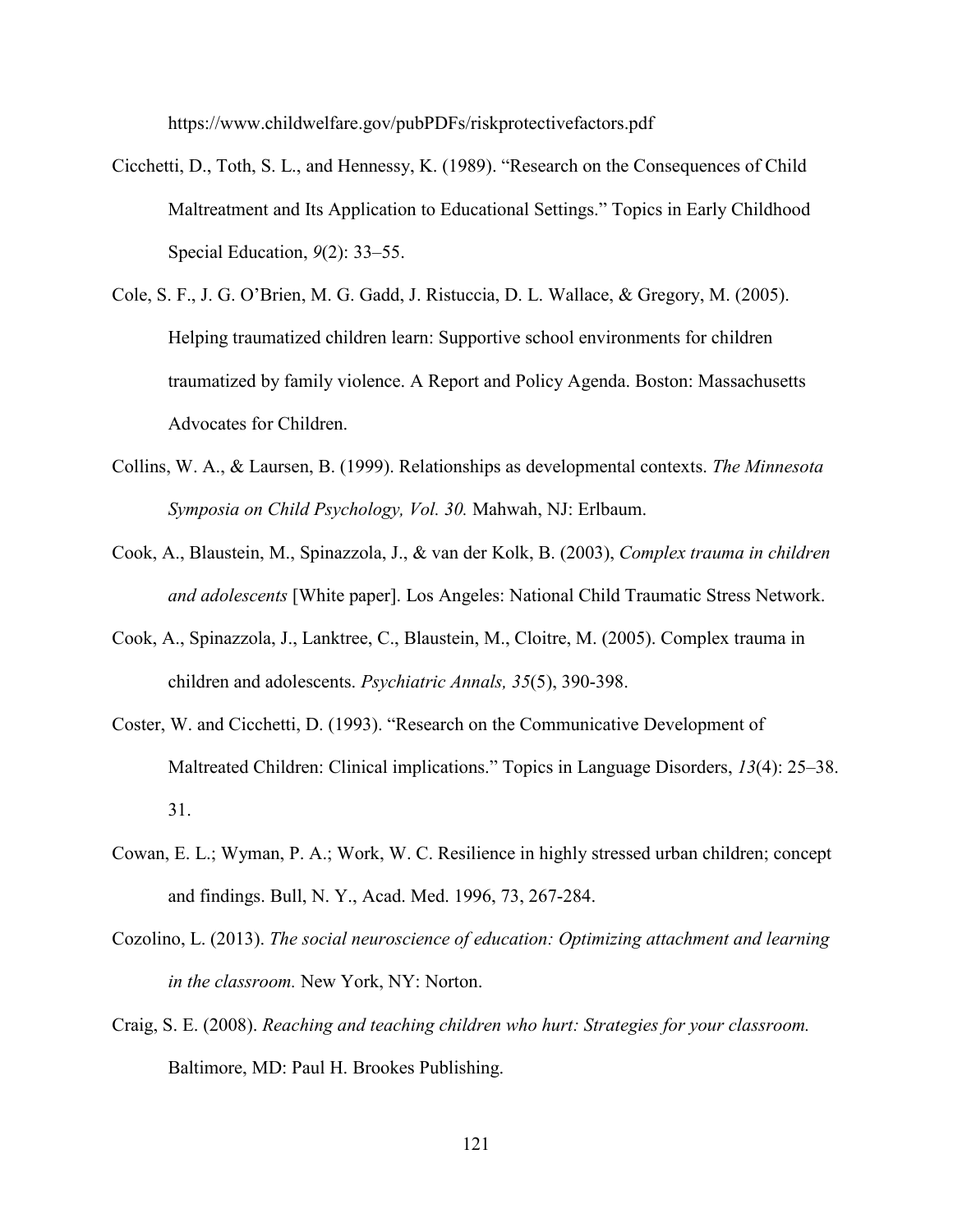Craig, S. E. (2016). The trauma-sensitive teacher. *Educational Leadership, 74*(1), 28-32.

- Creswell, J. W. (1998). *Qualitative inquiry and research design: Choosing among five traditions.* Thousand Oaks, CA: Sage.
- Crosby, S. D. (2015). An ecological perspective on emerging trauma-informed teaching practices. *Children and Schools, 37*(4), 223-230. doi:10.1093/cs/cdv027
- Day, A. G., Somers, C. L., Baroni, B. A., West, S. D., Sanders, L., & Peterson, C. D. (2015). Evaluation of a trauma-informed school intervention with girls in a residential facility school: Student perceptions of school environment. Journal of Aggression, Maltreatment & Trauma, *24*(10), 1086-1105. doi: 10.1080/10926771.2015.1079279
- Deakin, H., Wakefield, K. (2014). SKYPE interviewing: Reflections of two PhD researchers. Qualitative Research, 14, 1–14.
- Dimidjian, S., & Segal, Z. (2015). Prospects for a clinical science of mindfulness-based intervention. American Psychologist, *70*(7), 593–620. doi:10.1037/a0039589
- Donaldson, M. (1978). Children's Minds. New York: Norton.
- Dorado, J. S., Martinez, M., McArthur, L. E., & Leibovitz, T. (2016). Healthy environments and response to trauma in schools (HEARTS): A whole-school, multi-level, prevention and intervention program for creating trauma-informed, safe and supporti9ve schools. *School Mental Health, 8*(1), 163-176. doi:10.1007/s12310-016-9177-0
- Drever, E. (1995). *Using semi-structured interviews in small-scale research: A teacher's guide*. Edinburgh: The Scottish Council for Research in Education.
- Durlak, J. A. (2011). *The importance of implementation for research, practice, and policy*. Child Trends research brief. Washington, DC: Child Trends. Retrieved from http://www.childtrends.org/wp-content/uploads/2013/05/2011-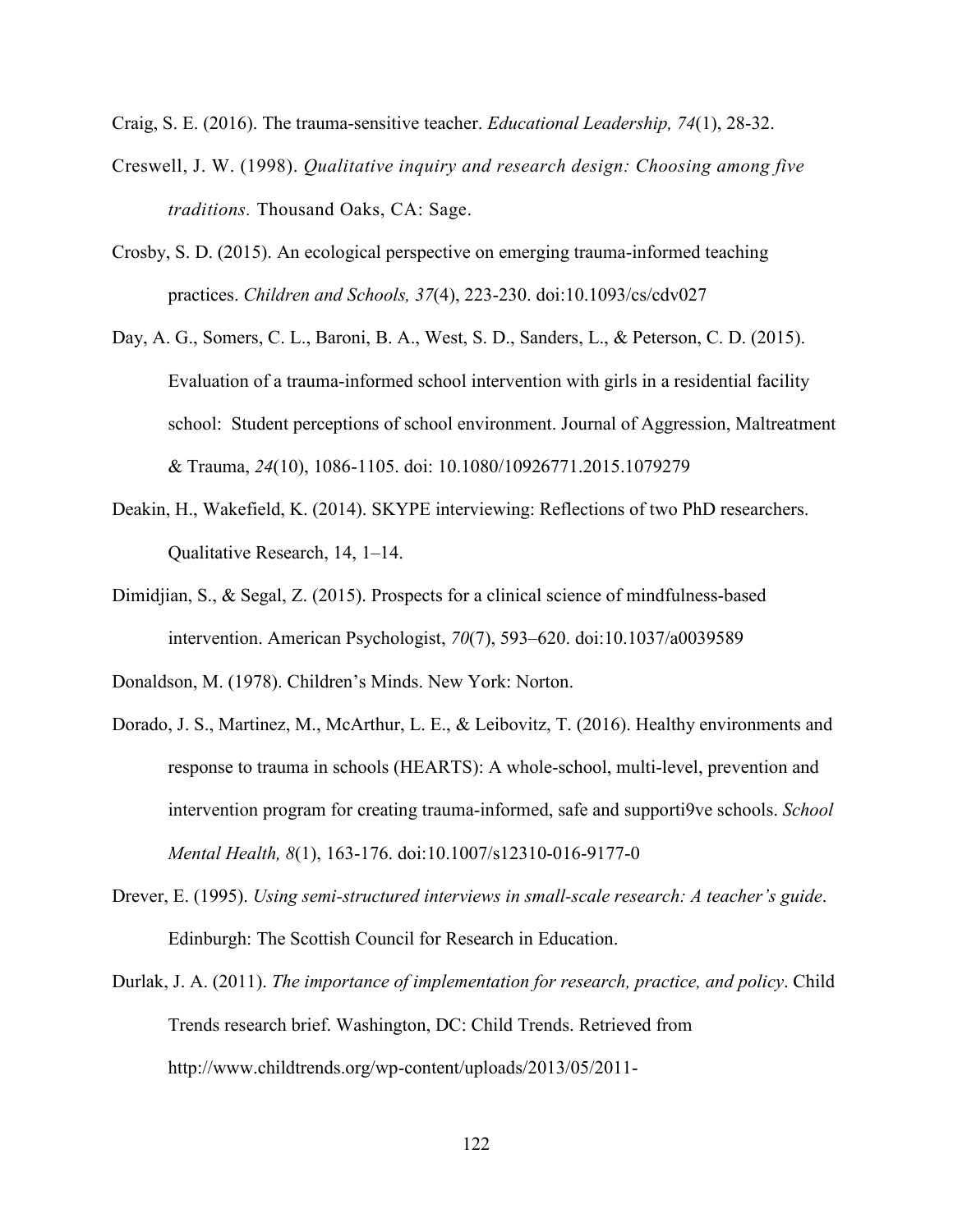34DurlakImportanceofImplementation.pdf.

- Dusek, J. A. & Benson, H. (2009). Mind-body medicine: A model of the comparative clinical impact of the acute stress and relaxation response. Minn. Med. 2009, 92, 47-50.
- Dutton, M.A., L. Goodman, and L. Bennett. "Court-involved battered women's responses to violence: The role of psychological, physical, and sexual abuse." In Psychological Abuse in Violent Domestic Relations. Edited by K. D. O'Leary and R.W. D Maiuro. New York, Springer Publishing Co. 1 Edition, 2001: pp. 177-196.
- Dvir, Y., Denietolis, B., & Frazier, J. A. (2013). Childhood trauma and psychosis. Child and Adolescent Psychiatric Clinics of North America, 22, 629-641. doi:10.1016/chc.2013. 04.006
- Eaton, D. K., Kann, L., Kinchen, S., Shanklin, S., Ross, J., Hawkins, J., ... & Centers for Disease Control and Prevention (CDC). (2010). Youth risk behavior surveillance-United States, 2009. *MMWR Surveillance Summary*, *59*(5), 1-142.
- Eccles, J. S. & Roeser, R. W. (2011). Schools as developmental contexts during adolescence. *Journal of Research on Adolescence, 21*(1), 225-241. doi:10.1111/j.1532- 7795.2010.00725.x
- Egger, H. L., & Anglold, A. (2006). Common emotional and behavioral disorder in preschool children: Presentation, nosology, and epidemiology. *Journal of Child Psychology and Psychiatry, 47*(3-4), 313-337.
- Evans, S. W., Stephan, S. H., & Sugai, G. (2014). Advancing research in school mental health: Introduction of a special issue on key issues in research. *School Mental Health, 6*, 63–67.
- Felitti, V. J. Anda, R. F., Nordenberg, D., Williamson, D. F., Spitz, A. M., Edwards, V., et al. (1998). Relationship of childhood abuse and household dysfunction to many of the leading causes of death in adults: The adverse childhood experiences (ACE) study.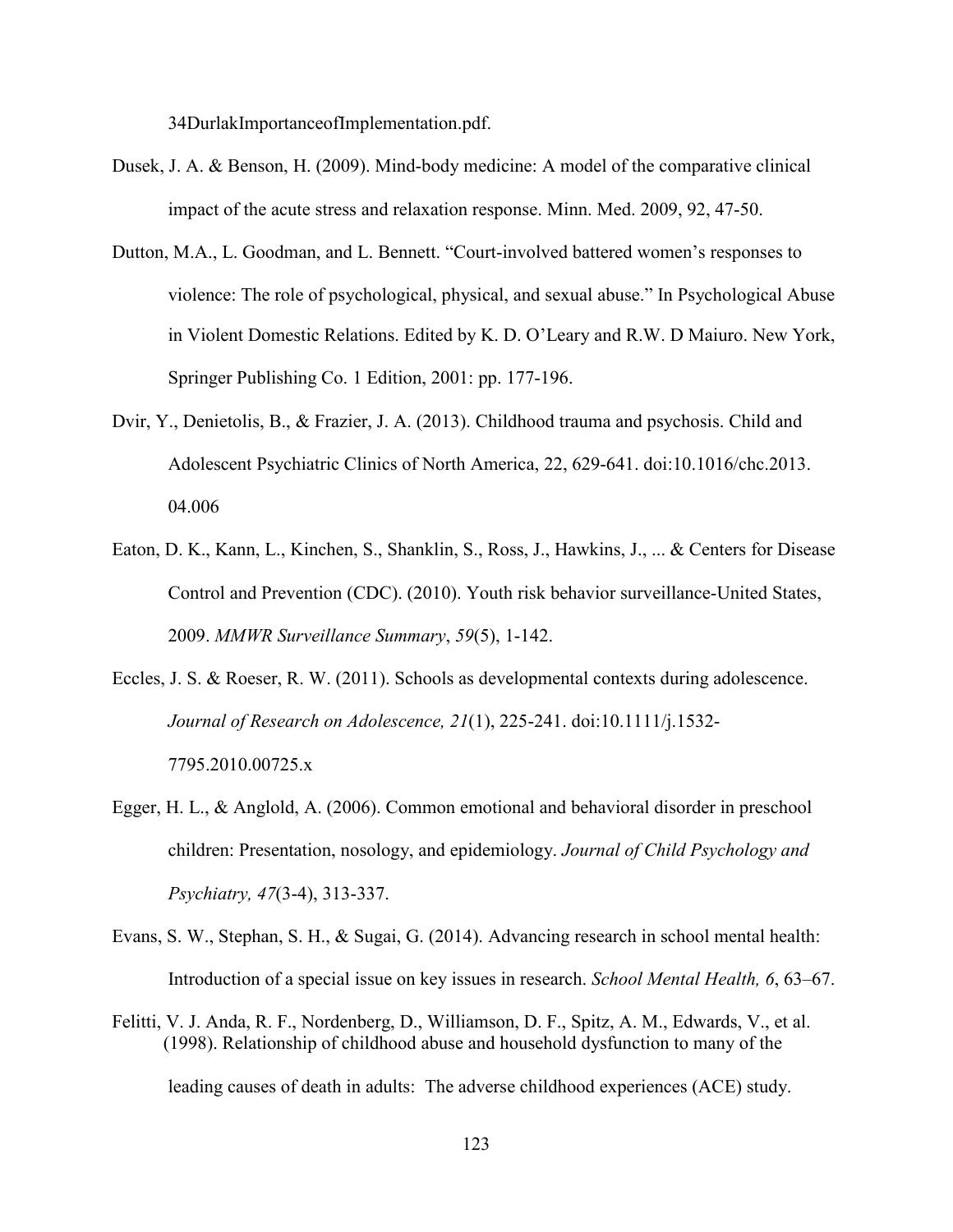*American Journal of Preventative Medicine, 14*(4), 245-258.

- Flook, L., Goldberg, S. B., Pinger, L., Bonus, K., & Davidson, R. J. (2013). Mindfulness for teachers: A pilot study to assess effects on stress, burnout, and teacher efficacy. *Mind, Brain, and Education, 7*(3), 182-195.
- Finkelhor, D., Vanderminden, J., Turner, H, Shattuck, A., & Hamby, S. (2016). At-school victimization and violence exposure assessed in a national household survey of children and youth. *Journal of School Violence, 15*(1), 67-90. doi:10.1080/15388220.2014.952816
- Follingstad, D., & DeHart, D. (2000). "Defining psychological abuse of husbands toward wives: Contexts, behaviors, and typologies," *Journal of Interpersonal Violence 15*, (2000): 891- 920.
- Garner, A. S. Home visiting and the biology of toxic stress: Opportunities to address early childhood adversity. Pediatrics 2013, 132, S65-S73.
- Garner, A. S., & Shonkoff, J. P. (2012). Ealy childhood adversity, toxic stress, and the role of the pediatrician: Translating developmental science into lifelong health. Pediatrics, *29*(1), e224-e231.doi:10.1542//peds.2011-2662
- Goldstein, S. & Brooks, R. B. (Eds.) (2005). Resilience in children. New York: Springer.
- Gooding, H. C., Milliren, C. E., Austin, S. B., Sheridan, M. A., & McLaughlin, K. A. (2016) Child abuse, resting blood pressure, and blood pressure reactivity to psychological stress. *Journal of Pediatric Psychology, 41,* 5-12.
- Gonshak, A. H. (2011) Analysis of trauma symptomology, trauma-informed care, and studentteacher relationships in a residential treatment center for female 228 adolescent. ProQuest Dissertations and Theses, 151. Retrieved from http://search.proquest.com/. (Order No. 3491506, University of Louisville).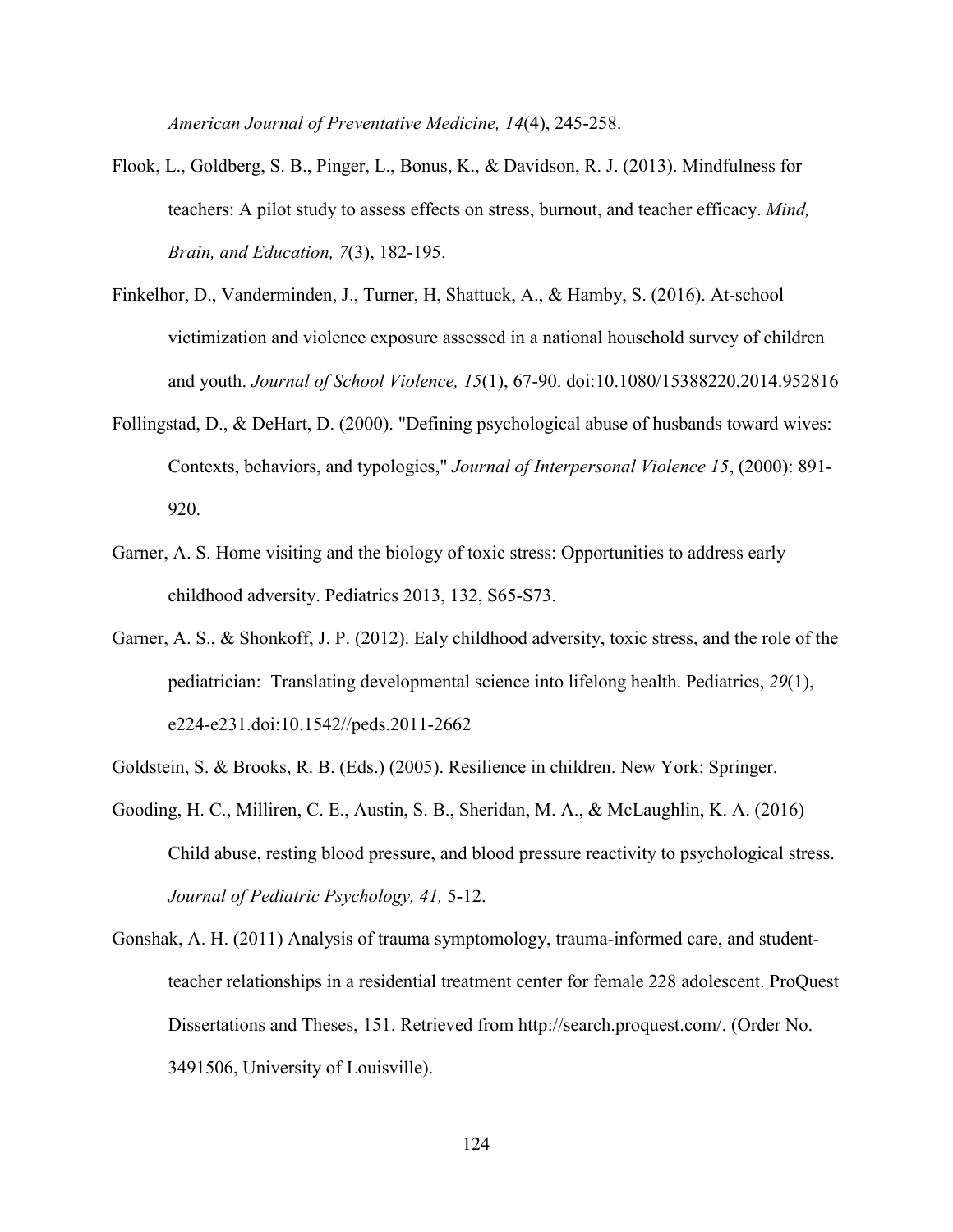Guba E, Lincoln Y. *Sage Handbook of Qualitative Research*. Thousand Oaks, CA: Sage; 1994.

- Gunnar, M. R., & Davis, E. P. (2003). Stress and emotion in early childhood. In R.M. Lerner  $\&$ M.A. Easterbrooks (Eds.), *Handbook of Psychology, Vol. 6. Developmental Psycholo*gy
- Haas, B. & Clements, A. (2019). *Building a trauma informed system of care toolkit*. TN State Government. https://www.tn.gov/content/dam/tn/dcs/documents/health/aces/buildingstrong-brains-tn/Building%20a%20Trauma%20Informed%20System%20of %20Care%20Toolkit.pdf
- Harper, K., & Temkin, D. (2019). Responding to Trauma through Policies That Create 107 Supportive Learning Environments. https://www.childtrends.org/wp-content/up loads/2019/01 RespondingTraumaPolicyGuidance\_ChildTrends\_January2019.pdf
- Harris, M. & Fallot, R. (Eds.) (2001). Using trauma theory to design service systems*. New Directions for Mental Health Services,89.* San Francisco: Jossey-Bass.
- Hensch, T. K. (2005). Critical period mechanisms in developing visual cortex. *Current Topics in Developmental Biology*, 69, 215-237.
- Herman, J. (1997). Trauma and Recovery. New York: Basic Books.
- Hewson, C. (2008). Internet-mediated research as an emergent method and its potential role in facilitating mixed-method research. In Hesse-Biber, S. N., Leavy, P. (Eds.), The handbook of emergent technologies in social research (pp. 525–541). New York, NY: The Guildford Press.
- Hildyard, K. L., and D. A. Wolfe. "Child neglect: Developmental issues and outcomes," Child Abuse and Neglect 26, (2002): 679-695.
- Hodas, G. R. (2006). Responding to childhood trauma: The promise and practice of traumainformed care. Pennsylvania Office of mental Health and Substance Abuse Services, 1-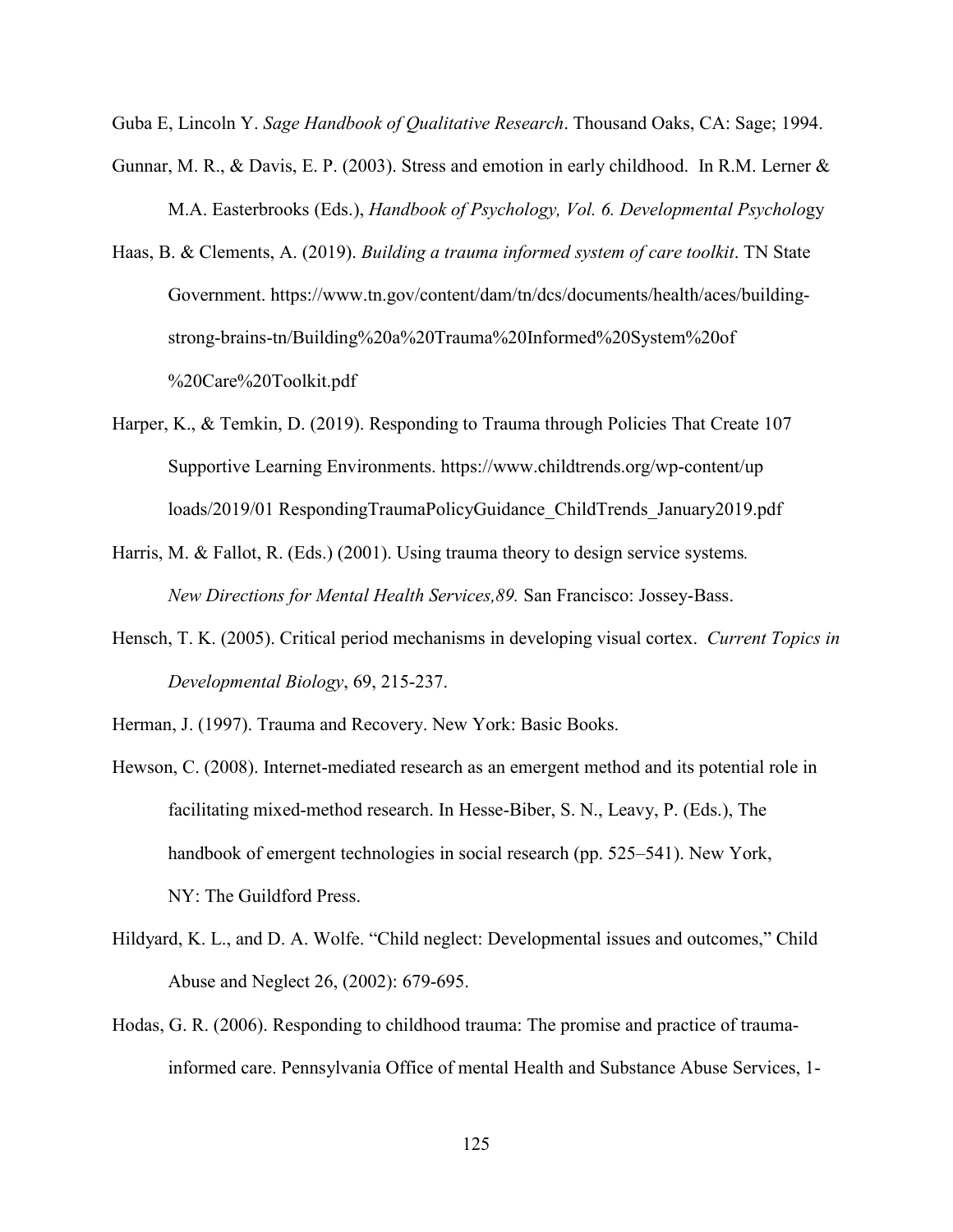- Holme, J. J., Jabbar, H., Germain, E., & Dinning, J. (2018). Rethinking teacher turnover: Longitudinal measures of instability in schools. *Educational Researcher, 47*(1), 62-75. doi:10.3102/0013189X17735813
- Holmes, C., Levy, M., Smith, A. A., Pinne, S., & Neese, P. (2015). A model for creating a supportive trauma-informed culture for children in preschool settings. *Journal of Child & Family Studies, 24*(6), 1650-1659. doi:10.1007/s10826-014-9968-6
- Holton, J. (2007). The coding process and its challenges. In The SAGE handbook of grounded theory (pp.265-289). SAGE Publications Ltd.
- Hopper, E. K., Bassuk, E. L., & Olivet, J. (2010). Shelter from the storm: Trauma-informed care in homelessness services settings. *The Open Health Services Policy Journal, 3,* 80-100. Retrieved from http://homeless.samhsa.gov/ResourceFiles/cenfdthy.pdf
- Horn, G. (2004). Pathways of the past: the imprint of memory. *Nature Reviews Neuroscience*, 5, 108-120.
- Horrell, B., Stephens, C., Breheny, M. (2015). Online research with informal caregivers: Opportunities and challenges. Qualitative Research in Psychology, 12, 258–271.
- Huckshorn, K. & LeBel, J. L. (2013). Trauma-informed care. In K. Yeager, D. Cutler, D. Svendsen, and G. Sills (Eds), Modern community mental health: Interdisciplinary approach (pp. 62-83). New York, NY: Oxford Press.
- Hughes, M., & Tucker, W. (2018). Poverty as an adverse childhood experience. *North Carolina Medical Journal, 79*(2), 124-126. Doi:1080/15325024.2015.1072016
- Hummer, V. L., Dollard, N., Robst, J., & Armstrong, M. I. (2010). Innovations in implementation of trauma-informed care practices in youth residential treatment: A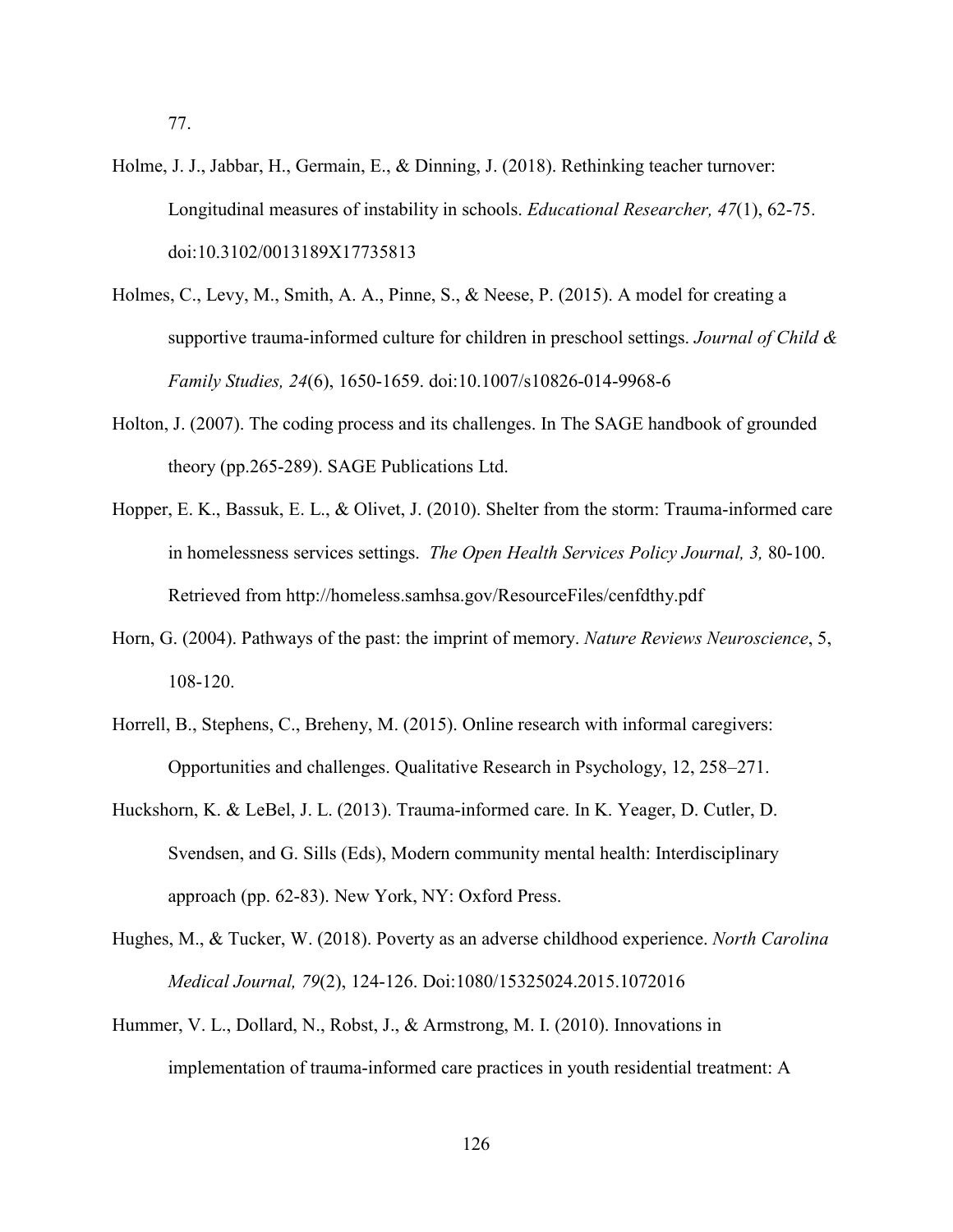curriculum for organizational change. *Child Welfare, 89*(2), 79-95.

- Hydon, S., Wong, M., Langley, A. K., Stein, B. D., Kataoka, S. H. (2015). Preventing secondary traumatic stress in educators. *Child and Adolescent Psychiatric Clinics of North America, 24*(2), 319-333.
- Johnson, J. L., Adkins, D., & Chauvin, S. (2020). A review of the quality indicators of rigor in qualitative research. *American Journal of Pharmaceutical Education*, *84*(1), 7120. https://doi.org/10.5688/ajpe7120
- Khoury, B., Lecomte, T., Fortin, G., Masse, M., Therien, P., Bouchard, V., Chapleau, M., . . . & Hoffman, S. (2013). Mindfulness-based therapy: A comprehensive meta-analysis. *Clinical Psychology Review, 33*(6), 763–771. doi:10.1016/j.cpr.2013.05.005
- Kim, H., & Drake, B. (2018). Child maltreatment risk as a function of poverty and race/ethnicity in the USA. *International Journal of Epidemiology, 47*(3), 780-787.
- Kirk, S. S., Beatty, S. S., Callery, P. P., Gellatly, J. J., Milnes, L. L., & Pryjmachuk, S. S. (2013). The effectiveness of self-care support interventions for children and young people with long-term conditions: a systematic review. Child: Care, Health & Development, 39(3), 305-324. doi:10.1111/j.1365-2214.2012. 01395.x
- Knowles, M. (1975). Self-directed learning: A guide for learners and teachers. Chicago: Follett Publishing Company.
- Knowles, M., Holton, F., Swanson, R., & Robinson, P. (2020). *The adult learner: The definitive classic in adult education and human resource development.* Routledge.
- Knudsen, E. I., Heckman, J. J., Cameron, J. L., & Shonkoff, J. P. (2006). Economic, neurobiological, and behavioral perspectives on building American's future workforce. *Proceedings of the national Academy of Sciences USA*, 103, 10155-10162.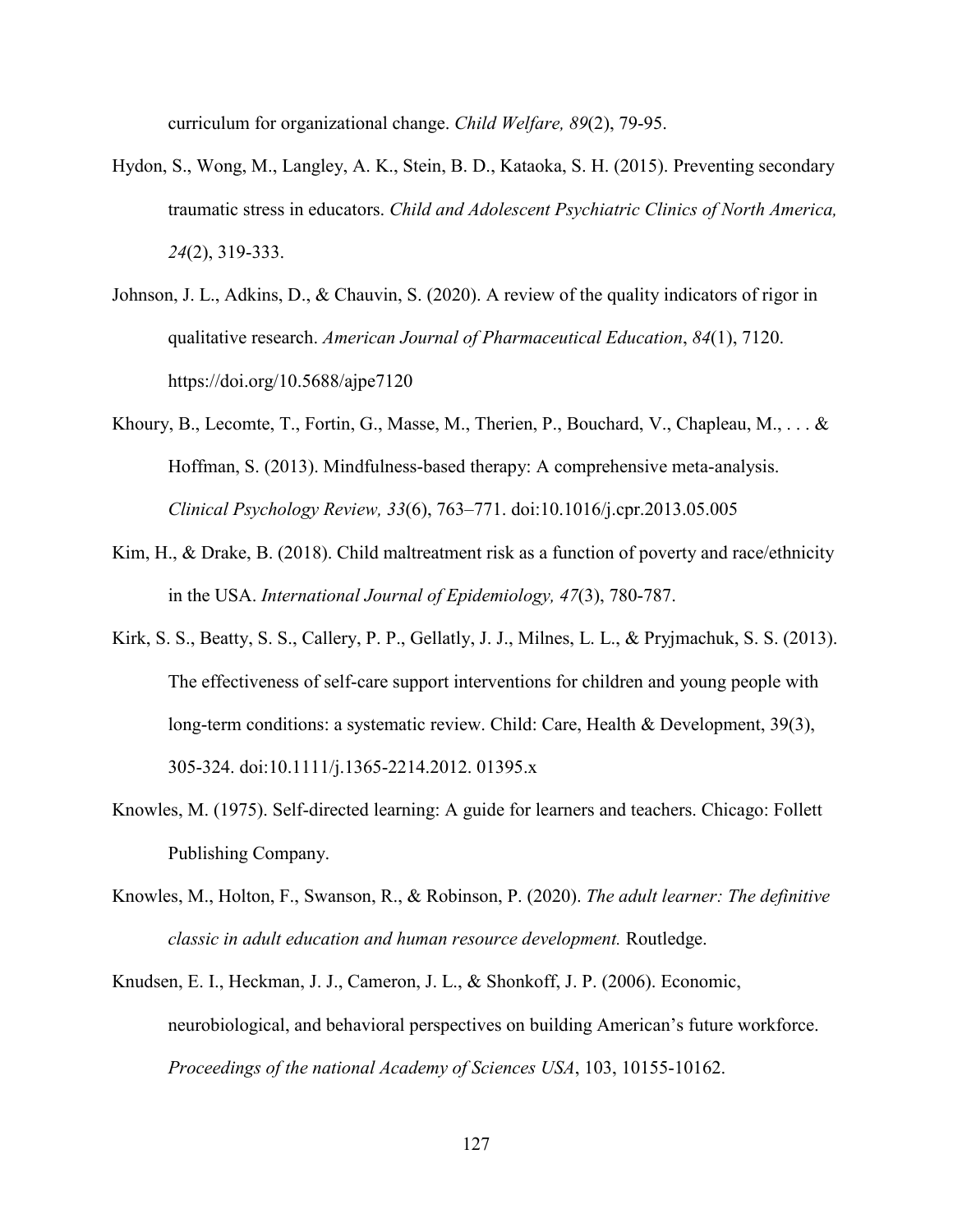- Ko, S., & Sprague, C. (2007). *Service system brief: Creating trauma-informed child-serving systems.* Retrieved from http://www.nctsn.org/resources/topics/creating-trauma informedsystems.
- Lang, J. Campbell, K., & Vanderploeg, J. (2015). *Advancing trauma-informed systems for children*. Farmington, CT: Child Health and Development Institute of Connecticut. Retrieved March 17, 2021 from www.chdi.org/files/7514/4405/4524/Trauma\_ IMPACT - FINAL.pdf
- Laporte, L., Paris, J., Guttman, H., Russell, J; Correa, J. A., (2012). Using a sibling design to compare childhood adversities in female patients with BPD and their sisters. Child Maltreat. 17, 318-329.
- Lawson, H., Caringi, J., Gottried, R., Bride, B., & Hydon, S., (2019). Educators' secondary traumatic Stress, children's trauma, and the need for trauma literacy. *Harvard Educational Review 89*(3)

LeDoux, J. (2000). Emotion circuits in the brain. *Annual Review of Neuroscience*, 23, 155-184.

- Leitch, L. (2017). Action steps using ACEs and trauma-informed care: A resilience model. *Health and Justice, 5*(1), 1-10. doi:10.1186/s40352-017-0050-5
- Leonard, J. (2020). What is trauma? What to know? Medical News Today. https://www.medicalnewstoday.com/articles/trauma
- Lieberman, A. (2004). Traumatic stress and quality of attachment: Reality and internalization in disorders of infant mental health. *Infant Mental Health Journal, 25*(4), 336-351.
- Lieberman, A., Chu, A. Van Horn, P., & Harris, W. (2011). Trauma in early childhood: Empirical evidence and clinical implications. *Development and Psychopathology*, 23, 397-410.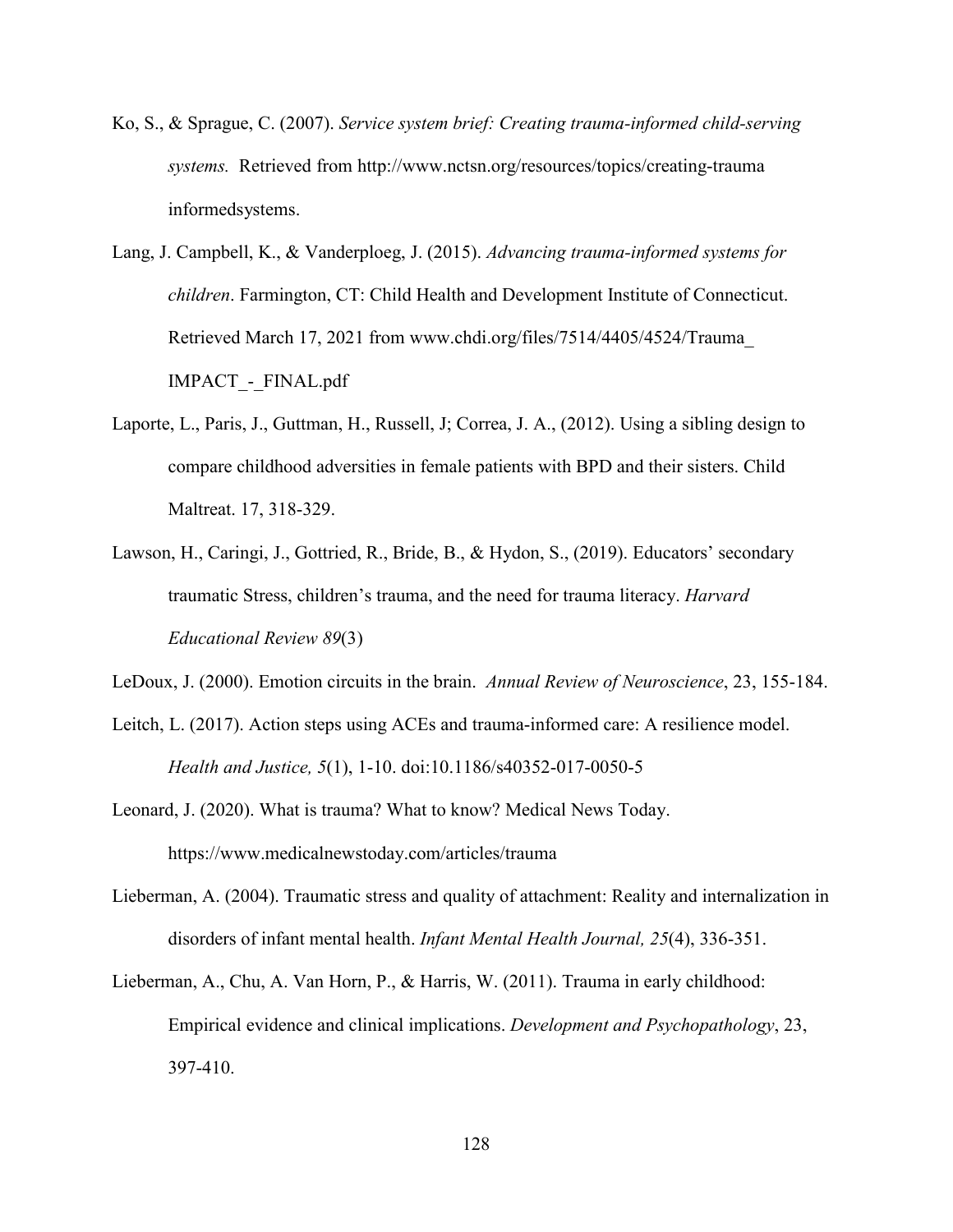- Lincoln, Y. S., & Guba, E. G. (1985). *Naturalistic inquiry*. Newbury Park, CA: Sage Publications.
- Maloney, J. E., Lawlor, M. S., Schonert-Reichl, K. A., & Whitehead, J. (2016). A mindfulness based social and emotional learning curriculum for school-aged children: The MindUP Program. Mindfulness in Behavioral Health Handbook of Mindfulness in Education, 313- 334. doi:10.1007/978-1-4939-3506-2\_20
- Marsac, M. L., & Kassam-Adams, N. (2016). A novel adaptation of a parent-child observational assessment tool for appraisals and coping in children exposed to acute trauma. *European Journal of Psychotraumatology,* 71-12. Doe:10.3402/ejpt.v7.31879
- Martineau, S. D. (1999). Rewriting resilience: A critical discourse analysis of childhood r resilience and the politics of teaching resilience to "kids at risk" (Doctoral dissertation). Retrieved from ProQuest Dissertations and Theses database (304578977)
- Masten, A. S. (1994). Resilience in individual development: Successful adaptation despite risk and adversity. In M. C. Wang & E. W. Gordon (Ed.S), *Educational resilience in innercity America: Challenges and prospects* (pp. 3-25). Hillsdale, NJ: Lawrence Eribaum Associates.
- McConnico, N., Boynton-Jarrett, R., Bailey, C., & Nandi, M. (2016). A framework for traumasensitive schools. *Zero to Three, 36*(5), 36-44.
- McCormick, A., Scheyd, K., & Terrazas, S. (2018). Trauma-informed care and LGBTQ youth: Considerations for advancing practice with youth with trauma experiences. *Families in Society*, *99*(2), 160-169.
- McEwen, B. S. Physiology and neurobiology of stress and adaptation: Central role of the brain. *Physiol. Rev.* 87, 873–904 (2007).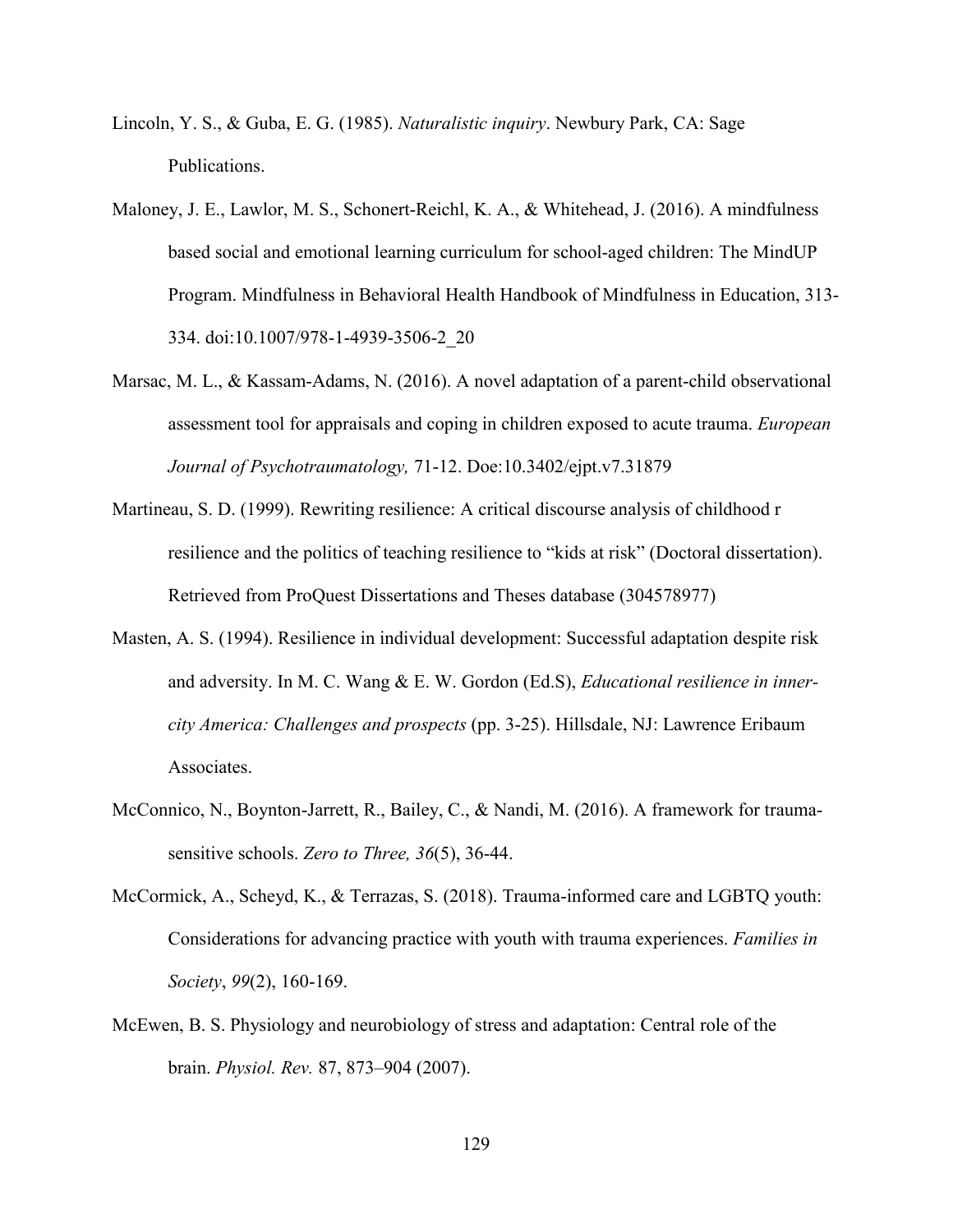- McInerney, M., & McKlindon, A., *Unlocking the Door to Learning: Trauma-Informed Classrooms and Transformational Schools | Education Law Center*. (2021). Elc-Pa.org. https://www.elc-pa.org/resource/unlocking-the-door-to-learning-trauma-informedclassrooms-and-transformational-schools/
- McLaughlin, K. A., Koenen, K. C., Hill, E. D., Petukhova, M., Sampson, N. A., Zaslavsky, A. M., & Kessler, R. C. (2013). Trauma exposure and posttraumatic stress disorder in US national sample of adolescents. *Journal of the American Academy of Child & Adolescent Psychiatry, 52*, 815-830.
- Miller-Lewis, L. R., Searle, A. K., Sawyer, M. g, Baghurst, P. A. Hedley, D. Resource factors for mental health resilience in early childhood: An analysis with multiple methodologies. Child Aldolesc. Psychiaryment. Health 2013, 7, 6.
- Mirabito, D., & Callahan, J. (2016). School-based trauma-informed care for traumatic events: Clinical and organizational practice. In C. Rippey Masssat, M. S. Kelly, Constable, C. Rippey Massat, M.S. Kelly, R. Constable (Eds.). *School social work: Practice, policy, and research* (pp. 610-640). Chicago, IL, US: Lyceum Books.
- National Center for Mental Health Promotion and Youth Violence Prevention, Safe Schools Healthy Students. (2004). Risk and resilience 101. Washington, DC: Education Development Center.
- National Child Traumatic Stress Network, Schools Committee. (2017). Creating, supporting, and sustaining trauma-informed schools: A system framework. Los Angeles, CA, and Durham, NC: National Center for Child Traumatic Stress.
- National Child Traumatic Stress Network. (2018). *About child trauma*. Retrieved from https://www.nctsn.org/what-is-child-trauma/about-child-trauma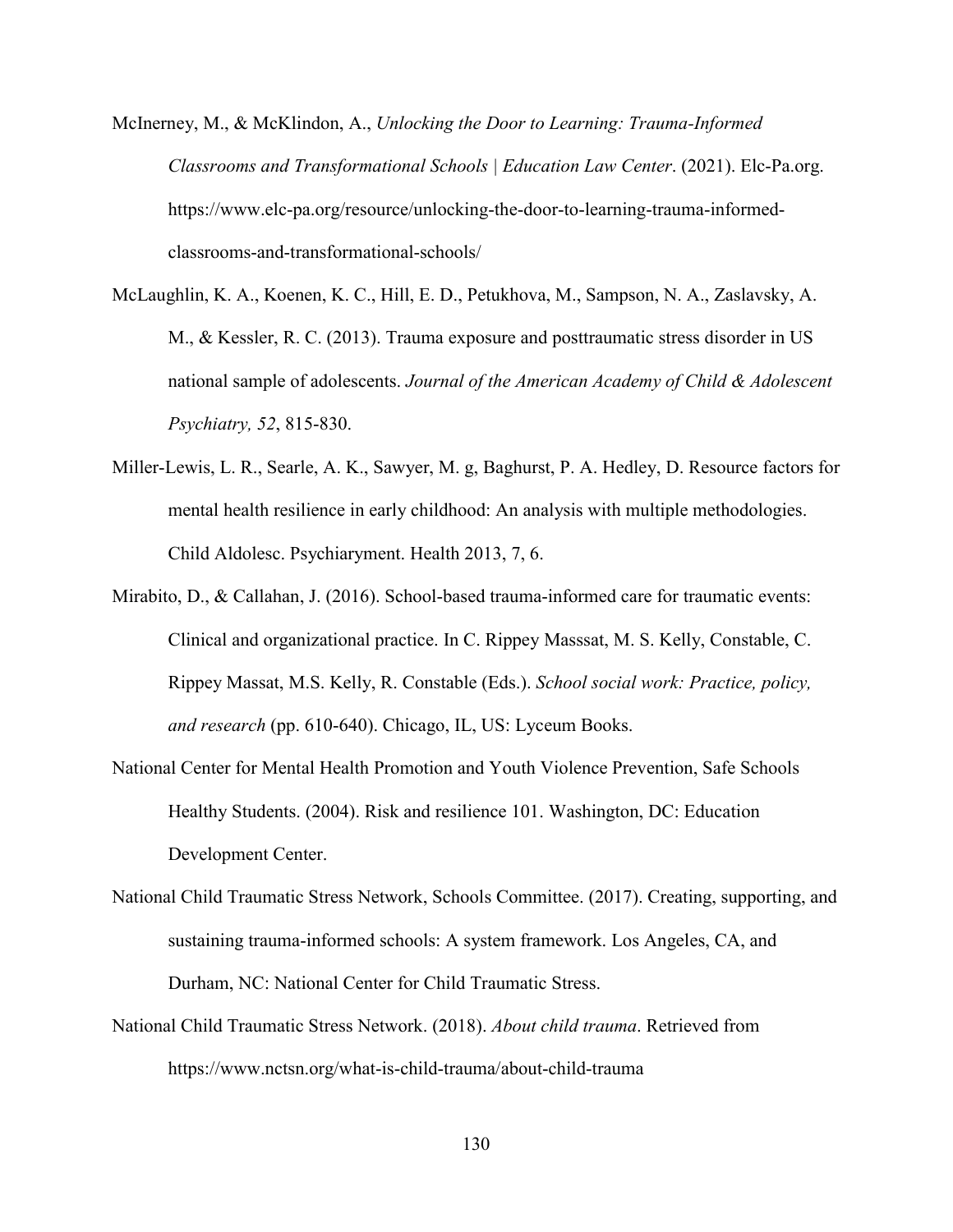- National Scientific Council on the Developing Child. *Young children develop in an environment of relationships.* 2004, https://developingchild.harvard.edu/resources/wp1/
- National Scientific Council on the Developing Child (2014). Excessive stress disrupts the architecture of the developing brain: Working Paper 3. Retrieved from www.developingchild.harvard.edu
- National Scientific Council on the Developing Child. (2015). Supportive relationships and active skill-building strengthen the foundations of resilience: Working Paper 13. Retrieved from http://www.developingchild.harvard.edu
- National Survey of Children's Health (2011/2012). Data query from the Child and Adolescent Health measurement Initiative, Data Resource Center for Child and Adolescent Health website. Retrieved from www.childhealthdata.org
- *Neurobiology of Trauma*. stacarecenter.org. http://stacarecenter.org/wpcontent/uploads/2015/09/The-Care-Center-Neurobiology-of-Trauma-Nov-2016.pdf.
- Norman, R. E., Byambaa, M., De, R., Butchat, A., Scott, J., & Vos, T. (2012). The long-term health consequences of child physical abuse, emotional abuse, and neglect: A systematic review and meet-analysis. *PLoS Medicine, 9*(11), 1-31. doi:10,1371/journal.pmed.1001349
- Ogata, K. (2017). Maltreatment related trauma symptoms affect academic achievement through cognitive functioning: A preliminary examination in Japan. *Journal of Intelligence*, *5*(32), 1-7.
- O'Neill, L., Guenette, F., & Kitchenham, A. (2010). 'Am I safe here and do you like me?' Understanding complex trauma and attachment disruption in the classroom. British Journal of Special Education, *37*(4), 190-197. dx.doi.org/10.1111/j.1467- 8578.2010.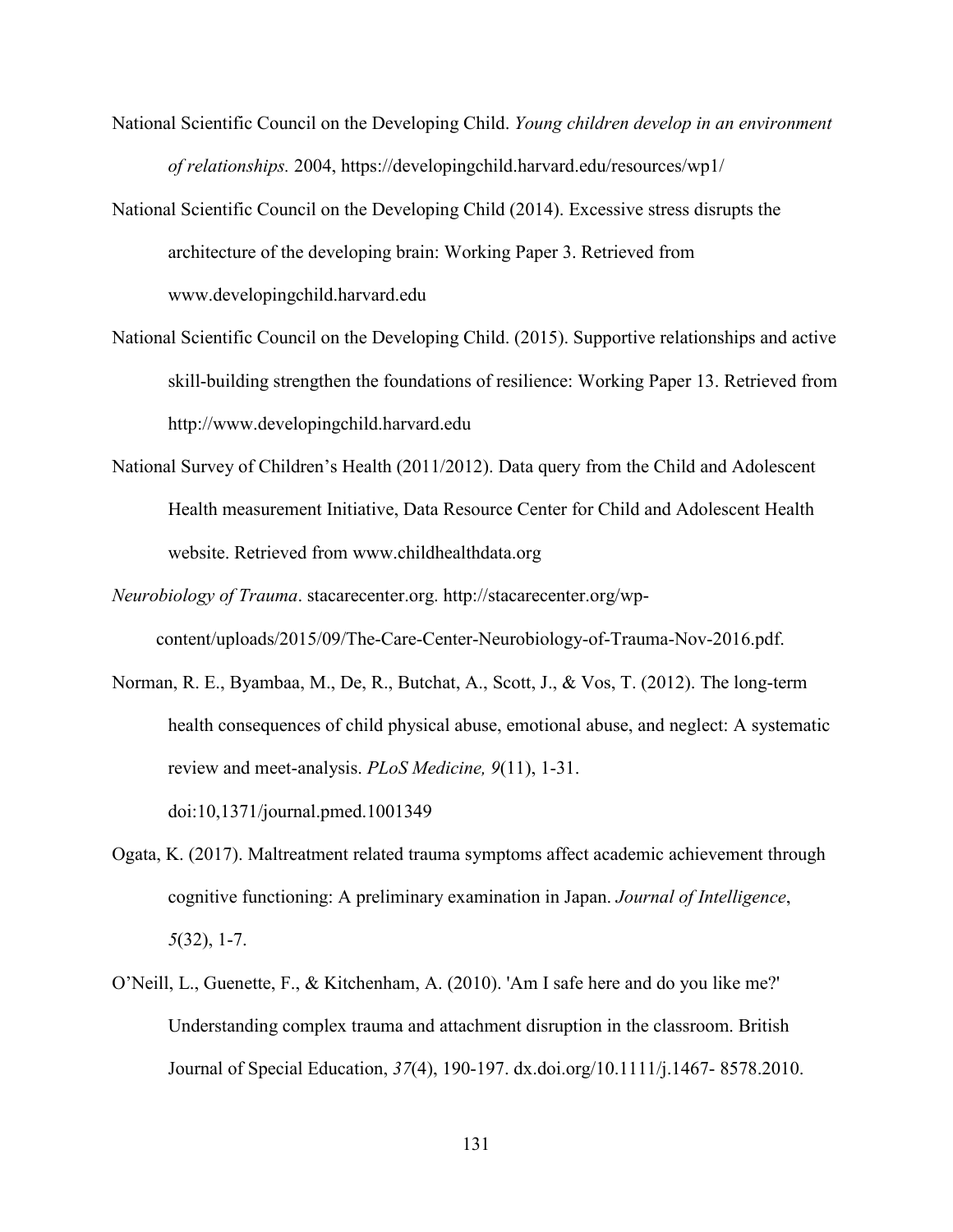00477.x

- Osofsky, J.D. (1993). "Applied Psychoanalysis: How research with infants and adolescents at high psychological risk informs psychoanalysis." Journal of the American Psychoanalytic Association, 41: 193–207.
- Pappano, L. (2014). "Trauma-sensitive" schools: A new framework for reaching troubled students. *Harvard Education Letter, 30*(1), 1-5.
- Patton, M. (1990). *Qualitative research & evaluation methods*. (2<sup>nd</sup> ed.). Newbury Park, CA: Sage.
- Pearlman, L. A., & Saakvitne, K. W. (1995). Treating therapists with vicarious traumatization and secondary traumatic stress disorders. In C. R. Figley (Ed.), *Compassion fatigue: coping with secondary traumatic stress disorder in those who treat the traumatized* (pp. 150-177). New York: Brunner/Mazel.
- Peoples, K. (2021). *How to write a phenomenological dissertation: A step-by-step guide.* Sage.
- Perfect, M. M., Turley, M. R., Carlson, J. S., Yohanna, J., & Saint Gilles, M. P., (2016). Schoolrelated outcomes of traumatic event exposure and traumatic stress symptoms in students: A systematic review of research from 1990 to 2015. *School Mental Health, 8*(1), 7-43. doi:10.1007/s12310-016-9175-2
- Perry, B. (2004). Understanding traumatized and maltreated children: The core concepts-living and working with traumatized children. The Child Trauma Academy, www.ChildTrauma.org
- Perry, B. (2009). Examining child maltreatment through a neurodevelopmental lens: Clinical applications of the neurosequential model of therapeutics. Journal of Loss  $\&$  Trauma, 14(4), 240-255. dx.doi.org/10.1080/15325020903004350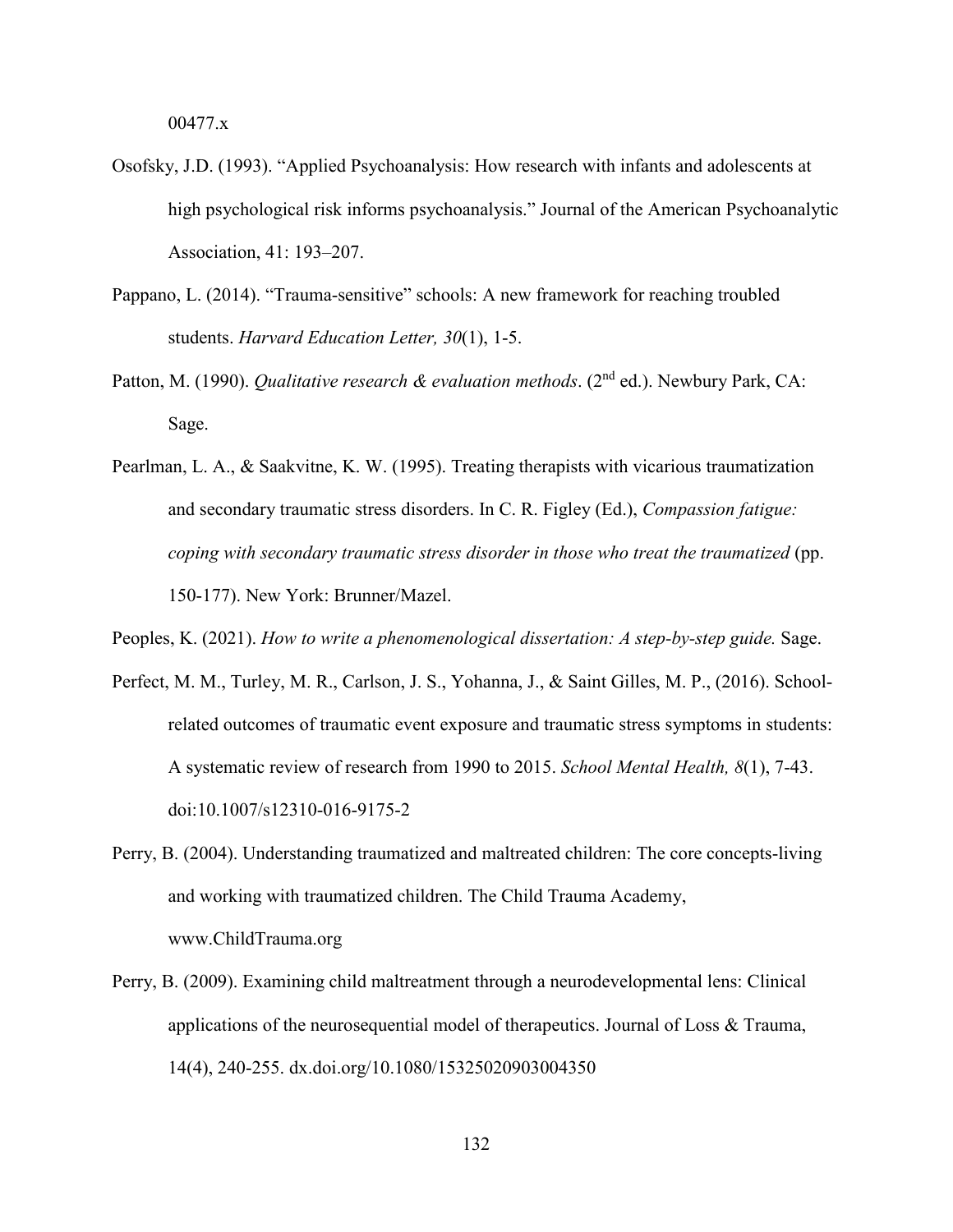- Perry, B. D. (2001). The neuroarcheology of childhood maltreatment: The neurodevelopmental costs of adverse childhood events. In K. Franey, R. Geffner & Falconer (Eds.), The cost of maltreatment: who pays? We all do (pp. 15-37). San Diego, CA: Family Violence and Sexual Assault Institute.
- Perry, D. L., & Daniels, M. L. (2016). Implementing trauma-informed practices in the school setting: A pilot study. School Mental Health, *8*(1), 177-188. doi:10.1007/s12310-016- 9182-3.
- Phifer, L. W., & Hull, R., (2016). Helping students heal: Observations of trauma-informed practices in the schools. School Mental Health *8*(1), 201-205. doi:10.1007/s12310-016- 9183-2
- Phillips, DA, & Shonkoff, JP, (Eds.) (2000). *From neurons to neighborhoods: The science of early childhood development*. Washington: National Academies Press.
- Piet, J., & Hougaard, E. (2011). The effect of mindfulness-based cognitive therapy for prevention of relapse in recurrent major depressive disorder: A systematic review and meta-analysis. *Clinical Psychology Review, 31*, 1032-1040. http://dx.doi.org/10.1016/j.cpr.2011.05.002
- Plumb, J. L., Bush, K. A., & Kersevich, S. E. (2016). Trauma sensitive schools: An evidencebased approach. *School Social Work Journal*, *40*(2), 38-60
- Pozo, J.I. (1989). Cognitive theories of learning. Madrid, Spain: Morata.
- Prewitt, E. (2106). New elementary and secondary education law includes specific "traumainformed practices" provisions. Retrieved from: http://www.acesconnection.com/g/acesin-education/blog/new-elementary-and-secondary-education-law-includes-specifictrauma-informed-practices-provisions.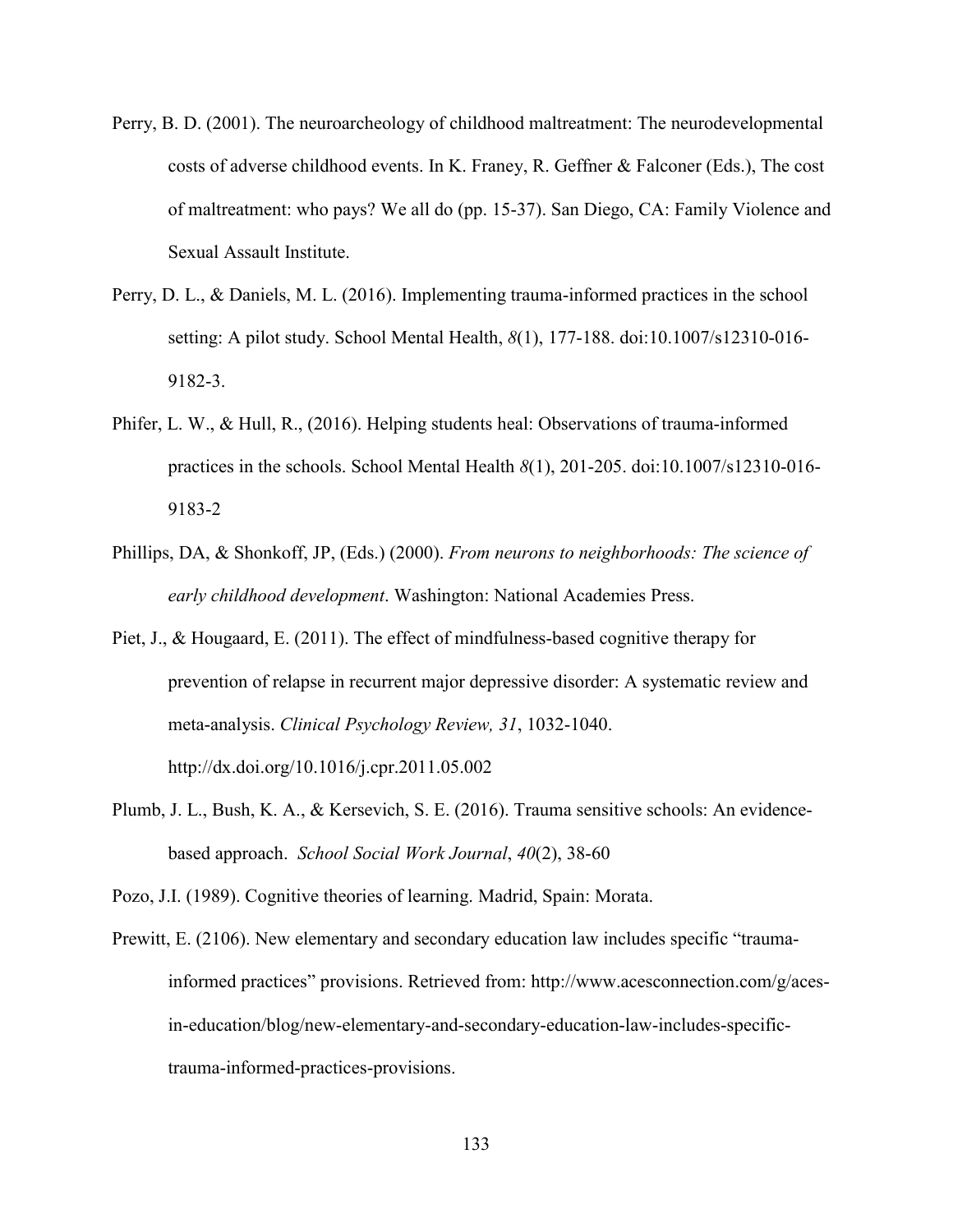- Raja, S., Hoersch, M., Rajagopalan, C. & Chang, P. (2014). Treating patients with traumatic life experiences: Providing trauma-informed care. *Journal of the American Dental Association, 3*(145). 238-245. doi:https:..doi.org.10.14219/jads.2013.30
- Ramsburg, J., & Youmans, R. (2014). Meditation in the higher-education classroom: Meditation training improves student knowledge retention during lectures. *Mindfulness, 5*(4), 431- 441. doi: 10.1007/s12671-013-0199-5
- Rangel, V. S. (2018). A review of the literature on principal turnover. *Review of Educational Research, 88*(1), 87-124. Doi:10.3102/0034654317743197
- Rasmussen, K. (2011). *The implementation of restorative practices in an urban middle school* (Doctoral dissertation). Retrieved from ProQuest Dissertations and Theses database (3487380)
- Rauch, S. L., van der Kolk, B. A., Fisler, R. E., Alpert, N. M., Orr, S. P., Savage, C. R., Fischman, A. J., Jenike, M. A., and Pitman, R. K. (1996). "A Symptom Provocation Study of Posttraumatic Stress Disorder Using Positron Emission Tomography and Script-Driven Imagery." Archives of General Psychiatry, *53*(5): 380–387.
- Rice, K. & Groves, B. (2005). *Hope and healing: A caregiver's guide to helping young children affected by trauma.* Washington, DC: Zero to Three.
- Rifkin-Graboi, A., Kong, L., & Sim, L. W. (2015). Maternal sensitivity, infant limbi structure volume and functional connectivity: A preliminary study. *Transitional Psychiatry, 5*, e668.
- Romeo, R. R., Leonard, J. A., Robinson, S. T. (2008). Beyond the 30-million-word-gap: Children's conversational exposure is associated with language-related brain function. *Psychological Science, 29*(5), 700-710.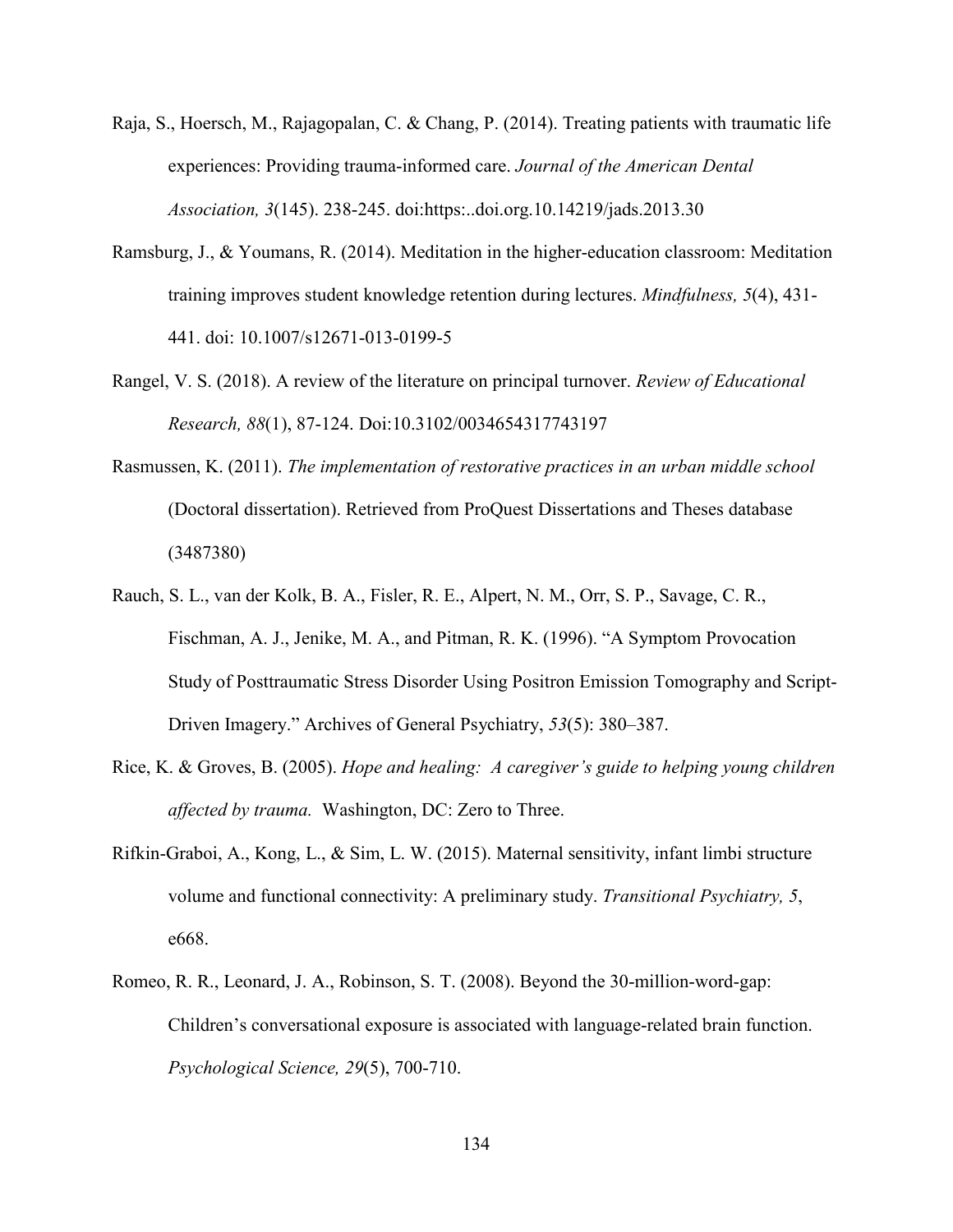- Roozendaal, B., McEwen, B. & Chattarji, S. Stress, memory and the amygdala. *Nat Rev Neuroscience* 10, 423–433 (2009).<https://doi.org/10.1038/nrn2651>
- Rubin, H., & Rubin, I. (2005). *Qualitative interviewing: The art of hearing data*. Thousand Oaks, CA: Sage.
- Sacks, V., & Murphey, D. (2018). The prevalence of adverse childhood experiences, nationally, by state, and by race or ethnicity. Bethesda, MD: Child Trends. Retrieved from [https://www.childtrends.org/publicatons/prevalence-adverse-childhood-experiences](https://www.childtrends.org/publicatons/prevalence-adverse-childhood-experiences-)nationally-state-race-ethnicity
- Santoro, A. F., Suchday, S., Benkhouka, A., Ramanayake, N., & Kapur, S. (2016). Adverse childhood experiences and religiosity/spirituality in emerging adolescents in India. *Psychology of Religion and Spirituality, 8*(3), 185-194.
- Schonert-Reichl, K. A., Oberle, E., Lawlor, M. S., Abbott, D. Thomson, K., Oberlander, T. F., & Diamond, A. (2015). Enhancing cognitive and social-emotional development through a simple-to-administer mindfulness-based school program for elementary school children: A randomized control trial. *Developmental Psychology*, *52*(1), 52-66. doi:10.1037/a0038454
- Schwartz, E. & Perry, B. (1994): The post-traumatic response in children and adolescents. Psychiatric Clinics of North America, *12*(2), 311-326.
- Segal, A., & Collin-Venzina, D. (2019). Impact of adverse childhood experiences on language skills and promising school interventions. *Canadian Journal of School Psychology, 34*(4), 317-322. Doi:10.1177/0829573519856818
- Shamblin, S., Graham, D., & Bianco, J. A. (2016). Creating trauma-informed schools for rural Appalachia: The partnerships program for enhancing resiliency, confidence and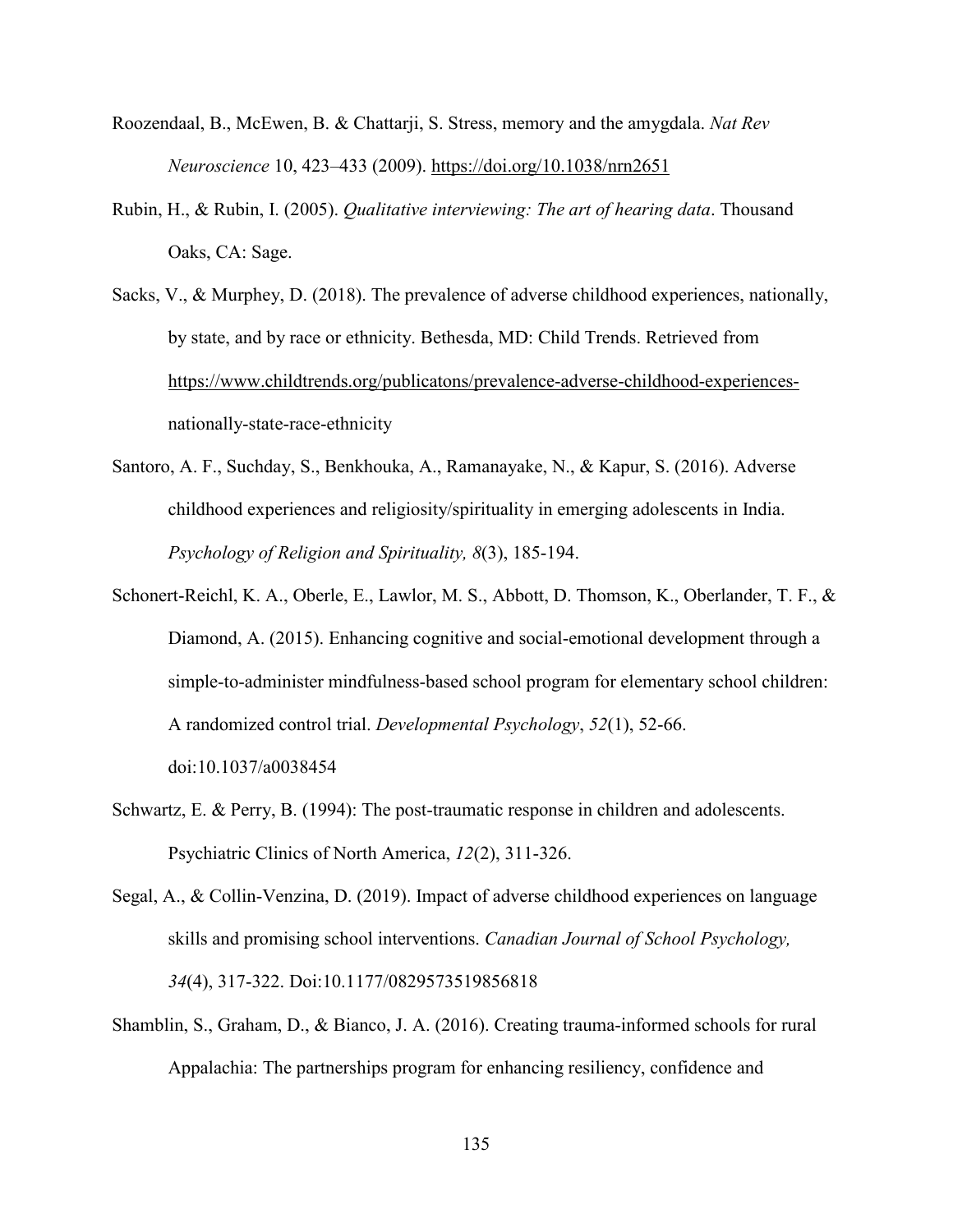workforce development in early childhood educations. School Mental Health, *8*(1), 189-200. Doi:10.1007/s12310-016-9181-4

- Shapiro, S. L., Brown, K. W., & Biegel, G. M. (2007). Teaching self-care to caregivers: effects of trauma-informed instruction-based stress reduction on the mental health of therapists in training. Training and Education in Professional Psychology*, 1*(2), 105.
- Sheline, Y. I. Neuroimaging studies of mood disorder effects on the brain. *Biol. Psychiatry* 54, 338–352 (2003).
- Shi, L. (2013). Childhood abuse and neglect in outpatient clinical sample: Prevalence and impact. The American Journal of Family Therapy, 41, 198-211. doi: 10.1080/01926187.2012.677662
- Shonk, S.M., and Cicchetti, D. (2001). "Maltreatment, Competency Deficits, and Risk for Academic and Behavioral Maladjustment." Developmental Psychology, *37*(1): 3–17.
- Shonkoff, J. P., Garner, A. S., Siegal, B.S., Dobbins, M. I., Earls, M. F., McGuinn, L., Wood, D. L.,… & Committee on Early Childhood, Adoption, and Dependent Care. (2012). The lifelong effects of early childhood adversity and toxic stress. Pediatrics, *129*(1), 232-246.
- Shuell, T.J. (1990). Phases of meaningful learning. *Review of Educational Research*, 4, 531-547.
- Siegel, D. J. (2009). Mindful awareness, mindsight, and neural integration. Humanistic Psychologist, *37*(2), 137-158. dx.doi.org/10.1080/08873260902892220
- Slopen, N., Shonkoff, J. P., Albert, M. A., Yoshikawa, H., Jacobs, A., Stoltz, R., & William, D. R. (2016). Racial disparities in child adversity in the U.S.: Interaction with family immigration history and income. *American Journal of Preventive Medicine, 50*(1), 47-56.
- Smith, E. (2012). An introduction to social justice. In *Key issues in education and social justice*.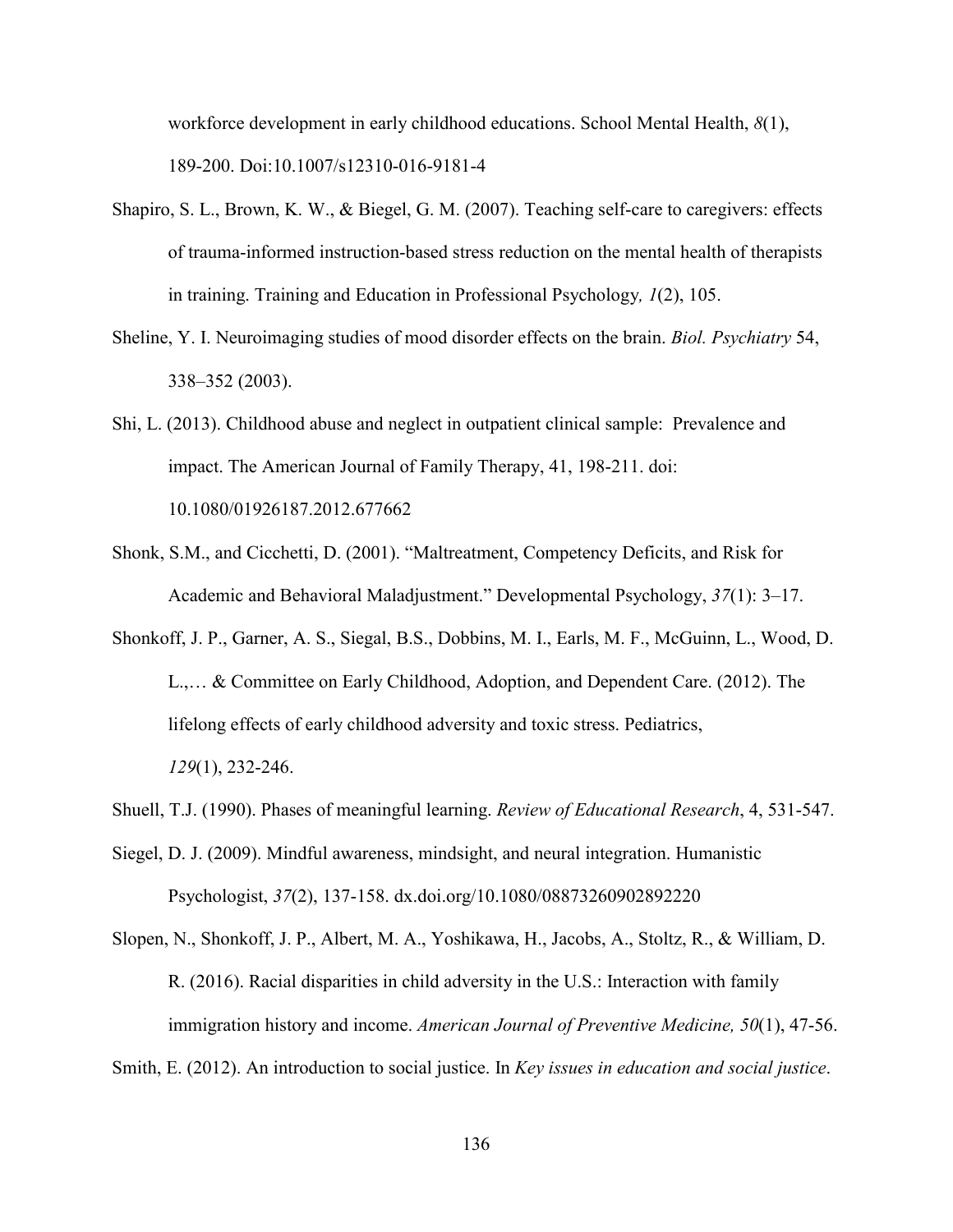London, England: Sage.

- Smith, S. (2004). Exploring the interaction of trauma and spirituality. *Traumatology, 10*(4), 231- 243.
- Sogomonyan, F. & Cooper, J. L. (2010). Trauma faced by child of military families: What every policymaker should know. New York, NY: National Center for Children in Poverty. Retrieved March 17, 2021 from http://www.nccp.org/publlicatoins/pub\_938.html

Soleimanpour, S. Geierstanger, S., Brindis, C.D. (2017). Adverse childhood experiences and resilience: Addressing the unique needs of adolescents, Academic Pediatrics, *17*(7), Supplement, Pages S108-S114, doi:<https://doi.org/10.1016/j.acap.2017.01.008>

Southwick, S., M. Bonanno, G. A., Masten, A. S., Panter-Brick, C., & Yhunda, R. (2014). Resilience definitions, theory, and challenges: Interdisciplinary perspectives. *European Journal of Psychotraumatology, 5*(1), Article 25338. doi: 10.3402/ejpt.v5.25338

Stamm, B. H. (2010). The concise ProQOL manual. Pocatello, ID: ProQOL.org.

- Substance Abuse and Mental Health Services Administration (2014). SAMHSA'S Concept of Trauma and Guidance for a Trauma-Informed Approach. SAMHSA's Trauma and Justice Strategic Initiative.
- Substance Abuse and Mental Health Services Administration, *Results from the 2010 National Survey on Drug Use and Health: Mental Health Findings,* NSDUH Series H-42, HHS Publication No. (SMA) 11-4667. Rockville, MD: SAMHSA.
- Substance Abuse and Mental Health Services Administration. (2011). SAMHSA announces a working definition of "recovery" from mental health disorders and substance use disorder.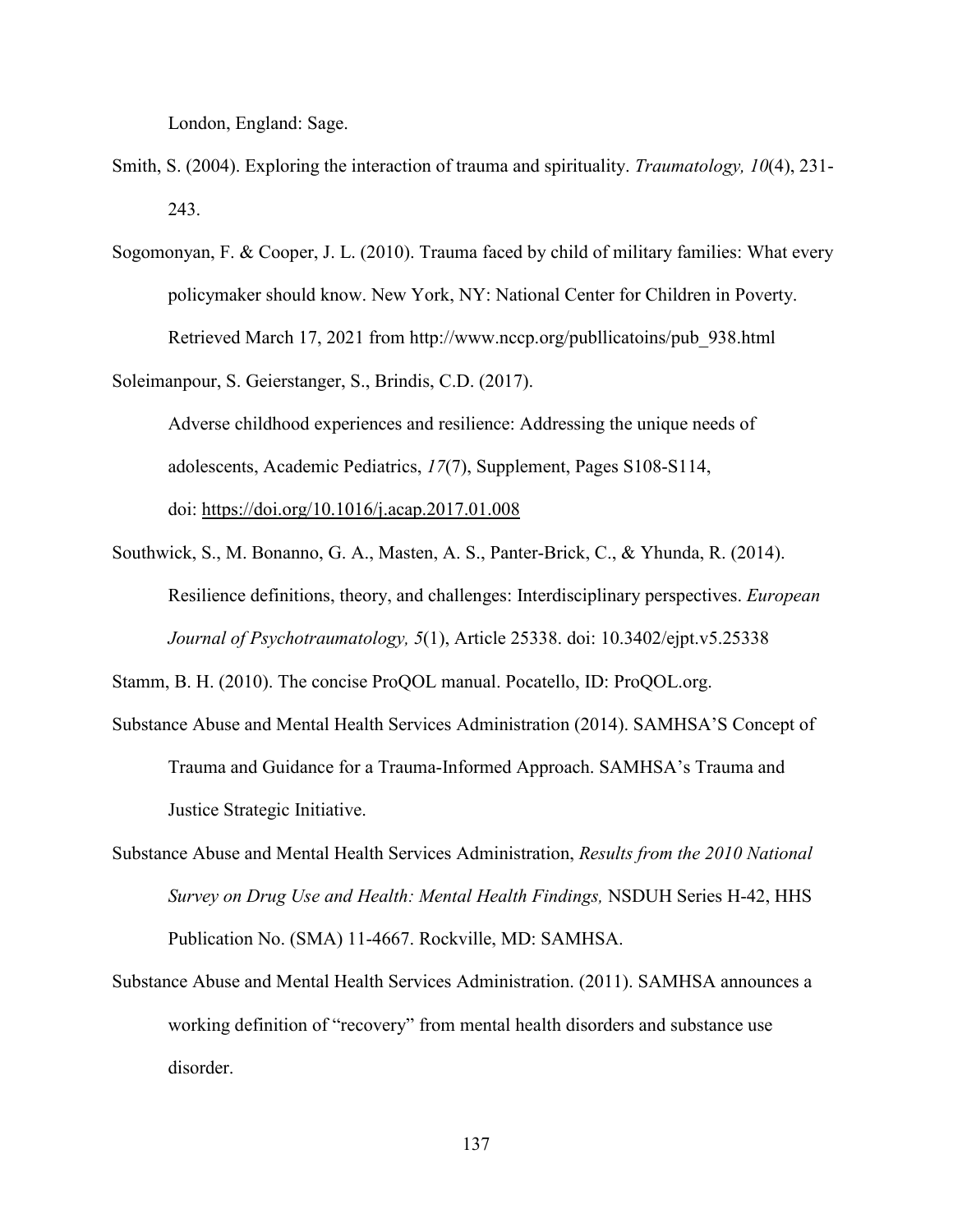Retrieved from http://wwwsamhsa.gov/newsroom/advisories/1112223420.aspx

- Substance Abuse and Mental Health Services Administration. (2012). SAMSHA's working definition of trauma and principles and guidance for a trauma-informed approach [Draft]. Rockville, MD: Substance Abuse and Mental Health Services Administration.
- Substance Abuse and Mental Health Services Administration. (2014b). *SAMHSA's concept of trauma and guidance of a trauma-informed approach*. HHS Publication No. (SMA) 14- 4884. Rockville, MD: Substance Abuse and mental Health Services Administration. Retrieved from https://ncsacw.acf.hhs.gov/userfiles/files/SAMHSA\_Trauma.pdf
- Sullivan, J. R. (2012). Skype: An appropriate method of data collection for qualitative interviews? The Hilltop Review, 6, 54–60.
- Sutton, J., & Austin, Z. (2105). Qualitative research: Data collection, analysis, and management. The Canadian Journal of Hospital Pharmacy, *68*(3), 226-231. https://doi.org/10.4212/cjhp.v68i3.1456.
- Substance Abuse and Mental Health Services Administration, *Results from the 2010 National Survey on Drug Use and Health: Mental Health Findings,* NSDUH Series H-42, HHS Publication No (SMA) 11-4667. Rockville, MD: SAMHSA.
- Teich, J. L., Robinson, G., Weist, M.D. (2008). What kinds of mental health services do public schools in the United States provide? *Advances in School Mental Health Promotion, 1*(sup1), 13-22.

https://www.tn.gov/content/dam/tn/tccy/documents/ace/ACEs\_PP151030.pdf Tennessee Behavior Supports Project. (2020). Retrieved from https://tennesseebsp.org/. Thomas, M. S., Crosby, S., & Vanderhaar, J. (2019). Trauma-informed practices in schools

Tennessee Commission on Children and Youth. (n.d.). Retrieved from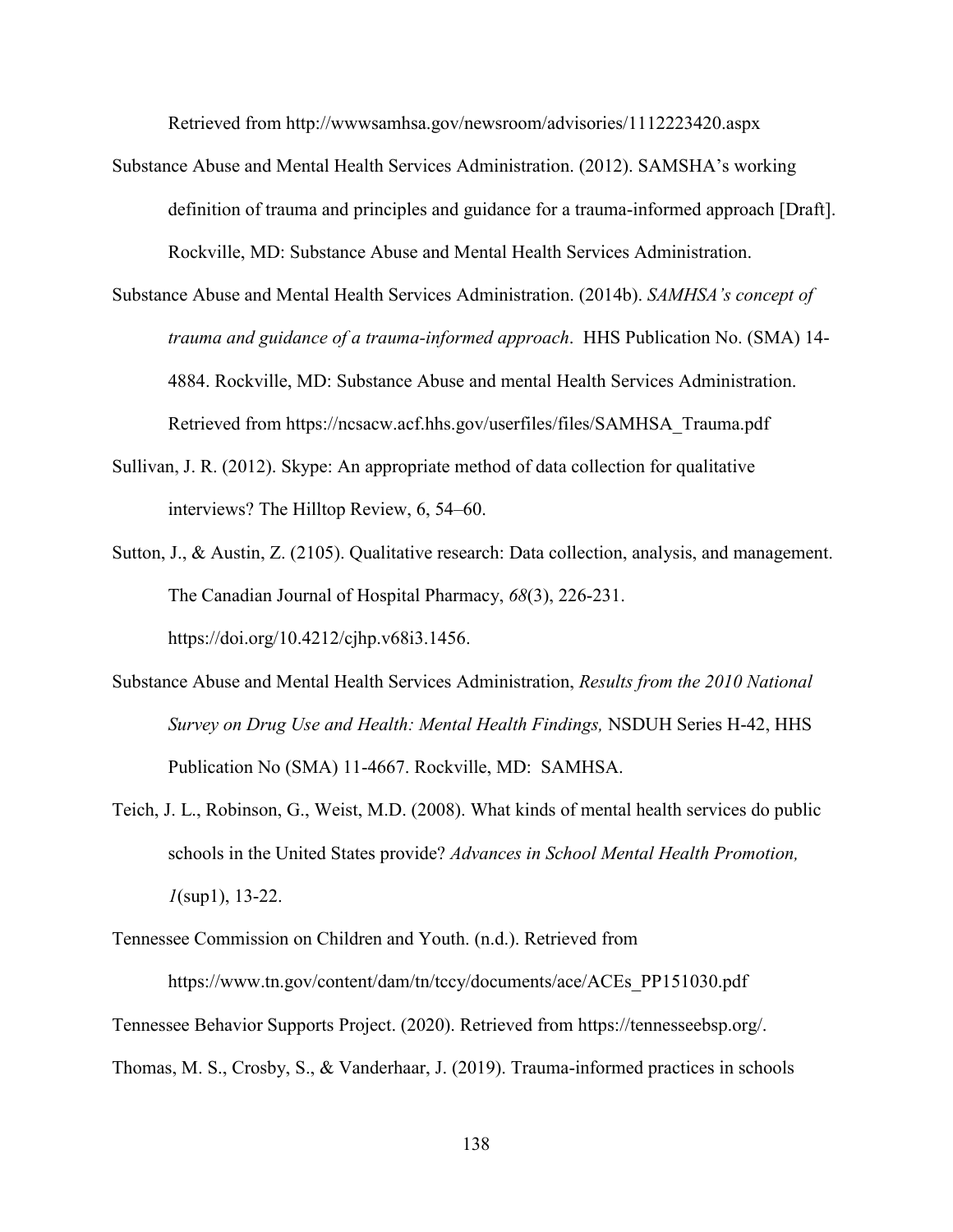across two decades: An interdisciplinary review of research. Review of Research in Education, *43*(1), 422.

- Thompson, R. A. (2001). Development in the first years of life. *The Future of Children, 11* (1), 20-33.
- Thompson, R. A., & Lagatitua, K. (2006). Feelings and understanding: Early emotional development. In K. McCartney & D. Phillips (Eds.), *The Blackwell Handbook of Early Childhood Development* (pp. 317-337). Oxford, UK: Blackwell.
- US Department of Health and Human Services. (2018). The opioid epidemic by the numbers. Retrieved from https://www.hhs.gov/opioids/sites/default/files/2019-09/opioidsinfographic.pdf
- US Department of Health and Human Services Administration for Children and Families, Administration on Children, Youth and Families, Children's Bureau. (2019).
- Van der Kolk, B. (2014). *The body keeps the score: Brain, mind, and body in the healing of trauma.* New York, NY: Penguin.
- Van der Kolk, B. A. (2005), "Developmental Trauma Disorder." Psychiatric Annals, *35*(5): 401– 408.
- Van Manen, M. (1990). *Researching lived experience: Human science for an action sensitive pedagogy.* New York, NY: SUNY Press.
- Venet, A. S., (2019). Role-clarity and boundaries for trauma-informed teachers. *Educational Considerations, 44*(2), 1-9. doi:10.4148/0146-9282.2175
- Walpert-Gawron, H. (2016). Edutopia. What the heck is restorative justice? October 17. https://www.edutopia.org/article/what-heck-restorative-justice-heather-wolpert-gawron

West, S. D., Day, A. G., Somers, C. L., & Baroni, B. A. (2014). Student perspectives on how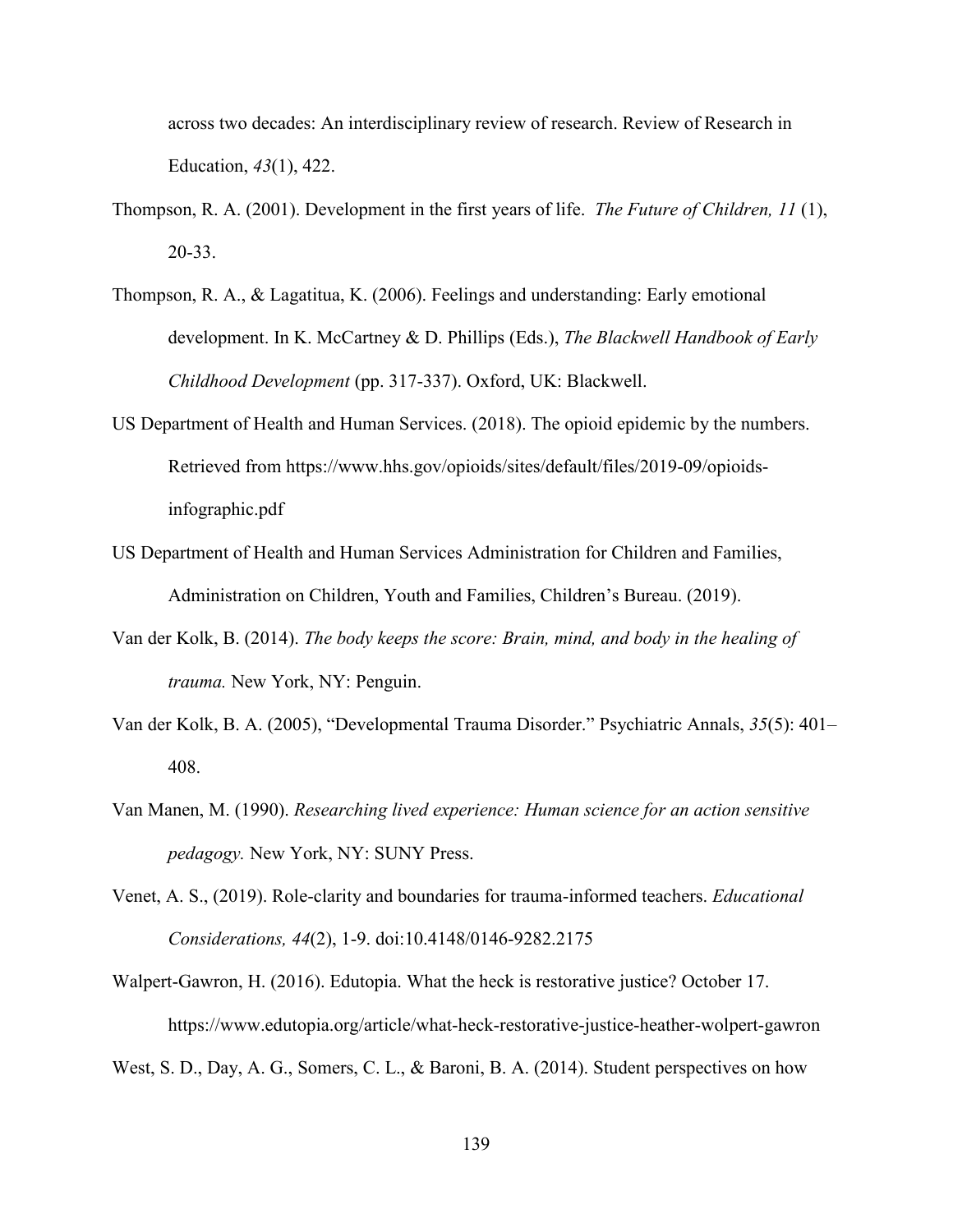trauma experiences manifest in the classroom; Engaging court-involved youth in the development of a trauma-informed teaching curriculum. *Children and Youth Services Review*, 3858-65. doi:10.1016/j.childyouth.2014.01.013

- Wilson, C., Pence, D., Conradi, L. (2013). What is mindfulness? Explained. *20 Definitions That Clarify Mindfulness.* (2017). https://positivepsychologyprogram.com/what-ismindfulness-definition/
- World Health Organization. Risk factors. Retrieved on March 17, 2021 from https://www.who.int/news-room/fact-sheets/detail/child-maltreatment
- Wolpow, R., Johnson, M. M., Hertel, R., & Kincaid, S. O. (2016). *Office of Superintendents of Public Instruction* (Rep.). Retrieved February 28, 2021 from http://k12.wa.us/CompassionateSchools/pubdocs/TheHeartofLearningandTeaching.pdf.
- Zehr, H. & Gohar, A. (2003). The Little Book of Restorative Justice. Good Books, Intercourse, PA.
- Zhang, T. Y., & Meaney, M. J. (2010). Epigenetics and the environmental regulation of the genome and its function. *Annual Review of Psychology* 61, 439-466.
- Zenner, C., Herrnleben-Kurz, S., & Walach, H. (2014). Mindfulness-based interventions in schools—a systematic review and meta-analysis. *Frontiers in Psychology, 5*, 603. http://doi.org/10.3389/fpsyg.2014.00603
- Zimmerman, M. A. (2013). *Resiliency theory: A strengths-based approach to research and practice for adolescent health*. Los Angeles, CA: Sage Publications.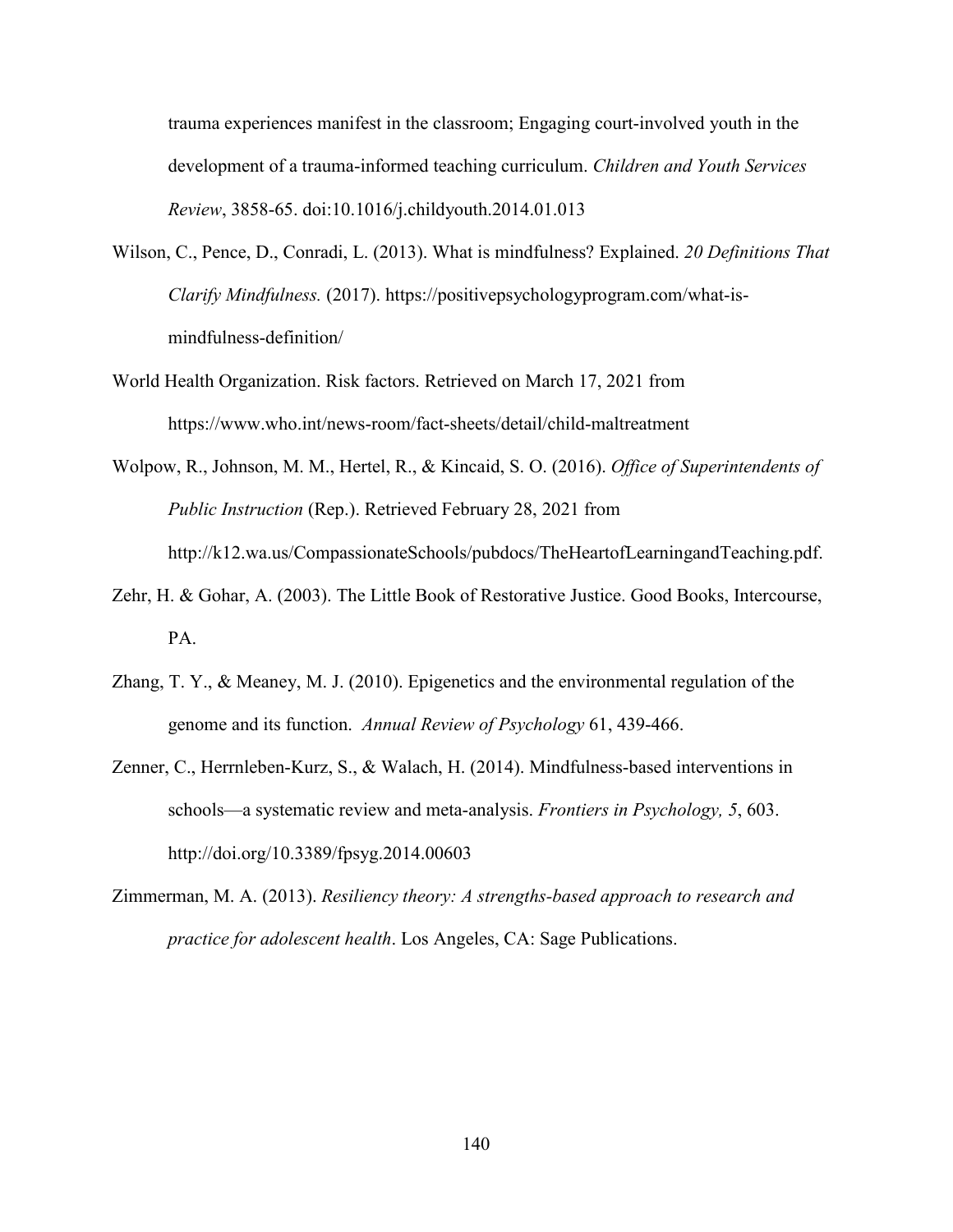# APPENDIX: Interview Questions

- 1. How long have you been a teacher?
- 2. How long have you taught at this particular school?
- 3. Prior to the training, describe what you feel was your level of understanding of trauma informed care?
- 4. Describe what you feel is your level of understanding of trauma-informed care now?
- 5. Describe your classroom culture after implementing trauma-informed care.
- 6. Describe the factors in the training that help you identify a student's possible exposure trauma?
- 7. Describe the factors in the training that could assist students who have been exposed to trauma?
- 8. As it pertains to trauma-informed care specifically, what factors would you say are essential for successful implementation in a school and classroom?
- 9. Without referring to individual students, please discuss how the trauma-informed care training has impacted student learning?
- 10.Without referring to individual students, please discuss how the trauma-informed care training has impacted student behavior?
- 11.Explain how you think the training has added (or not) to your teaching abilities?
- 12.Would you like to add any comments about the training that you believe is important for the research study?